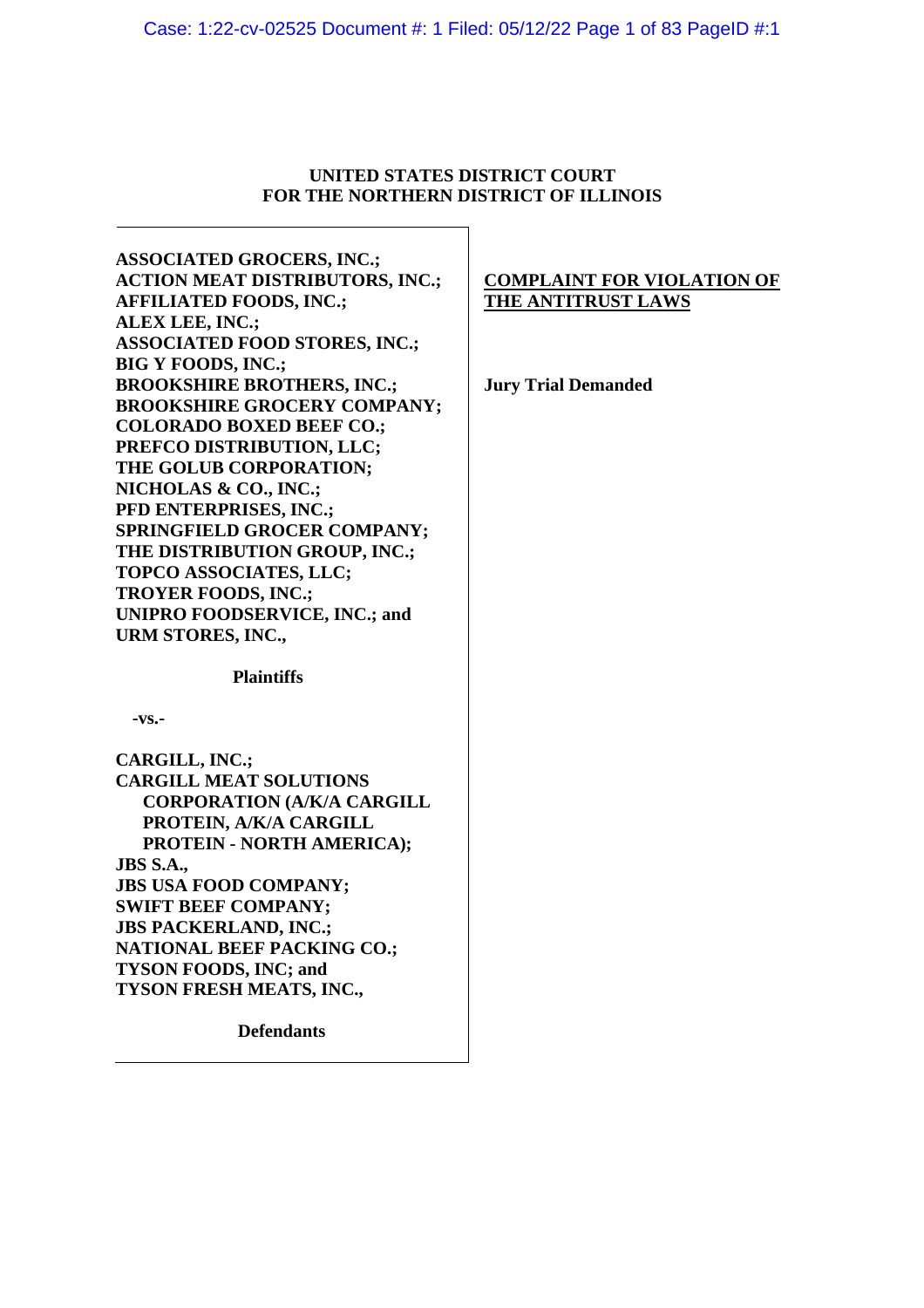#### Case: 1:22-cv-02525 Document #: 1 Filed: 05/12/22 Page 2 of 83 PageID #:2

Plaintiffs Associated Grocers, Inc. Action Meat Distributors, Inc., Affiliated Foods, Inc., Alex Lee, Inc., LLC, Associated Food Stores, Inc., Big Y Foods, Inc., Brookshire Brothers, Inc., Brookshire Grocery Company, Colorado Boxed Beef Co., Prefco Distribution, LLC, The Golub Corporation, Nicholas & Co., Inc., PFD Enterprises, Inc., Springfield Grocer Company, The Distribution Group, Inc., Topco Associates, LLC, Troyer Foods, Inc., UniPro Foodservice, Inc., and URM Stores, Inc. (collectively "Plaintiffs") file this Complaint against Defendants Cargill, Inc. ("Cargill"), Cargill Meat Solutions Corporations (a/k/a Cargill Protein a/k/a Cargill Protein – North America) ("CMS"), JBS S.A., JBS USA Food Company ("JBS USA"), Swift Beef Company ("Swift"), JBS Packerland, Inc. ("Packerland"), National Beef Packing Company ("National Beef"), Tyson Foods, Inc. ("Tyson Foods"), Tyson Fresh Meats, Inc. ("Tyson Fresh") (collectively, "Defendants"), including their unnamed co-conspirators, and allege the following:

#### **INTRODUCTION**

1. This is an antitrust case. Defendants are the world's largest beef processing and packing companies, also known in the industry as meatpackers or packers. In 2018, for example, Defendants sold approximately 80% of the more than 25 billion pounds of fresh and frozen beef sold in the U.S. market. Throughout the Relevant Period (defined below), Defendants also collectively controlled approximately 81%–85% of the domestic cattle processed (a/k/a slaughtered) in the U.S. market. The next largest meatpacker had only a 2%–3% market share.

2. From at least January 1, 2015, until the effects of the conspiracy ended which occurred no earlier than December 31, 2021 (the "Relevant Period"), Defendants exploited their market power in this highly concentrated market by conspiring to limit the supply, and fix the prices, of beef sold to Plaintiffs in the U.S. wholesale market, which resulted in higher prices paid by Plaintiffs. For purposes of this Complaint, the term "beef" means boxed and cased-ready meat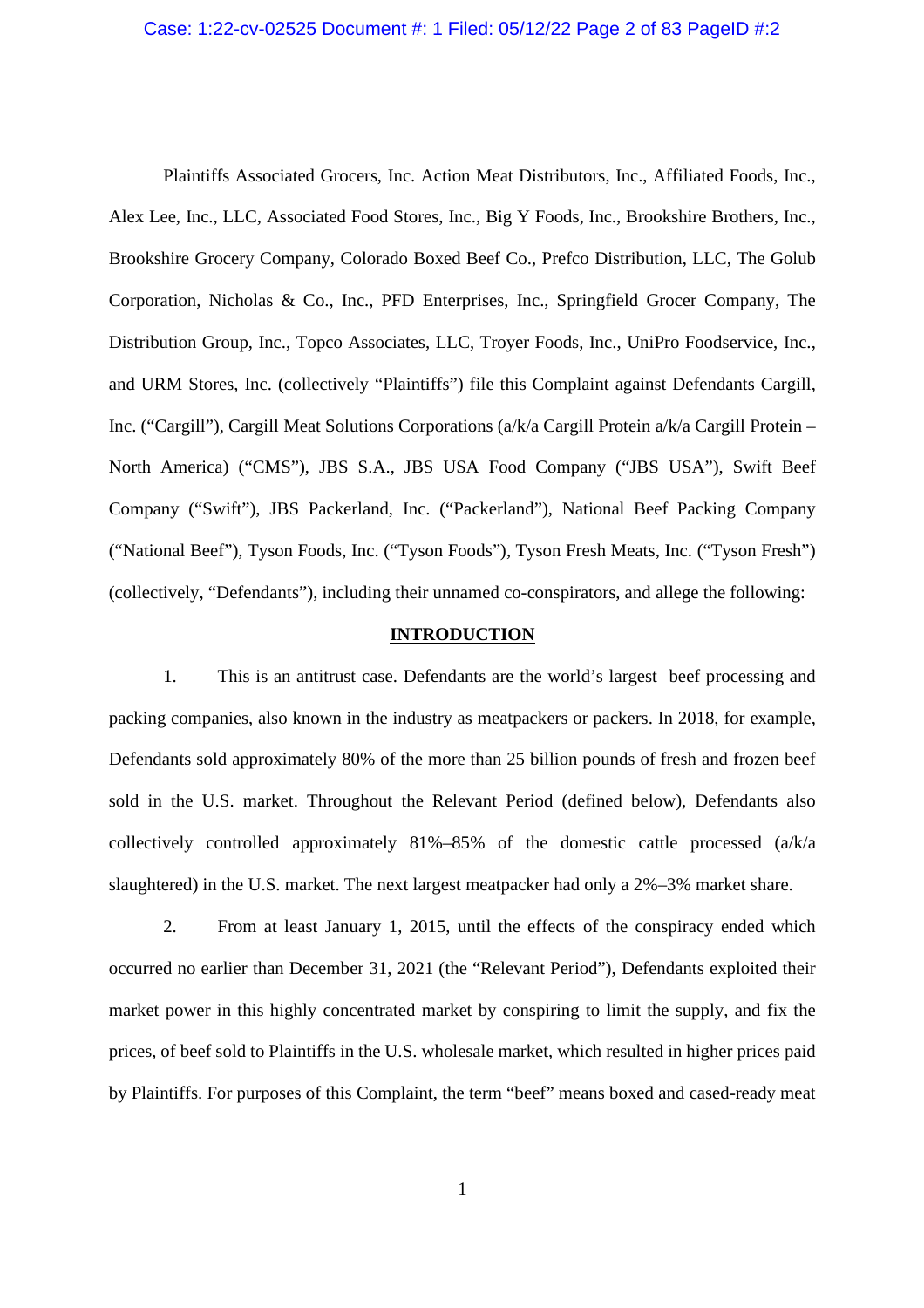## Case: 1:22-cv-02525 Document #: 1 Filed: 05/12/22 Page 3 of 83 PageID #:3

processed by Defendants and other smaller, nondefendant producers from fed cattle, including primals, trim or sub-primal products, further-processed and value-added products, offal or variety products, rendered products and byproducts, and ground beef made from "cattle" (meaning "fed cattle," which are steers and heifers raised in feedlots on concentrated diets to be produced and sold as beef). "Beef," however, excludes ground beef made from culled dairy cows.

3. The principal, but not exclusive, means Defendants used to effectuate their conspiracy was a scheme to artificially constrain the supply of beef entering the domestic supply chain. Defendants' collusive restriction of the beef supply had the intended effect of artificially inflating beef prices. As a result, during the Relevant Period, Plaintiffs paid higher prices for beef than they otherwise would have paid in a competitive market.

4. The United States (U.S.) Department of Justice ("DOJ") and the U.S. Department of Agriculture ("USDA") have launched investigations into whether Defendants fixed beef prices in the United States. In mid-2020, news sources reported that DOJ's Antitrust Division sent civil investigative demands to Defendants Tyson Foods, JBS SA, and Cargill, Inc., and to National Beef, Inc. (a company related to Defendant National Beef) seeking information about their pricing and anticompetitive practices dating back to January 2015.

5. Defendants' illegal activities have also invited Congressional scrutiny. In a June 2021 letter from 26 U.S. Senators to the DOJ, they described Defendants' actions as follows: "From our perspective, the anticompetitive practices occurring in the industry today are unambiguous and either our antitrust laws are not being enforced or they are not capable of addressing the apparent oligopoly that so plainly exists." The letter also noted that "[f]or far too long, cattle producers and consumers have been hurt by the increasing concentration of market power and anti-competitive actions of just a few meatpacking companies. Their collective power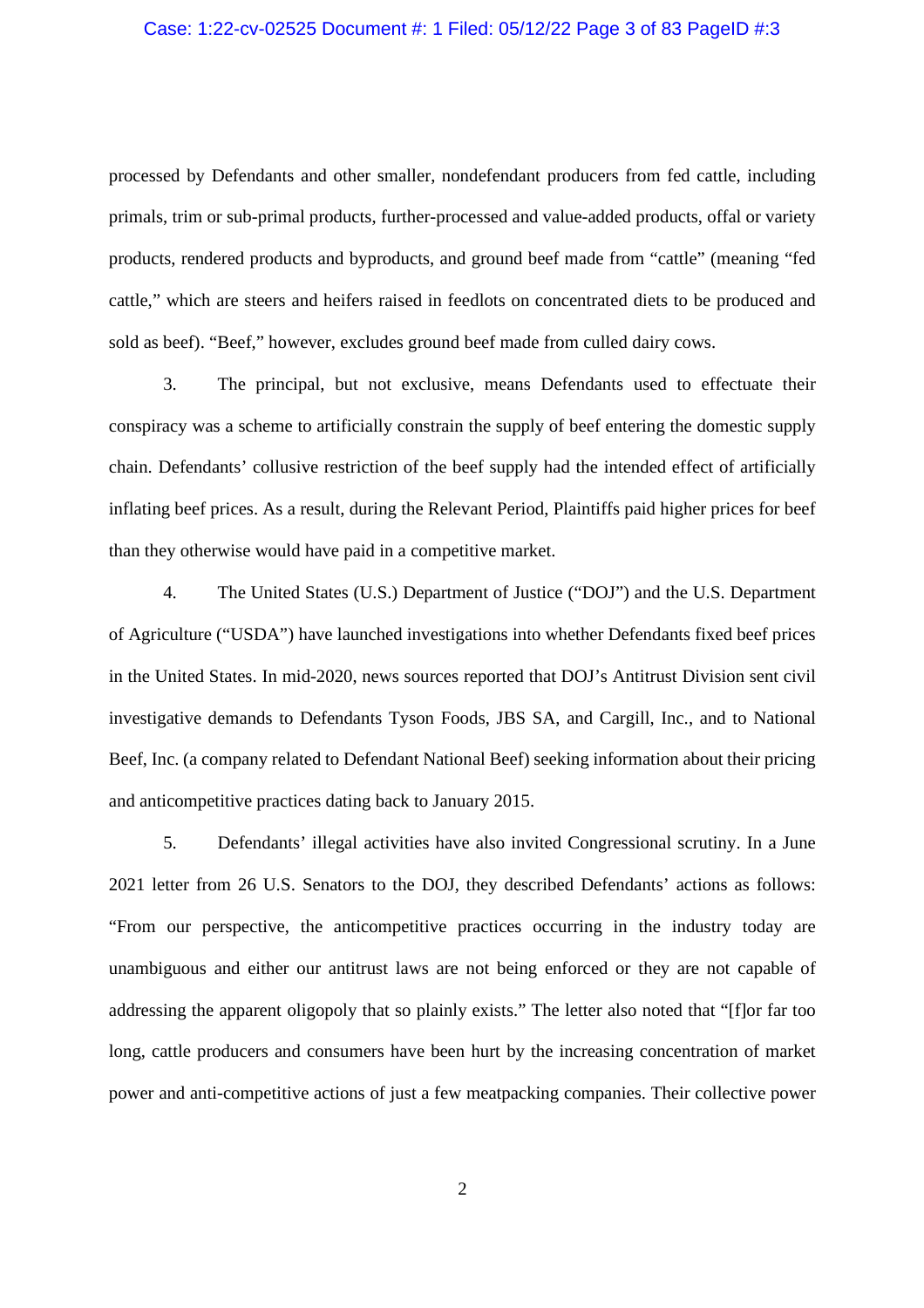## Case: 1:22-cv-02525 Document #: 1 Filed: 05/12/22 Page 4 of 83 PageID #:4

over the beef processing industry allows them to seemingly control prices at their will." The Senators requested the DOJ and the USDA to investigate potential market manipulation and other illegal activity by Defendants

6. Plaintiffs understand from recently-unsealed information and court filings in litigation brought by cattle ranchers that a confidential witness, referred to in this Complaint as "Witness 1," who was previously employed by Defendant Swift at its Cactus, Texas slaughter plant, has confirmed the existence of an unlawful conspiracy by and among Defendants.

7. Witness 1 confirmed that all Defendants agreed to reduce their cattle purchases and slaughter volumes for the purpose and effect of increasing their margins (*i.e*., the spread between what Defendants pay cattle ranchers for fed cattle and the price they charge Plaintiffs). Defendants' transactional data and slaughter volume records, information published by the USDA, and Defendants' public calls for industry-wide slaughter and capacity reductions corroborate Witness 1's account.

8. In addition to the high concentration in the beef industry, other structural characteristics of the domestic beef market facilitated Defendants' conspiracy. Defendants are at the top of the supply and distribution chain that ultimately delivers beef to the market. Their role is to purchase cattle from the nation's farmers and ranchers, slaughter, pack cattle into beef, and sell the beef to Plaintiffs and others. Defendants' pivotal role in the process enabled them to collusively control upstream and downstream beef pricing throughout the Relevant Period.

9. Other market characteristics serve as plus factors supporting the inference of collusion by and among Defendants during the Relevant Period, including producer concentration, high barriers to entry, inelastic demand, the commodity nature of beef, frequent opportunities to conspire, market share stability, and decreased imports. These economic factors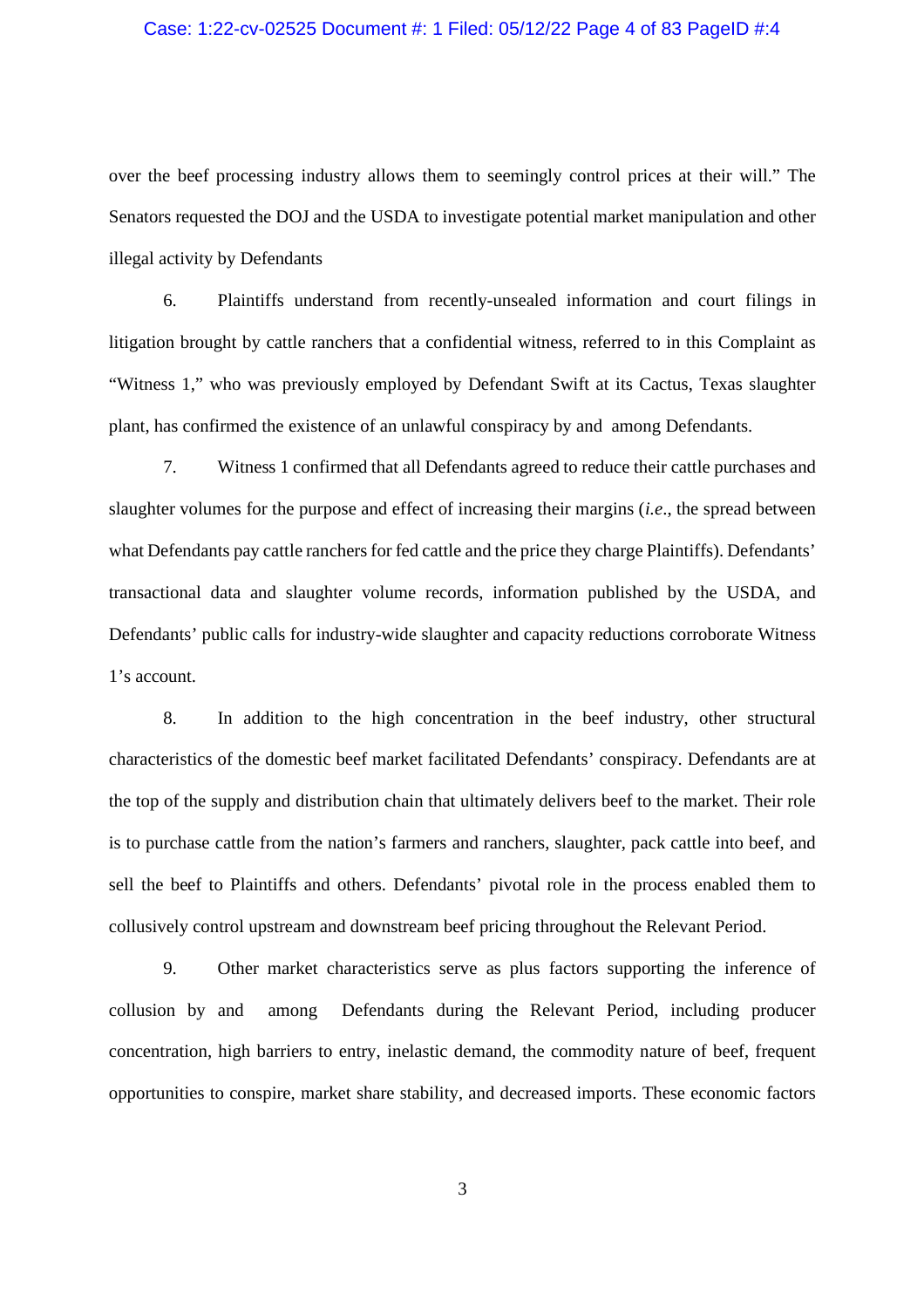## Case: 1:22-cv-02525 Document #: 1 Filed: 05/12/22 Page 5 of 83 PageID #:5

encouraged and solidified the formation of Defendants' conspiracy and fostered its successful operation.

10. Defendants capitalized on the fundamental mechanism of supply and demand operating in a beef market vulnerable to successful cartel formation and operation, and illegally collaborated to restrain and manage production of beef in the United States.

11. These practices created surpluses in the cattle market – the market in which Defendants buy product from ranchers – and shortages in the beef market. These artificial conditions, in turn, boosted the prices Defendants charged, and which Plaintiffs had no choice but to pay, for beef. The results intended and achieved by Defendants were higher profit margins (*e.g*., meat margins) during the Relevant Period than would have otherwise existed in a competitive market, and injury and damage to Plaintiffs' businesses and property.

12. The growth of Defendants' profit margins was aided by the way supply and demand operate in the beef industry. The supply of cattle is insensitive to short-term price changes because of the long lifecycle of livestock, livestock's perishable nature, and the lack of any alternative use for livestock. Beef demand is also relatively insensitive to price fluctuations. As a result, Defendants' profit margins were (and are) very responsive to changes in the aggregate volume of slaughtered cattle.

13. Another form of interaction conducive to Defendants' collusion was frequent meetings between each other's executives and key employees. Trade association conferences and other industry events offered convenient opportunities to exchange information, plans, and strategies, and to build relationships. As described throughout this Complaint, Defendants used these opportunities to advance their collusive supply restrictions.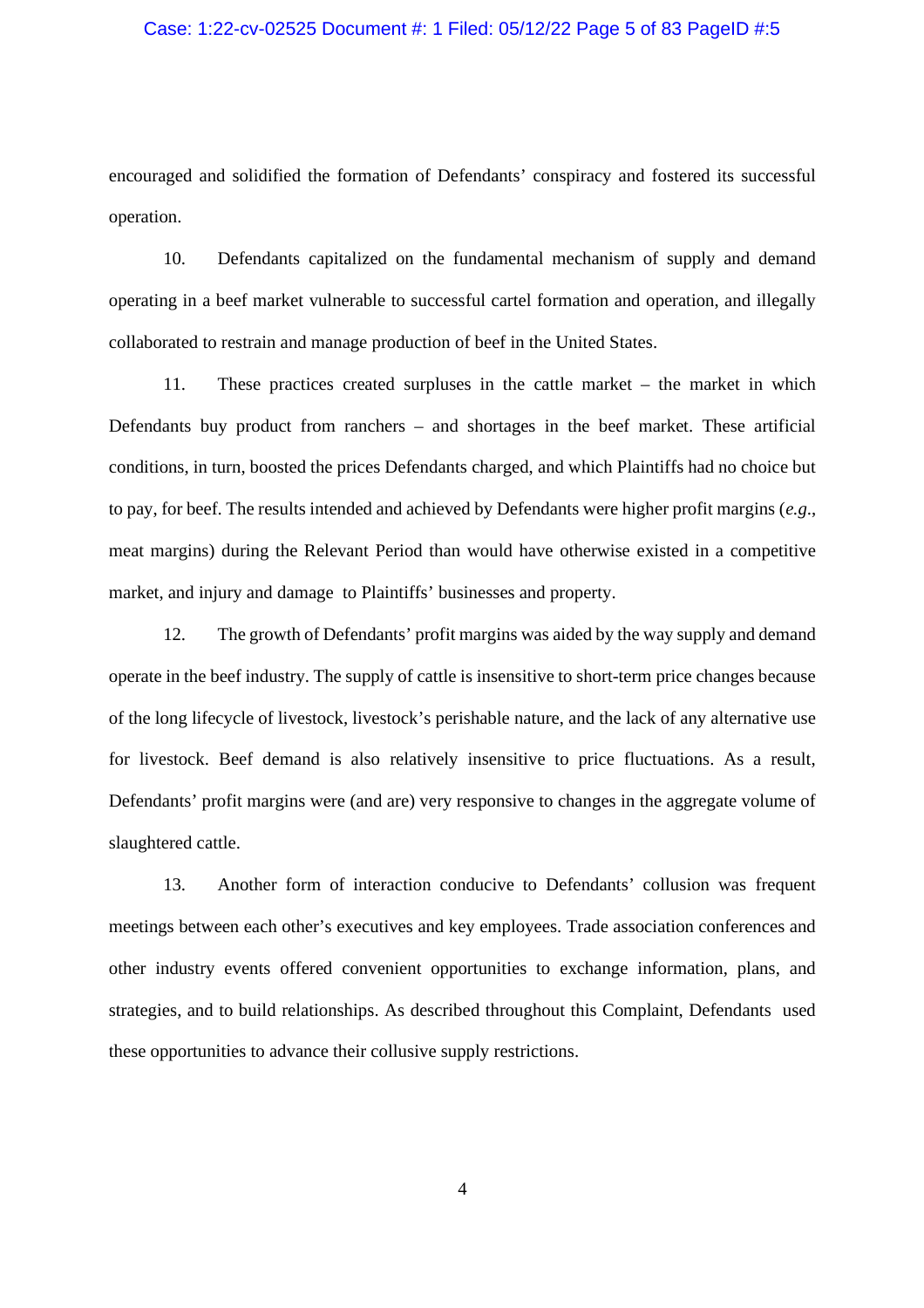## Case: 1:22-cv-02525 Document #: 1 Filed: 05/12/22 Page 6 of 83 PageID #:6

14. By the beginning of 2015, Defendants were exploiting favorable market conditions to launch their conspiracy. At that time, they undertook a campaign of reducing and restraining the processed beef supply. Publicly available industry data demonstrate Defendants' abrupt transition from competition to collusion, managing their respective slaughter volumes during the Relevant Period.

15. Each Defendant family curtailed its annual slaughter volumes during the Relevant Period.

16. As an immediate consequence of Defendants' reduced supply, the beef market experienced a dramatic change in price behavior. Before 2015, prices of cattle and beef predictably moved in tandem—which was the natural economic relationship in a competitive market because beef is processed cattle.

17. But, at the start of the Relevant Period, when Defendants began cutting production, this fundamental economic relationship between cattle and beef prices abruptly changed. The degree of correlation of cattle and beef prices diverged (to Defendants' benefit) without any credible, non-collusive explanation. The relevant supply and demand factors in the industry no longer explained the prices charged to direct purchasers, including Plaintiffs.

18. Starting in 2015, wholesale beef prices began to show unusual trends. The perpound price of cattle had historically stayed within 20 to 40 cents of the per-pound average wholesale price of beef. But in 2015, the spread between those prices increased dramatically.

19. The figure below contains indices of the prices paid for cattle both Texas/Oklahoma steers (35%- 65% choice) and Nebraska steers (65%-80% choice)), as well as retail beef prices in the United States. As shown, these price indices moved together from 2012 to 2014. However, beginning around early 2015, cattle prices began falling dramatically while retail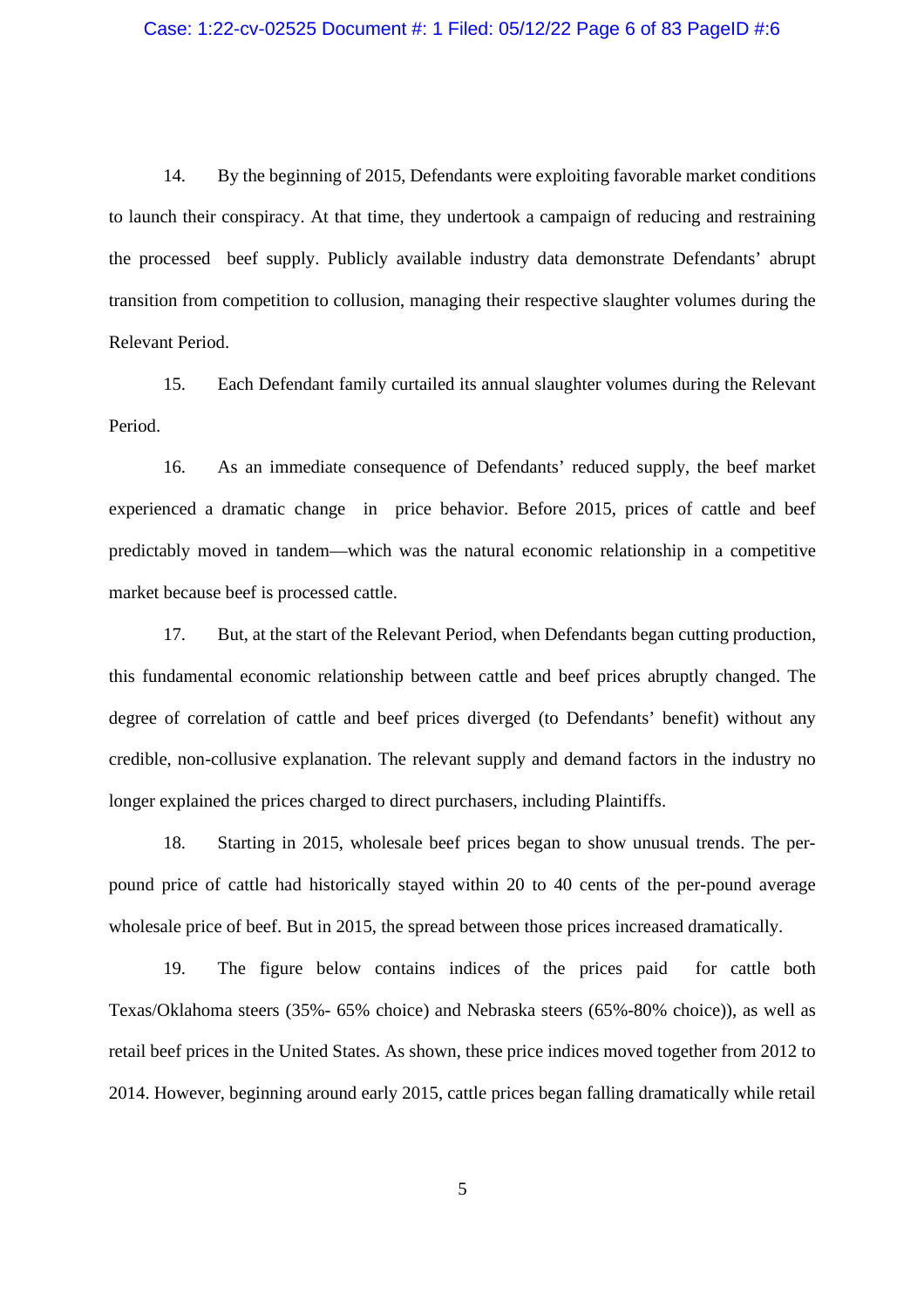#### Case: 1:22-cv-02525 Document #: 1 Filed: 05/12/22 Page 7 of 83 PageID #:7

beef prices remained relatively stable. The disparity between these prices represents a significant departure from historical trends and is at odds with competitive behavior, and further is highly suggestive of anticompetitive conduct as the driving force of these price disparities.



Index of Cattle Prices and Retail Beef Prices in the United States

20. According to USDA Economic Research Service data, the average spread between the average farm price of cattle and wholesale price of beef was substantially higher during the Relevant Period than during the preceding five years. From 2010 to 2014, the average farm-towholesale spread was about \$34. But from 2015 to 2018, the average spread was about \$54—a 59% increase. The spread continued to balloon, by 2020 reaching about \$71, a 109% increase from the pre-Relevant Period average.

21. Defendants' ability to cut beef production while maintaining inflated beef prices during the Relevant Period provides compelling circumstantial evidence of their conspiracy. In a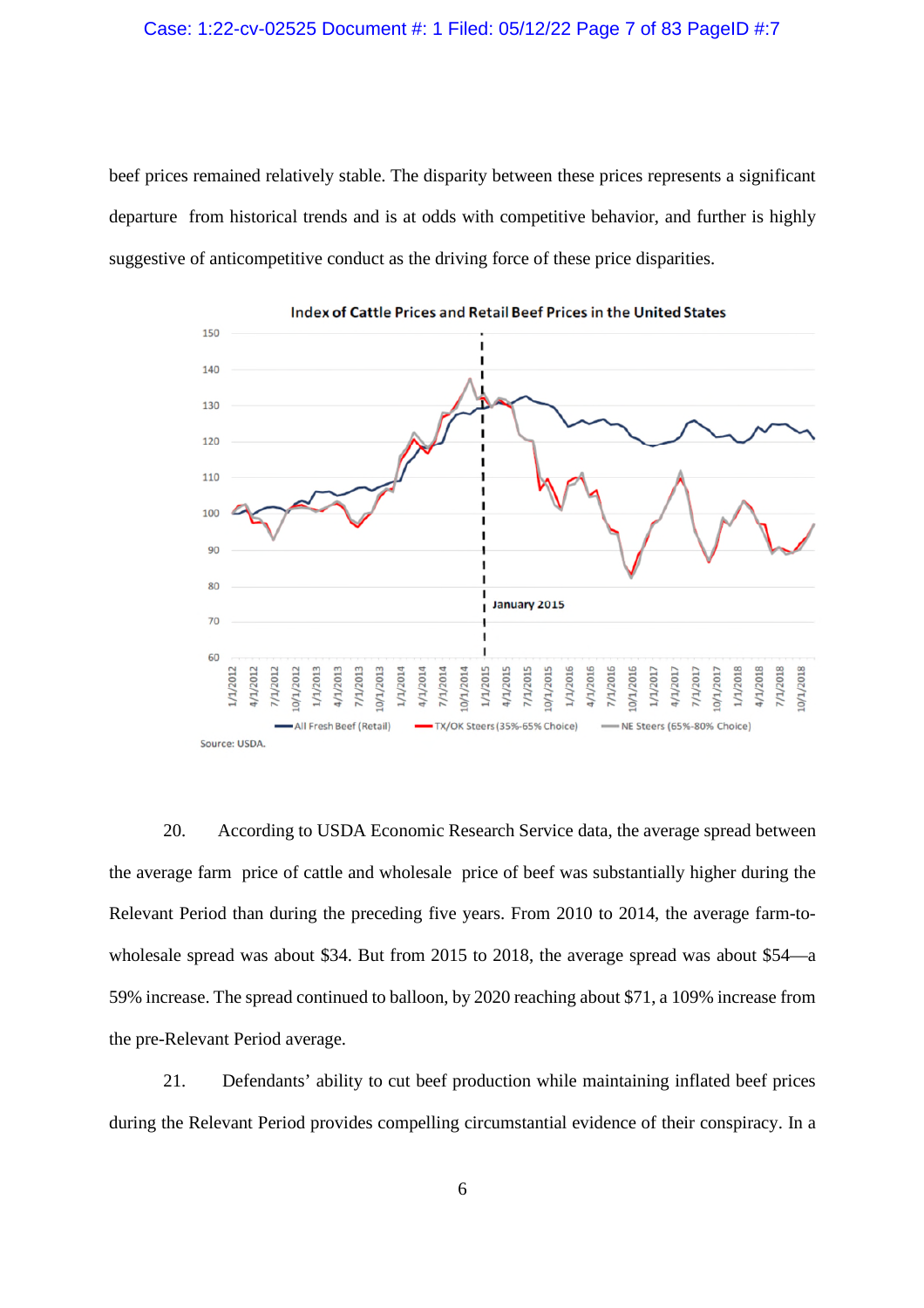## Case: 1:22-cv-02525 Document #: 1 Filed: 05/12/22 Page 8 of 83 PageID #:8

competitive beef market free from collusion, if a competitor reduces its purchase of cattle, other competitors quickly would increase their purchases to boost their processing and sales and increase their market shares.

22. In such an environment, a competitor would not cut its purchases and suffer lost sales. Only colluding meatpackers would expect to benefit by reducing their purchases and slaughter of cattle – because they knew their would-be competitors would not increase their purchasing volumes as would be expected in a competitive market. By concertedly slashing their supply output, Defendants consistently expanded their profit margins, confident that none of them would grab volume from another defendant.

23. United by their conspiracy, Defendants were confident that none of them would break ranks and disproportionately expand their beef production to satisfy unmet demand. Armed with this assurance, Defendants improved their beef margins by achieving and sustaining an unprecedented gap between cattle and beef prices.

24. Buttressed in part by their collective market power in their purchases in the upstream (cattle) and sales in the downstream (beef) markets, Defendants' conspiracy allowed them to steadily enlarge their operating margins throughout the Relevant Period. By the end of 2020, the two largest Defendants, Tyson Foods and JBS USA, reported record margins in their beef business. Tyson Foods reported that its beef business' operating margin was nearly 10.7% nearly triple its 2014 operating margin. JBS USA reported a higher beef business margin of 11.5% for the first three quarters of 2020.

25. In summary, Defendants colluded during the Relevant Period to reduce beef supplies in tandem, thereby unlawfully raising and fixing beef prices at levels higher than prices would have been had the beef market been competitive. As a direct and proximate result of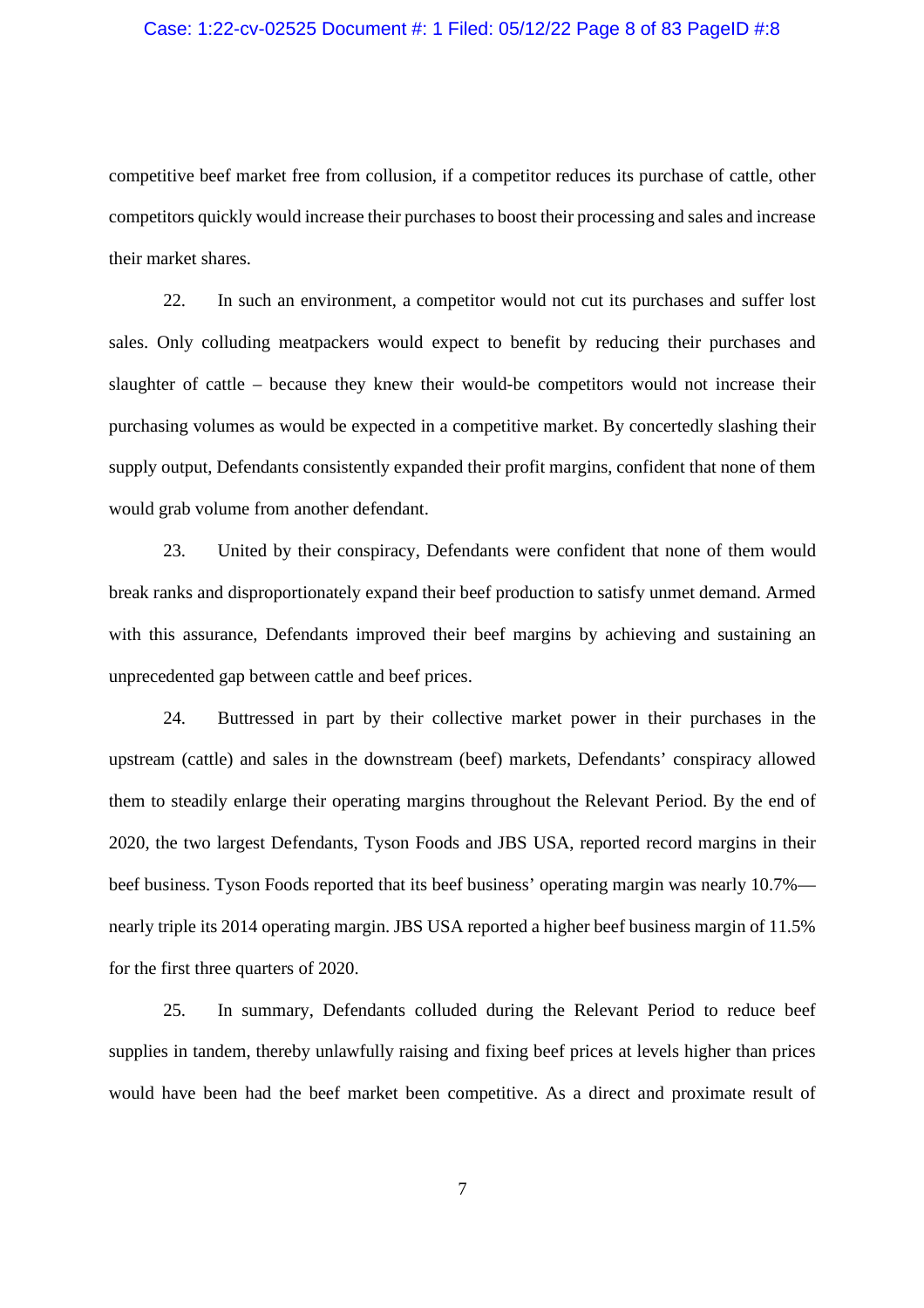Defendants' wrongful actions, Plaintiffs suffered antitrust injury and damages by paying illegally inflated prices for beef that they purchased from Defendants during the Relevant Period.

### **JURISDICTION AND VENUE**

26. Plaintiffs bring this action under Sections 4(a) and 16 of the Clayton Act, 15 U.S.C. §§15(a) and 26, to (i) secure damages for Defendants' violations of Section 1 of the Sherman Act, 15 U.S.C. § 1, and (ii) recover treble damages, costs of suit, and reasonable attorneys' fees for Plaintiffs' injuries, harm, and damages directly and/or proximately resulting from Defendants' conspiracy to artificially raise and fix beef prices and restrain trade in the U.S. beef market.

27. This Court has subject matter jurisdiction over this action under 28 U.S.C. §§ 1331, 1337(a), and Sections 4 and 16 of the Clayton Act, 15 U.S.C. § 15 and 26.

28. This Court has personal jurisdiction over each Defendant because each Defendant, throughout the United States, including in this District and the State of Illinois, transacted business, maintained substantial contacts, and/or committed overt acts in furtherance of the above-described illegal scheme and conspiracy (and continues to do so). The alleged scheme and conspiracy were directed at, and had the intended effect of causing injury to, persons and entities residing in, located in, and/or doing business throughout the United States, including this District and the State of Illinois.

29. Defendants' and co-conspirators' above-described wrongful actions were within the intended flow of commerce within the United States and had direct, substantial, and reasonably foreseeable effects on interstate commerce.

30. Venue is proper in the Northern District of Illinois under Sections 4, 12, and 16 of the Clayton Act, 15 U.S.C. §§ 15, 22 and 26, and 28 U.S.C. §§ 1391(b); (c); and (d) because during the Relevant Period, one or more Defendants resided, transacted business, were found, or had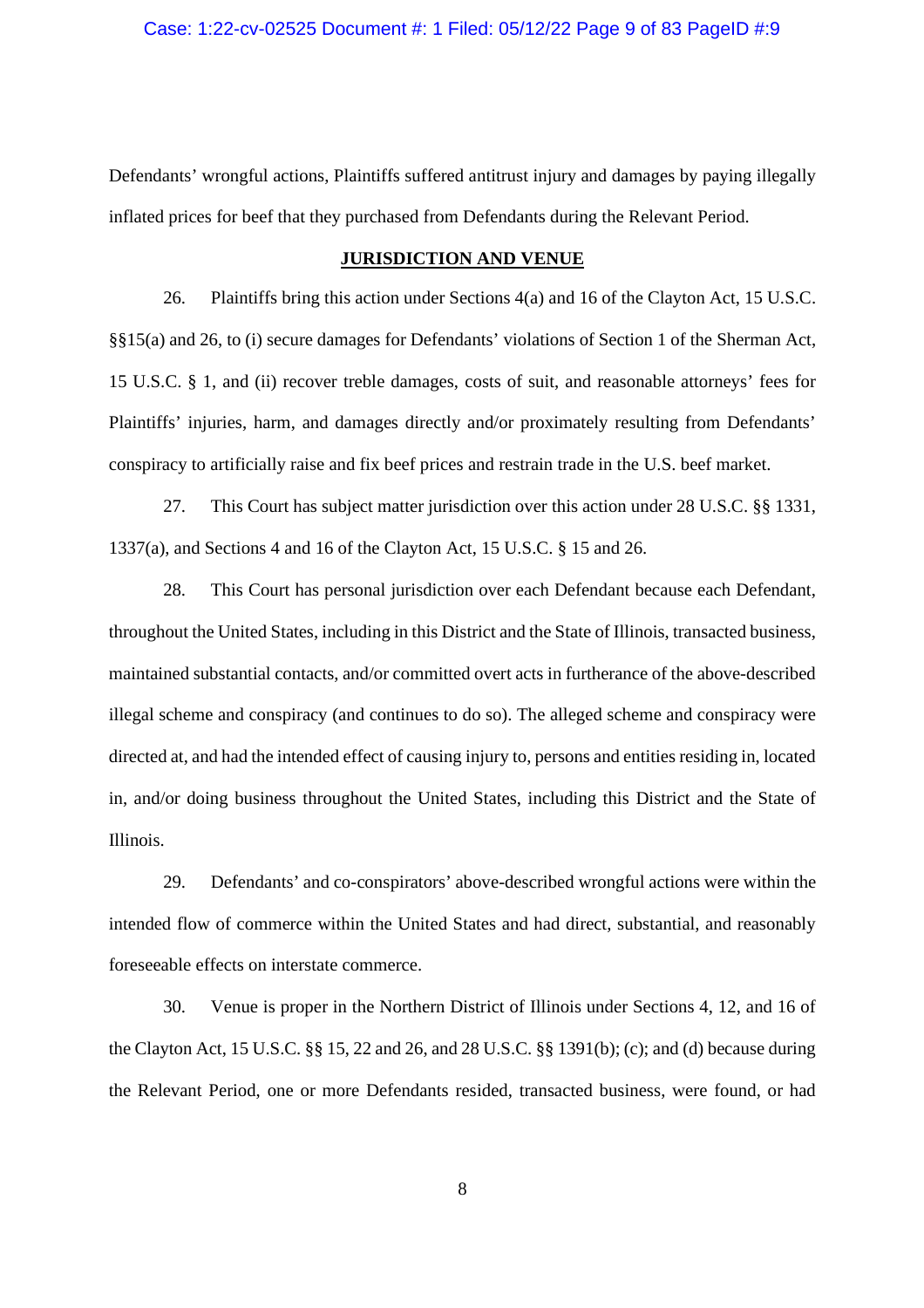#### Case: 1:22-cv-02525 Document #: 1 Filed: 05/12/22 Page 10 of 83 PageID #:10

agents in this District (and continue to do so), and a substantial portion of Defendants' alleged wrongful actions affecting interstate trade and commerce was carried out in this District.

31. Defendants are amenable to service of process under Fed. R. Civ. P. 4(k)(1)(A) and the Illinois long-arm statute 734 Ill. Comp. Stat. 5/2-209 because (i) each Defendant transacts and/or transacted business in Illinois, (ii) the Illinois long-arm statute extends jurisdiction to the limits of Due Process, and (iii) each Defendant has sufficient minimum contacts with the state of Illinois to satisfy Due Process.

#### **PARTIES**

#### **I. Plaintiffs.**

32. Plaintiff Associated Grocers, Inc. ("AGI") is a Louisiana corporation with its principal place of business in Baton Rouge, Louisiana. During the Relevant Period, AGI and/or its affiliates purchased beef at artificially inflated prices directly from one or more of the Defendants and/or their affiliates or agents, and suffered injury, harm, and damages to its business or property as a direct and/or proximate result of Defendants' above-described wrongful actions.

33. Plaintiff Action Meat Distributors, Inc. ("Action Meat") is a Texas corporation with its principal place of business in Houston, Texas. During the Relevant Period, Action Meat and/or its affiliates purchased beef at artificially inflated prices directly from one or more of the Defendants and/or their affiliates or agents, and suffered injury, harm, and damages to its business or property as a direct and/or proximate result of Defendants' above-described wrongful actions.

34. Plaintiff Affiliated Foods, Inc. ("AFI") is a Texas corporation with its principal place of business in Amarillo, Texas. During the Relevant Period, AFI and/or its affiliates purchased beef at artificially inflated prices directly from one or more of the Defendants and/or their affiliates or agents, and suffered injury, harm, and damages to its business or property as a direct and/or proximate result of Defendants' above-described wrongful actions.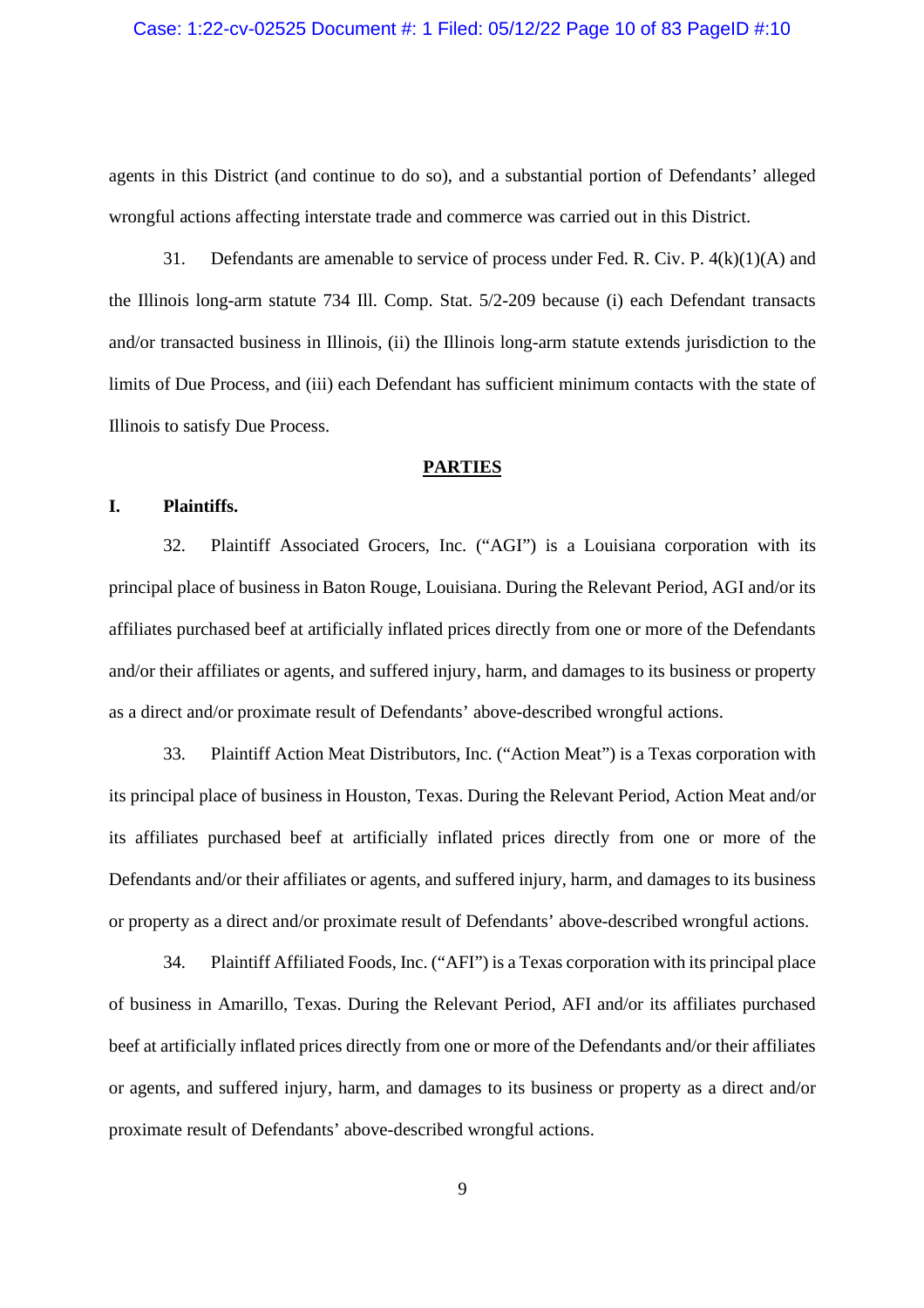## Case: 1:22-cv-02525 Document #: 1 Filed: 05/12/22 Page 11 of 83 PageID #:11

35. Plaintiff Alex Lee, Inc., and its subsidiaries and affiliates, including Merchants Distributors, LLC, Lowes Foods, LLC., and W. Lee Flowers & Company, LLC (collectively, "Alex Lee") is a North Carolina corporation with its principal place of business in Hickory, North Carolina. During the Relevant Period, Alex Lee and/or its affiliates purchased beef at artificially inflated prices directly from one or more of the Defendants and/or their affiliates or agents, and suffered injury, harm, and damages to its business or property as a direct and/or proximate result of Defendants' above-described wrongful actions.

36. Plaintiff Associated Food Stores, Inc. ("AFS") is a Utah corporation with its principal place of business in Salt Lake City, Utah. During the Relevant Period, AFS and/or its affiliates purchased beef at artificially inflated prices directly from one or more of the Defendants and/or their affiliates or agents, and suffered injury, harm, and damages to its business or property as a direct and/or proximate result of Defendants' above-described wrongful actions.

37. Plaintiff Big Y Foods, Inc., and its subsidiaries and affiliates, including Table & Vine, Big Y Express, and Fresh Acres Market (collectively "Big Y"), is a Massachusetts corporation with its principal place of business in Springfield, Massachusetts. During the Relevant Period, Big Y and/or its affiliates purchased beef at artificially inflated prices directly from one or more of the Defendants and/or their affiliates or agents, and suffered injury, harm, and damages to its business or property as a direct and/or proximate result of Defendants' above-described wrongful actions.

38. Plaintiff Brookshire Brothers, Inc. ("BBI") is a Texas corporation with its principal place of business in Lufkin, Texas. During the Relevant Period, BBI and/or its affiliates purchased beef at artificially inflated prices directly from one or more of the Defendants and/or their affiliates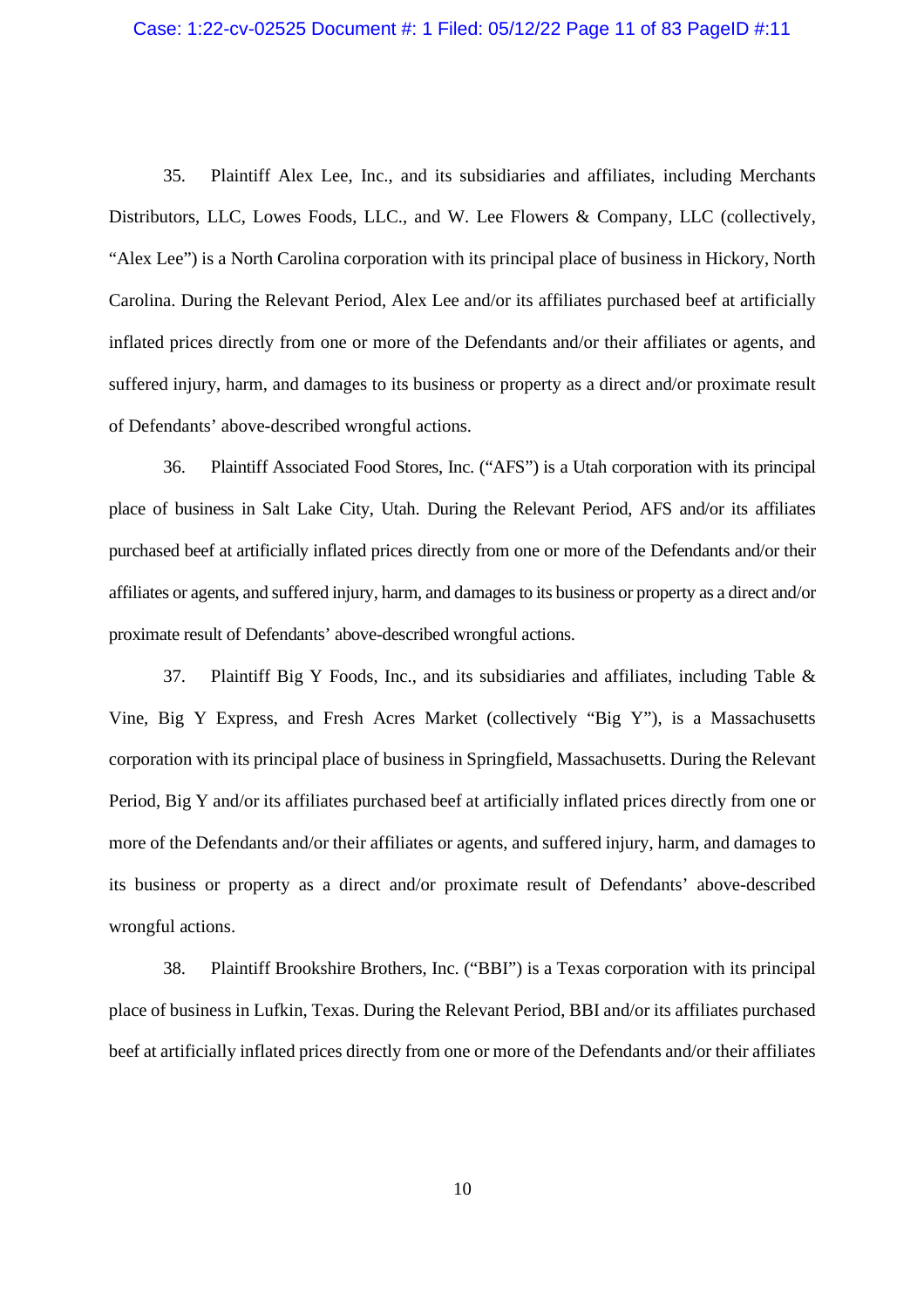## Case: 1:22-cv-02525 Document #: 1 Filed: 05/12/22 Page 12 of 83 PageID #:12

or agents, and suffered injury, harm, and damages to its business or property as a direct and/or proximate result of Defendants' above-described wrongful actions.

39. Plaintiff Brookshire Grocery Company ("BGC") is a Texas corporation with its principal place of business in Tyler, Texas. During the Relevant Period, BGC and/or its affiliates purchased beef at artificially inflated prices directly from one or more of the Defendants and/or their affiliates or agents, and suffered injury, harm, and damages to its business or property as a direct and/or proximate result of Defendants' above-described wrongful actions.

40. Plaintiff Colorado Boxed Beef Co. ("CBBC") is a Florida corporation with its principal place of business in Lakeland, Florida. During the Relevant Period, CBBC and/or its affiliates purchased beef at artificially inflated prices directly from one or more of the Defendants and/or their affiliates or agents, and suffered injury, harm, and damages to its business or property as a direct and/or proximate result of Defendants' above-described wrongful actions.

41. Plaintiff Prefco Distribution, LLC ("Prefco"), is a Florida corporation with its principal place of business in Lakeland, Florida. During the Relevant Period, Prefco and/or its affiliates purchased beef at artificially inflated prices directly from one or more of the Defendants and/or their affiliates or agents, and suffered injury, harm, and damages to its business or property as a direct and/or proximate result of Defendants' above-described wrongful actions.

42. Plaintiff The Golub Corporation ("Golub"), which does business under the banners Price Chopper Supermarkets, Market Bistro, and Market 32, is a New York corporation with its principal place of business in Schenectady, New York. During the Relevant Period, Golub and/or its affiliates purchased beef at artificially inflated prices directly from one or more of the Defendants and/or their affiliates or agents, and suffered injury, harm, and damages to its business or property as a direct and/or proximate result of Defendants' above-described wrongful actions.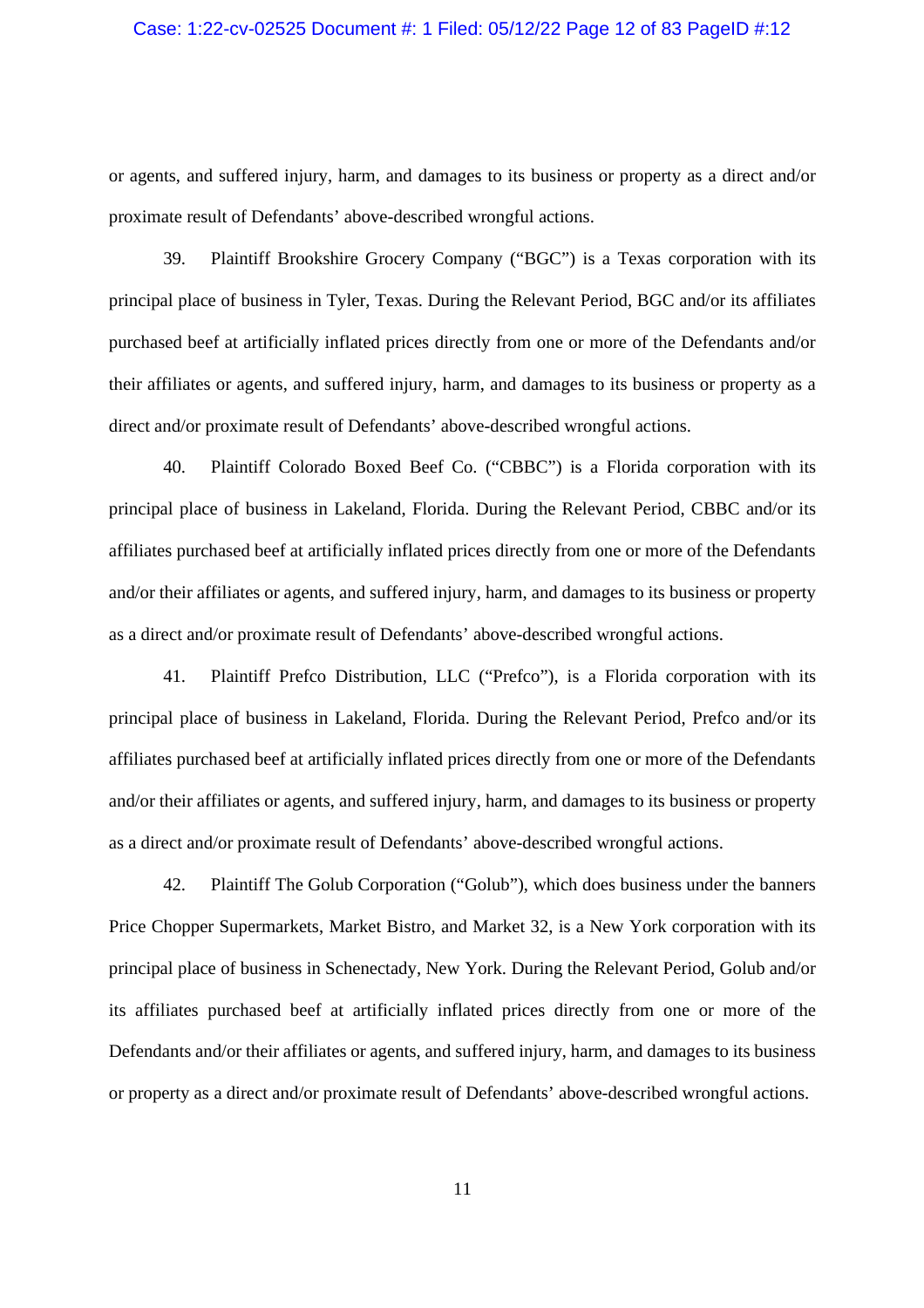#### Case: 1:22-cv-02525 Document #: 1 Filed: 05/12/22 Page 13 of 83 PageID #:13

43. Plaintiff Nicholas & Co., Inc. ("Nicholas") is a Utah corporation with its principal place of business in Salt Lake City, Utah. During the Relevant Period, Nicholas and/or its affiliates purchased beef at artificially inflated prices directly from one or more of the Defendants and/or their affiliates or agents, and suffered injury, harm, and damages to its business or property as a direct and/or proximate result of Defendants' above-described wrongful actions.

44. Plaintiff PFD Enterprises, Inc. d/b/a Pacific Food Distributors ("PFD") is an Oregon corporation with its principal place of business in Clackamas, Oregon. During the Relevant Period, PFD and/or its affiliates purchased beef at artificially inflated prices directly from one or more of the Defendants and/or their affiliates or agents, and suffered injury, harm, and damages to its business or property as a direct and/or proximate result of Defendants' above-described wrongful actions.

45. Plaintiff Springfield Grocer Company, Inc. ("SGC") is a Missouri corporation with its principal place of business in Springfield, Missouri. During the Relevant Period, SGC and/or its affiliates purchased beef at artificially inflated prices directly from one or more of the Defendants and/or their affiliates or agents, and suffered injury, harm, and damages to its business or property as a direct and/or proximate result of Defendants' above-described wrongful actions.

46. Plaintiff The Distribution Group, d/b/a Van Eerden Foodservice Co. ("Van Eerden") is a Michigan corporation with its principal place of business in Grand Rapids, Michigan. During the Relevant Period, Van Eerden and/or its affiliates purchased beef at artificially inflated prices directly from one or more of the Defendants and/or their affiliates or agents, and suffered injury, harm, and damages to its business or property as a direct and/or proximate result of Defendants' above-described wrongful actions.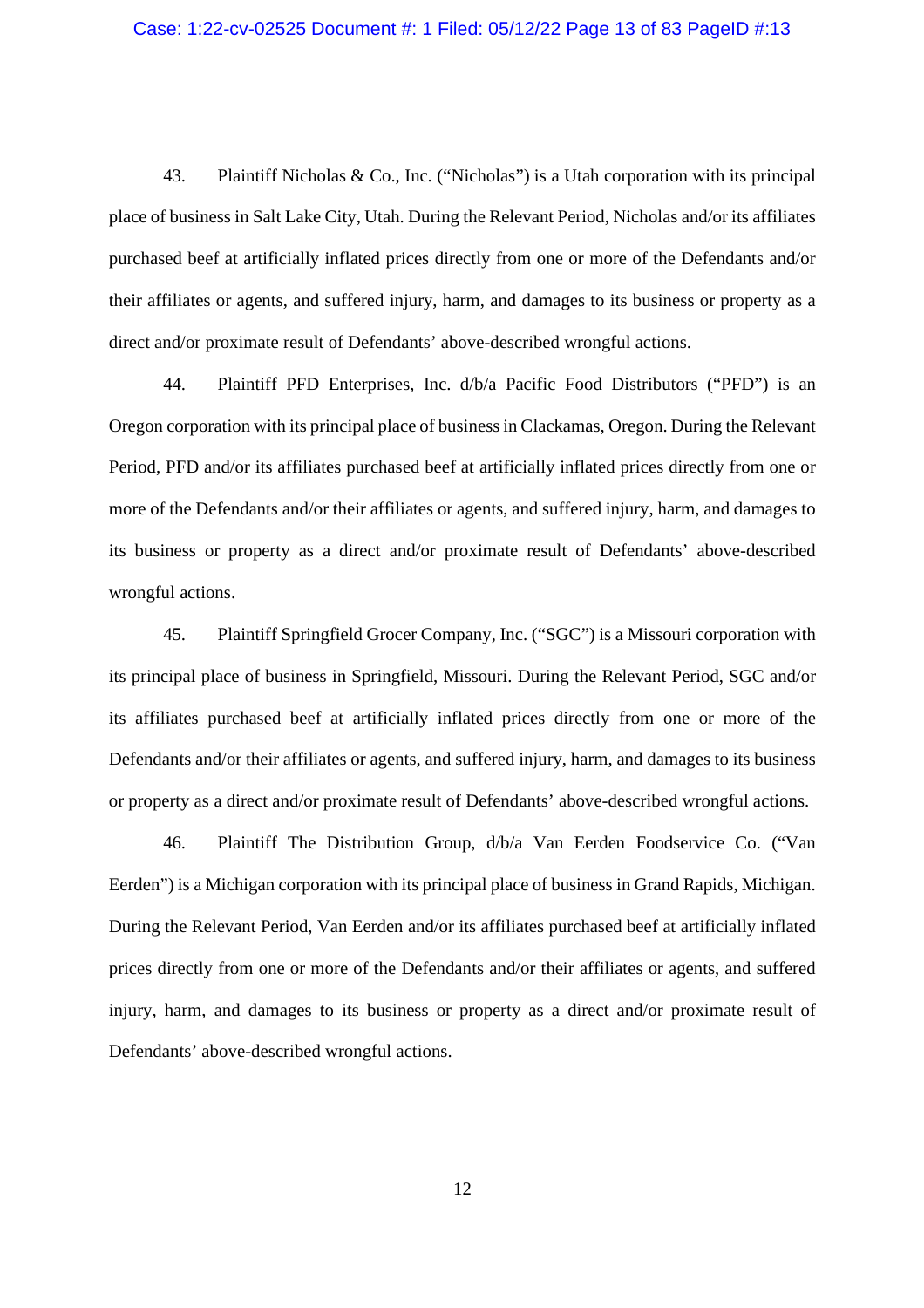## Case: 1:22-cv-02525 Document #: 1 Filed: 05/12/22 Page 14 of 83 PageID #:14

47. Plaintiff Topco Associates, LLC ("Topco") is privately held Illinois limited liability company with its principal place of business in Elk Grove Village, Illinois (within this District). During the Relevant Period, Topco and/or its affiliates purchased beef at artificially inflated prices directly from one or more of the Defendants and/or their affiliates or agents, and suffered injury, harm, and damages to its business or property as a direct and/or proximate result of Defendants' above-described wrongful actions.

48. Plaintiff Troyer Foods, Inc. ("Troyer") is an Indiana corporation with its principal place of business in Goshen, Indiana. During the Relevant Period, Troyer and/or its affiliates purchased beef at artificially inflated prices directly from one or more of the Defendants and/or their affiliates or agents, and suffered injury, harm, and damages to its business or property as a direct and/or proximate result of Defendants' above-described wrongful actions.

49. Plaintiff UniPro Foodservice, Inc. ("UniPro") is a Delaware corporation with its principal place of business in Atlanta, Georgia. During the Relevant Period, UniPro and/or its affiliates purchased beef at artificially inflated prices directly from one or more of the Defendants and/or their affiliates or agents, and suffered injury, harm, and damages to its business or property as a direct and/or proximate result of Defendants' above-described wrongful actions.

50. Plaintiff URM Stores, Inc. ("URM") is a Washington corporation with its principal place of business in Spokane, Washington. During the Relevant Period, URM and/or its affiliates purchased beef at artificially inflated prices directly from one or more of the Defendants and/or their affiliates or agents, and suffered injury, harm, and damages to its business or property as a direct and/or proximate result of Defendants' above-described wrongful actions.

## **II. Defendants and their Subsidiaries and Affiliates.**

51. The term "Defendants" includes Defendants and all their predecessors, successors, assigns, including beef meatpackers merged with or acquired by any Defendant and each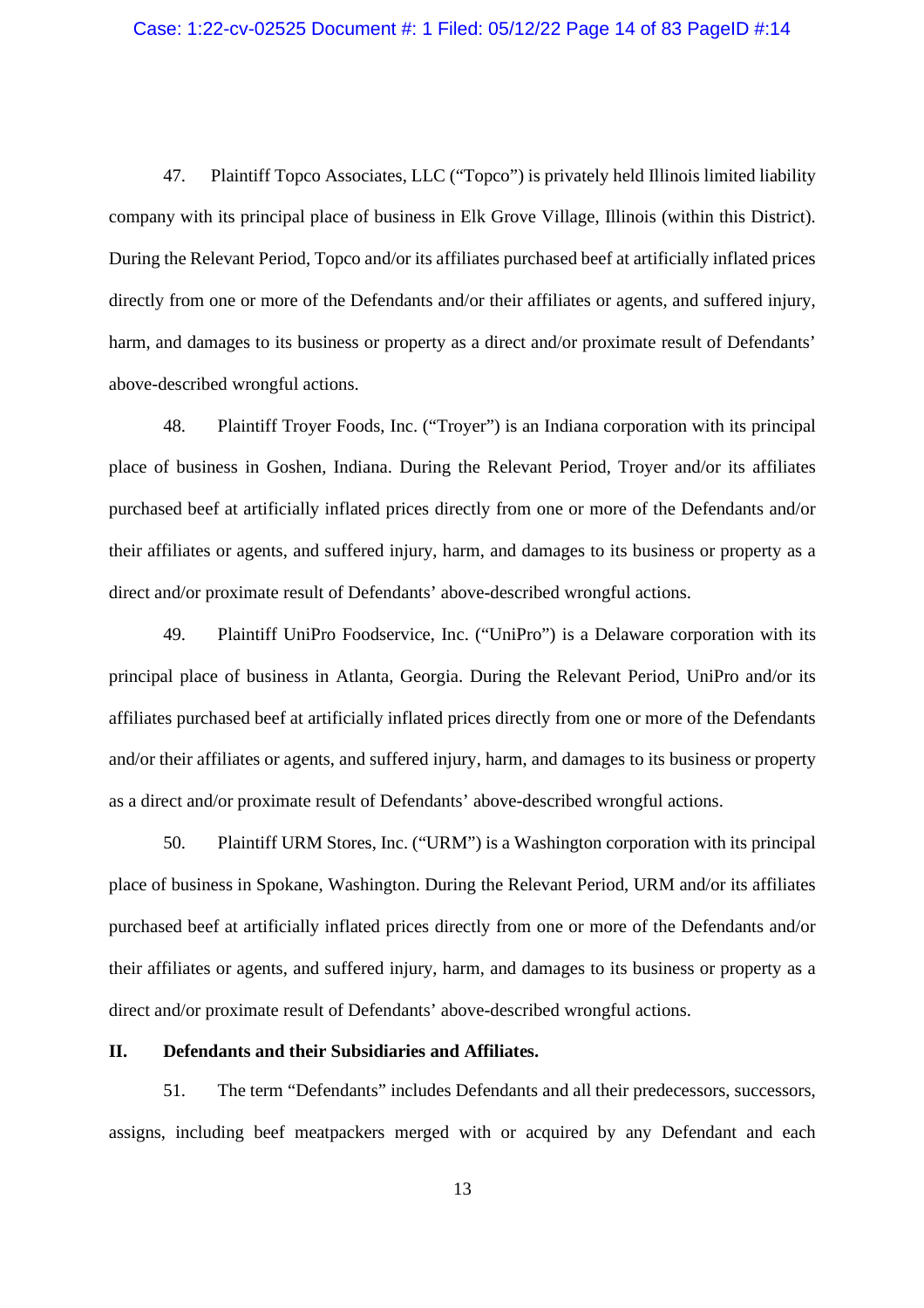#### Case: 1:22-cv-02525 Document #: 1 Filed: 05/12/22 Page 15 of 83 PageID #:15

Defendant's current or former wholly owned or controlled subsidiaries or affiliates that sold beef in interstate commerce directly to purchasers in the United States, including this District, during the Relevant Period.

52. Each Defendant sold or distributed beef to direct purchasers or played a material role in the coordinated and collusive behavior alleged during the Relevant Period. All Defendants were active, knowing participants in the alleged conspiracy, and their conduct, to the extent committed by Defendants, was known to, and approved by, their co-Defendant parent companies.

## **A. The Cargill Defendants.**

53. Defendant Cargill, Inc. is a privately held Delaware corporation with its principal place of business at 15407 McGinty Road, Wayzata, Minnesota 55391. During the Relevant Period, Cargill, Inc. and/or its predecessors, wholly owned or controlled subsidiaries, and/or affiliates sold beef in interstate commerce, directly or through Cargill, Inc.'s wholly owned or controlled affiliates, to purchasers in the United States, including this District, and engaged in the above-described wrongful actions that directly and/or proximately caused Plaintiffs to suffer injury, harm, and damages to their businesses or property. Cargill, Inc. is the parent company of the Cargill Defendants.

54. Defendant Cargill Meat Solutions Corporation (a/k/a Cargill Protein) ("CMS") is a Delaware corporation with its principal place of business at 825 East Douglas Avenue, Wichita, Kansas 67202. CMS is the principal operating entity within Cargill, Inc.'s U.S. cattle and beef business, and is a wholly owned subsidiary of Cargill, Inc. On information and belief, CMS owns directly, or indirectly through its subsidiaries, Cargill, Inc.'s U.S. fed cattle slaughter plants, and contracts for the purchase of cattle slaughtered there. CMS engaged in the above-described wrongful actions that directly and/or proximately caused Plaintiffs to suffer injury, harm, and damages to their businesses or property.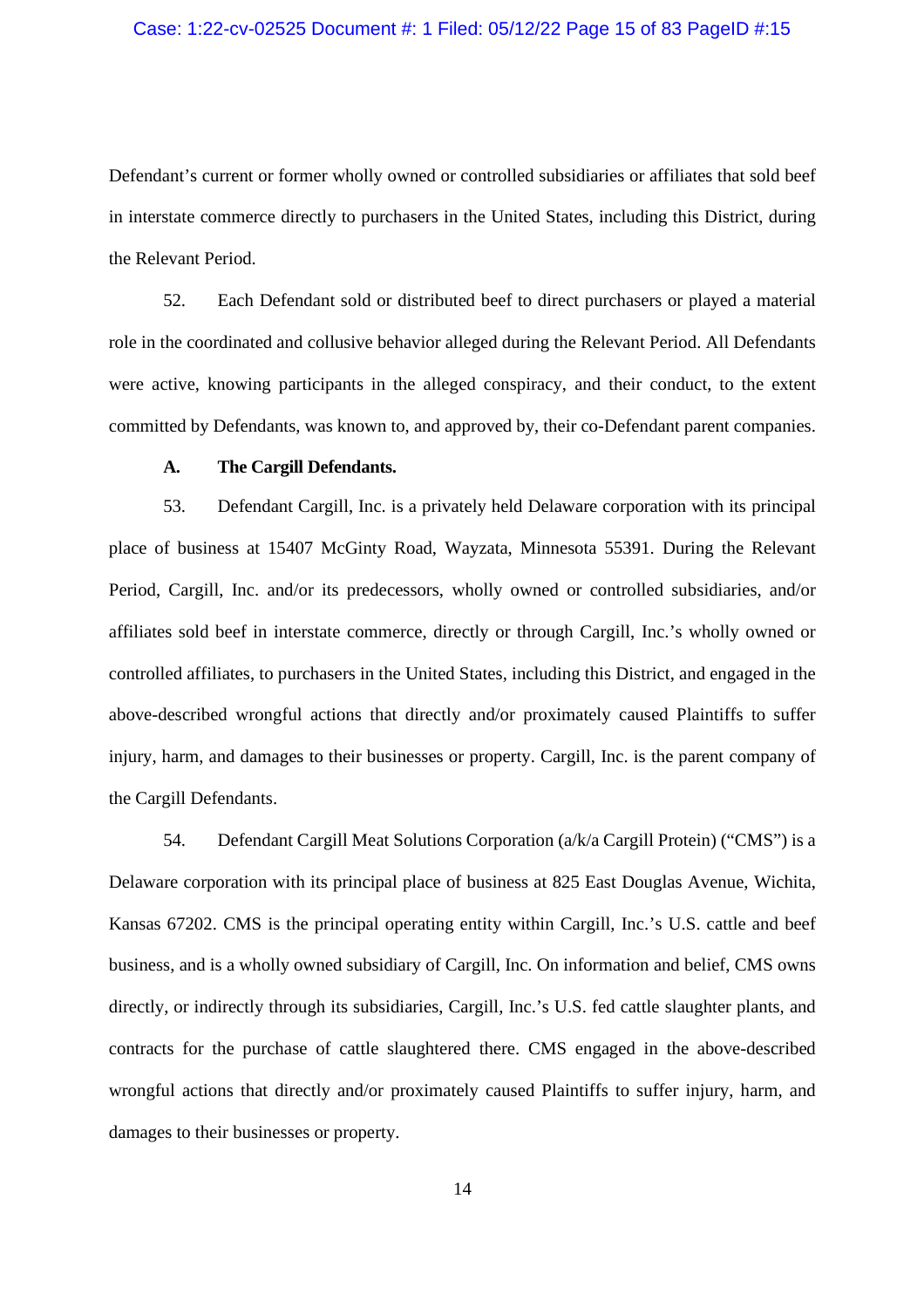#### Case: 1:22-cv-02525 Document #: 1 Filed: 05/12/22 Page 16 of 83 PageID #:16

55. Throughout the Relevant Period, Defendant Cargill, Inc. wholly owned, as a direct or indirect subsidiary, Defendant CMS and sold, along with CMS, beef in interstate commerce, directly or through its wholly owned or controlled affiliate, to purchasers in the United States, including this District.

56. During the Relevant Period, Defendants Cargill, Inc. and CMS shared a unity of corporate interest and operated as part of a single enterprise in furtherance of the above-described conspiracy that purposefully directed conduct causing injury, harm, and damages to, Plaintiffs in the United States, including this District. And derived a direct benefit from the conspiracy.

57. A parent entity and its wholly owned subsidiaries and/or affiliates, such as and including the Cargill Defendants, have a complete unity of interest. Their objectives are common, not disparate, and their actions are guided or determined not by two, separate corporate consciousnesses, but by one. Accordingly, the coordinated activity of a parent entity and its wholly owned culpable subsidiaries and/or affiliates is viewed as that of a single enterprise for purposes of Section 1 of the Sherman Act.

58. A parent entity and its wholly owned culpable subsidiaries and/or affiliates, such as and including the Cargill Defendants, always have a unity of purpose and thus act as a single enterprise whenever they engage in coordinated activity. By controlling, dictating, or encouraging their culpable subsidiaries' and/or affiliates' anticompetitive conduct to advance a common scheme for an illegal and anticompetitive purpose, Cargill, Inc., as the parent entity of the Cargill Defendants, independently entered and participated in the illegal enterprise with its culpable subsidiaries and/or affiliates. In doing so, Cargill, Inc. engaged in sufficient independent participation in the conspiracy, and had sufficient knowledge, intent, and involvement in Defendants' conspiracy, to be liable under the Sherman Act as a single enterprise with its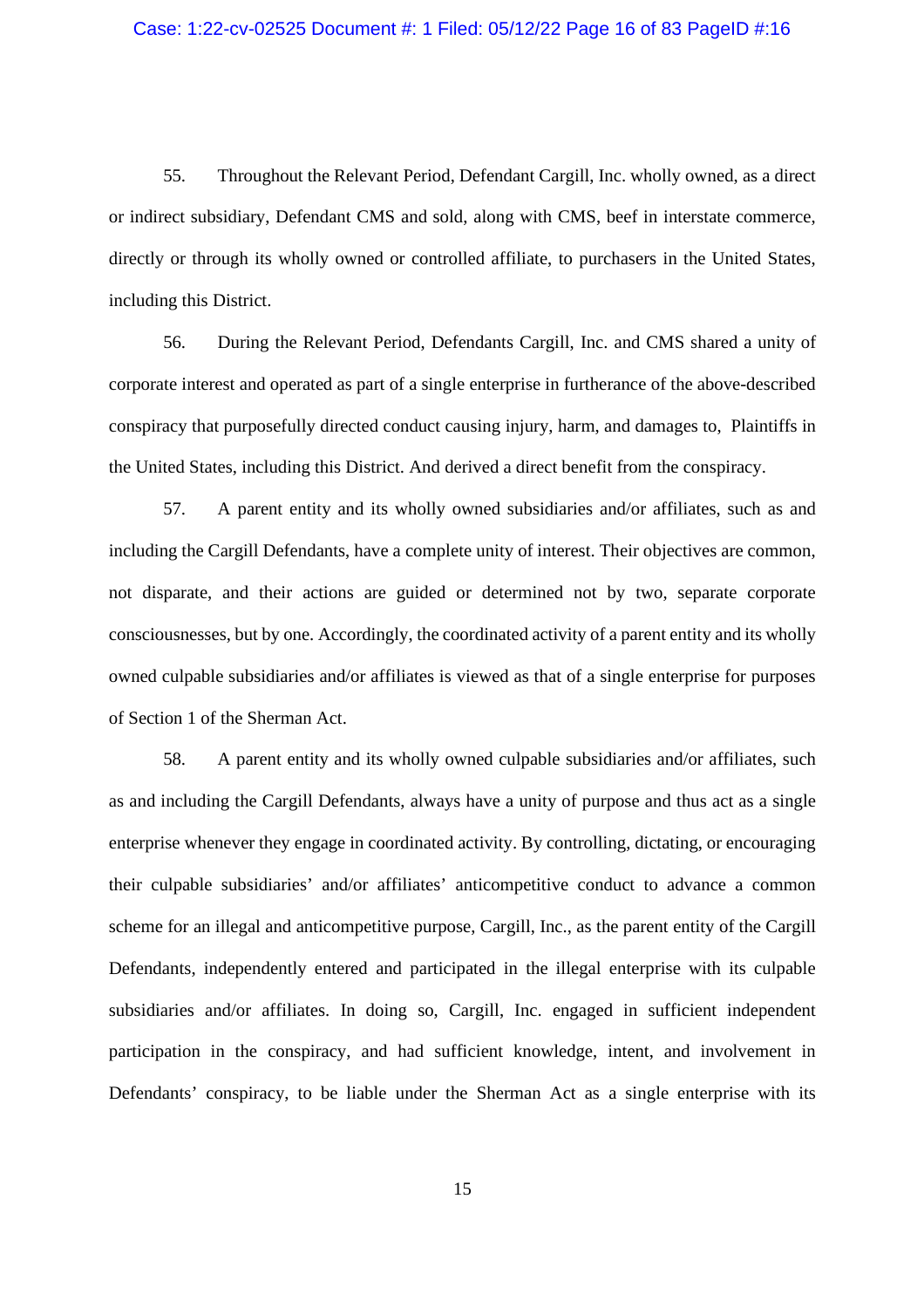#### Case: 1:22-cv-02525 Document #: 1 Filed: 05/12/22 Page 17 of 83 PageID #:17

subsidiaries and affiliates. During the Relevant Period, Cargill, Inc. shared a unity of corporate interest and operated as part of a single enterprise with its culpable subsidiaries and/or affiliates to advance the alleged conspiracy.

59. Rather than owning and operating subsidiaries to diversify risk and earn profits by investing in them, Cargill, Inc. formed subsidiaries to conduct business that it otherwise would have conducted itself. To this end, Cargill, Inc. created CMS to conduct its business in the meat industry that Cargill, Inc. previously operated itself.

60. Cargill, Inc. presents itself and its subsidiaries to the public as a single unified enterprise. For example, on its website, Cargill, Inc. reports that it employs 155,000 workers in 70 countries. On information and belief, these numbers include CMS employees. Cargill, Inc. has also publicly announced consolidated revenues, earnings, and cash flow that, on further information and belief, include performance results from CMS's beef operations.

61. In the Letter to Stakeholders included in Cargill, Inc.'s 2019 Annual Report, Cargill, Inc. reported that it "delivered \$2.82 billion in adjusted operating earnings in fiscal 2019. Revenues dipped 1% to \$113.5 billion. Cash flow from operations totaled \$5.19 billion." On information and belief, those statistics include earnings, revenues, and cash flows from all Cargill, Inc. subsidiaries, as well as Cargill, Inc. itself. In the same document, Cargill, Inc. reported that its "[e]arnings were led by our North American protein businesses. With steady domestic and export demand, and plentiful cattle supplies, the beef business posted its third consecutive year of strong performance."

62. There is one unified system that processes both companies' purchase orders, which further demonstrates the relationship between Cargill, Inc. and CMS. Cargill, Inc. also operates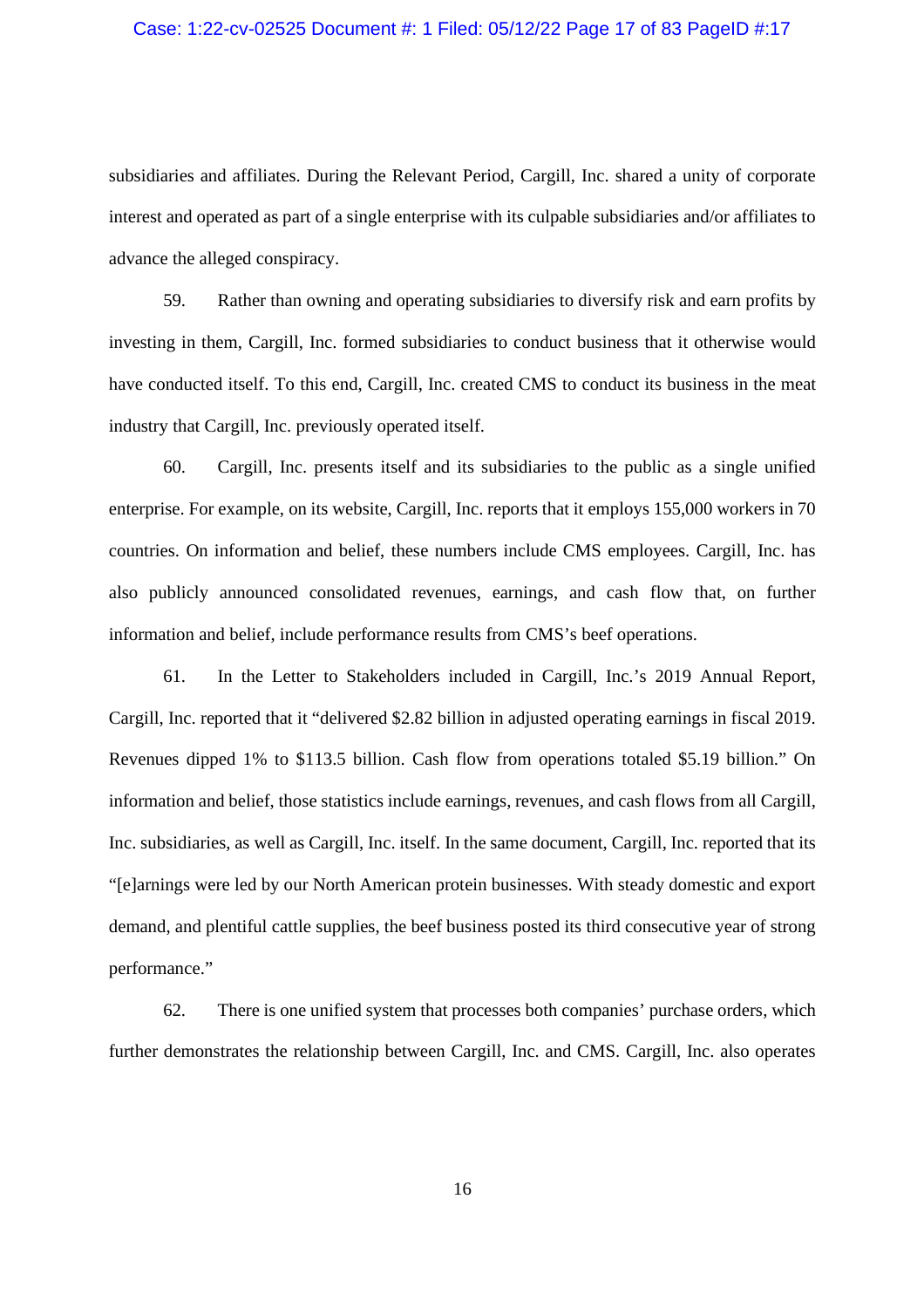## Case: 1:22-cv-02525 Document #: 1 Filed: 05/12/22 Page 18 of 83 PageID #:18

other business services, including information technology, human resources, finance, transportation and logistics, and procurement, with and for CMS.

63. Cargill, Inc. plays an active role in managing CMS's business operations. As one example, Cargill, Inc.'s website reported that its chairman and CEO, David MacLennan, "supervised several businesses in Cargill Protein," which subsumes CMS.

64. As another example, Cargill, Inc. describes the responsibilities of executive team member, Brian Sikes, as including "leading Cargill's global protein and salt businesses," overseeing "Cargill's protein business in North America and Europe," and leading "the transformation of the North American protein business." Mr. Sikes lives in Wichita, Kansas, the location of CMS' principal place of business.

65. Finally, Cargill, Inc.'s slaughter plants in Fresno, California, Wyalusing, Pennsylvania, and Friona, Texas all list either "Cargill" or "Cargill Beef" as DBAs with the USDA Food Safety Inspection Service.

66. Cargill, Inc.'s extensive involvement in CMS's management and operations demonstrates these entities' unity of purpose (*e.g*., to profit from their price fixing) and common objectives. Cargill, Inc.'s extensive involvement in CMS's management and operations further demonstrates that Cargill, Inc. does far more than provide long-term strategy or guidance to CMS. Cargill, Inc. created CMS as its instrumentality to execute Cargill, Inc.'s directives. Throughout the Relevant Period, Cargill, Inc. exerted, and had the right to exert, control over CMS. In this manner, Cargill, Inc. independently participated in the illegal enterprise with CMS and, as a result, has sufficient knowledge, intent, and involvement in Defendants' conspiracy to be found liable under the Sherman Act with CMS as a single enterprise.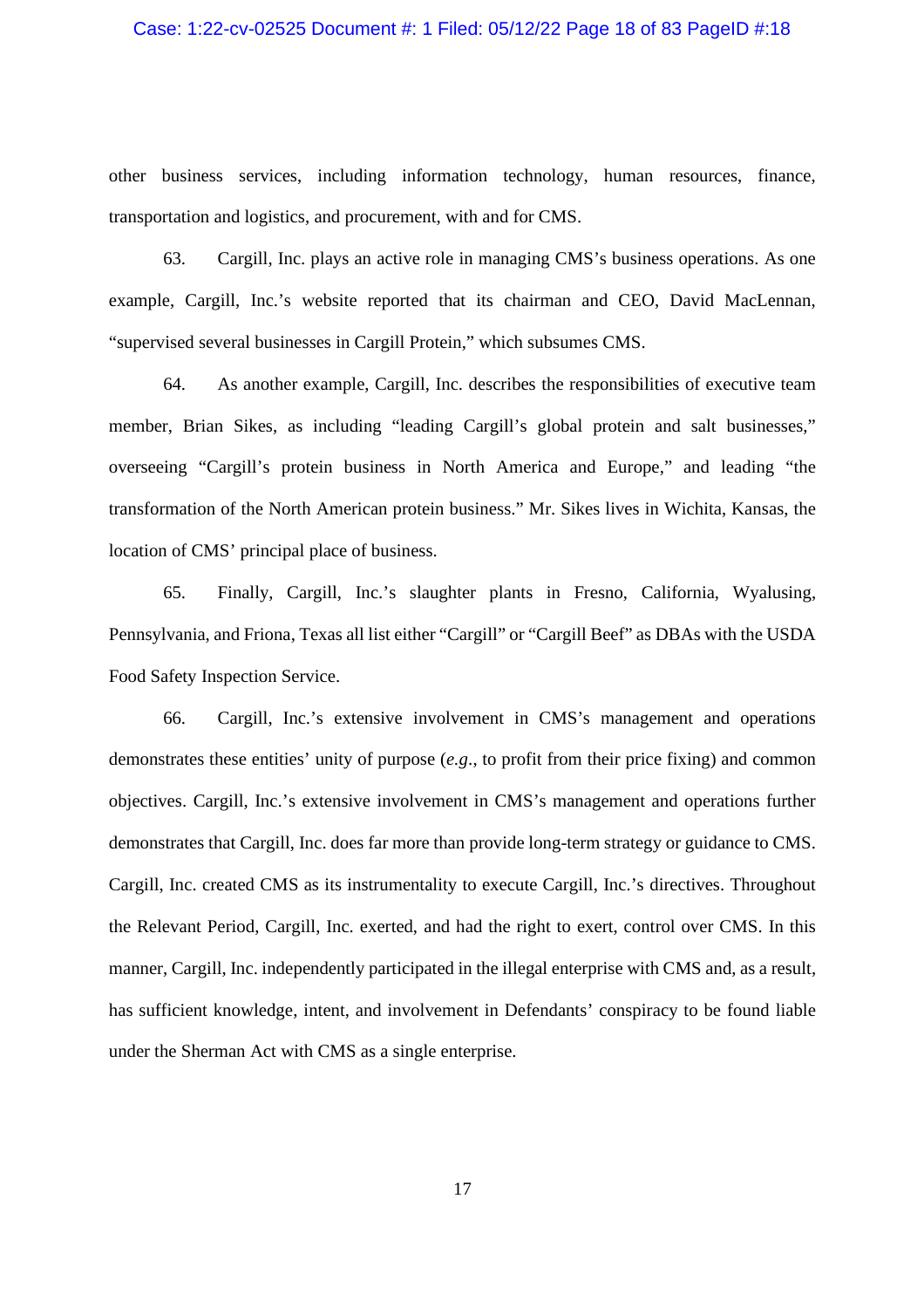#### **B. The JBS Defendants.**

67. Defendant JBS S.A. is a Brazilian corporation with its principal place of business at Av. Marginal Direta do Tiete, 500 Bloco 3-30 andar, Vila Jaguara, Sao Paulo 05.118-100, Brazil. During the Relevant Period, JBS S.A. and/or its predecessors, wholly owned or controlled subsidiaries, or affiliates sold beef in interstate commerce, directly or through JBS S.A.'s wholly owned or controlled affiliates, to purchasers in the United States, including this District, and engaged in the above-described wrongful actions that directly and/or proximately caused Plaintiffs to suffer injury, harm, and damages to their businesses or property. JBS S.A. is the parent company of the JBS Defendants.

68. JBS S.A. is also the primary owner of Pilgrim's Pride Corporation, one of the world's largest poultry producers, which recently plead guilty to price-fixing charges in the broiler chicken industry, paying a \$107 million criminal fine for its role in a long-running cartel targeting Plaintiffs and other direct purchasers of broiler chicken in the United States.

69. Defendant JBS USA Food Company ("JBS USA") is one of the world's largest beef and pork processing companies. JBS USA is a Delaware corporation with its principal place of business at 1770 Promontory Circle, Greeley, Colorado 80634. JBS USA is the principal operating entity within Defendant JBS S.A.'s U.S. cattle and beef business, the contracting entity for certain of JBS S.A.'s purchases of fed cattle in the United States, and engaged in the abovedescribed wrongful actions that directly and/or proximately caused Plaintiffs to suffer injury, harm, and damages to their businesses or property.

70. Defendant Swift Beef Company ("Swift") is a Delaware corporation with its principal place of business at 1770 Promontory Circle, Greeley, Colorado 80634. Swift owns directly, or indirectly through its subsidiaries, certain of Defendant JBS S.A.'s U.S. fed cattle slaughter plants, including the plants in Cactus, Texas, Greeley, Colorado, Grand Island, Nebraska,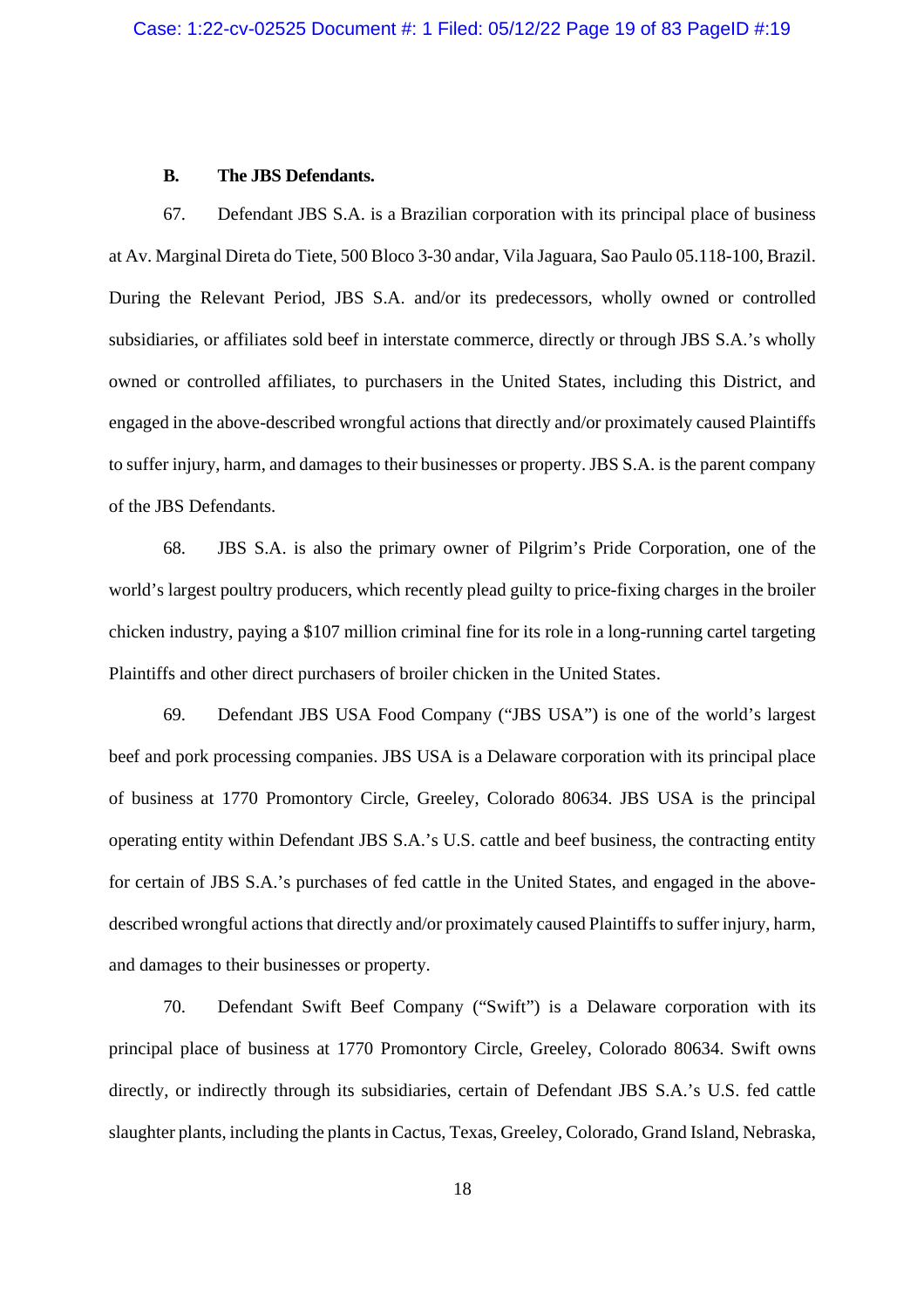#### Case: 1:22-cv-02525 Document #: 1 Filed: 05/12/22 Page 20 of 83 PageID #:20

and Hyrum, Utah. Swift contracts for most of the fed cattle to be slaughtered at these plants. Swift engaged in the above-described wrongful actions that directly and/or proximately caused Plaintiffs to suffer injury, harm, and damages to their businesses or property.

71. Defendant JBS Packerland, Inc. ("Packerland") is a Delaware corporation with its principal place of business at 1770 Promontory Circle, Greeley, Colorado 80634. On information and belief, Packerland owns directly, or indirectly through its subsidiaries, certain of JBS S.A.'s U.S. fed cattle slaughter plants, including the Packerland packing plants in Green Bay, Wisconsin and Plainwell, Michigan, the Sun Land beef plant in Tolleson, Arizona, and the Moyer Packing plant in Souderton, Pennsylvania. On information and belief, Packerland contracts for most of the fed cattle to be slaughtered at these plants. Packerland operates a Regional Beef business unit for JBS. Packerland engaged in the above-described wrongful actions that directly and/or proximately caused Plaintiffs to suffer injury, harm, and damages to their businesses or property.

72. Swift and Packerland hired senior personnel to maage cattle procurement and beef production operations in the United States. Various senior staff members and executives responsible for the operation of the JBS Defendants' U.S. fed cattle and beef business during the Relevant Period were employed by each of JBS USA Food Company Holdings, JBS USA Food Company, Swift, and Packerland.

73. During the Relevant Period, JBS S.A. wholly owned as direct or indirect subsidiaries, JBS USA, Swift, and Packerland, sold, along with JBS USA, Swift, and Packerland, beef in interstate commerce, directly or through these wholly owned or controlled affiliates, to purchasers in the United States, including this District, and engaged in the above-described wrongful actions that directly and/or proximately caused Plaintiffs to suffer injury, harm, and damages to their businesses or property.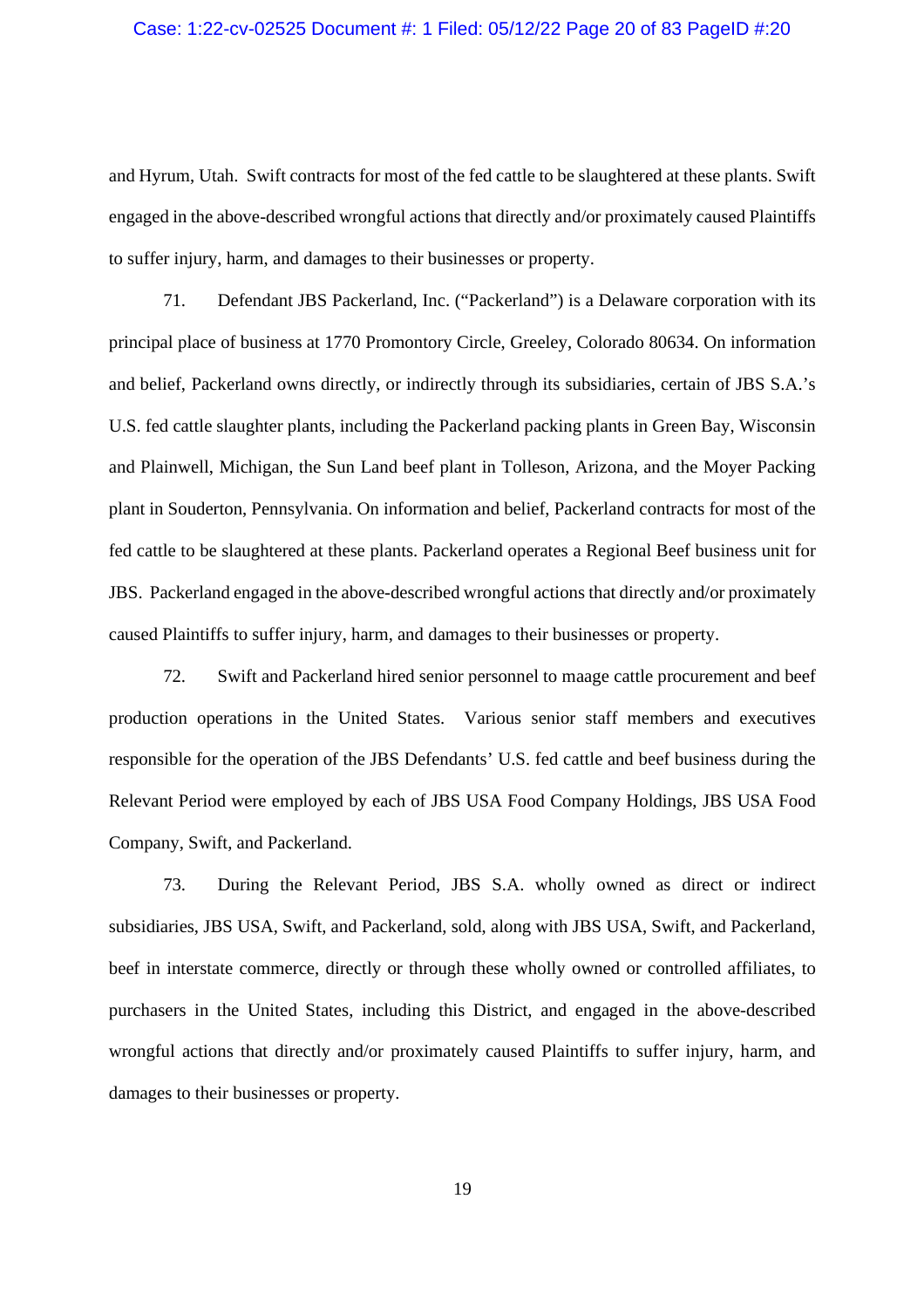#### Case: 1:22-cv-02525 Document #: 1 Filed: 05/12/22 Page 21 of 83 PageID #:21

74. During the Relevant Period, the JBS Defendants shared a unity of corporate interest and operated as part of a single enterprise in furtherance of the above-described conspiracy that purposefully directed conduct causing injury, harm, and damages to Plaintiffs in the United States, including this District. And derived benefit from these actions.

75. A parent entity and its wholly owned subsidiaries and/or affiliates, such as and including the JBS Defendants, have a complete unity of interest. Their objectives are common, not disparate, and their actions are guided or determined not by two, separate corporate consciousnesses, but by one. Accordingly, the coordinated activity of a parent entity and its wholly owned culpable subsidiaries and/or affiliates is viewed as that of a single enterprise for purposes of Section 1 of the Sherman Act.

76. A parent entity and its wholly owned culpable subsidiaries and/or affiliates, such as and including the JBS Defendants, always have a unity of purpose and thus act as a single enterprise whenever they engage in coordinated activity. By controlling, dictating, or encouraging their culpable subsidiaries' and/or affiliates' anticompetitive conduct to advance a common scheme for an illegal and anticompetitive purpose, JBS S.A. as the parent entity of the JBS Defendants, independently entered and participated in the illegal enterprise with its culpable subsidiaries and/or affiliates. In doing so, JBS S.A. engaged in sufficient independent participation in the conspiracy, and had sufficient knowledge, intent, and involvement in Defendants' conspiracy, to be liable under the Sherman Act as a single enterprise with its subsidiaries and affiliates. During the Relevant Period, JBS S.A. shared a unity of corporate interest and operated as part of a single enterprise with its culpable subsidiaries and/or affiliates, to advance the alleged conspiracy.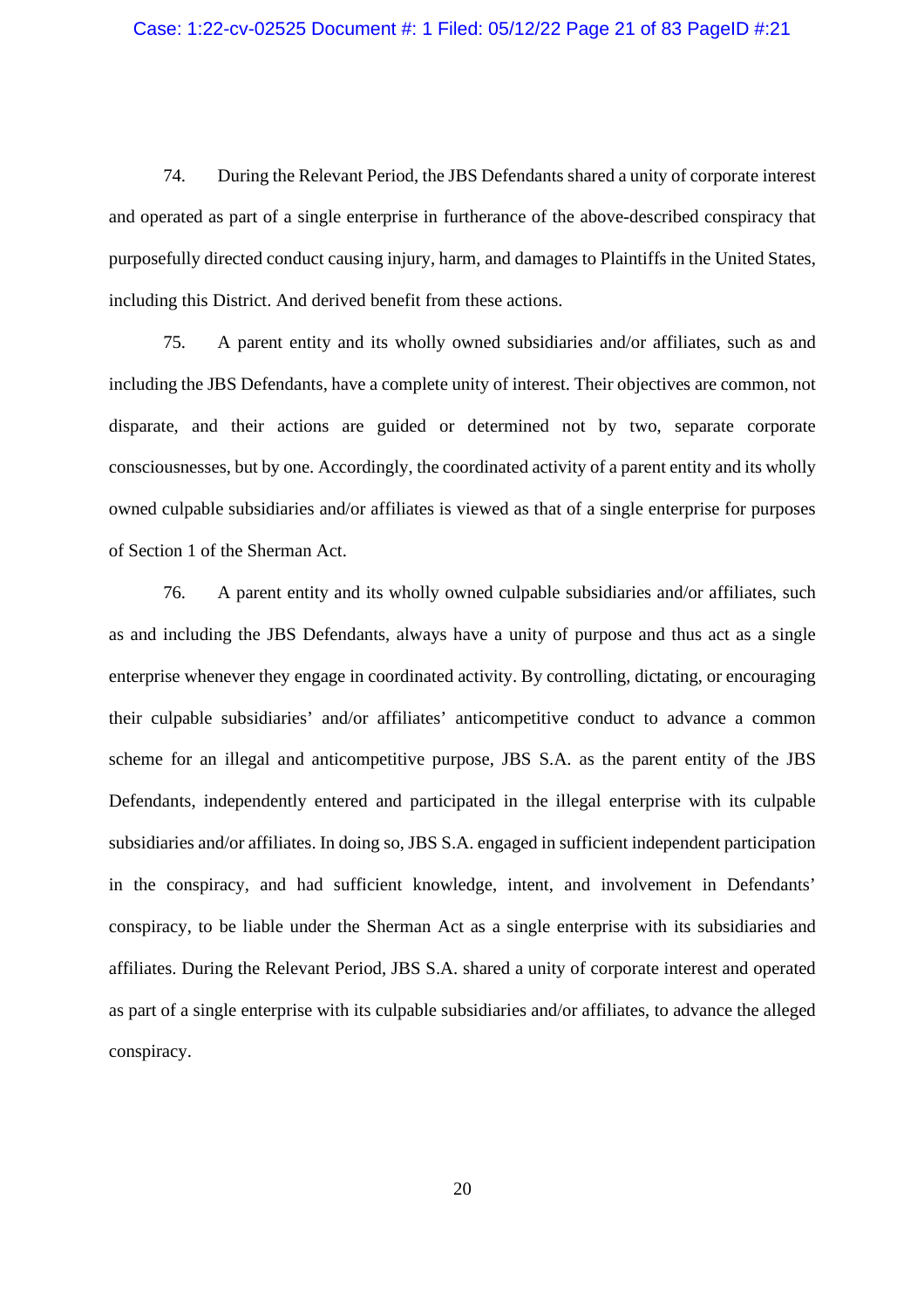77. JBS S.A. is not merely a holding company whose business is restricted to investments in operating subsidiaries. JBS S.A. established subsidiaries, including JBS USA, Swift, and Packerland, to conduct its business, including the purchase and processing of cattle and the sale of beef. Had JBS S.A. not created or acquired these subsidiaries, it would have performed these functions itself.

78. JBS S.A. presents itself as a unified enterprise and conducts consolidated earnings calls on which its corporate representatives discuss the operations and profits of JBS S.A., including JBS USA, Swift, and Packerland. On these calls, JBS S.A. executives have described the beef business it conducts through JBS USA, which it refers to as "JBS beef," as a "division" or "business unit." JBS S.A. commonly refers to JBS USA as its "JBS USA beef business[.]" As reported on JBS USA's financial statements, JBS USA "conducts its United States beef and pork processing businesses through its wholly-owned subsidiaries Swift Beef Company ('Swift Beef'), Swift Pork Company ('Swift Pork') and JBS Packerland, Inc."

79. JBS S.A. appointed JBS USA's CEO Andre Nogueira. He "report[s] directly" to JBS Global Operations' CEO. In Mr. Nogueira's online "Welcome" message, he explains that JBS USA operates "[i]n partnership with JBS S.A."

80. Defendants Swift and Packerland are fully integrated into the JBS USA enterprise. They are under the complete control of JBS USA, and in turn, JBS S.A. JBS USA directs and oversees all JBS's U.S. cattle procurement, beef processing, and sales operations, with ultimate direction from JBS S.A. JBS USA's financial statements are replete with references to notes, loans, and credit facilities that "are guaranteed by our Parent, JBS S.A."

81. Swift and JBS Packerland's packing operations are presented as those of JBS USA. For example, they appear on USDA's list of Bonded Packers as "JBS USA Food Company, Swift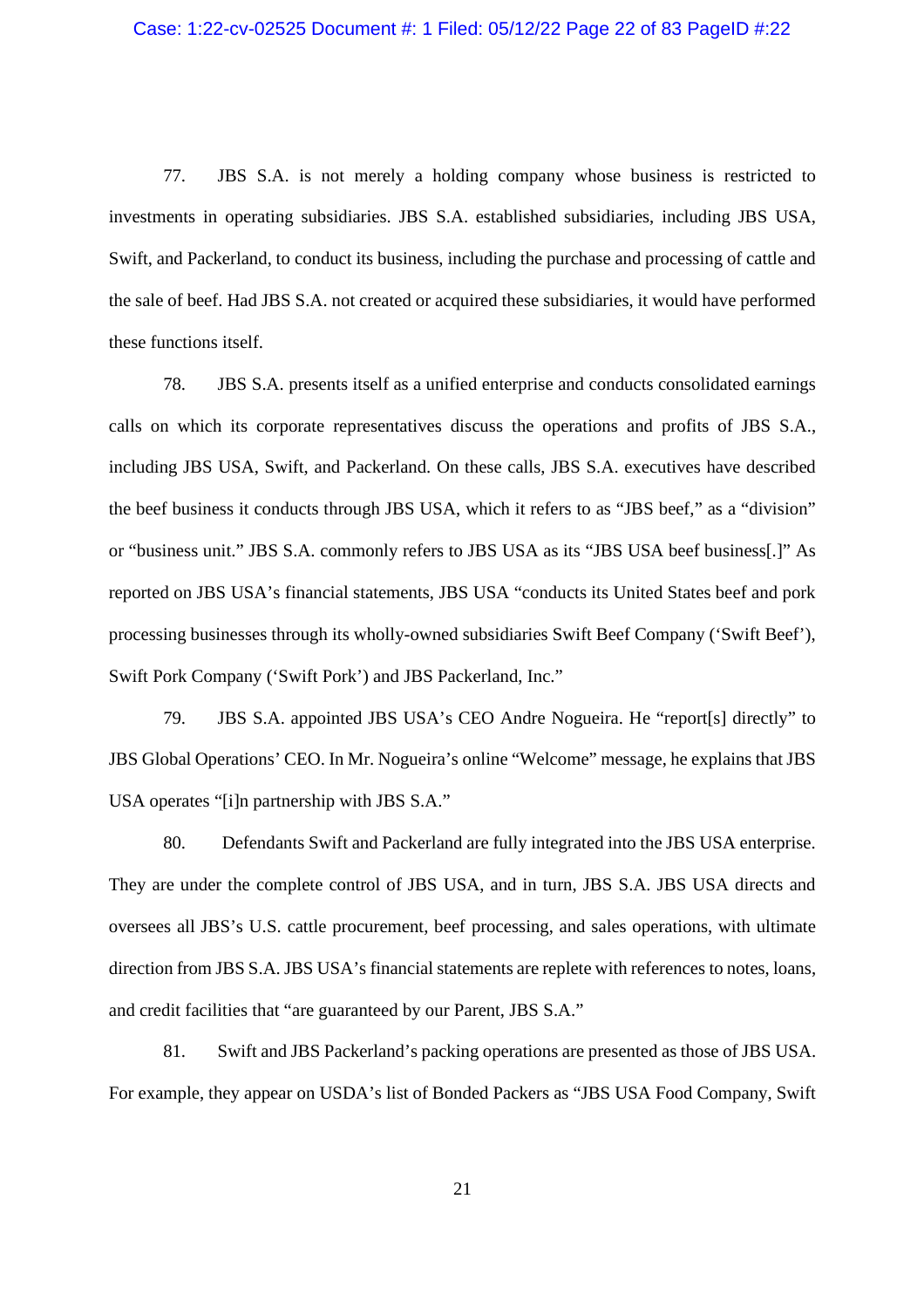#### Case: 1:22-cv-02525 Document #: 1 Filed: 05/12/22 Page 23 of 83 PageID #:23

Beef Company" and "JBS USA Food Company, JBS Packerland, Inc.," respectively. The USDA's Food Safety and Inspection Service's Inspection Directory lists "JBS," "JBS USA," and "JBS USA Food Company" amongst other DBAs for Swift.

82. JBS S.A.'s extensive involvement in JBS USA's, Swift's, and Packerland's management and operations demonstrates these entities' unity of purpose (*e.g*., to profit from their price fixing) and common objectives. JBS S.A.'s extensive involvement in JBS USA's, Swift's, and Packerland's management and operations also reveals that these entities' general corporate actions are guided and determined by one corporate consciousness. JBS S.A. does more than just provide long-term strategy and guidance to JBS USA, Swift, and Packerland. The entire purpose of these subsidiaries is to serve as instrumentalities by executing JBS S.A.'s directives within the greater JBS enterprise. Throughout the Relevant Period, JBS S.A. exerted, and had the right to exert, total control over JBS USA, Swift, and Packerland. In this manner, JBS S.A. independently participated in the illegal enterprise with JBS USA, Swift, and Packerland and, as a result, has sufficient knowledge, intent, and involvement in Defendants' conspiracy to be found liable under the Sherman Act with JBS USA, Swift, and Packerland as a single enterprise.

## **C. National Beef Packing Company.**

83. Defendant National Beef Packing Company ("National Beef") is a privately owned Delaware limited liability company with its principal place of business at 12200 North Ambassador Drive, Suite 500, Kansas City, Missouri 64163. National Beef and/or its predecessors, wholly owned or controlled subsidiaries, or affiliates sold beef in interstate commerce, directly or through its wholly owned or controlled affiliates, to purchasers in the United States, including this District, and engaged in the above-described wrongful actions that directly and/or proximately caused Plaintiffs to suffer injury, harm, and damages to their businesses or property.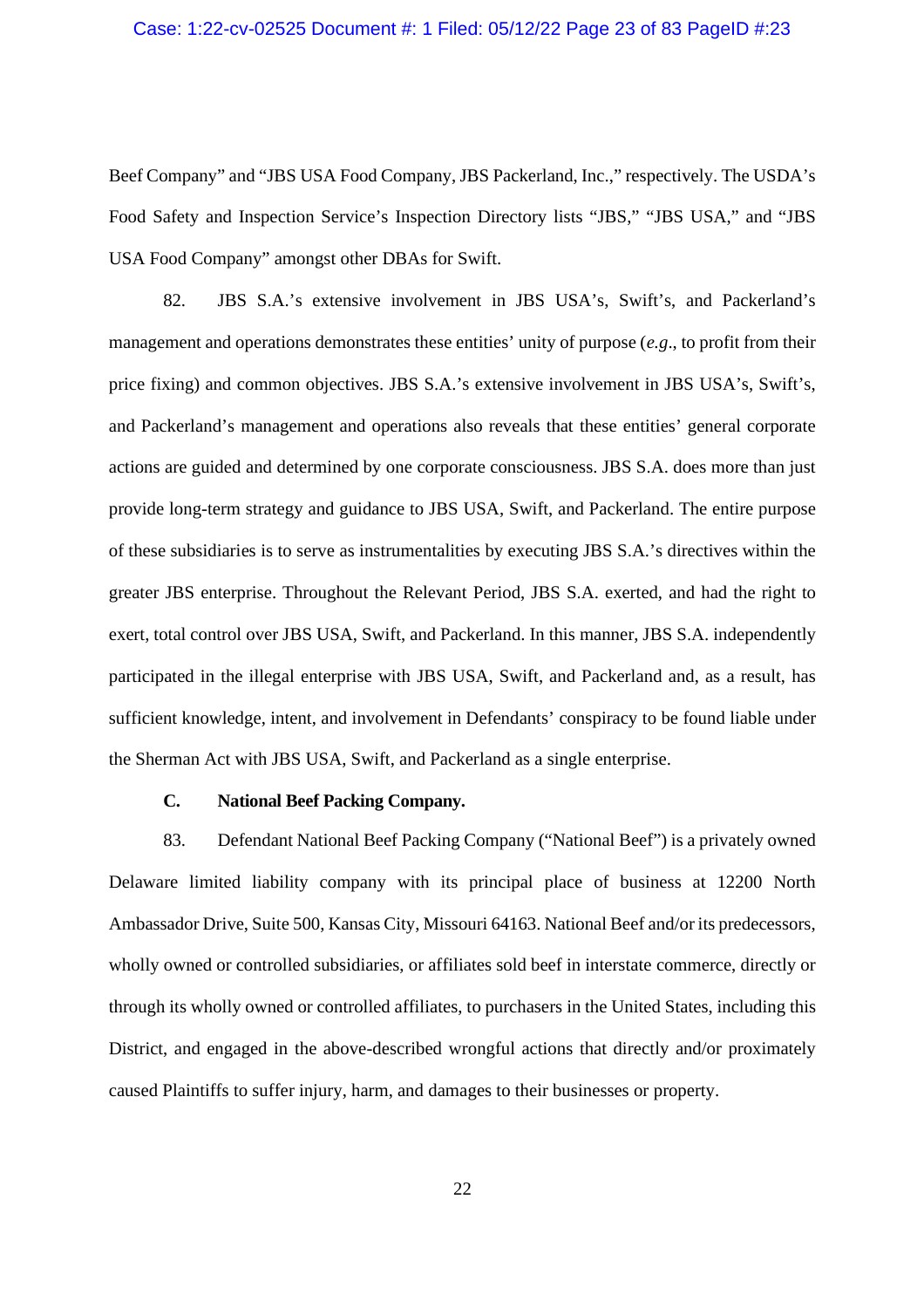84. On information and belief, National Beef owns directly, or indirectly through its subsidiaries, National Beef's U.S. fed cattle slaughter plants and contracts for the purchase of cattle slaughtered at such locations including in Dodge City and Liberal Kansas, Tama Iowa and other locations.

## **D. The Tyson Defendants.**

85. Defendant Tyson Foods, Inc. is a publicly traded Delaware corporation headquartered at 2200 Don Tyson Parkway, Springdale, Arkansas 72762**.** During the Relevant Period, Tyson Foods, Inc. and/or its predecessors, wholly owned or controlled subsidiaries, or affiliates sold beef in interstate commerce, directly or through its wholly owned or controlled affiliates, to purchasers in the United States, including this District, and engaged in the abovedescribed wrongful actions that directly and/or proximately caused Plaintiffs to suffer injury, harm, and damages to their businesses or property.

86. Defendant Tyson Fresh Meats, Inc. ("Tyson Fresh") is a wholly owned subsidiary of Tyson Foods. Tyson Fresh is a Delaware corporation with its principal place of business at 800 Stevens Port Drive, Dakota Dunes, South Dakota 57049. Tyson Fresh is the principal operating entity within Tyson Foods' U.S. cattle and beef business, and engaged in the above-described wrongful actions that directly and/or proximately caused Plaintiffs to suffer injury, harm, and damages to their businesses or property.

87. On information and belief, Tyson Fresh owns directly, or indirectly through its subsidiaries, Tyson Foods' U.S. fed cattle slaughter plants and contracts for the purchase of cattle slaughtered in such location.

88. During the Relevant Period, Tyson Foods wholly owned as a direct or indirect subsidiary, Tyson Fresh and sold, along with Tyson Fresh, beef in interstate commerce, directly or through this wholly owned or controlled affiliate, to purchasers in the United States, including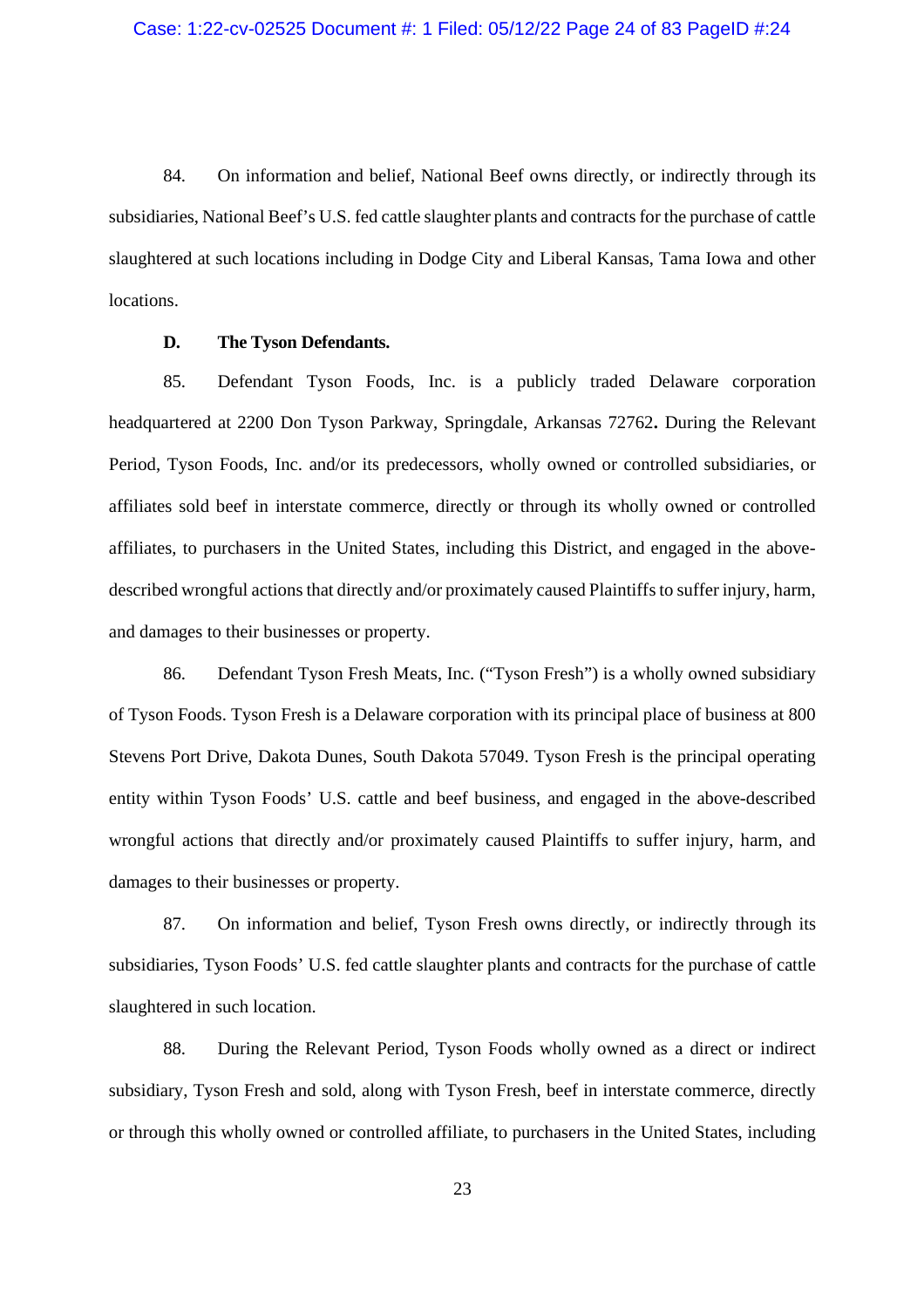## Case: 1:22-cv-02525 Document #: 1 Filed: 05/12/22 Page 25 of 83 PageID #:25

this District, and engaged in the above-described wrongful actions that directly and/or proximately caused Plaintiffs to suffer injury, harm, and damages to their businesses or property.

89. On June 10, 2020, Tyson Foods announced it was fully cooperating with DOJ's price-fixing investigation into the broiler chicken industry under the antitrust division's Corporate Leniency Program.

90. During the Relevant Period, the Tyson Defendants shared a unity of corporate interest and operated as part of a single enterprise in furtherance of the above-described conspiracy that purposefully directed conduct causing injury, harm, and damages to, and derived direct benefit from, Plaintiffs in the United States, including this District.

91. A parent entity and its wholly owned subsidiaries and/or affiliates, such as and including the Tyson Defendants, have a complete unity of interest. Their objectives are common, not disparate, and their actions are guided or determined not by two, separate corporate consciousnesses, but by one. Accordingly, the coordinated activity of a parent entity and its wholly owned culpable subsidiaries and/or affiliates is viewed as that of a single enterprise for purposes of Section 1 of the Sherman Act.

92. A parent entity and its wholly owned culpable subsidiaries and/or affiliates, such as and including the Tyson Defendants, always have a unity of purpose and thus act as a single enterprise whenever they engage in coordinated activity. By controlling, dictating, or encouraging their culpable subsidiaries' and/or affiliates' anticompetitive conduct to advance a common scheme for an illegal and anticompetitive purpose, Tyson Foods as the parent entity of the Tyson defendants, independently entered and participated in the illegal enterprise with its culpable subsidiaries and/or affiliates. In doing so, Tyson Foods engaged in sufficient independent participation in the conspiracy, and had sufficient knowledge, intent, and involvement in the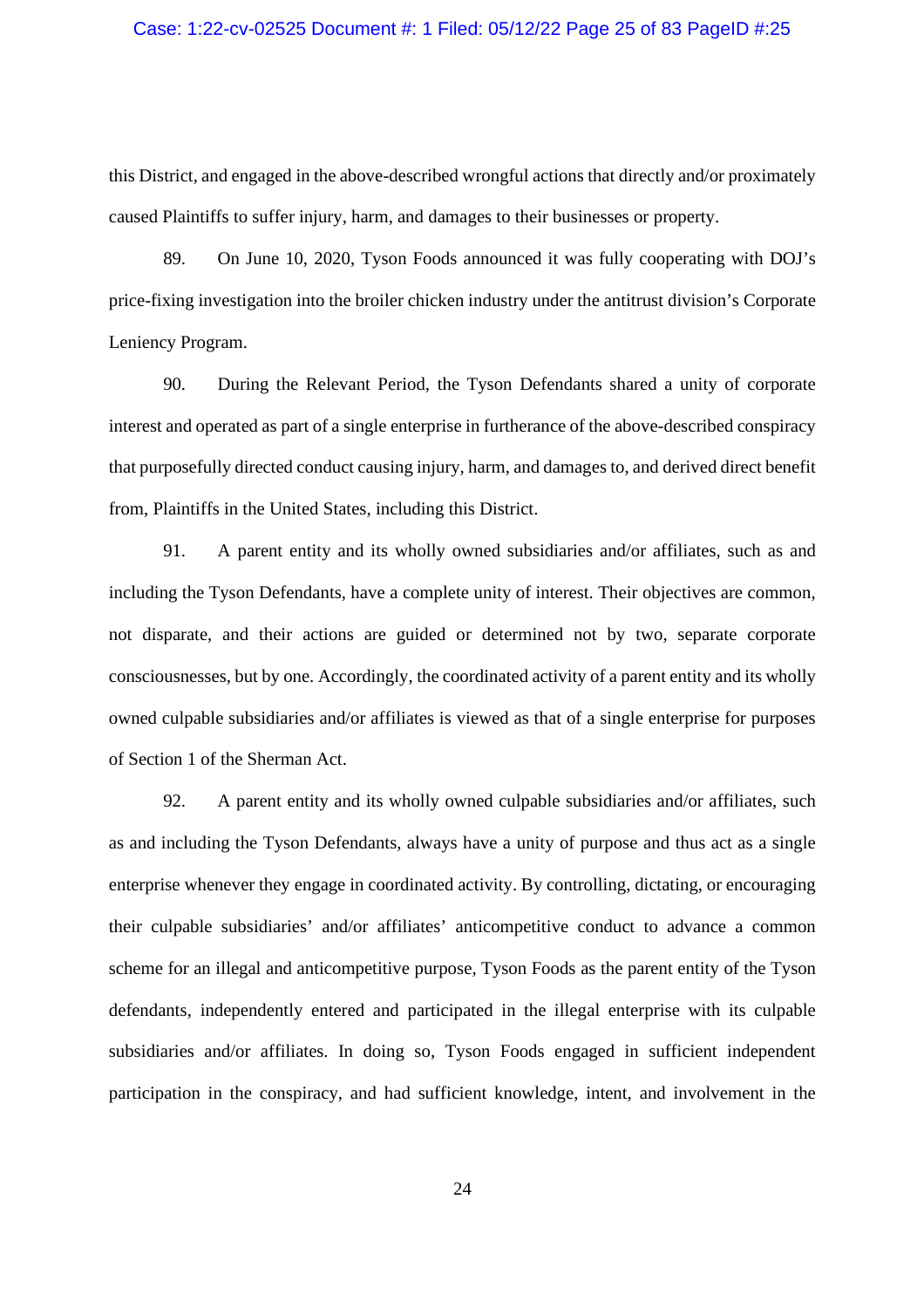## Case: 1:22-cv-02525 Document #: 1 Filed: 05/12/22 Page 26 of 83 PageID #:26

Defendants' conspiracy, to be liable under the Sherman Act as a single enterprise with its subsidiaries and affiliates. During the Relevant Period, Tyson Foods shared a unity of corporate interest and operated as part of a single enterprise with its culpable subsidiaries and/or affiliates, to advance the alleged conspiracy.

93. Tyson Foods is not a mere holding company whose business is restricted to investments in operating subsidiaries. Rather, Tyson Foods formed subsidiaries to act as its agents and representatives to conduct business activities that Tyson Foods would have otherwise conducted. With respect to Tyson Foods' subsidiary Tyson Fresh, such activities include purchasing and processing cattle and selling beef.

94. Tyson Foods holds itself out to the public as a single unified enterprise, describing the beef business it conducts through Tyson Fresh as a mere "business unit." Indeed, before Noel White became Tyson Foods' CEO (now former CEO), he was "group president of Tyson's Fresh Meats business unit."

95. On its quarterly earnings calls, Tyson Foods' corporate representatives include Tyson Fresh when discussing the company's financial performance. On these calls, Tyson Foods announces operating income and returns on sales from its beef segment business that Tyson Fresh operates. More specifically, on these calls Tyson Foods attributes improved returns to actions taken at plants that Tyson Fresh owns and operates.

96. During a January 31, 2014, earnings call, for example, Tyson Foods' management employees explained to investors that Tyson Foods had generated \$58 million in operating income and a 1.6% return on sales from its beef segment business, despite that business being operated directly by Tyson Fresh Meats. On the same call, Tyson Foods' managers stated that "as the calf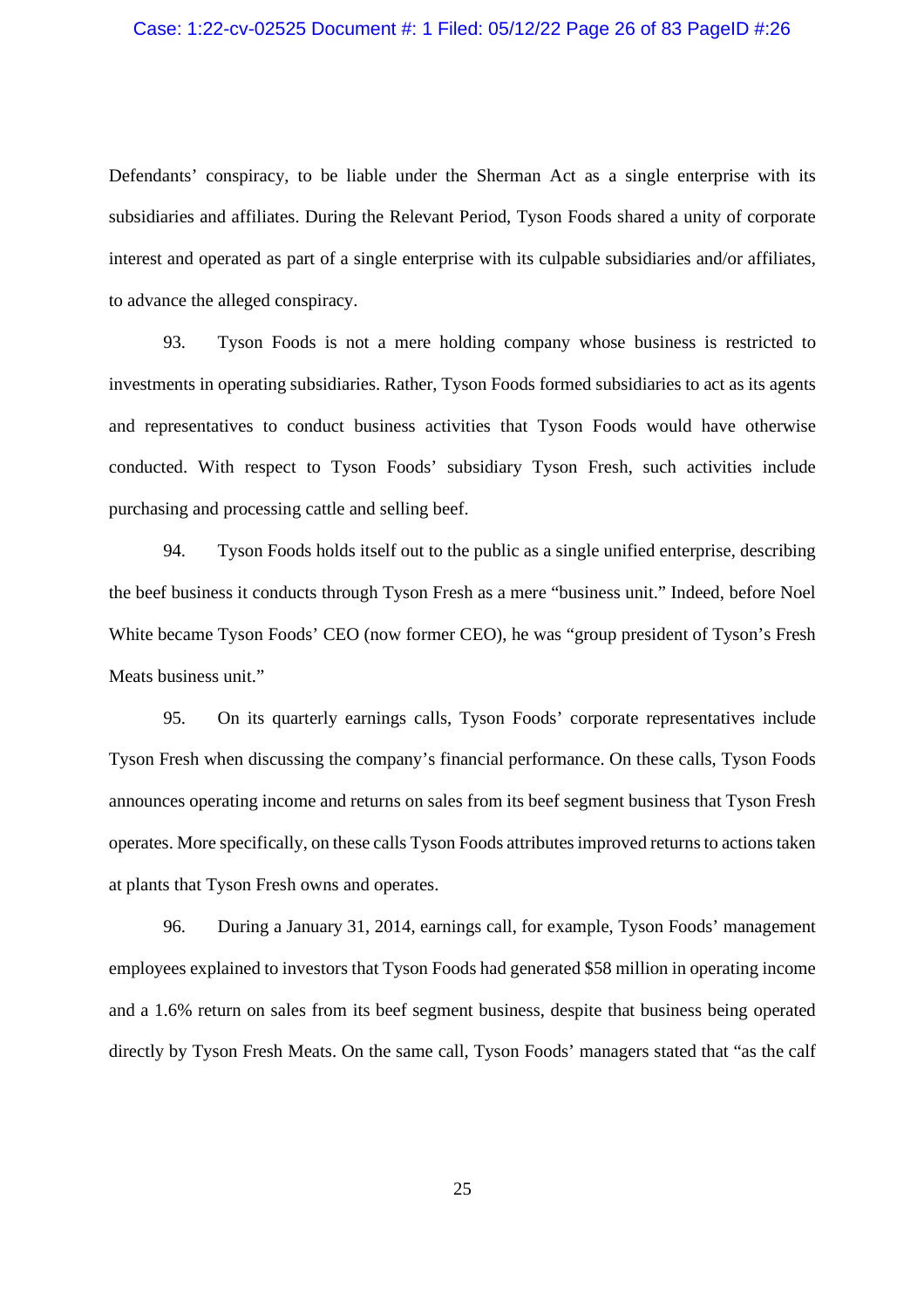#### Case: 1:22-cv-02525 Document #: 1 Filed: 05/12/22 Page 27 of 83 PageID #:27

crop declines . . . we'll probably have to curtail production." Production of the beef from the calf crop is an activity which is undertaken by Tyson Fresh.

97. On other earning calls, Tyson Foods has described actions taken by Tyson Fresh to advance Defendants' conspiracy. For example, on its August 3, 2015 earnings call, Tyson Foods explained its strategy for cattle purchasing implemented by Tyson Fresh as "we run for margin and not for market share, we're not willing to overpay for cattle and we've had to cut back on our hours at our plants resulting in inefficiencies and added costs."

98. Similarly, on Tyson Foods' May 7, 2018 earnings call, with respect to beef production plants owned and operated by Tyson Fresh, Tyson Foods explained that "we have to stop production, we have closed plants, several times in the quarter, not every plant, but several plants in the quarter."

99. Tyson Foods and Tyson Fresh also guarantee each other's debts. Tyson Fresh has issued multiple debt securities guaranteed by Tyson Foods. In a registration statement filed with the SEC in 2009, Tyson Foods notified investors that Tyson Fresh pledged not only its own assets to guarantee debt instruments but also those of Tyson Foods and certain "other domestic operation subsidiaries of Tyson [Foods]."

100. Similarly, in a 2014 prospectus filed with the SEC, Tyson Foods stated that Tyson Fresh would act as a guarantor to Tyson Foods' debt securities, including debentures, notes, and all other types of debt. Tyson Foods has issued multiple senior notes under this arrangement.

101. Finally, in registrations with the USDA's Food Safety Inspection Service, Tyson Fresh slaughter plants in Dakota City, Nebraska, Lexington, Nebraska, and Amarillo, Texas, identify Tyson Foods as a business name of Tyson Fresh.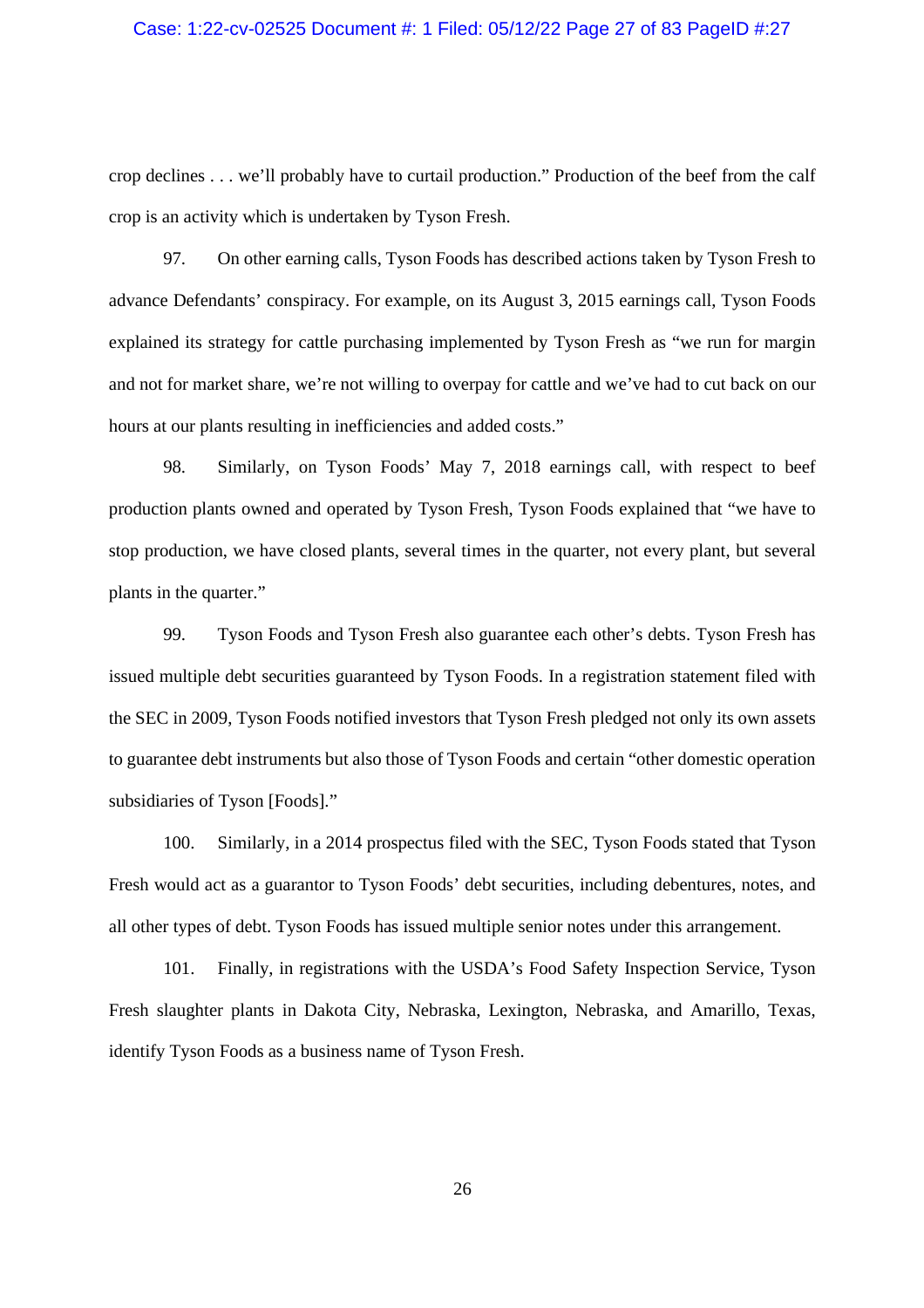#### Case: 1:22-cv-02525 Document #: 1 Filed: 05/12/22 Page 28 of 83 PageID #:28

102. Tyson Foods' extensive involvement in Tyson Fresh's management and operations demonstrates these entities' unity of purpose and common objectives. Tyson Foods' extensive involvement in Tyson Fresh's management and operations also reveals that these entities' general corporate actions are guided and determined by one corporate consciousness. Tyson Foods does not merely provide long-term strategy and guidance to Tyson Fresh. Tyson Fresh's entire purpose is to execute Tyson Foods' directives within the greater Tyson enterprise and to serve as an instrumentality of Tyson Foods. Throughout the Relevant Period, Tyson Foods exerted, and had the right to exert, control over Tyson Fresh. In this manner, Tyson Foods independently participated in the illegal enterprise with Tyson Fresh and, as a result, has sufficient knowledge, intent, and involvement in Defendants' conspiracy to be found liable under the Sherman Act with Tyson Fresh as a single enterprise.

### **E. Co-Conspirators.**

103. Unknown persons, firms, corporations, and/or other entities not named as Defendants participated as co-conspirators with Defendants and performed acts and made statements in furtherance of Defendants' conspiracy. Defendants are jointly and severally liable for the acts of their co- conspirators, regardless of whether Plaintiffs formally name such coconspirators as Defendants.

## **F. Reciprocal Agency of Defendants and Co-Conspirators.**

104. Each Defendant and co-conspirator acted by or through its officers, directors, agents, employees, and/or representatives while actively engaged in the management, direction, control, and/or transaction of the entity's business and/or affairs.

105. Each Defendant and co-conspirator acted as the agent or joint venturer of the other Defendants and co-conspirators with respect to the acts, violations, and common course of conduct Plaintiffs allege.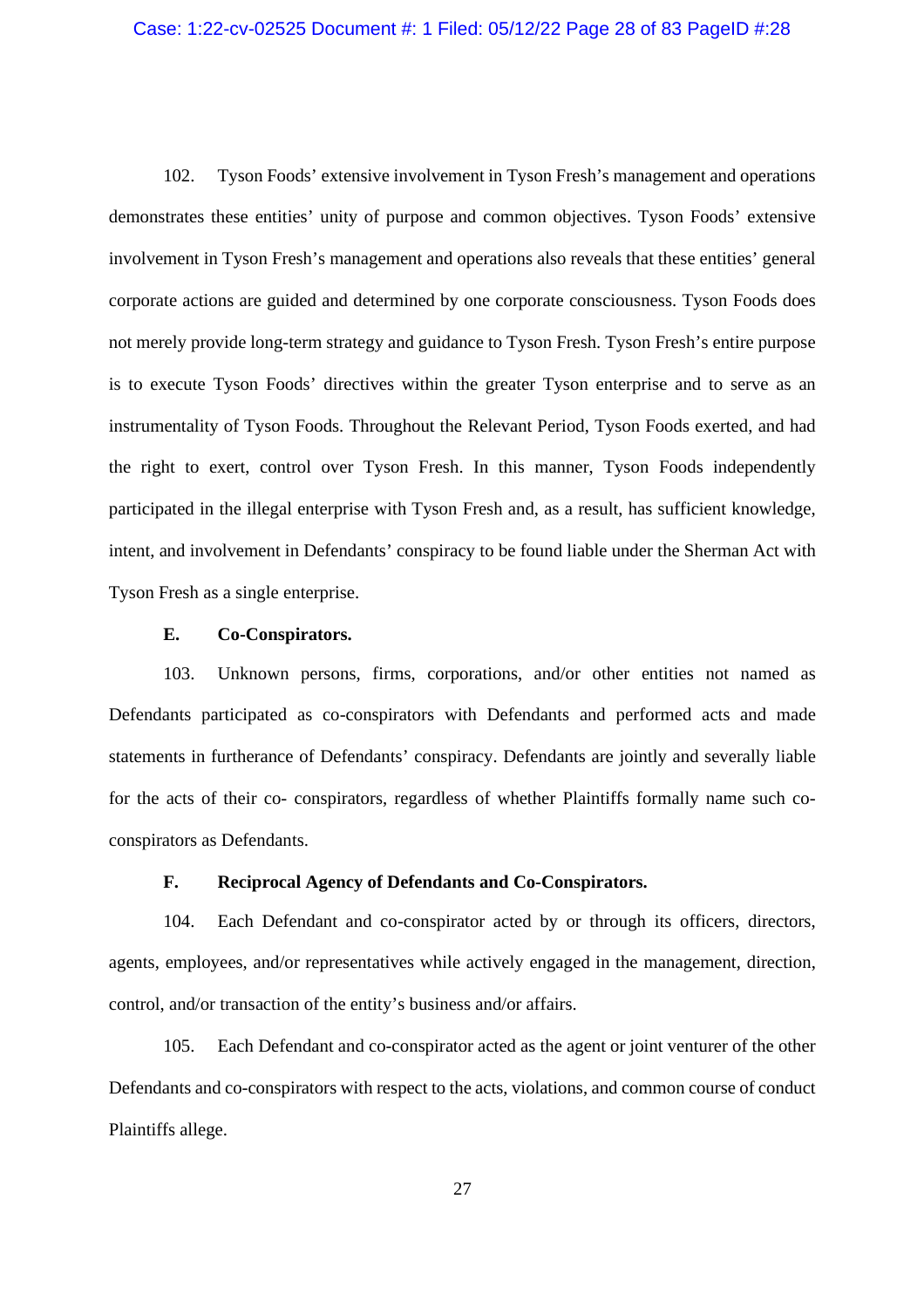## **INDUSTRY BACKGROUND**

106. The United States is the largest producer of beef in the world, primarily "high quality, grain-fed beef for domestic and export use."<sup>1</sup> The United States also has the "world's largest fed-cattle industry because most of its cattle are grain fed." *Id.*

107. The market for fed cattle in the United States is substatial. In 2017 alone, for example, 25.8 million fed cattle were slaughtered and processed into beef products—which accounted for 80% of the 32.2 million commercial cattle slaughtered across the U.S. (The remaining volume is composed of slaughter cows (female cattle that have birthed a calf) and bulls, whose meat is typically used for lesser quality beef products, such as hamburger patties.).

108. The size of cattle herds in the United States is influenced by what is known as the "cattle cycle," which refers to "cyclical increases and decreases in the cattle herd over time that arise because biological constraints prevent producers from instantly responding to price." The cattle cycle is typically determined by the "combined effects of cattle prices; the time needed to breed, birth, and raise cattle to market weight; and climactic conditions." For example, cattle farmers will slowly increase or reduce their herds if cattle prices are expected to be high or low, respectively. While cattle cycles typically last for eight to twelve years (the longest among meat animals), "the effects of persistent dry conditions on pastures and harvested forage supplies can shorten or extend cycles."

109. Production of cattle raised for beef takes considerable time and investment. The cattle production cycle, running from birth to slaughter, typically ranges between 15 to 24 months, and is the longest of all animals typically raised for meat. Fed cattle progress through three

<sup>1</sup> *See* the "Cattle & Beef" section of the USDA website (hereafter "USDA Cattle & Beef"), available at https://www.ers.usda.gov/topics/animal-products/cattle-beef/; "IBISWorld Industry Report 11211 – Beef Cattle Production in the US," IBISWorld, December 2018 (hereafter "IBIS Cattle Production Report") at 15.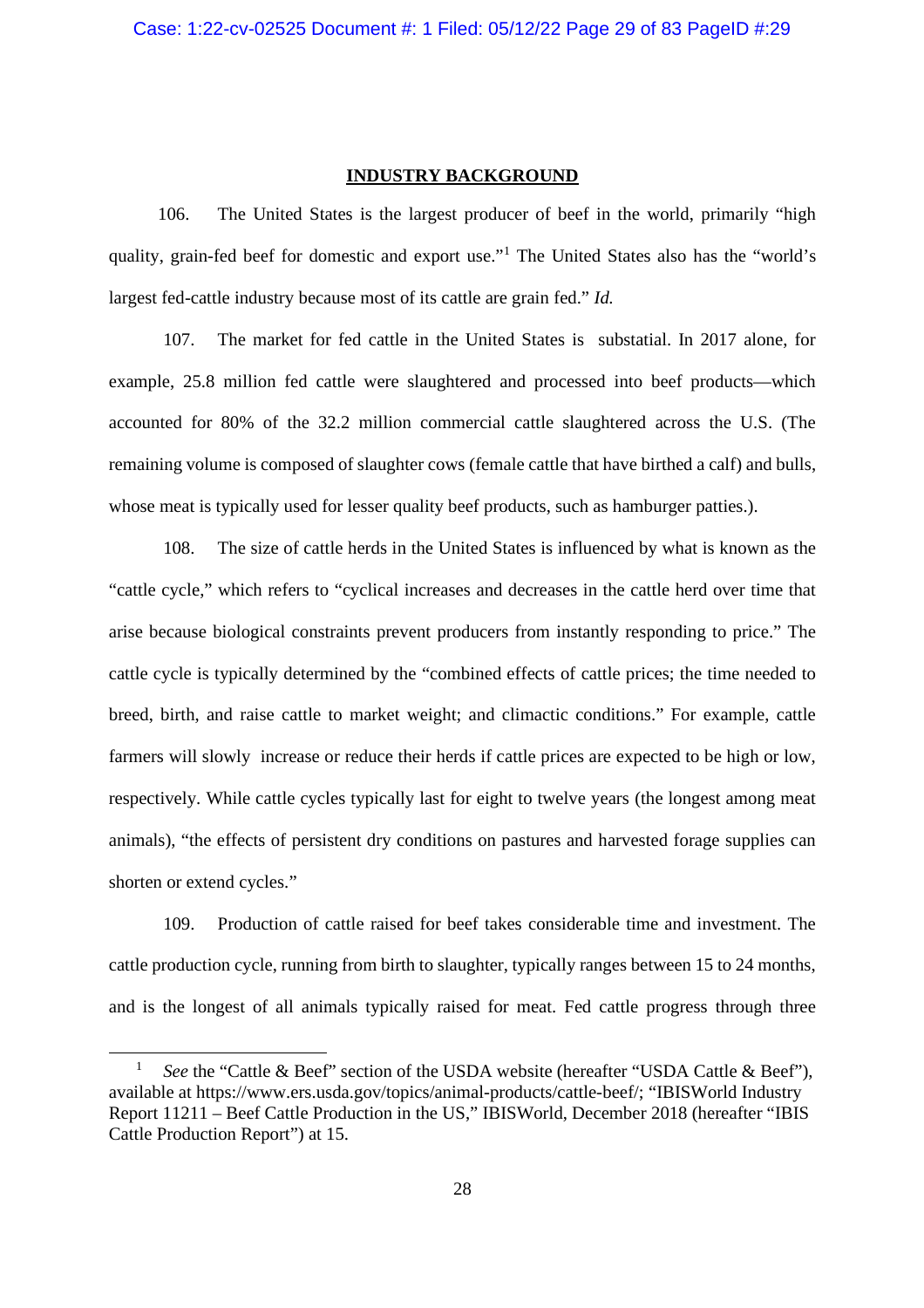#### Case: 1:22-cv-02525 Document #: 1 Filed: 05/12/22 Page 30 of 83 PageID #:30

interrelated sectors prior to slaughter: cow/calf; stocking and background; and feedlots. Calves are first raised by their mothers for six to ten months. When they weigh about 500 pounds, the calves are weaned and sold to the stocker-yearling sector where they eat a diet of forage, wheat pasture, and sileage. When a steer or heifer reaches 600–800 pounds, it is sold to a feedlot where it eats corn and protein supplements in addition to roughage.

110. Once cattle reach 950–1,300 pounds, they are sold as fed cattle to beef-packers. Defendants and other beef producers then slaughter and process the cattle into edible boxed beef and smaller case-ready consumer cuts. A steer weighing 1,000 pounds typically yields about 450 pounds of edible beef.

111. Cattle are sold to beef processors through two channels. About 70 percent of cattle are sold through supply contracts (known as captive-cattle agreements) with feedlots or, to a lesser extent, ranching operations. The rest of the cattle are sold on the spot market, which is typically the benchmark for prices under the captive-cattle agreements. Because Defendants ordinarily have a steady supply of cattle through captive-cattle agreements, they are not forced to buy in the spot market. This affords Defendants the power to suppress the price of cattle purchased in the spot market, which, in turn, depresses the prices of captive-cattle agreements.

112. In the final stage of the farm to market journey, Defendants and other meatpackers and distributors sell the beef to businesses, including Plaintiffs and other wholesalers, retailers, food service companies, grocery chains, restaurants, and institutions.

113. Tyson Fresh, JBS USA/Swift/Packerland, CMS, and National Beef each conduct daily meetings, typically from their head office, attended by representatives of their respective cattle procurement, plant operations, scheduling, beef sales, and risk management teams, among others, to make decisions regarding their respective cattle and beef operations. Among other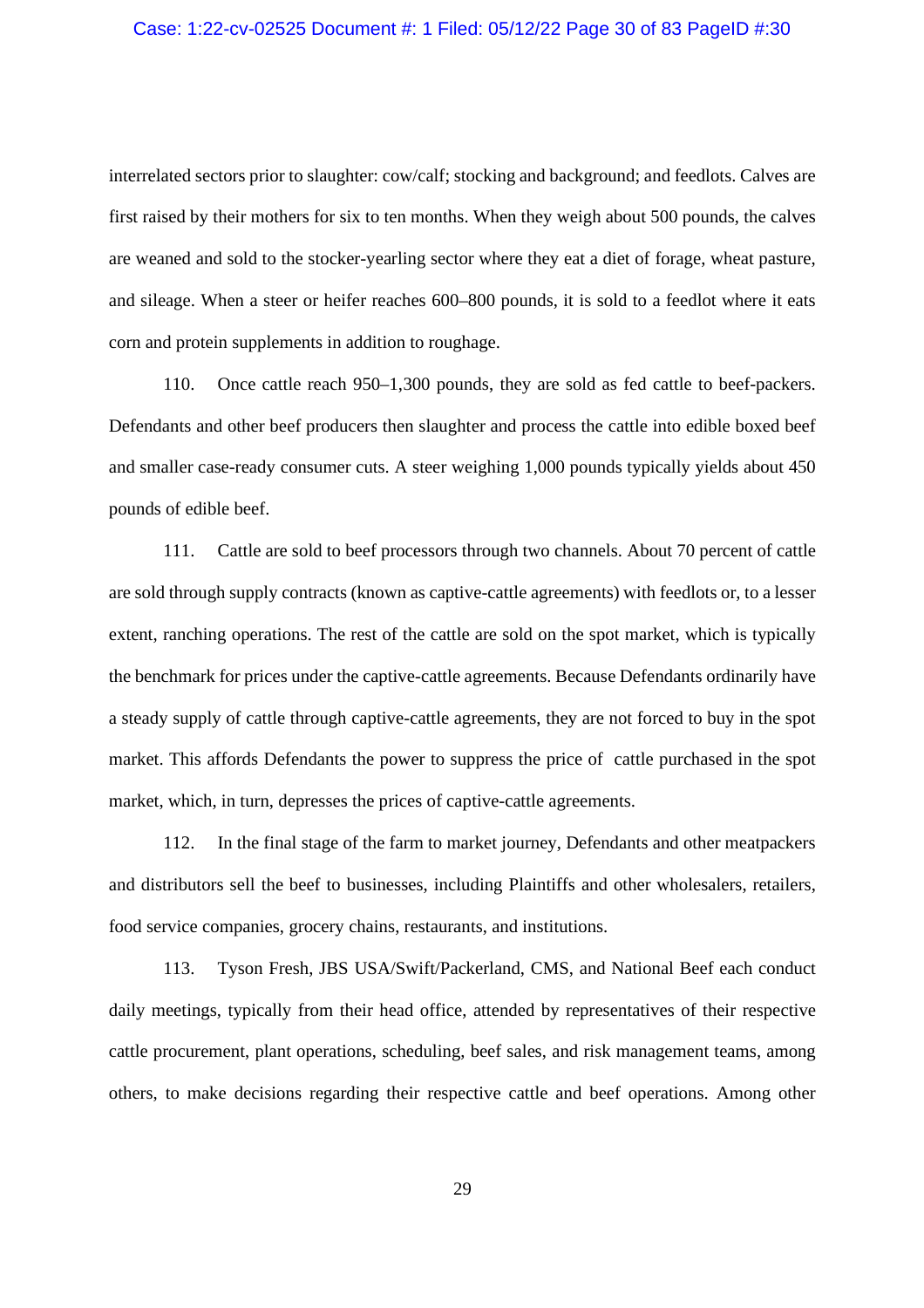## Case: 1:22-cv-02525 Document #: 1 Filed: 05/12/22 Page 31 of 83 PageID #:31

matters, the attendees at these meetings discuss the number of cattle their fed cattle business will procure, the terms on which they will be bought, plant scheduling (including slaughter rates) across each of their slaughter facilities, and beef sales strategy.

114. As the cost of fed cattle constitutes the majority of their cost of production, Defendants' profitability is driven by the "meat margin," which is the spread between the price packers pay for fed cattle and the price they charge for beef. The meat margin is very sensitive to changes in industry aggregate slaughter levels, and Tyson Fresh, Swift/Packerland, CMS, and National Beef can, through cooperation, have increased it. As noted by the U.S. DOJ, "all else being equal, when the meat packing industry reduces production levels, feedlots and cattle producers are paid less for fed cattle because fewer fed cattle are demanded and customers pay more for [beef] because less is available for purchase. Because the supply of fed cattle and demand for [beef] are relatively insensitive to short-term changes in price, even small changes in industry production levels can significantly affect packer profits." *See U.S. v. JBS*; No. 08-cv-5992 (N.D. Ill.) (ECF No. 48) ("Amended Complaint") at ¶¶ 26-27.

115. As a result of these sensitivities, Tyson Fresh, Swift, Packerland, CMS, and National Beef, on behalf of their parent companies, Tyson Foods, JBS S.A., JBS USA, and Cargill Inc., can (and did) improve their profitability by coordinating their respective slaughter levels at or below the prevailing supply of slaughter-weight fed cattle.

## **DEFENDANTS' ANTITRUST VIOLATIONS**

116. By the beginning of 2015, Defendants were forced to confront shrinking profit margins on their beef sales. The two largest Defendants, Tyson Foods and JBS S.A., reported the slumping profitability of their beef operations on their respective earnings calls.

117. For example, on a November 7, 2014, earnings call, Tyson Foods reported a quarterly operating margin that was less than half the margin enjoyed by its poultry division.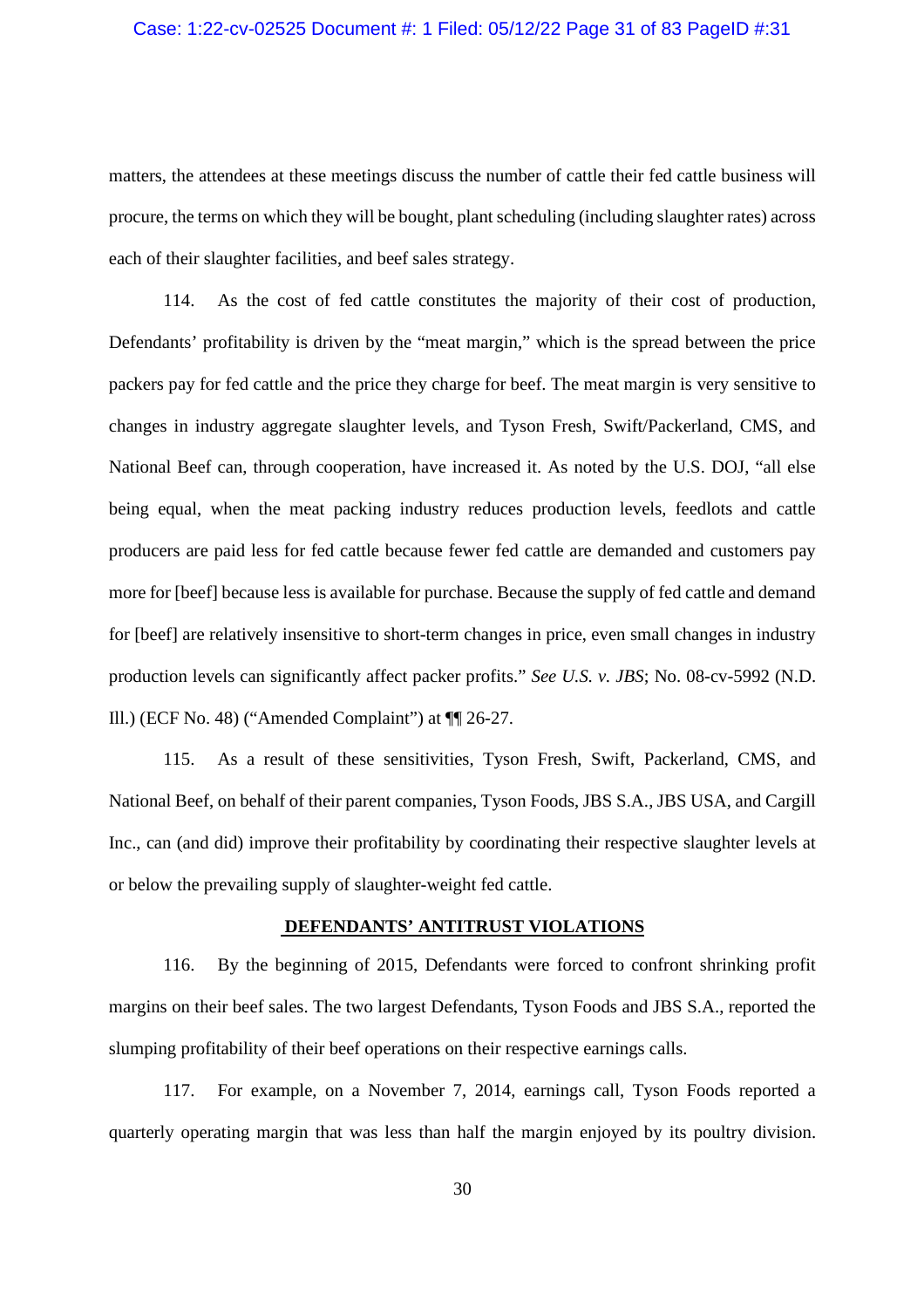#### Case: 1:22-cv-02525 Document #: 1 Filed: 05/12/22 Page 32 of 83 PageID #:32

Similarly, on a November 13, 2014, earnings call, JBS S.A. announced its beef segment was badly underperforming; it's quarterly margin was only about a third of its pork segment margin.

118. But rather than act independently in their individual business interests to attempt to restore profitability, these (and other), Defendants agreed to collectively reduce and manage their respective slaughter volumes made available to the downstream market, including to Plaintiffs. The resulting beef shortage ushered in a new era of supra-competitive prices paid by Plaintiffs and other direct purchasers.

## **I. Direct Evidence of Defendants' Conspiracy.**

119. Recently-unsealed documents reveal direct evidence of Defendants' conspiracy, as witnessed by a former employee of Defendant Swift, knowns as "Witness 1." What follows is based on those and other recently unsealed public documents.

120. Based on conversations with James Hooker, head of fabrication at Swift's Cactus, Texas plant, Witness 1 stated that each Defendant expressly agreed to periodically reduce their respective purchase and slaughter volumes, resulting in wholesale beef prices above competitive levels, which resulted in artificially-inflated beef prices paid by Plaintiffs.

121. During his decade-long employment, including several years coinciding with the Relevant Period, Witness 1 was a head quality assurance officer with primary responsibility for the plant's kill floor, hotboxes, and coolers. The kill floor is where cattle are slaughtered and dressed, *i.e*., head, hide, and internal organs removed. The carcasses are then moved to the hotboxes to cool down before being stored in the coolers prior to fabrication where they are broken down into smaller cuts.

122. Witness 1 learned of Defendants' collusive purchase and slaughter reduction agreement from Mr. Hooker. Mr. Hooker was the head of fabrication at Swift's Cactus, Texas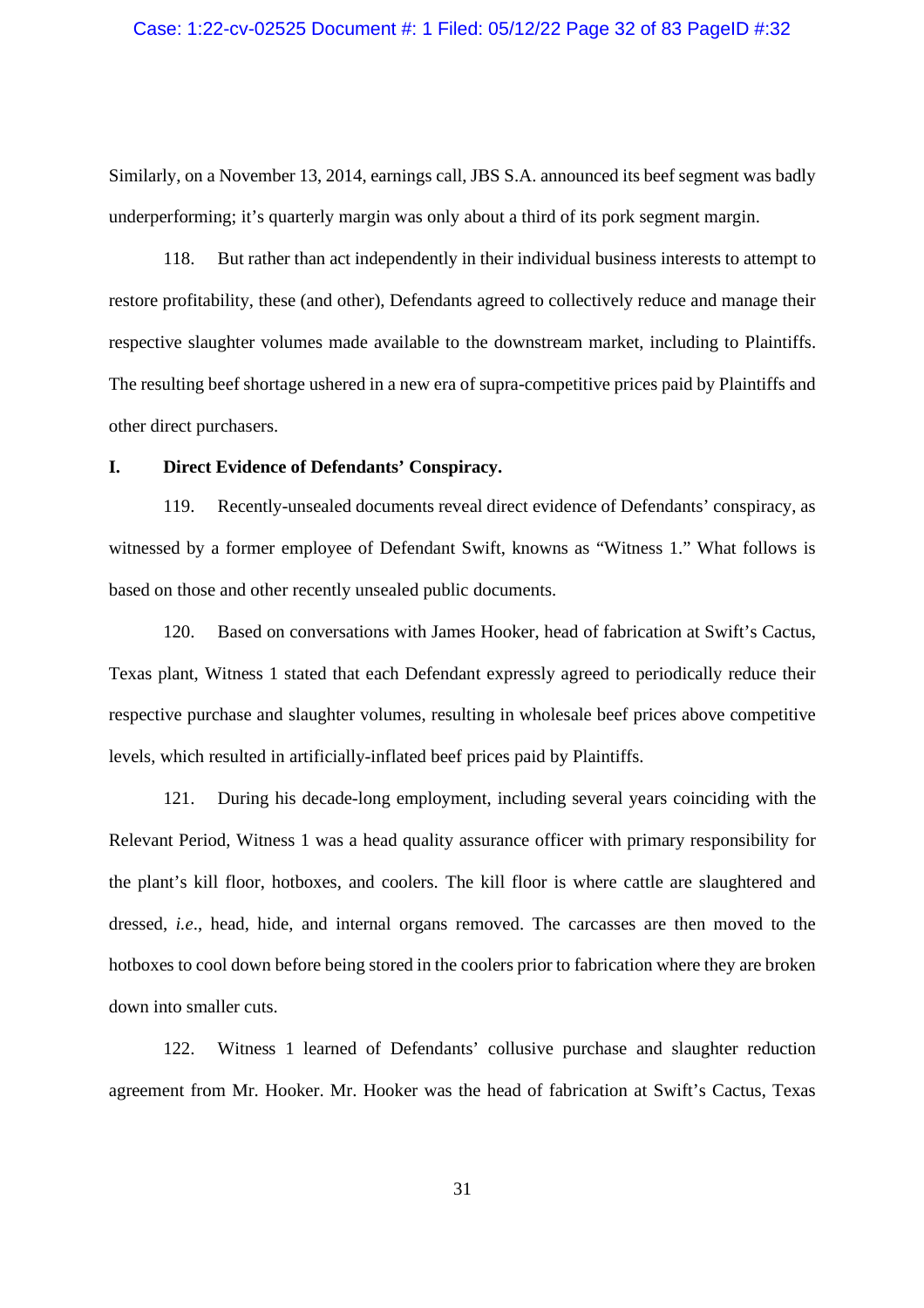#### Case: 1:22-cv-02525 Document #: 1 Filed: 05/12/22 Page 33 of 83 PageID #:33

plant and, as explained below, was in a position to know (and knew) about Defendants' unlawful agreement.

123. Witness 1 regularly spoke with Mr. Hooker before starting his shift to learn the slaughter and fabrication numbers for that day and the upcoming days. These numbers affected how Witness 1 and his team would execute their responsibilities, including the placement of his team, arrangement of hotbox and cooler space, the number of carcasses they would process through the hotbox and coolers that day, and interactions with USDA inspectors

124. In addition to the fabrication plan, Mr. Hooker, like Witness 1, also needed to understand the number of cattle scheduled to be slaughtered each day. Among other matters, if the kill volume was lower but the price of beef remained favorable, the fabrication floor would continue to process carcasses at typical rates. However, when kill volumes were reduced and the price of beef was unfavorable, Mr. Hooker may order the carcasses to spend longer in the hot boxes and coolers before being fabricated into beef cuts to improve grading performance. In this circumstance, Witness 1 and his team would allow more space between each carcass in the hotboxes.

125. But if the kill volume was higher, Mr. Hooker increased the number of carcasses fabricated. To ensure there was sufficient space in the hotboxes and coolers, Witness 1 spaced the carcasses closer together when filling the hotboxes. The number of carcasses expected to be put into the hotboxes also dictated the amount of air and water Witness 1 and his team used to ensure proper cooling speeds.

126. In sum, it was essential for both Mr. Hooker and Witness 1 to know the plant's planned slaughter figures to coordinate and perform their core job duties. Witness 1 reported having had a "decent" working relationship with Mr. Hooker.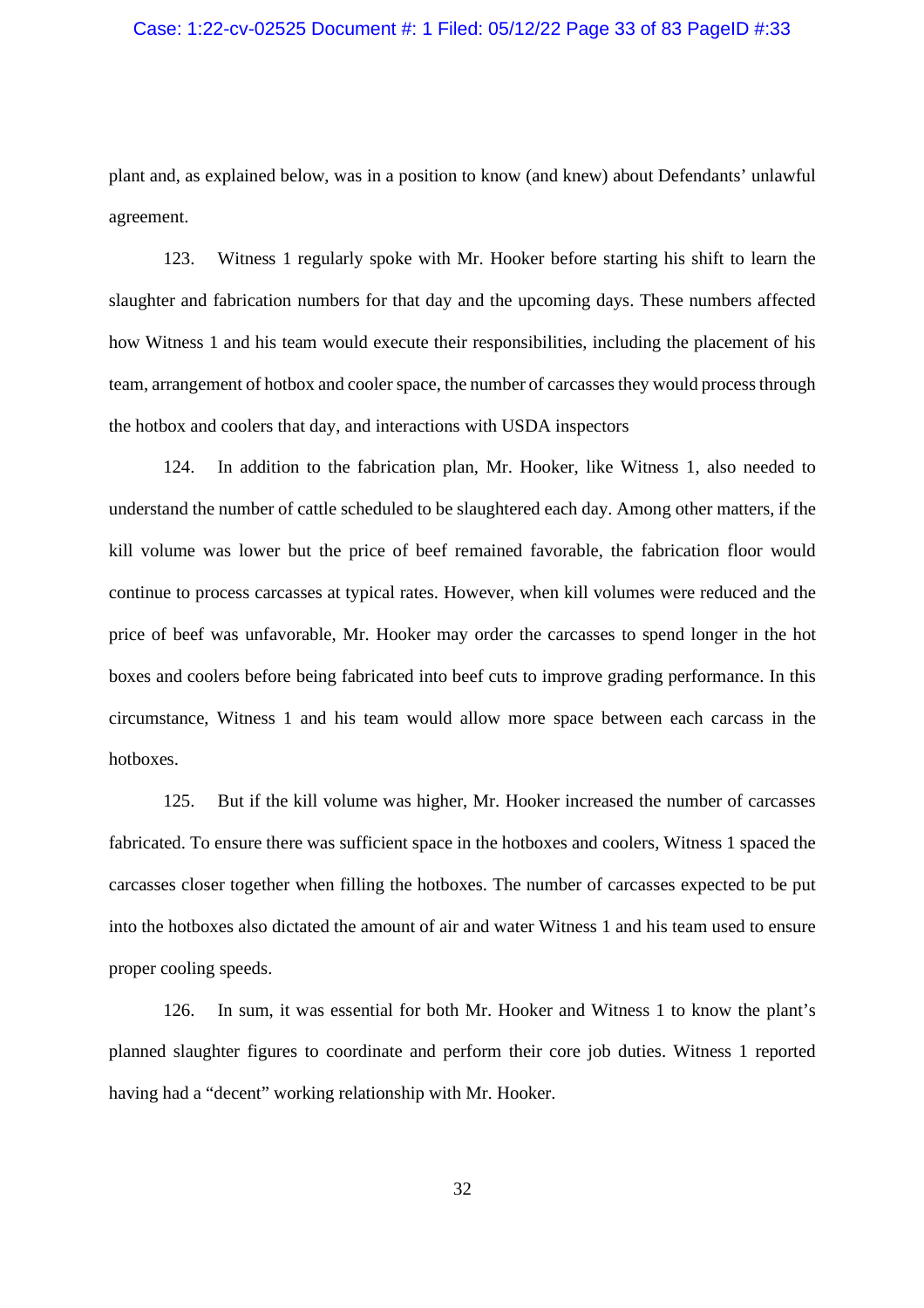#### **II. Mr. Hooker was Well Positioned to Know About Defendants' Unlawful Agreement.**

127. On information and belief, Mr. Hooker continues to work at Swift's Cactus, Texas plant, where he has worked for over fifteen years, including a short stint as head of slaughter operations. Witness 1 reports that before working for Swift in the early 2000s, Mr. Hooker worked at Tyson Fresh's Amarillo, Texas slaughter plant where he was also responsible for beef fabrication.

128. As a fabrication manager for Swift, Mr. Hooker reported directly both to Cactus's General Manager, Manny Guerrero, and directly to the beef production department of JBS USA/Swift/Packerland's head office in Greeley, Colorado. Mr. Guerrero worked for CMS for approximately seventeen years prior to his move to JBS's Cactus, Texas plant. He was Plant Manager for CMS's Fresno, CA plant prior to his departure in early 2012 for JBS.

129. As head of fabrication, Mr. Hooker had to be informed regarding cattle buying/scheduling, cattle slaughter, and beef selling aspects of JBS USA/Swift/Packerland's fed cattle business. In doing so, he interacted with personnel across JBS USA/Swift/Packerland. In addition to his direct reports, Mr. Hooker also spoke directly to other managers within the JBS corporate office about plant operations, including scheduled slaughter and fabrication volumes and fabrication priorities.

130. For example, during the Relevant Period, Mr. Hooker regularly spoke directly to Mr. Sergio Sampaio Nogueira, Head of Operations and Executive Vice President of Plant Operations for JBS's fed cattle business when Mr. Nogueira visited the Cactus, Texas plant. Witness 1 understands that Mr. Hooker also spoke to Mr. Nogueira at other times. Mr. Hooker's contact with senior management confirms that JBS USA/Swift/Packerland senior executives maintained direct connections with plant-level managers, like Mr. Hooker, during the Relevant Period.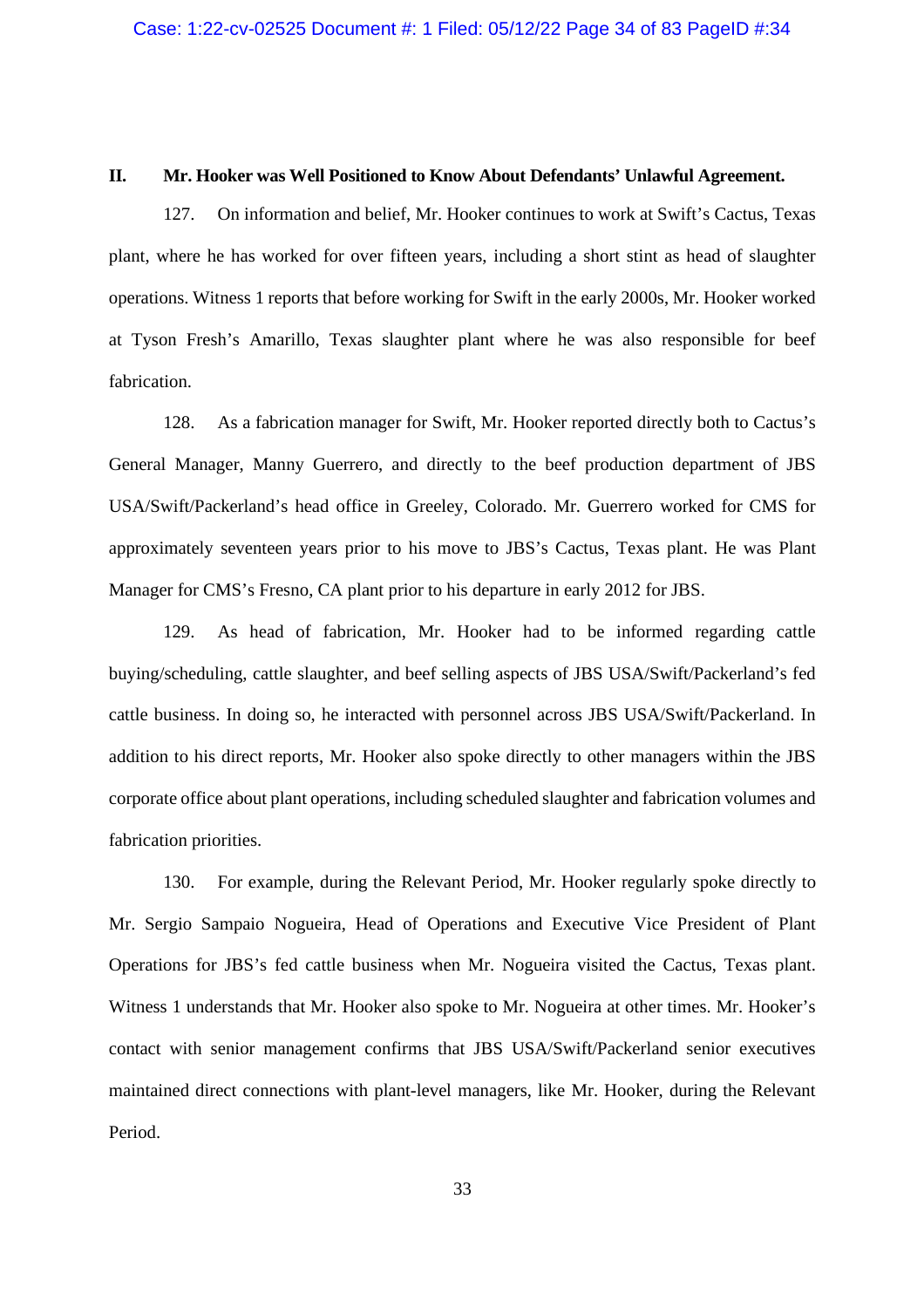## Case: 1:22-cv-02525 Document #: 1 Filed: 05/12/22 Page 35 of 83 PageID #:35

131. Mr. Nogueira was installed by Wesley Batista, JBS S.A.'s CEO, and considered Mr. Batista's "right hand man" regarding JBS's U.S. beef operations. Mr. Nogueria had primary responsibility for Swift's fed cattle plant scheduling and/or operations during the Relevant Period.

132. Wesley Batista, on the other hand, is one of the sons of JBS S.A. founder Jose Batista Sobrinho. Wesley Batista and his brother, Joesley Batista, took control of JBS S.A. in the early 2000s, prior to JBS' acquisition of Swift and Pilgrim's Pride. Wesley Batista is the former JBS S.A. CEO who directed JBS' takeover of Swift. He remained in that role, and as a director and senior executive of JBS USA, Swift and Packerland, until he was implicated in a 2017 bribery and corruption scandal in Brazil. He was ousted as CEO and spent time in prison.

133. Mr. Hooker also was responsible for the Cactus, Texas plant in the absence of Mr. Guerrero and the Plant Engineer, along with Ryan Wagnon, Head of Slaughter Operations. When acting as the Cactus, Texas plant General Manager, Mr. Hooker worked closely with fed beef executives from across JBS's head office. As such, Mr. Hooker regularly spoke to, and had a close working relationship with, highly placed executives at JBS.

134. In addition to having general corporate information about JBS, Mr. Hooker had information regarding the other Defendants. Mr. Hooker regularly told Witness 1 that he was in contact with his former colleagues at Tyson Fresh's Amarillo, Texas plant, including his replacement there. Mr. Hooker also told Witness 1 that he had friends and former colleagues at other Defendants' plants with whom he stayed in touch. Mr. Hooker often provided Witness 1 with detailed information regarding the current and future operations of Tyson Fresh, CMS, and National Beef's nearby packing plants.

#### **III. Witness 1 Learns of Defendants' Unlawful Agreement.**

135. Witness 1 reports having multiple discussions with Mr. Hooker during which Mr. Hooker explained that Defendants reduced their purchase and slaughter volume to reduce fed cattle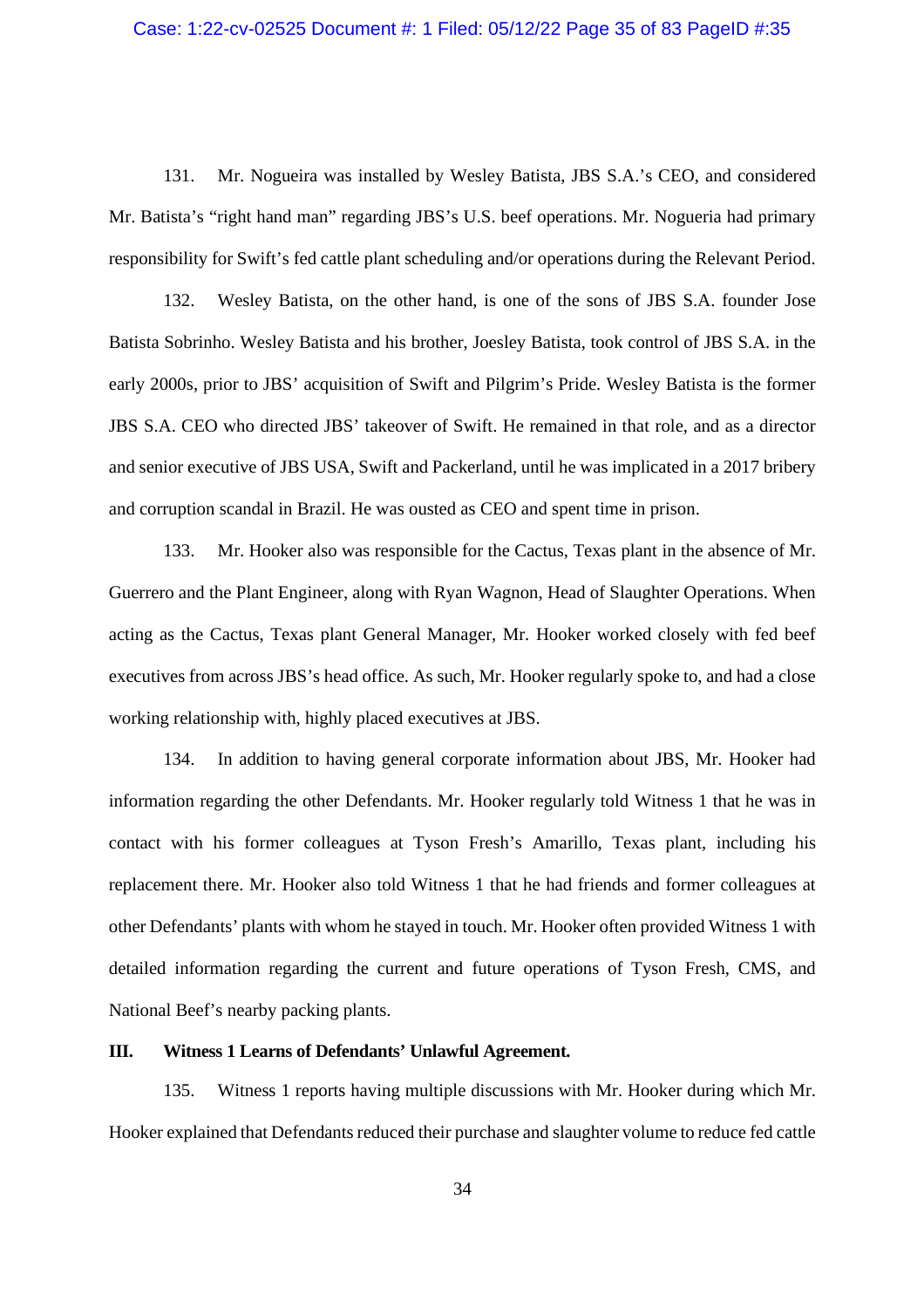## Case: 1:22-cv-02525 Document #: 1 Filed: 05/12/22 Page 36 of 83 PageID #:36

prices when Defendants viewed fed cattle prices as being or becoming "too high" for their liking. During one such conversation in 2015, Mr. Hooker specifically admitted that Defendants had an "agreement" to reduce their purchase and slaughter volumes in response to what they perceived to be high cattle prices.

136. In fact, Witness 1 reports that he was in Mr. Hooker's office when Mr. Hooker received an angry phone call from his immediate supervisor who worked in JBS USA/Swift/Packerland's central office in Greeley, Colorado. After the call concluded, Witness 1 reports that he asked Mr. Hooker how "many are we [Swift, Cactus] cutting [*i.e*., fabricating]?" Witness 1 reports that Mr. Hooker replied the "cut" was going to be steady that day, but that the "kills are getting cut back, [because the] price is getting too high" (or words to that effect).

137. Witness 1 further reports that there was typically a lag between commencement of a slaughter reduction and the reduction of fabrication activities. Among other reasons, this phenomenon reflected the fact that a slaughter plant's fabrication team had to continue processing the carcasses already hanging in the coolers.

138. Witness 1 also recalls asking Mr. Hooker whether the competitor plants of the Swift Cactus, Texas plant were also cutting back their kill. Witness 1 reports that Mr. Hooker answered Witness 1's question as follows: "Yes, they are. We have had that agreement that we don't kill while prices are up for a while." (or words to that effect).

139. Witness 1 is certain that Mr. Hooker intended to convey the fact that all Defendants were reducing their slaughter volumes by agreement, and not simply commenting that one or some of the Defendants had independently decided to do so.

140. Witness 1 stated that Swift's Cactus, Texas plant had a 5,500–6,000 head per day slaughtering capacity and might drop its kill level to around 4,800–5,200 head per day when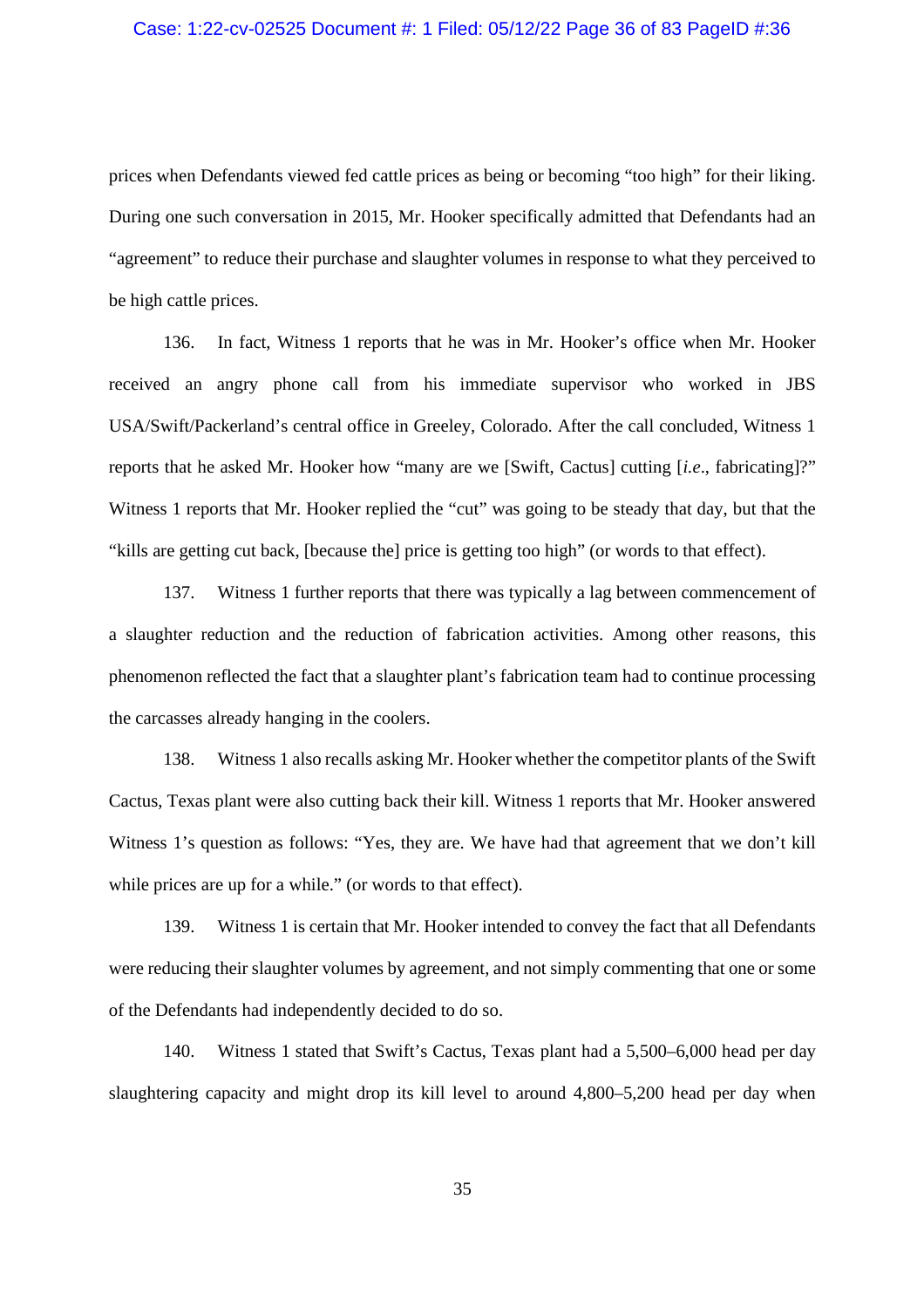### Case: 1:22-cv-02525 Document #: 1 Filed: 05/12/22 Page 37 of 83 PageID #:37

implementing Defendants' unlawful agreement. When Swift bought and slaughtered fewer cattle, consequences included running its slaughter plants at reduced hours, operating the plants at lower "chain speeds," and/or scheduling maintenance shutdowns.

141. Witness 1 recalls management at Swift's Cactus, Texas plant, including Messrs. Guerrero and Wagnon, pretextually telling staff during such periods of reduced slaughter during the Relevant Period that kill levels were being reduced in response to fed cattle prices. As further described below, Defendants coordinated and agreed to refrain from expanding their slaughtering and processing capacity, thereby further restricting supply.

### **IV. The Available Data Corroborates Witness 1's Account.**

142. Public reports and data confirm that Defendants reduced and rationed their slaughter volumes during the Relevant Period, resulting in supra-competitive beef prices. Defendants also managed their respective slaughter volumes throughout the Relevant Period in relative lockstep to ensure the beef supply remained lower than the corresponding increasing demand. Defendants did so despite cattle being readily available and their margins increasing substantially.

143. The slaughter reductions took place at various points throughout the Relevant Period. Defendants collectively moderated their slaughter volume during the second and third quarters of most years in a successful effort to expand their margins across several months, thereby also forestalling both the onset, and minimizing the effect of, the increase in slaughter volume that historically occurs annually in the autumn.

144. Defendants' joint slaughter management was not a reaction to changes in beef demand, which, as admitted by Tyson Fresh's head of procurement in 2018, had been "off the charts." *See* Tyson Fresh Meats: What the Consumer Demands - John Gerber, VP, Cattle Procurement, Tyson Foods; Kevin Hueser, VP, Beef Pricing, Tyson Foods, 2018 NIAA Antibiotic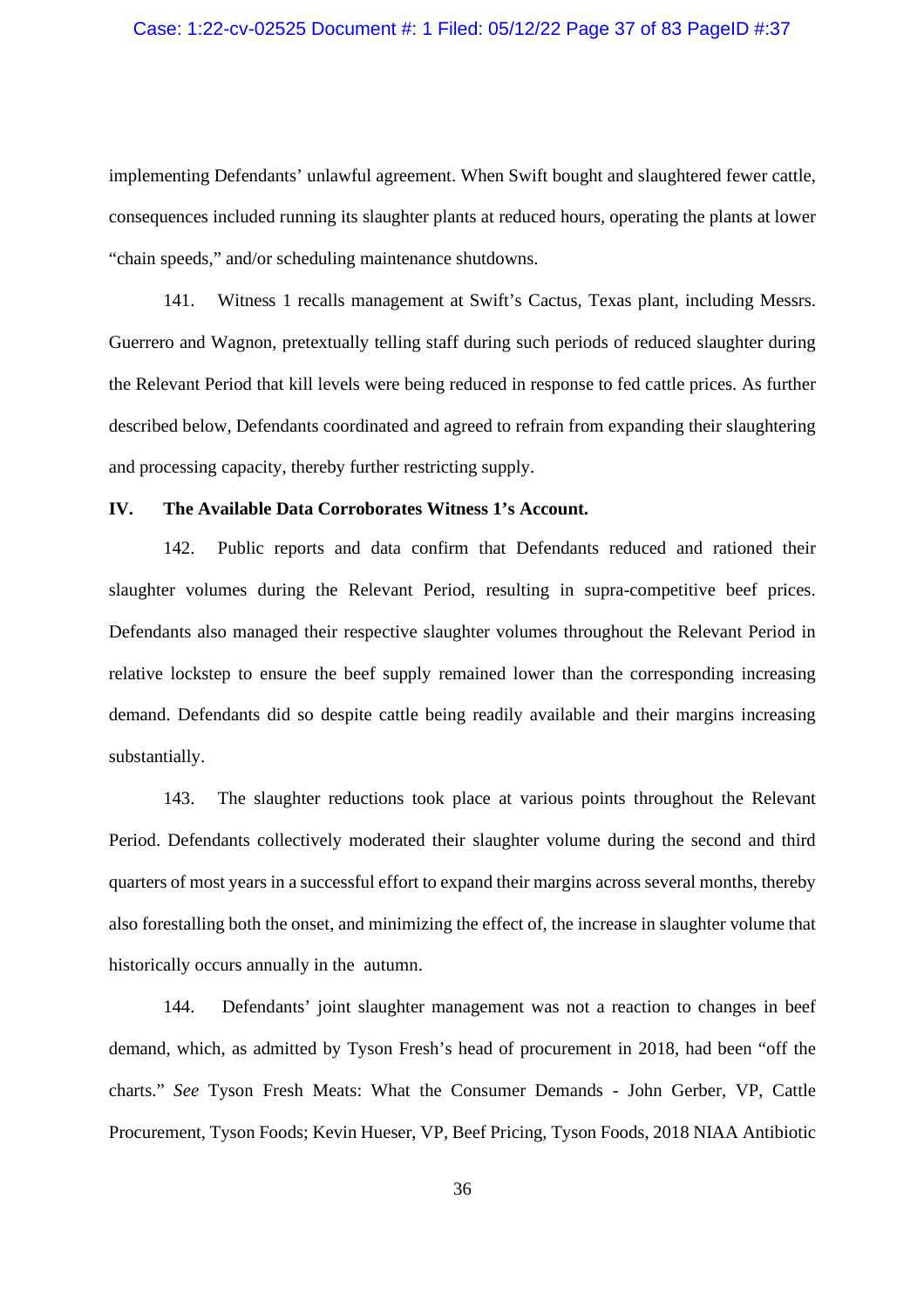## Case: 1:22-cv-02525 Document #: 1 Filed: 05/12/22 Page 38 of 83 PageID #:38

Symposium: New Science & Technology Tools for Antibiotic Stewardship, November 13-15, 2018, Overland Park, KS, USA, https://www.youtube.com/watch?v=qCip3 WBcqzo.

145. Nor did any Defendant break from the agreement and buy more cattle to capture greater market share—despite all of them posting profit margins clearly demonstrating that no Defendant was running at or near its marginal cost of production. From the end of the first quarter of 2015 through the end of the Relevant Period, Defendants posted record per head net margins. Even excluding 2019 and 2020, when Defendants' margins skyrocket in the aftermath of the Holcomb plant fire and COVID disruption (discussed below), Defendants' average per head margins across the Relevant Period for the first, second, third and fourth quarters vastly exceeded their pre-Relevant Period.

146. Tyson Fresh, Swift/Packerland, and National Beef dramatically reduced their slaughter across 2015, while Cargill held its slaughter volumes steady following its 2014 cuts. These artificial reductions worked to cause the dramatic decline in fed cattle prices starting in 2015 and continuing throughout the Relevant Period, while beef prices stabilized or increased.

147. And while the quarterly reporting period obscures certain shorter reductions described below, it confirms the remarkable extent to which Defendants' quarter-to-quarter slaughter changes moved in lockstep with each other. This parallelism is consistent with, and the product of, an agreement to jointly manage and reduce slaughter levels below a competitive level.

148. But what's startling is the deep nature of the production cuts in 2015 and 2016 when comparing the same quarter to historic production (2012-2014). In 2015, the production decreased in the year overall and each quarter. For 2016, the production decreased overall and for three of four quarters. Tyson Fresh's, Swift/Packerland, CMS,' and National Beef's production was down comparing an average of 2012-2014.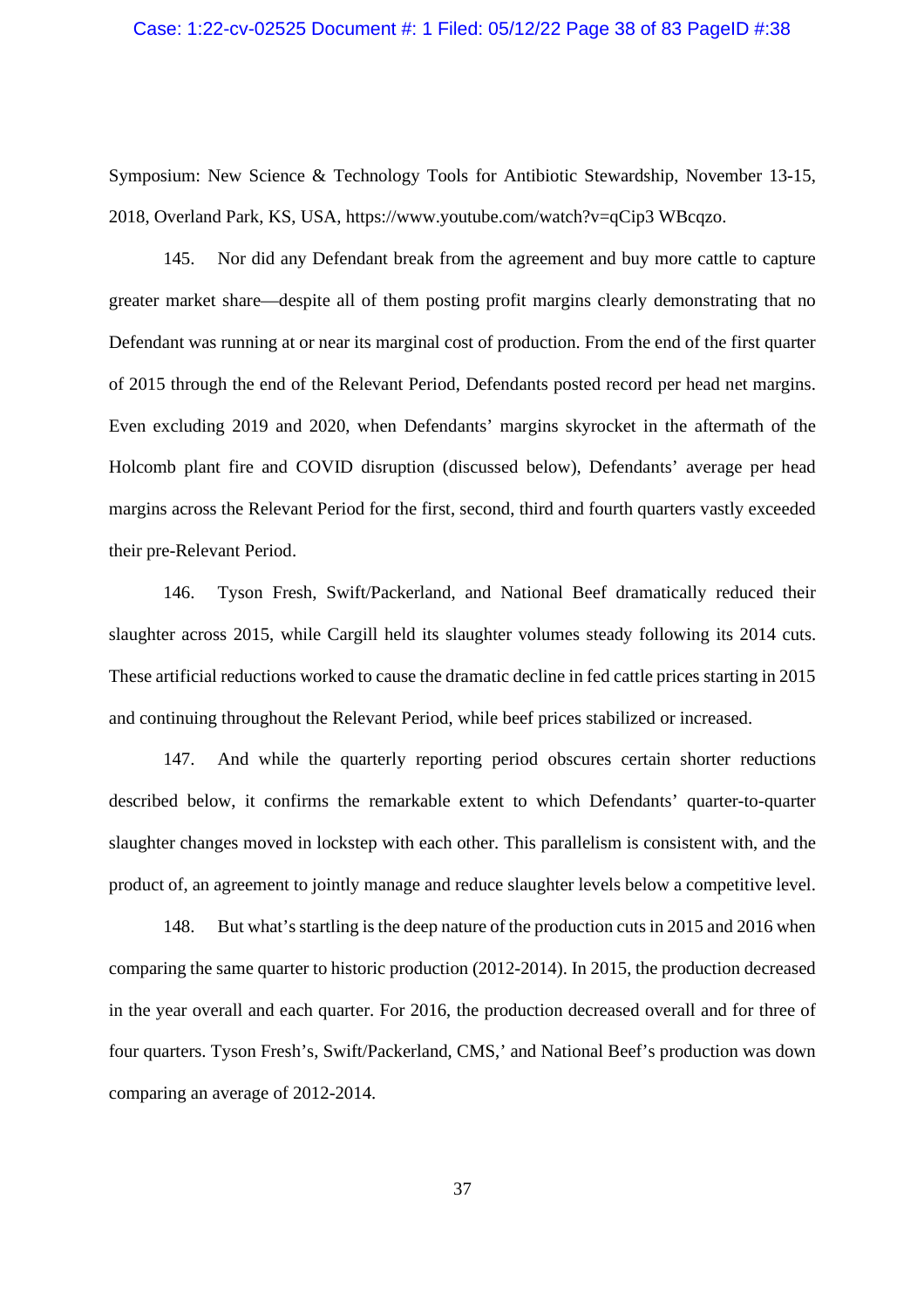# Case: 1:22-cv-02525 Document #: 1 Filed: 05/12/22 Page 39 of 83 PageID #:39

149. Defendants' strategy was immediately successful, with lower slaughter volumes and lower beef output resulting in artificially high beef prices, despite cash cattle prices falling. Defendants' meat margins expanded rapidly as a result.

150. Moreover, Defendants' conduct stands apart from independent packers' who increased their annual slaughter volume in 2015 by 7.8% year-on-year.

151. And, though Defendants gradually increased their slaughter volumes over the rest of the Relevant Period, their rates of increase lagged far behind those of other producers.

152. But in every year during the Relevant Period, Defendants slaughtered fewer cattle than they did before the Relevant Period. And though Defendants gradually increased their slaughter volumes year-on-year during the Relevant Period, their rates of increase lagged far behind other producers' rates. *See Cattle Buyers Weekly, "Top 30 Beef Packers" Annual Reports*, 2008-2019, http://www. cattlebuyersweekly.com/users/rankings/index.php; *2018 Meat & Poultry Facts,* 47th Ed., NORTH AMERICAN MEAT INSTITUTE (2019) at 11. (National Beef acquired Iowa Premium in June 2019, adding 300,000 head to its annual fed cattle slaughter volume. Absent that acquisition, its 2019 slaughter volume was flat compared with 2018. At the same time, independent packers' collective slaughter volume rose by approximately 100,000 head (net of the Iowa Premium acquisition)).

153. Each Defendant also slaughtered significantly less cattle in 2015 than their pre-Relevant Period average, and then maintained artificially low slaughter levels throughout the remainder of the Relevant Period. That Defendants slowly raised their slaughter levels as the availability of fed cattle increased during the Relevant Period only reinforces the likelihood of a collective agreement to manage slaughter levels after their initial cut. Fully five years later, none of the Defendants have returned to their pre-2015 slaughter levels despite record profitability,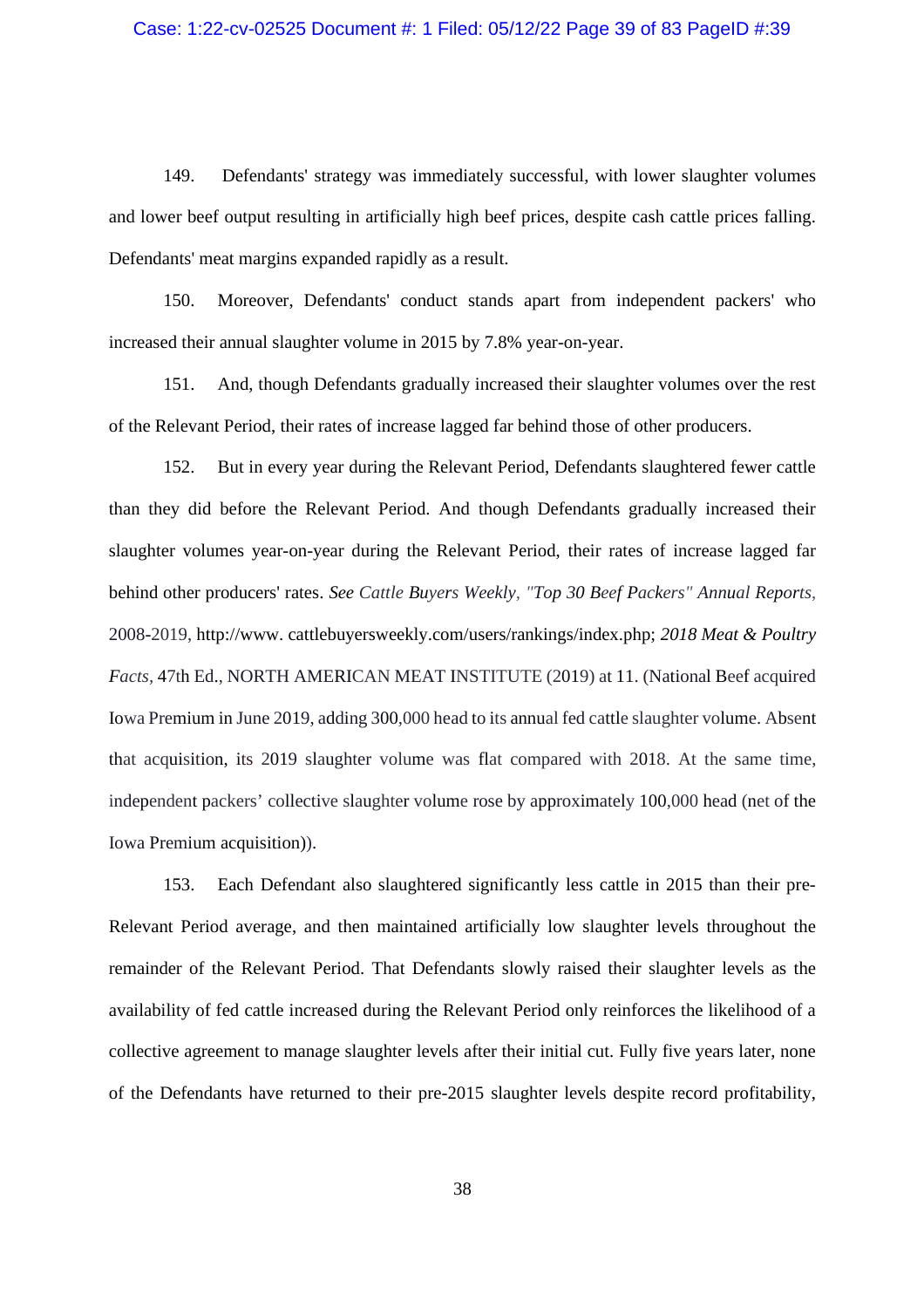### Case: 1:22-cv-02525 Document #: 1 Filed: 05/12/22 Page 40 of 83 PageID #:40

while independent packers' slaughter has increased nearly 50% against their pre-Relevant Period average, and 25% against their 2015 levels. The result of such action gave Defendants the ability to manage collective demand such that it never outpaced supply, ensuring the supply of beef stayed below demand.

#### **V. Defendants Slash Production in 2015.**

154. As evidenced by publicly available data, the impact of the conspiracy in 2015 was sudden and dramatic. Each Defendant cut its annual cattle slaughter volumes during the Relevant Period by an average of about 11.3% compared to the pre-Relevant Period (2007-2014). In sharp contrast, other meatpackers increased their cumulative annual slaughter volumes during the same period by an average of 41.2%.

155. Data breaking out slaughter volumes for each year of the Relevant Period highlight Defendants' extreme reductions in 2015, though other beef producers maintained or increased their volumes that year. For example, despite a slight uptick in the final quarter of 2015, Tyson Fresh's overall 2015 slaughter volume decreased by 4% as compared with 2014, Swift/Packerland by 17%, and National Beef by 6%. CMS's 2015 production was flat compared with the prior year but 11.3% below historic levels. All this occurred during a sustained recovery in the broader economy as the U.S. population grew steadily and beef demand was high.

156. In the first quarter of 2015, Tyson Fresh's, Swift/Packerland's, and National Beef's year-on-year slaughter was down by 1.8%, 11.2%, and 8.6%, respectively. CMS's quarterly slaughter volume was down against a 2012-2014 average and its first quarter 2015 slaughter volume, like that of its co-conspirators, decreased compared to its fourth quarter 2014 volume.

157. These declines were reflected in Defendants' public reporting. Tyson's May 4, 2015 Form 10-Q noted that its "sales volume decreased [in the quarter ending March 28, 2015, year-on-year] due to a reduction in live cattle processed." Jefferies Financial Group, Inc.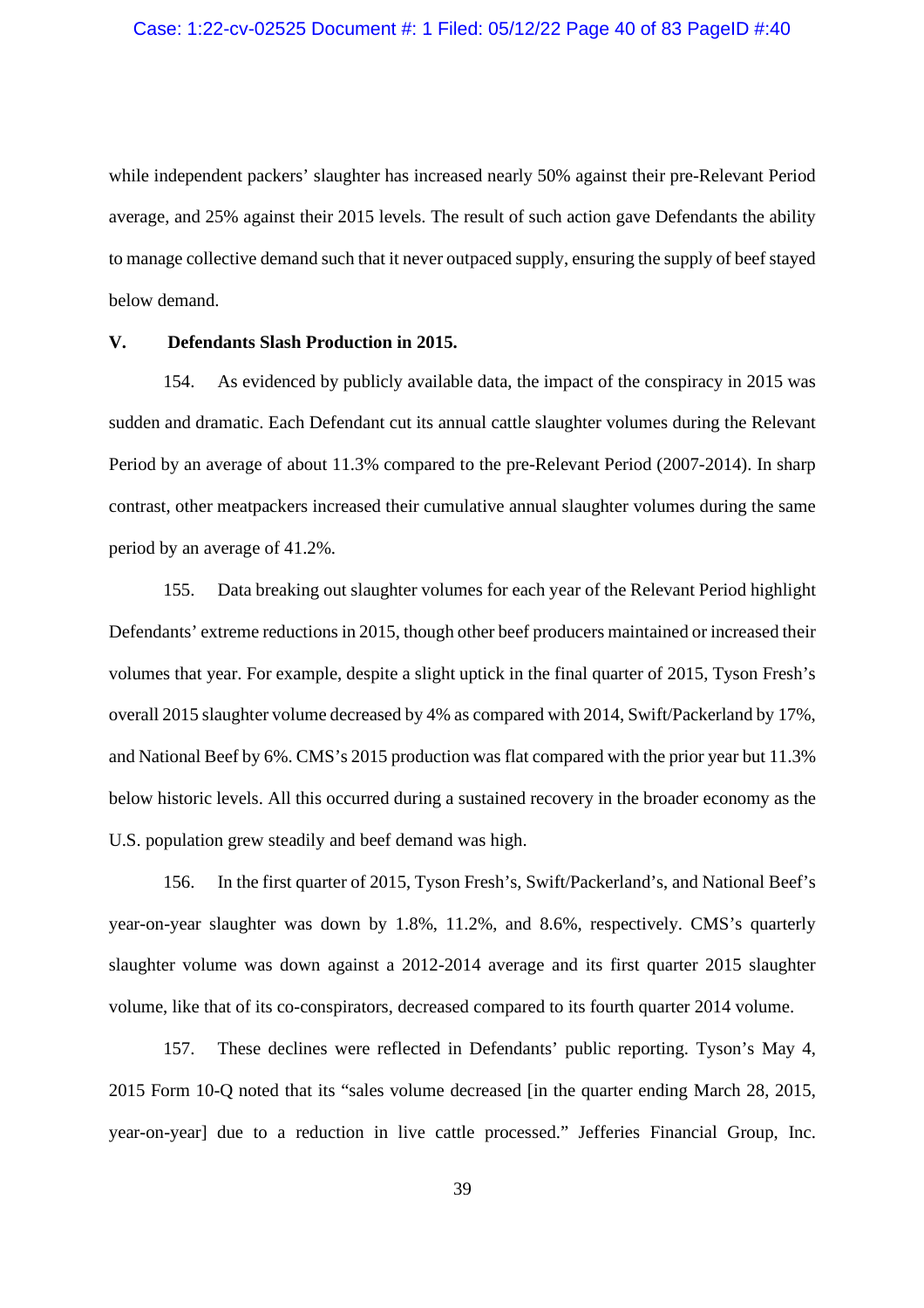#### Case: 1:22-cv-02525 Document #: 1 Filed: 05/12/22 Page 41 of 83 PageID #:41

("Jefferies"), National Beef's then majority shareholder, noted in its May 8, 2015 Form 10-Q that National Beef's revenues decreased year-on-year for the first quarter "primarily to lower sales volume, as fewer cattle were processed." *See* Jefferies 10-Q (May 8, 2015) at 57, http://ir.jefferies.com/reports-filings/sec-filings/secfilingsdetails.

158. JBS S.A.'s earnings presentation for the first quarter of 2015 noted a 1.1% yearon-year decline in the "number of animals processed" by its JBS USA beef unit. *See* JBS S.A., 1Q 2015 Results (May 13, 2015) at 15,

https://mzfilemanager.s3.amazonaws.com/\_earnings\_release.pdf. (JBS USA Beef segment also encompasses JBS S.A.'s much smaller Australian and Canadian beef businesses and Australian sheep operations. Presentation also noted a 1.1% decline in cattle processing (both fed and nonfed) across its U.S., Australian and Canadian beef businesses. JBS USA's fed cattle to non-fed cattle slaughter ratio throughout the Relevant Period was 80% fed, 20% non-fed.).

159. Expanding on their cuts, Tyson Fresh, Swift/Packerland, CMS, and National Beef extended their joint slaughter reduction during the second quarter and into the third quarter of 2015. Across the second quarter, Tyson Fresh's, Swift/Packerland's, and National Beef's year-onyear slaughter decreased by approximately 5.4%, 12.8%, and 6.2%, respectively. CMS continued to hold to its low 2014 slaughter volume, posting an essentially flat year-on-year growth of 1.8% in the second quarter, and -12.7% against its 2012-2014 average second quarter production.

160. This reduction in cattle processing was also reflected in Tyson Foods', JBS S.A.'s, and Jefferies" (National Beef's) financial reporting for the second quarter of 2015. *See, e.g.,* Tyson Foods Form 10-Q, filed August 2, 2015, at 38; Tyson Foods Form 10-K, filed November 23, 2015, at 29 (noting reduction in sales revenue in FY 2015 as against FY 2014 due to lower cattle processing); JBS S.A., 2Q 2015 Results (August 13, 2015) at 15, (noting 0.9% decline in cattle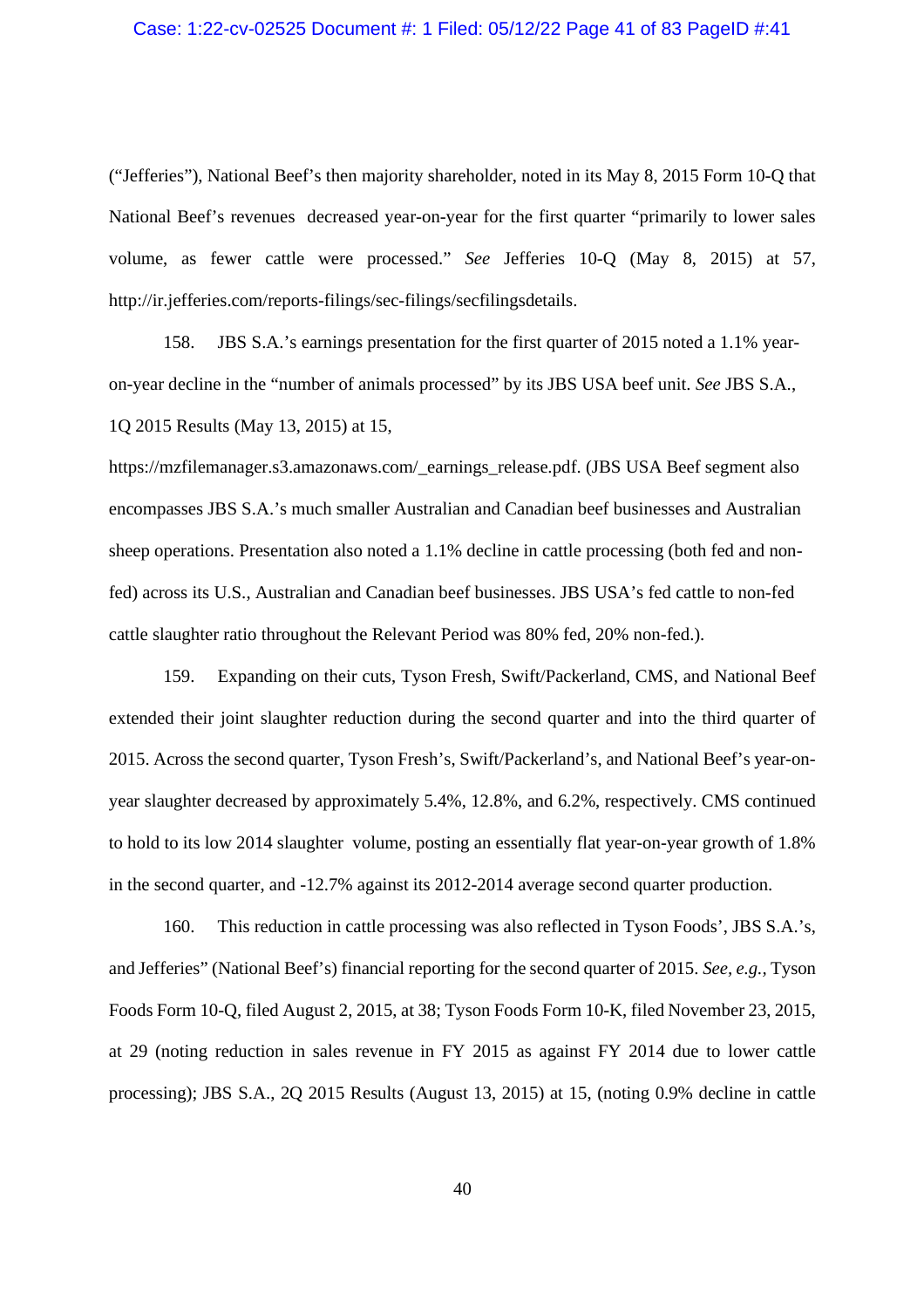processing (both fed and non- fed) across its US, Australian and Canadian beef businesses); Jefferies Form 10-Q, filed August 5, 2015 at 52 (noting revenues for three and six month 2015 periods decreased year-on-year "primarily due to lower sales volume, as fewer cattle were processed."); Jefferies Form 10-Q, filed November 5, 2015, at 53 (noting the same in relation to 3Q 2015 and first three quarters of 2015).

161. During the remainder of 2015, Defendants continued to restrain their slaughter levels and curtail their purchases of cash cattle even after it became clear that slaughter-ready cattle had been "backed up." *See* Cassandra Fish, *Kills Too Small for Too Long*, THE BEEF (Sep. 8, 2015), https://www.thebeefread.com/2015/09/08/ kills-too-small-for-too-long/.

#### **VI. Defendants Continued to Artificially Limit Supply During 2016.**

162. By "ration[ing] their new purchases [of cattle]" and running shorter 32-hour weeks, Defendants, in early January 2016, dampened rising cattle prices and extended the rally in beef prices. Cassandra Fish, *Global Sell Off Smacks Cattle*, THE BEEF (Jan. 4, 2016), https://www.thebeefread.com/2016/01/04/global-sell-off-smacks-cattle/. Defendants then further inflated beef prices by sustaining low kills across February and March. Cassandra Fish, *Yet More Consolidation*, THE BEEF (Jan. 6, 2016), https://www.thebeefread.com /2016/ 01/06/yet-moreconsolidation/.

163. Tyson Fresh, Swift/Packerland, CMS, and National Beef reduced their slaughter volumes in the first quarter of 2016: Tyson Fresh (-0.7%), CMS (-3.3%), Swift/Packerland (-16.3%), and National Beef (-4.4%). Defendants also slaughtered fewer cattle than their average first quarter volume compared to 2012-2014: Tyson Fresh (-4.5%), Swift/Packerland (- 21.7%), CMS (-9.3%), and National Beef (-14.9%).

164. As a result, beef prices continued to skyrocket into March 2016 despite significantly lower than expected cattle prices. Defendants posted average weekly margins of approximately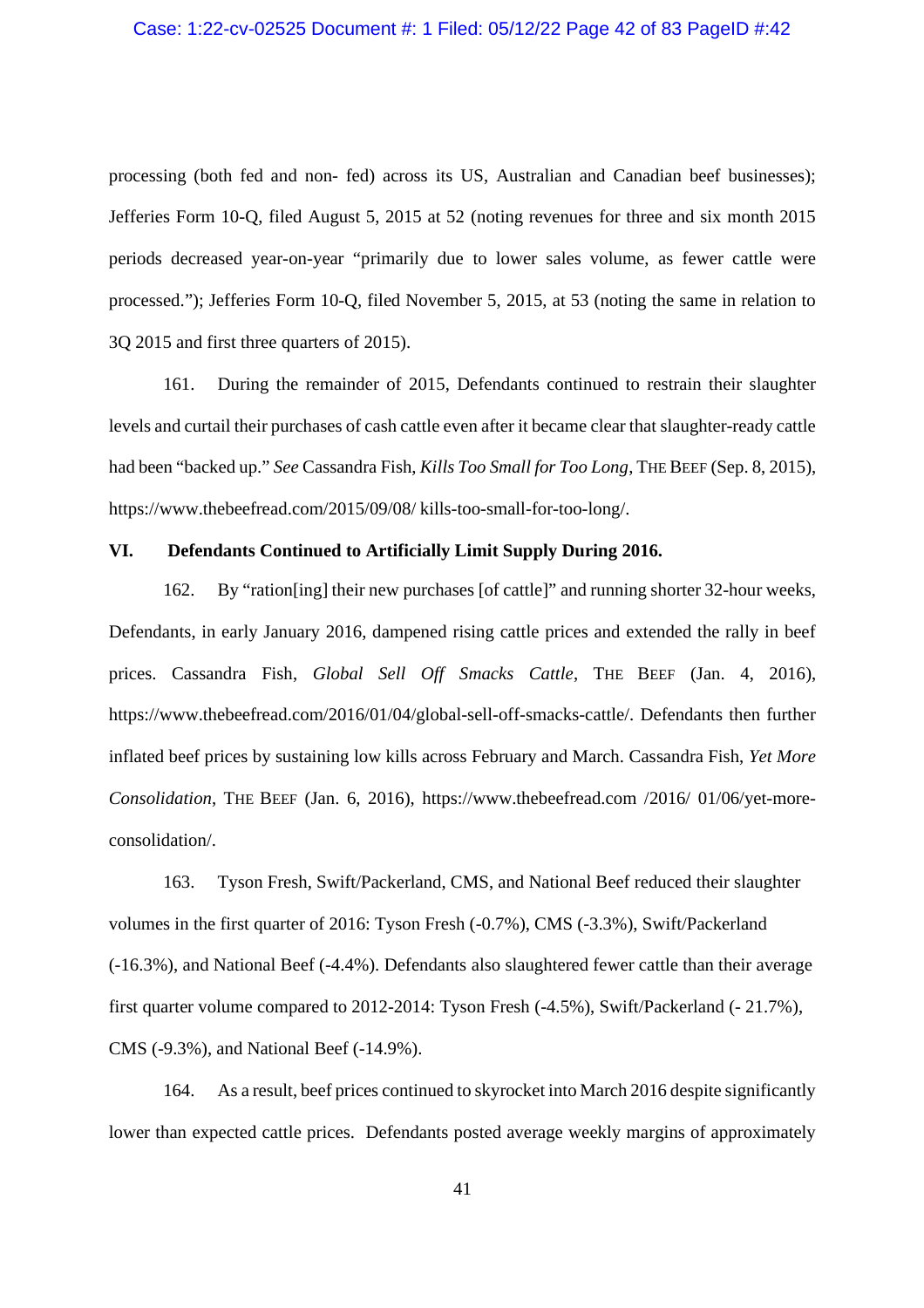#### Case: 1:22-cv-02525 Document #: 1 Filed: 05/12/22 Page 43 of 83 PageID #:43

\$63 per head, which, at that time, was one of their "best Q1 in history" and well above their pre-Relevant Period first quarter average of \$0 per head. Cassandra Fish, *This Week's Cash Trade*, THE BEEF (Mar. 22, 2016), https://www.thebeefread.com/2016/03/22/sell-off-accelerates/.

165. In the second and third quarters of 2016, each Defendant's kill volume remained below their 2012 to 2014 averages.

166. Despite an increase in the availability of fed cattle, except for Cargill, each Defendant's annual slaughter volume in 2016 remained below their 2014 levels (Tyson Fresh (-6%) and Swift/Packerland (-6%)) or flat (National Beef). *See* 2018 Meat & Poultry Facts, 47th Ed., NORTH AMERICAN MEAT INSTITUTE (2019) at 11. Cargill's 2016 slaughter remaine 3.7% below its 2012-2014 average.

167. In the third and fourth quarters of 2016, Defendants realized average per head margins on their fed cattle purchases and sales of \$123 and \$153 per head, respectively. Not only were these margins significantly above pre-Relevant Period averages (\$25 and \$16 per head, respectively), they also exceeded the Defendants' most profitable third and fourth quarters in modern times by about \$30 and \$100 per head, respectively. It was against Defendants unilateral self interest not to buy and slaughter more cattle..

## **VII. After Historic Cuts, Defendants Continued to Restrain Processing, Resulting in Higher Beef Prices in 2017 and 2018.**

168. During 2017, Defendants worked to ensure that any increase in their collective slaughter volumes did not outpace the growth in cattle availability and beef demand. Tyson, Swift/Packerland, CMS, and National Beef reduced their slaughter volumes in lockstep during the first quarter of 2017, before raising them together during the second quarter. And while cattle prices increased from \$119/cwt at the beginning of February 2017 to a high of \$144/cwt in first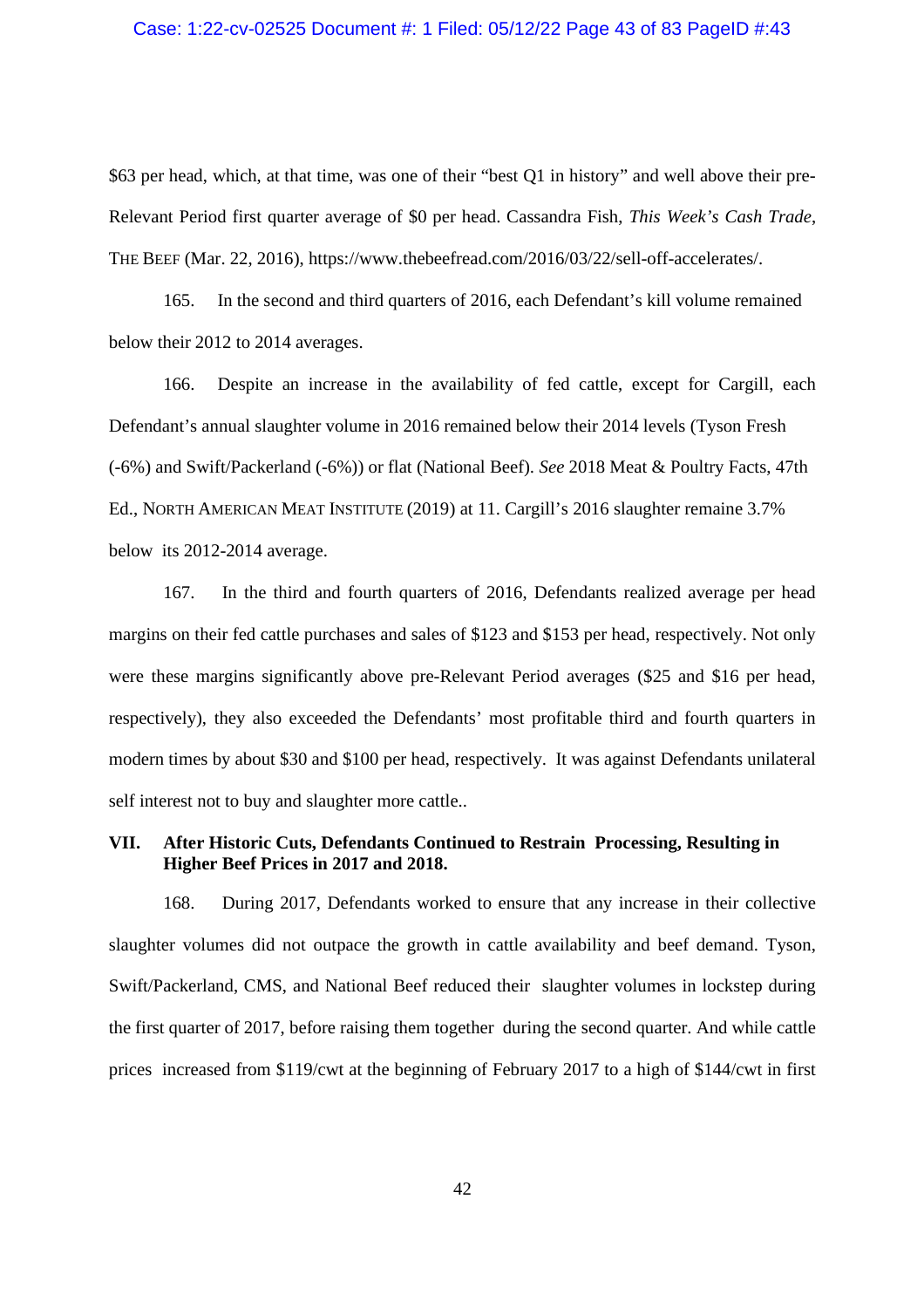### Case: 1:22-cv-02525 Document #: 1 Filed: 05/12/22 Page 44 of 83 PageID #:44

week of May 2017 (like pre-Relevant Period spring highs), Defendants responded by reducing their processing. .

169. As in 2016, Defendants enjoyed substantial profits across 2017, posting then record per-head margins in the second and third quarters (\$128 and \$147 per head, respectively). Indeed, their average per head margins for the first and fourth quarters, \$42 and \$88 per head, respectively, stood second only to the profits for those quarters which they generated in 2016. And again, each Defendant refused to increase production to expand their market share despite the obvious profit potential. Instead, they kept their production in lockstep with one another, coordinating purchasing to ensure the continued suppression of cattle prices and a corresponding increase in beef prices.

170. Defendants' scheme continued into 2018. Each Defendant told the market that as a result of plant closures, they had insufficient capacity to slaughter the supposed "wall of cattle" due to reach slaughter-weight in the spring and summer of 2018. Cassandra Fish*, Still Green!?!,* THE BEEF (Mar. 27, 2018), https://www.thebeefread.com/2018/03/27/still-green/ ("The [packers'] mechanical [slaughter] capacity exceeds needs [across Q2 2018]. The limitation perception is linked to labor. The perception of there being a limitation has created fear and inspired some cattle feeders to "get in line" by selling [cattle] out-front [*i.e*., on captive supply agreements].").

171. Defendants then backed off their respective kill schedules during the first quarter of 2018. Cassandra Fish, THE BEEF (Apr. 2, 2018), https://www.thebeefread.com/2018/04/02/ futures-trade-both-sides-cash-poisedto-trade-lower/. As Ms. Fish reported, "Looking back at March's fed slaughter rate, it underperformed expectations ... Packers appear to have responded to the tight supply of market-ready cattle in the north by keeping the kill constrained and margins profitable and stable." *Id.* The slaughter reduction occurred despite record strong beef demand and Defendants' under-utilized capacity.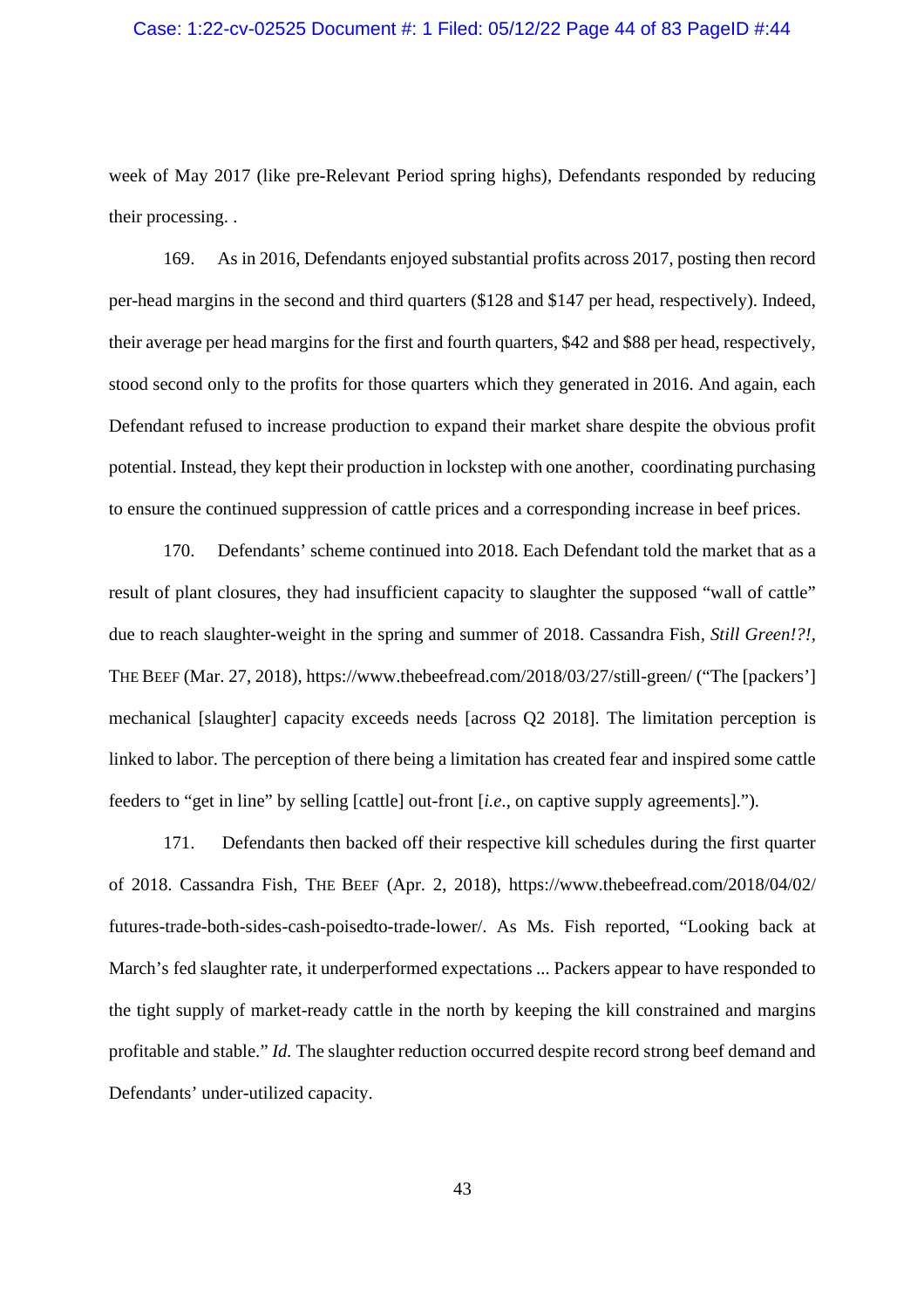172. As a result of their commitment to coordinate the available cattle amongst themselves, across 2017 and 2018, Tyson Fresh's, Swift/Packerland's, CMS,' and National Beef's annual slaughter volumes remained 5.4-7.2%, 10.2%, 9.1% and 12.0-12.8% below their pre-Relevant Period averages, respectively. By contrast, independent packers' slaughter volumes across 2017 and 2018 increased 46.5% and 56.1%, respectively, on their collective pre-Relevant Period averages.

## **VIII. In 2019 and 2020, Defendants Continued Parallel Slaughter, Which Was Against Their Independent Self-Interest.**

173. Going into 2019, beef demand remained "terrific," encouraging packers to run plants to meet customers' demand. Cassandra Fish*, How About That*, THE BEEF (Feb. 11, 2019), https://www.thebeefread.com/2019/02/11/how-about-that-3/ ("Rather obviously, beef demand is terrific. Even in February, notoriously a slow beef demand month. Packer margins are record wide for February."). In ordinary times, absent a conspiracy, Defendants competed to secure as much cattle as possible to supply beef customers.

174. Instead, Defendants continued to work together to constrain and limit the increase in cattle prices that market conditions warranted. In the first quarter of 2019, each Defendant reduced its slaughter volume, posting similar quarter-on-quarter declines: Tyson Fresh (-2.4%), National Beef (-4.0%), CMS (-6.6%), and Swift/Packerland (- 7.4%). Defendants maintained comparably lighter slaughter volumes across the first three months of 2019, ensuring that their collective demand did not exceed the available supply. These supply restraints included taking downtime or reducing the number of hours the plant operates. Defendants continued to constrain their weekly kill volumes and declined to increase production to meet rising demand, thereby artificially inflating the price of beef. *See, e.g*., Cassandra Fish*, And the Beat Goes On*, THE BEEF (Feb. 14, 2019), https://www.thebeefread.com/2019/02/14/and-the-beat-goes-on-2/.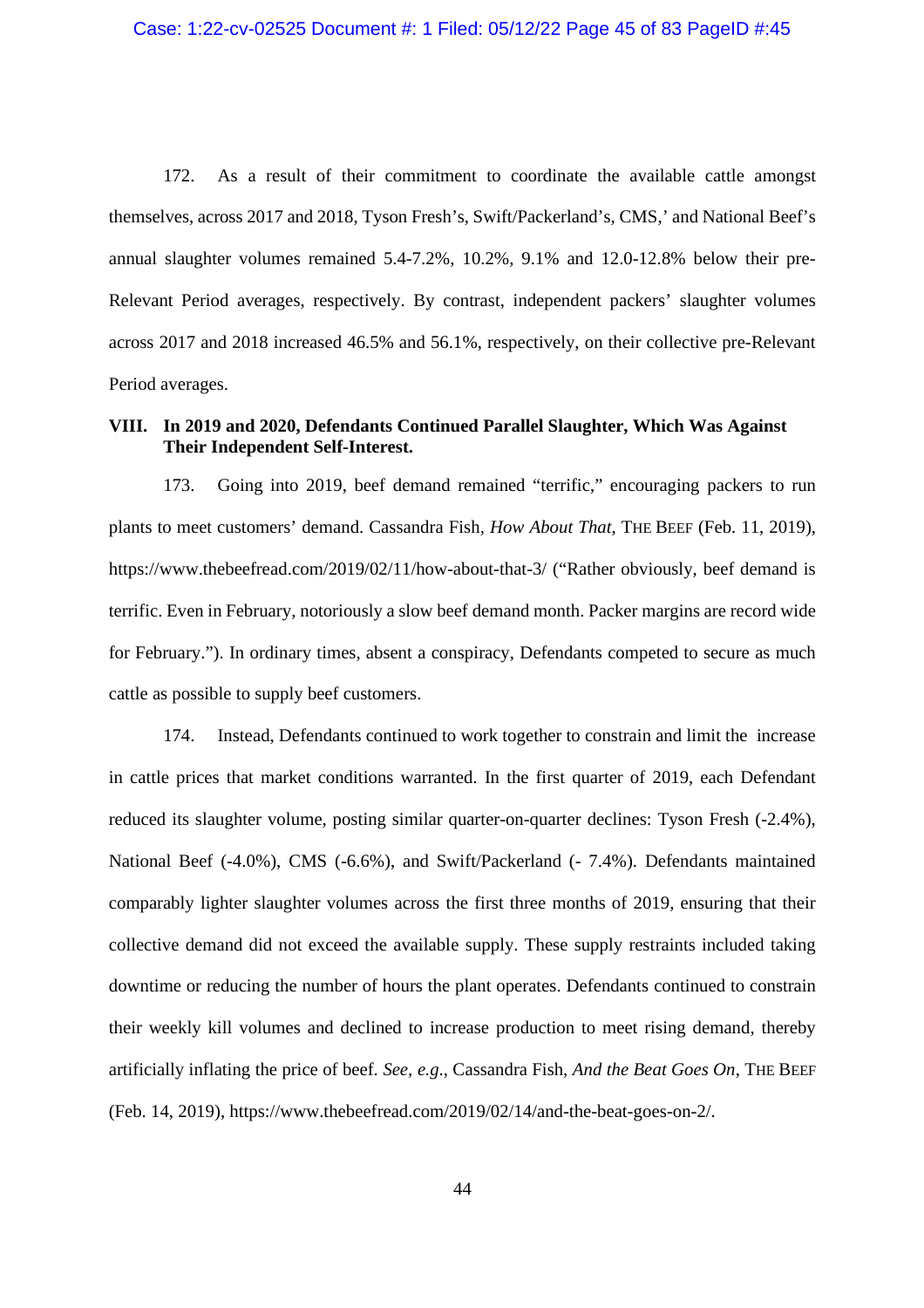## Case: 1:22-cv-02525 Document #: 1 Filed: 05/12/22 Page 46 of 83 PageID #:46

175. The resulting impact of Defendants' slaughter restraint at the beginning of 2019 and their continued adherence to a common pricing strategy was an increase in beef prices despite the fact that prices for cattle continued to decline, to an apparent bottom of about \$109- 110/cwt in the end of June. This left cattle producers facing an average \$106 per head loss, against Defendants' estimated per head profit of \$257. *Sterling Beef Profit Tracker: week ending June 21, 2019*, STERLING MARKETING, INC. (June 26, 2019), https://www.drovers.com/news/industry/ profit-tracker-feeding- losses-reach triple-digits.

176. Despite robust beef demand, Defendants' restrained production resulted in higher beef prices on a year-on-year basis, despite the fact fed cattle prices had declined. Ms. Fish reported beef prices were "sizzling" despite most cattle producers losing money. Cassandra Fish, *Packers Press and Cash Softens*, THE BEEF (August 9, 2019), https://www.thebeefread.com /2019/08/09/packers-press-and-cash-softens/.

177. A slight \$2-3/cwt rise in prices allowed cattle producers to realize a small per head profit of about \$24 by the week ending August 9, 2020, against the Defendants' profit of \$192 per head.

178. Notwithstanding the predicted cash cattle strength across August, a chance fire at Tyson's Holcomb, Kansas slaughter and processing plant on August 9, 2019, provided an opportunity for Defendants to cause cattle prices to trend lower, sending cattle producers back into the red. Tyson closed the Holcomb plant indefinitely after the fire. *Over 3,800 workers at Tyson Foods beef plant in Kansas out of work after fire*, REUTERS (Aug. 11, 2019, 1:30 PM), https://www.reuters.com/article/us-tyson-foods-fire/over-3800-workers-at-tyson -foods- beefplant-in-kansas-out-of-work-after-fire.

45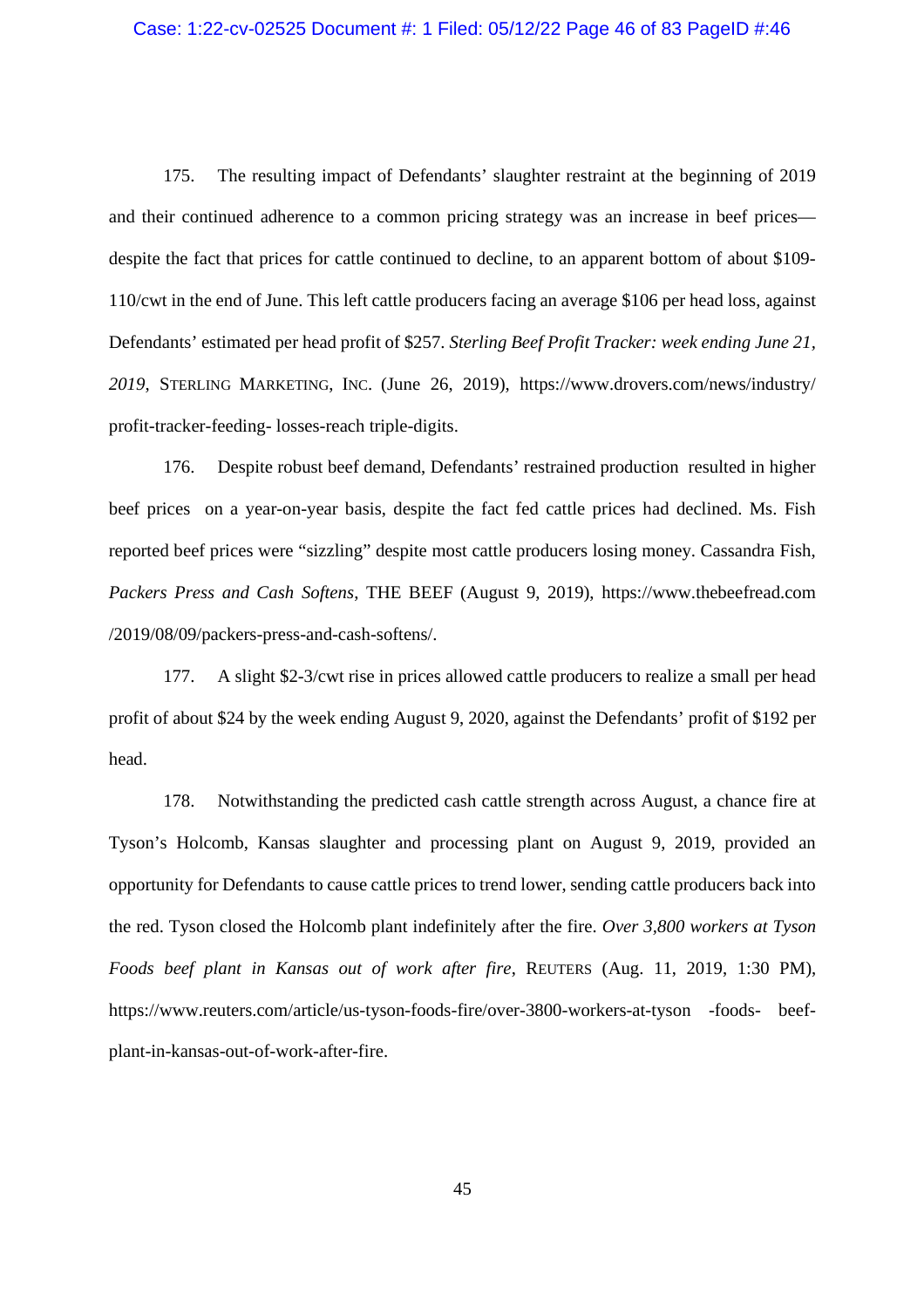# Case: 1:22-cv-02525 Document #: 1 Filed: 05/12/22 Page 47 of 83 PageID #:47

179. However, following the Holcomb plant fire, Tyson Fresh, Swift/Packerland, CMS, and National Beef slashed their fed cattle bids and increased their beef prices. These actions caused a \$5/cwt decrease in fed cattle prices and a \$14/cwt rise in wholesale beef prices the following trading week. *See Sterling Beef Profit Tracker: week ending August 16, 2019*, STERLING MARKETING, INC. (August 20, 2019), https://cdn.farmjournal.com/. Live cattle future's contracts were also negatively impacted, with the market responding with two limit-down trading days on September 12 and 13, 2019.

180. This saw Defendants' per head margins rise from \$191 to \$358 in the week ending August 16. The following week, Defendants' margins continued to expand, with the spread between fed cattle prices and beef values extending to a then-record high of \$67.17/cwt., \$39.51/cwt above the average spread for the same week across 2016-2018.

181. Defendants blamed the loss of the Holcomb plant's 5,500-6,000 head per day slaughter capacity for these price changes. In a competitive market and with record profits, each Defendant would want to increase its purchases of cattle and increase its slaughter numbers to take advantage of the high prices and take market share from the industry leader Tyson.

182. Instead, in the month following the Holcomb plant fire, each Defendant decreased its production. The parallel and coordinated decrease in production cannot be explained by legitimate reasons, but instead, demonstrates Defendants' commitment to maintain high margins by keeping cattle slaughter restricted. Their purchase and kill reductions in the aftermath of the Holcomb plant fire ensured Defendants' collective supply remained constrained, giving them the power to increase beef prices while paying less for cattle.

183. Tyson Fresh, Swift/Packerland, CMS, and National Beef consequently reaped record high margins in the weeks that followed the Holcomb plant fire by causing a decrease in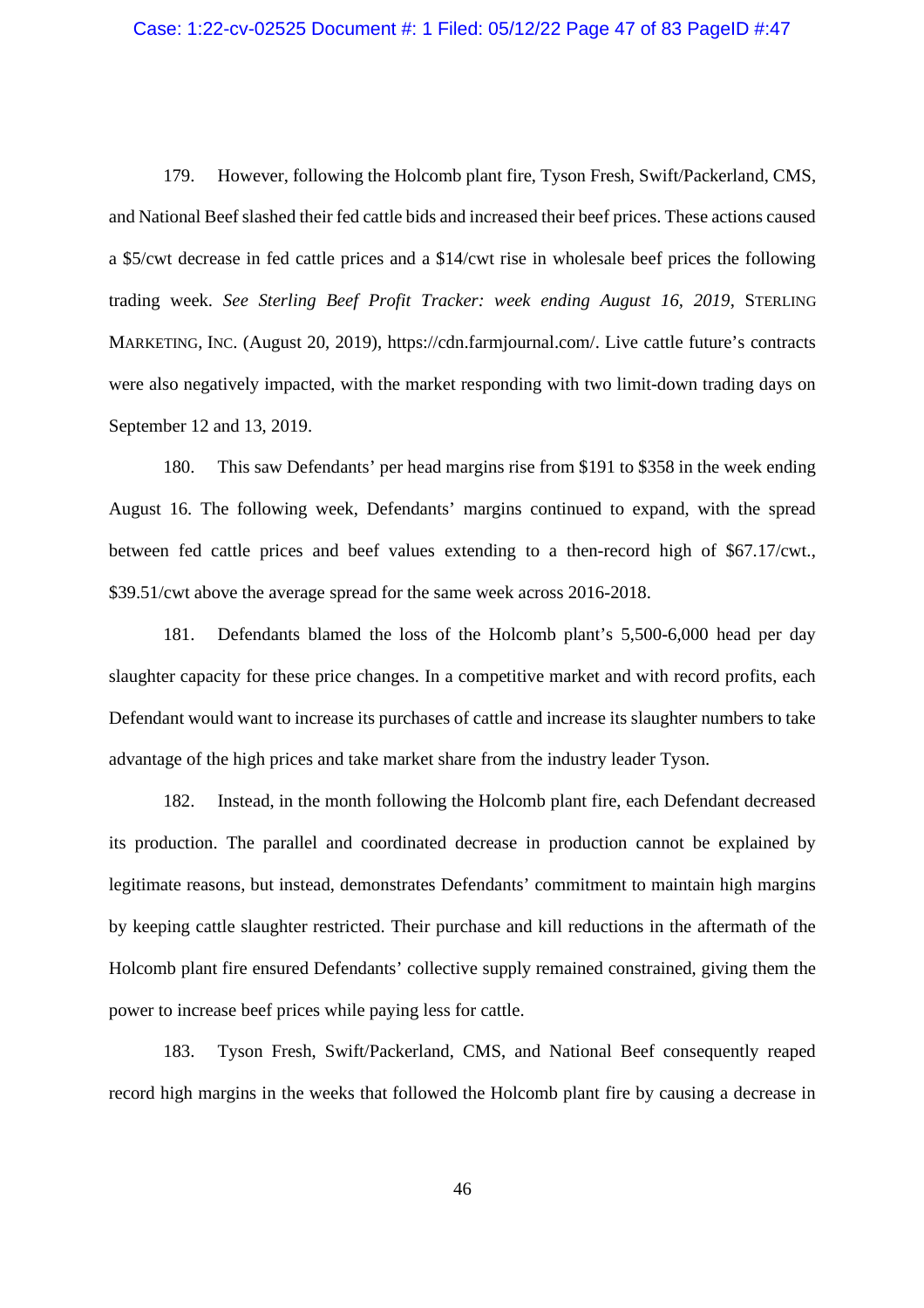fed cattle prices and increasing beef prices in parallel. As cattle prices bottomed out in the week ending September 13, 2019, the spread between Defendants' and Cattle Ranchers' per head margins exceeded \$600, with packers making over \$400 per head while producers sustained \$200 per head losses. *Sterling Beef Profit Tracker: week ending September 13, 2019,* STERLING MARKETING, INC. (September 18, 2019), https://cdn.farmjournal.com/s3fspublic/ inlinefiles/Beef%20Tracker%2081919.pdf.

## **IX. Defendants Idled and Closed Plants and Refrained from Expanding Processing Capacity.**

184. Defendants' conspiracy also entailed a strategy to restrict beef supplies. Defendants agreed to permanently close processing facilities without replacing most of the lost capacity, these include:

- On September 11, 2015, Cargill Inc. announced it would sell its Plainview, Texas plant that it idled in February 2013.
- In August 2015, Tyson Food decreased the industry's slaughter capacity by another 2,000 cattle per day by shuttering its Denison, Iowa plant.

By idling these plants, Defendants slashed the industry's annual slaughter capacity by some two million cattle per year.

185. While overall industry slaughter capacity increased slightly between 2015 and 2018, this nominal gain was primarily not due to any Defendant. Instead, it was attributable to other beef-processing companies. For example, One World Beef Packing restored about 2,000 cattle per day by reopening the Brawley, California plant closed by National Beef in 2014.

186. In sharp contrast to Defendants' behavior, other beef processing companies acted consistently with their competitive interests by increasing their capacity and output in response to increased demand for beef. But their increased efforts to supply the downstream market with beef had little effect on the prices due to their nominal market share. Defendants' market dominance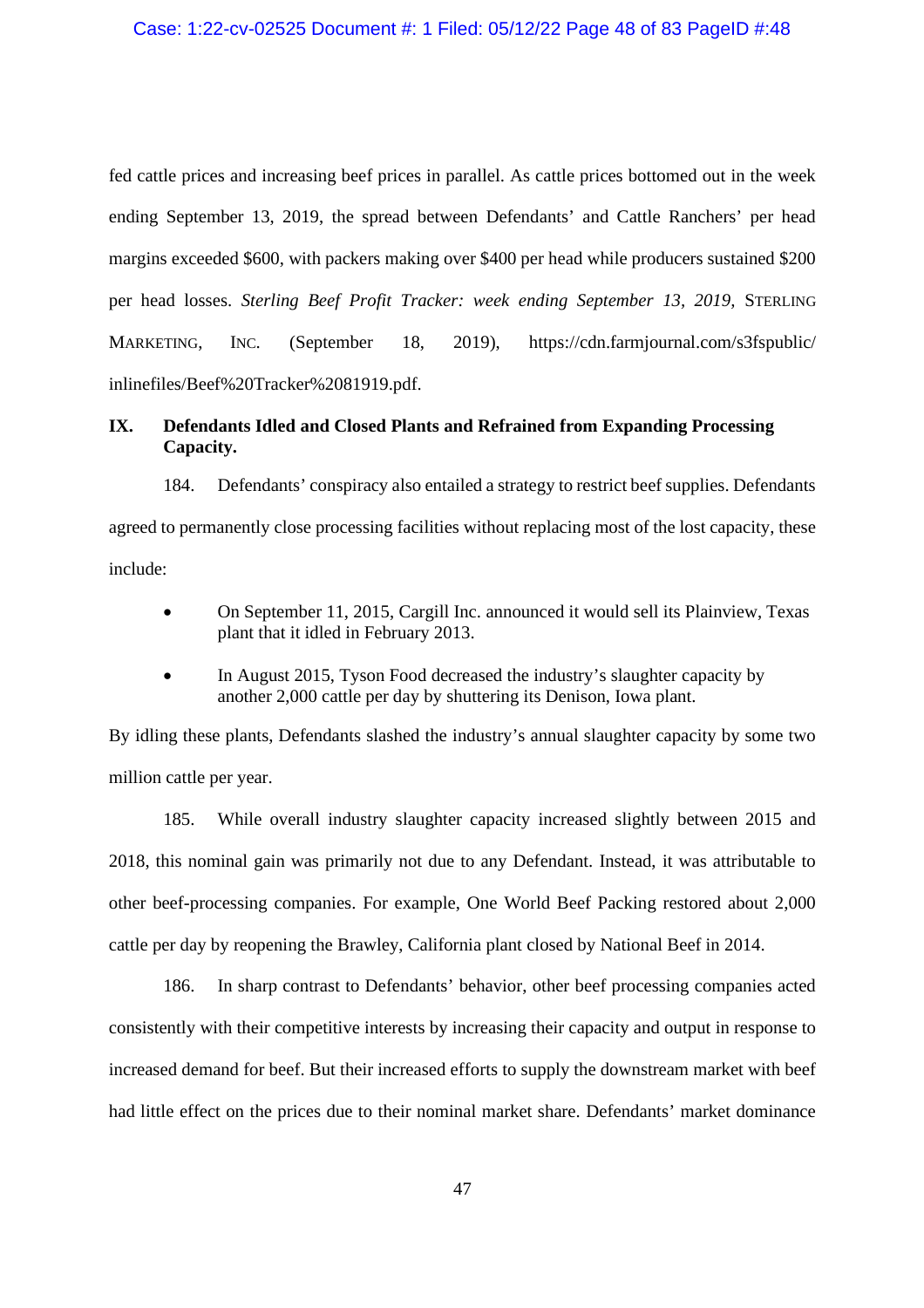meant that any minor incursions by the few remaining independent processors increased availability only in isolated pockets, but had negligible effect on restoring supply (and thereby reducing beef prices) in most locations.

## **X. Defendants Signaled Their Conspiracy and Encouraged Each Other to Maintain it.**

187. One method Defendants used to coordinate, promote, and monitor their conspiracy

(evident now only with the benefit of hindsight afforded by the disclosure of other conspiratorial

evidence) was to signal and discuss with each other their activities and plans during earnings calls.

Here are some examples:

- During Tyson Food's Q4 2015 earnings call, CEO Smith further acknowledged that "You've got relatively low cattle supply, you've got too much -- well, I should not say too much, that's probably not the right way to say it, but you've got excess industry capacity and that limits our ability to drive margins above the 1.5% to 3%, we think."
- On Tyson Foods's August 3, 2015, Q3 earnings call, CEO Smith admitted Tyson was underutilizing its plants, despite hurting its margins. when discussing Tyson's decreased purchases over the preceding quarter, noting "[b]ecause we run for margin and not for market share, we're not willing to overpay for cattle and we've had to cut back on our hours at our plants resulting in inefficiencies and added costs. In the short-term, we are negatively impacted, but markets will equilibrate and conditions are expected to improve for the long term." He also admitted that "industry capacity utilization [was] probably in the low 70s." In response to a question regarding the consequent impact of Tyson's underutilization of its plant capacity Mr. Smith elaborated: "In terms of quantifying the impact, we know when we're running 34s and 36s a week in our plants that that does cost us. It raises the cost in our plant, makes us a lot less efficient, so it does have a cost to us. I don't know that  $\overline{I}$  can quantify that right off the bat, but it does impact margin."
- On its November 12, 2015, Q3 earnings call, JBS USA's CEO Andre Nogueira de Souza publicly praised Defendants' efforts to reduce industrywide slaughter capacity through plant closures, remarking that "the reduction that we saw in the cutbacks of production in U.S. that was with the shutdown of nine plants the last two years reduced the cattle. (inaudible) cost us [\$3.5 million]. I think that will be a very good position balancing the industry in 2016, 2017 and 2018."
- On a May 2016 JBS S.A. Q1 earnings call, JBS USA's CEO Mr. Nogueira de Souza described the company's supply strategy: "So I don't see any imbalance in this near future, even cattle is coming back and we're going to see a little bit more production of beef this year and next year. It's still way, way below how it was few years ago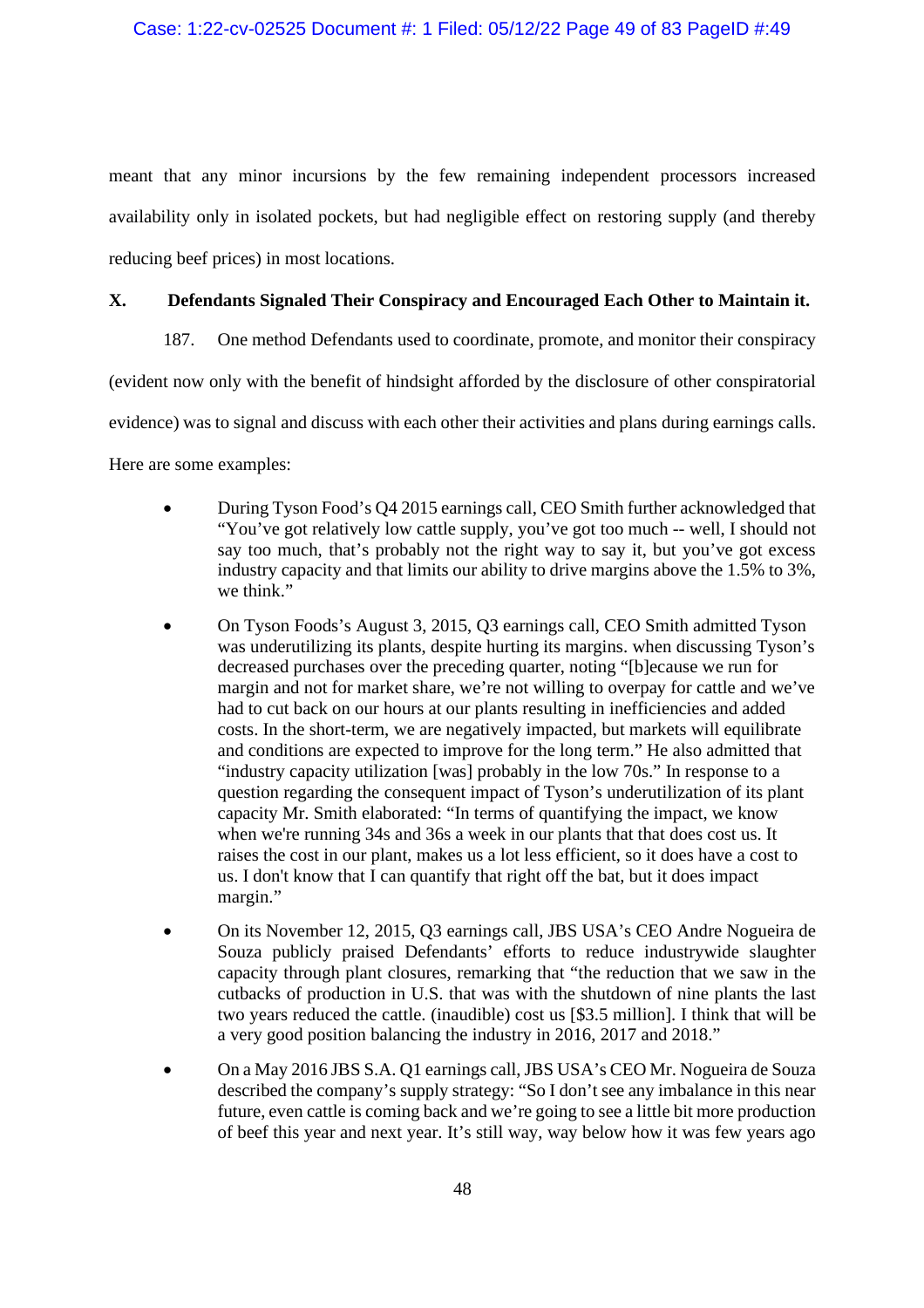and we'll be balancing at this side because a lot of plant was shut but it's too way below our historical production level."

 On its November 2016, Q4 earnings call, Tyson Foods acknowledged the widening of the meat margin: "The dynamic is that the livestock prices have not come – they've come down faster than the retail prices have, which has allowed us to make the margins that we have right now in both beef …."

### **XI. Parallel Reductions in Cash Cattle Purchases and the Anticompetitive Queuing Convention.**

188. Defendants procure their fed cattle in three ways: on the cash cattle trade market (the industry's version of the spot market), through formula or forward contracts, and, for Swift/Packerland and CMS, relying on their own cattle. Through these contracts, cattle producers agree to deliver their cattle once they have reached slaughter weight at a price to be determined at the time of delivery.

189. To increase their beef margins, Defendants jointly managed their purchases of domestic fed cash cattle in parallel below the available supply, including by reducing the number and volume of purchases. Defendants took advantage of the supply glut of fed cattle and lower cash cattle prices and increased their beef margins. They expanded their beef margins by refusing to pass-on the savings from the reduced cattle prices to beef purchasers—including Plaintiffs which would normally happen in a competitive market. Instead, beef prices remained high while prices paid to cattle producers decreased, indicating a collusive agreement among Defendants.

190. In addition to Defendants' reduced cash cattle purchases, each employed an antiquated "queuing convention" throughout the Relevant Period, which served to limit cattle producers' ability to generate price competition for their cattle.

191. The queuing convention, which operated predominately in relation to those cattle sold in the cash market, works as follows: once a producer receives a bid from a packer, the producer may either accept the bid or pass on it, but may not "shop" that bid to other packers,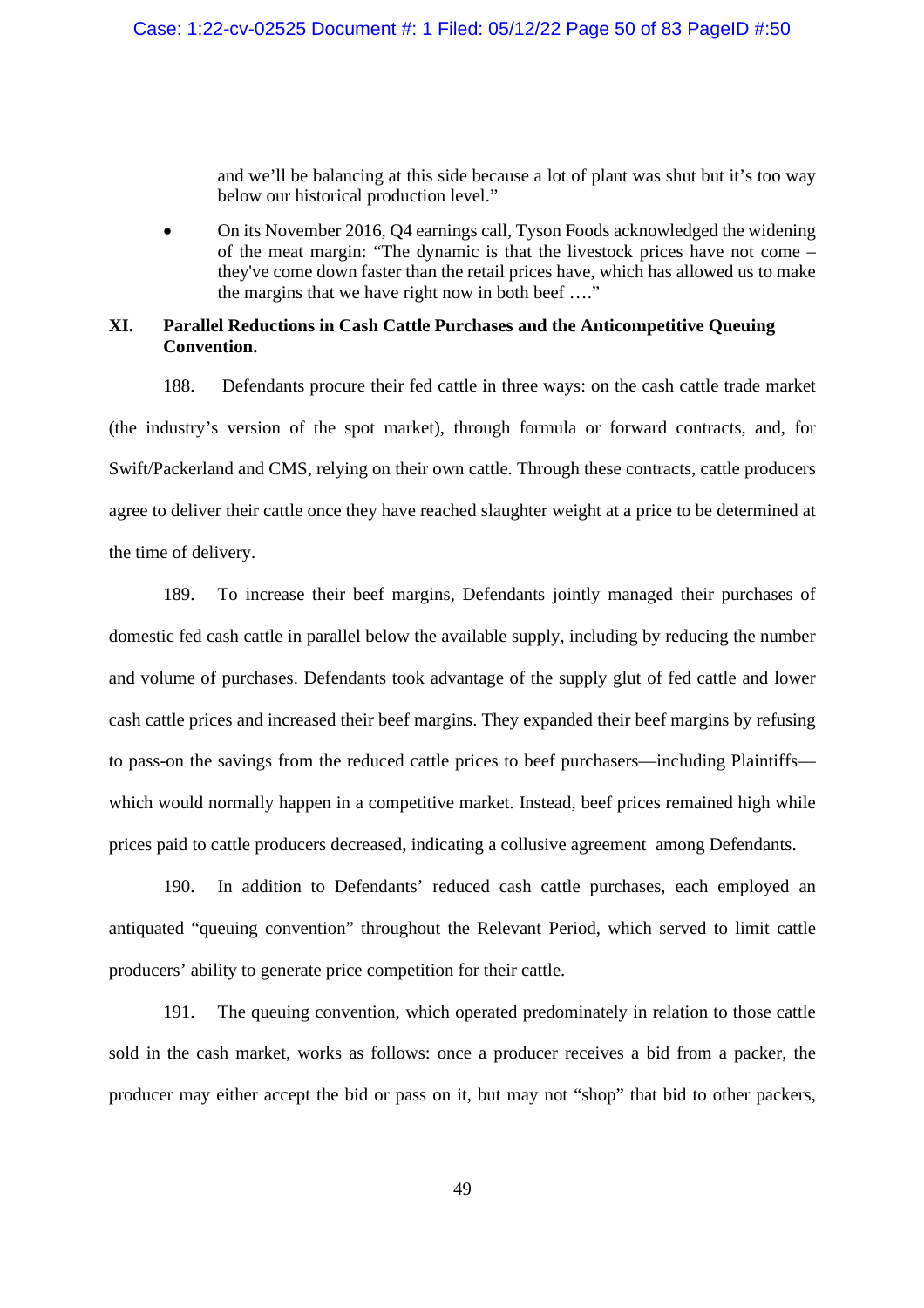### Case: 1:22-cv-02525 Document #: 1 Filed: 05/12/22 Page 51 of 83 PageID #:51

inducing competition into the bidding process. If another packer offers the same bid as the original bidding packer, the cattle producer must give the original packer the right of first refusal.

192. The obligation to give a right of first refusal was collectively imposed by Defendants under threat of boycott. Defendants have adhered to, and enforced, this convention for decades, including across the Relevant Period, treating it as a mandatory industry custom.

193. According to recently-unsealed public documents, one former feedlot manager, referred to as "Witness 2," confirmed that the field buyers from Tyson Fresh (Brian Alsup), Swift (Levi Canales, and prior to him, Chad Miller), CMS (Rick Vogel, and prior to him, Steve Brown), and National Beef (Richard Duffy) who visited his feedlot enforced strict adherence to the queuing convention under threat of retaliation. Each of these field buyers individually told Witness 2 about the importance of his feedlot complying with the convention, and that they would not "come by" anymore should he break with it.

194. Witness 2 further reported that when he took over management of the feedlot in 2012, it would only receive bids from National Beef and CMS. When he subsequently spoke to the field buyers from Tyson Fresh (Mr. Alsup) and Swift (Mr. Miller) in the fall of 2012, they told him that they had stopped visiting the feedlot because Witness 2's predecessor had broken with the queuing convention by "shopping" their bids. Witness 2 reports that the Tyson Fresh and Swift field buyers re-commenced visiting the feedlot after he confirmed his commitment to follow the convention.

195. Witness 2 also heard from the Defendants' field buyers and other industry participants about other cattle producers being "blackballed" for breaking with the queuing convention. In those circumstances, Witness 2 understood the Defendant that was "on the cattle" would be tipped off regarding the cattle producer's "breach" of the convention by the field buyer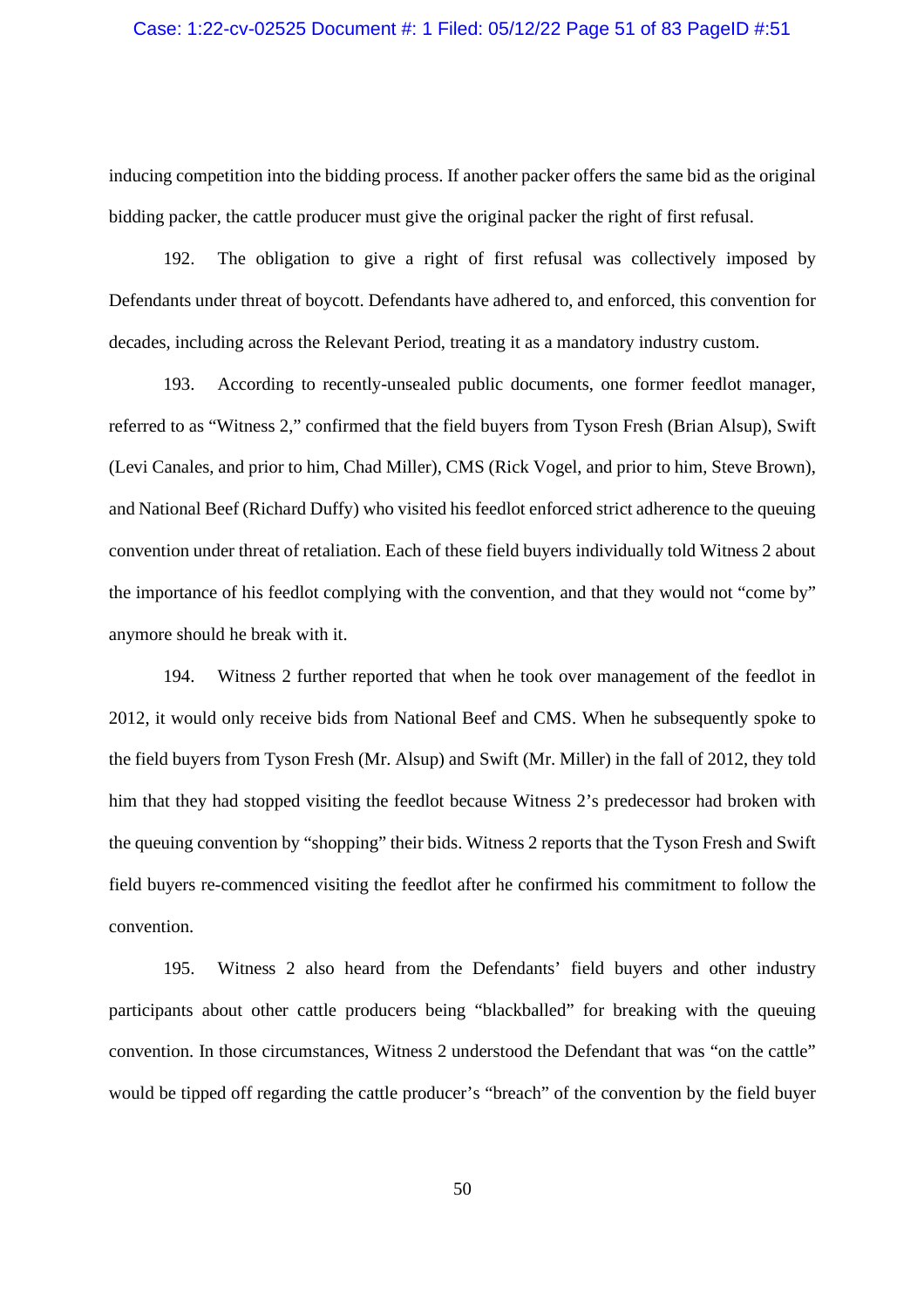### Case: 1:22-cv-02525 Document #: 1 Filed: 05/12/22 Page 52 of 83 PageID #:52

contacted by the cattle producer while shopping the Defendant's bid or would pressure the producer for details of its sale.

196. As evidenced by their expanding beef margins, Defendants collectively refused to pass-on any savings from the anticompetitive conduct with respect to the cattle producers to Plaintiffs, instead doubling-down keeping the ill-gotten gains for themselves. This manipulation of the cash market affected prices in the entire market for purchases of fed cattle and the consequent deflation of fed cattle prices.

### **EFFECTS OF DEFENDANTS' ANTITRUST VIOLATIONS**

## **I. Defendants' Conspiracy Increased the Spread Between Cattle and Beef Prices.**

197. Droughts from 2011 through 2013 caused fed cattle prices to steadily increase. Predictably, wholesale prices of beef moved in tandem, maintaining a constant relationship (or margin) between the two. As a result, Defendants' profits on average were trimmed to margins of only 1%-3%.

198. The DOJ has recognized that when the beef market is functioning competitively, a

strong relationship exists between the cattle supply and beef prices paid by direct purchasers:

[A]ll else being equal, when the meat packing industry reduces production levels, feedlots and cattle producers are paid less for fed cattle because fewer fed cattle are demanded and customers pay more for [beef] because less is available for purchase. Because the supply of fed cattle and demand for [beef] are relatively insensitive to short-term changes in price, even small changes in industry production levels can significantly affect packer profits.

### *See U.S. v. JBS*, Amended Complaint, ¶¶ 26-27.

199. Thus, in a competitive market, lower wholesale beef prices naturally follow lower cattle prices. Once the conspiracy took hold, however, the spread between cattle and beef prices grew significantly. Defendants' reduced purchases of cattle caused cattle prices to slump, while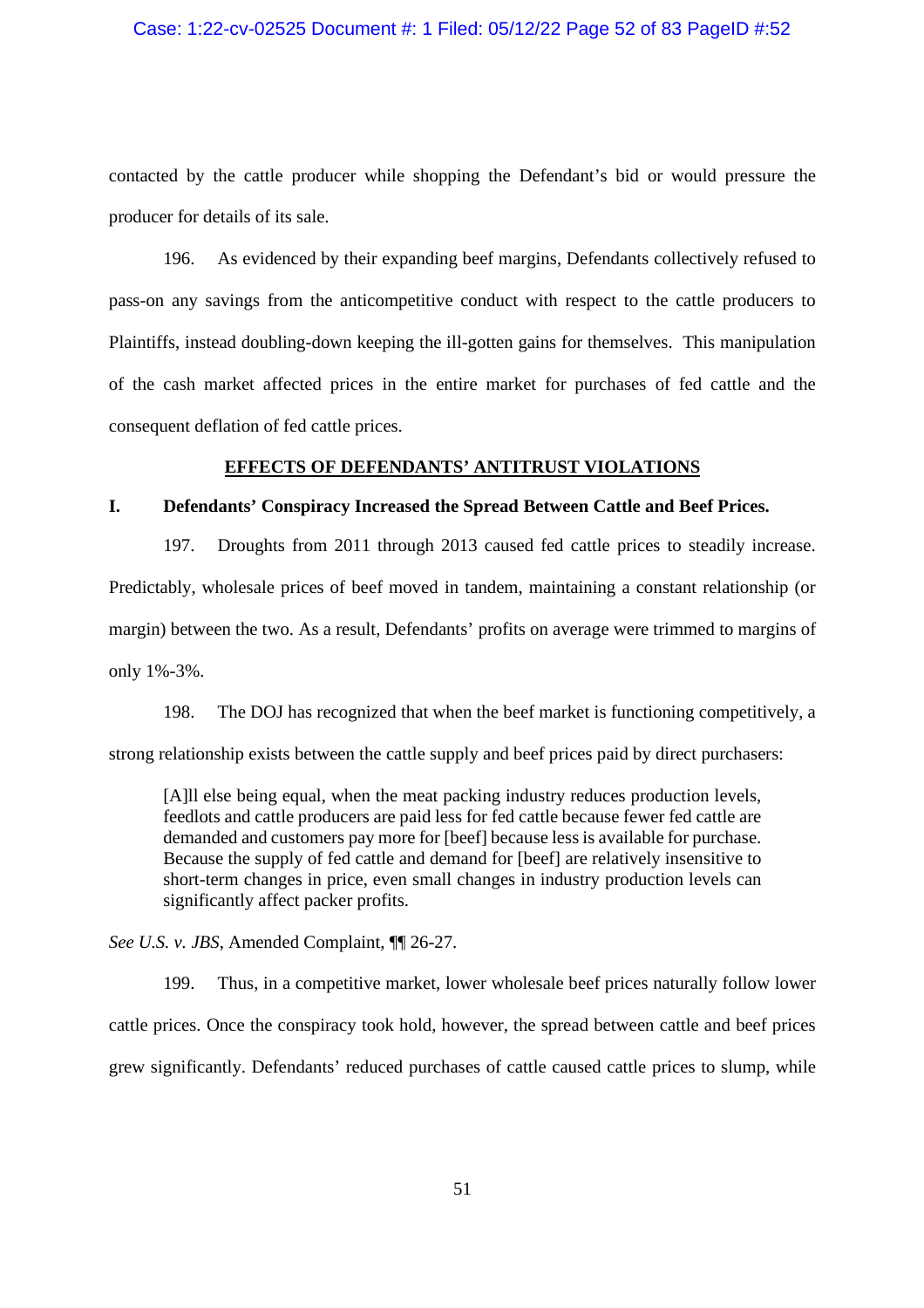### Case: 1:22-cv-02525 Document #: 1 Filed: 05/12/22 Page 53 of 83 PageID #:53

Defendants charged direct purchasers for beef elevated prices that would not have existed in the market but for the artificial supply restraints.

200. According to USDA Economic Research Service data, the average spread between the average farm value of cattle and wholesale value of beef was substantially higher from January 2015 through 2021 than during the preceding five years. From 2010 to 2014, the average farm-towholesale spread was about \$34. But from 2015 to 2018, the average spread was about \$54—a 59% increase. The spread continued to balloon, by 2020 reaching about \$71, a 109% increase from the pre-Relevant Period average.

201. Defendants' ability to decrease beef production while maintaining inflated beef prices during the Relevant Period provides compelling circumstantial evidence of their conspiracy. In a beef market free from collusion, if a competitor reduces its purchase of cattle, other competitors quickly pick up the slack to boost their purchases and sales and increase their market shares. That did not happen here as to Defendants.

## **II. Tyson Foods, JBS S.A., and JBS USA Falsely Claimed Their Record Profits Were Due to Market Prescience, Not Supply Constraints.**

202. Throughout 2017 and 2018, on earnings conference calls, executives from Tyson Foods and JBS S.A. frequently attributed their historically high profits to their ability to accurately foresee the volume of cattle entering the beef supply chain in the upcoming years:

 On a Q3 2017 earnings call on August 7, 2017, Tyson Foods reported a beefbusiness operating margin of 3.7% for the third quarter, emphasizing its confidence in the beef business going forward: "With ample supplies of cattle, we see very good conditions for our beef business as far out as 2020, as we enter the early stages of a multiyear expansion cycle. Absent a shock to the system such as a drought or an import ban, our beef business is well- positioned for profitable, long-term growth." Tyson Foods also acknowledged it was considering raising its previously forecasted 1.5%–3% normalized operating margins. But despite an ample supply of cattle and high demand for beef, Defendants did not increase cattle purchases or cattle slaughter.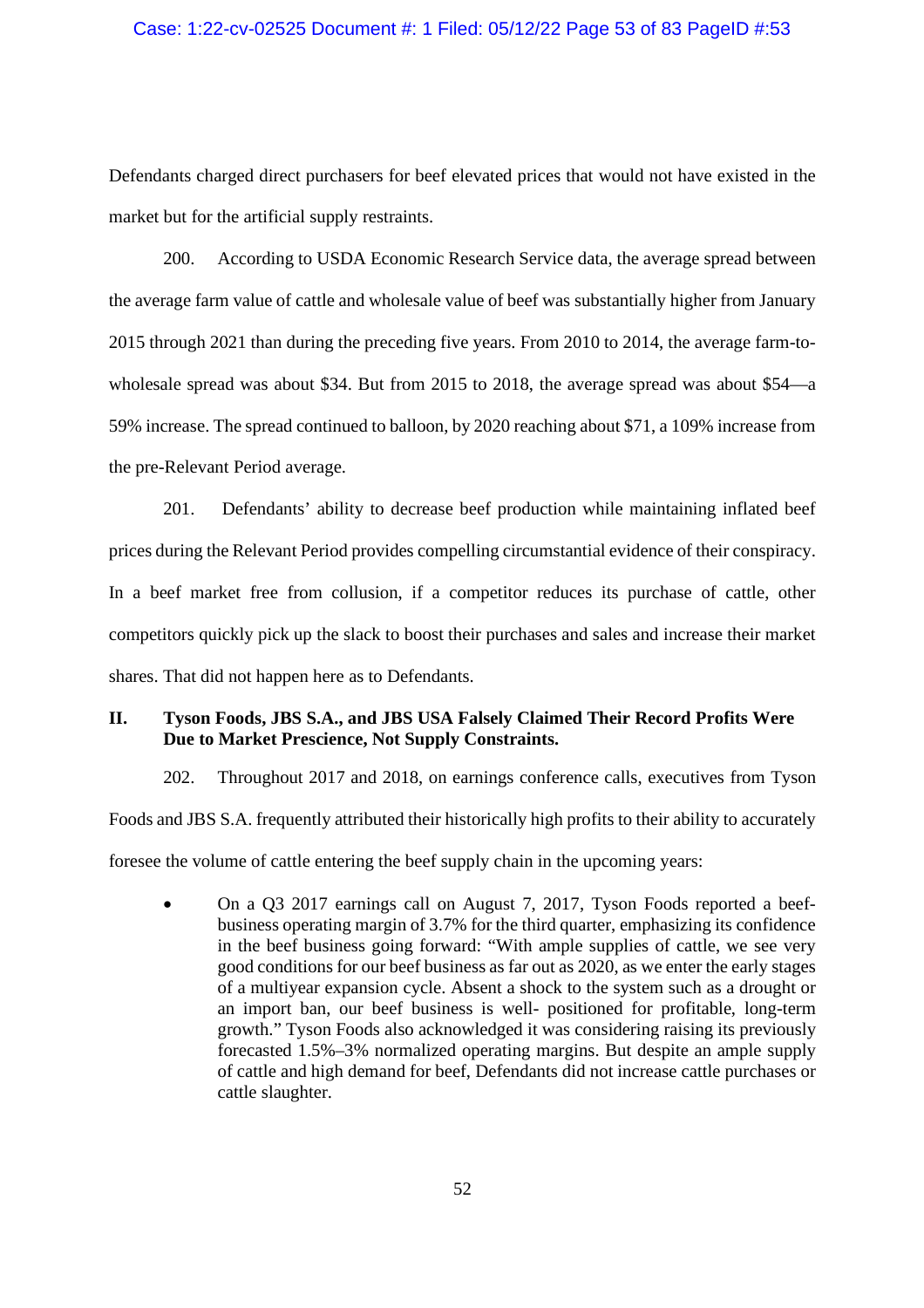- On a May 7, 2018 Q2 2018 earnings call, Tyson Foods announced forecasted beef operating margins of 6% for the year—at least twice its normalized operating margin range of 1.5%– 3%. Tyson Foods claimed the huge increase was attributable to "those cattle on feed reports and knowing that the supplies in our region are exceptionally good."
- On a May 15, 2018 Q1 2018 earnings call, JBS S.A. reported an EBITDA margin of 6.1% for the quarter and forecasted that the company would enjoy record beef margins for the next two quarters. JBS USA's CEO and President, Andre Nogueira, emphasized that its performance was not based on "taking share from anyone."
- On an August 6, 2018 Q3 2018 earnings call, Tyson Foods reported a beef operating margin of 8% for the quarter. Tyson Foods stated that it had an "optimistic outlook" because "we have good visibility into 2021 . . . that's good because we do see the number of animals that are out there."
- On an August 15, 2019 Q2 2018 earnings call, JBS S.A. reported a beef EBITDA margin of 10.2% for the quarter. JBS USA's CEO and President, Andre Nogueira, stated that it was "moving the overall margin in beef [to] a different level that was in the past." JBS USA added that it benefitted from shutting several plants in the previous five years, and could not see how U.S. beef could "be less profitable in 2019 compare[d with] how it is going to perform in 2018."
- On a November 13, 2018 Q4 2018 earnings call, Tyson Foods reported record beef operating margins of 8.9% for the quarter and 6.7% for the year, stating that it expected similar results in the following years thanks to visibility into cattle supply: "As we look at 2019, 2020, even in 2021 we frankly we don't see a lot of change. The supply appears to be relatively stable. We have a good sense of what that looks like just due to the calf crop that gives us good visibility for at least a couple of years."

## **ADDITIONAL PLUS FACTORS EVIDENCE THE REASONABLE INFERENCE OF DEFENDANTS' CONSPIRACY**

203. The beef meatpacking industry bears all the characteristics of a highly cartelized

market: (1) producer concentration, (2) high barriers to entry, (3) commodity product, (4) inelastic

demand, (5) opportunities to collude, (6) reduction of imports, (7) market share stability, and (8)

production and capacity cuts in the face of increasing beef demand. These characteristics supported

Defendants' collusion to constrain the number of cattle slaughtered which reduced and restrained

the volume of processed beef sold, raised and fixed the wholesale price of beef, and maximized

their profit margins.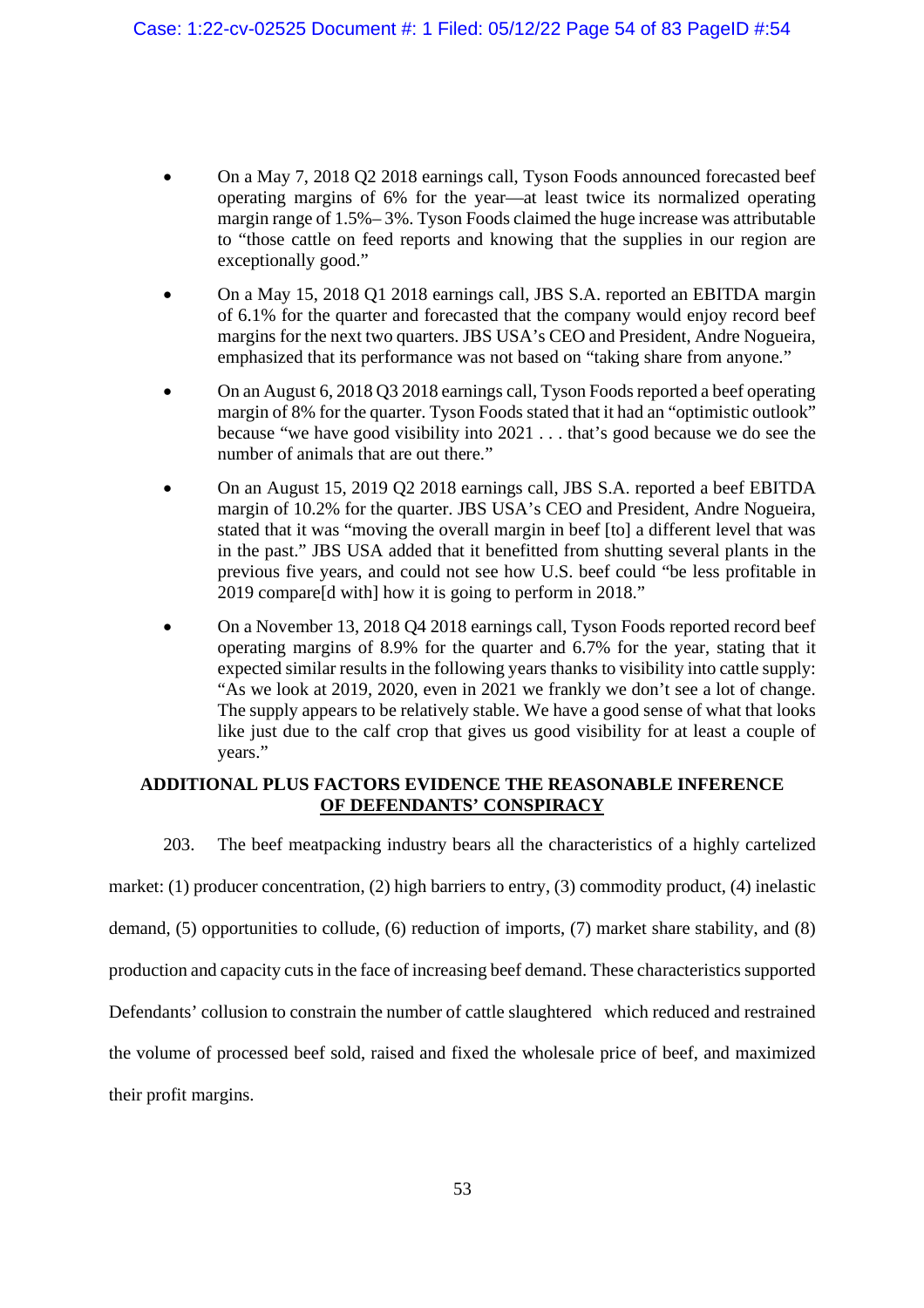#### **I. The Beef Market Is Highly Concentrated.**

204. Market concentration facilitates collusion. Conspiracies are easier to organize and sustain when only a few firms control a large share of the market, such as Defendants' control of the beef market. Practicalities, such as coordinating cartel meetings and exchanging information, are much simpler with a small number of players.

205. A high degree of Defendants' control simplifies coordination because little outside competitive presence exists to undermine the cartel, and they can more easily monitor each others' actions related to supply and pricing.

206. In a highly concentrated market, higher, long-term profits secured by the cartel's artificially elevated prices outweigh transitory gains in profits and market share that beef producers might achieved by undercutting the cartel price.

207. The beef industry experienced significant consolidation leading up to and during the Relevant Period. In 2001, Tyson Foods purchased IBP, Inc., the nation's largest beef packer. In 2002, Cargill, Inc. purchased Taylor Packing Co. And in 2007 and 2008, JBS USA acquired Swift & Co. and Smithfield Beef Group, Inc., the third and fifth largest U.S. beef packers.

208. Through these purchases, Defendants collectively controlled about 81%–85% of the cattle slaughter market throughout the Relevant Period, while the next largest meatpacker had only a 2%–3% market share. Defendants' control of the market enabled the conspiracy to launch in 2015 and prosper.

## **II. The U.S. Beef Market Has High Barriers to Entry.**

209. Barriers to entry are obstacles that prevent new competitors from easily entering a market. They restrict competition in a market, making it easier for incumbents to collude.

210. A collusive arrangement that raises product prices above competitive levels would, under basic economic principles, attract new entrants seeking to benefit from the profits reaped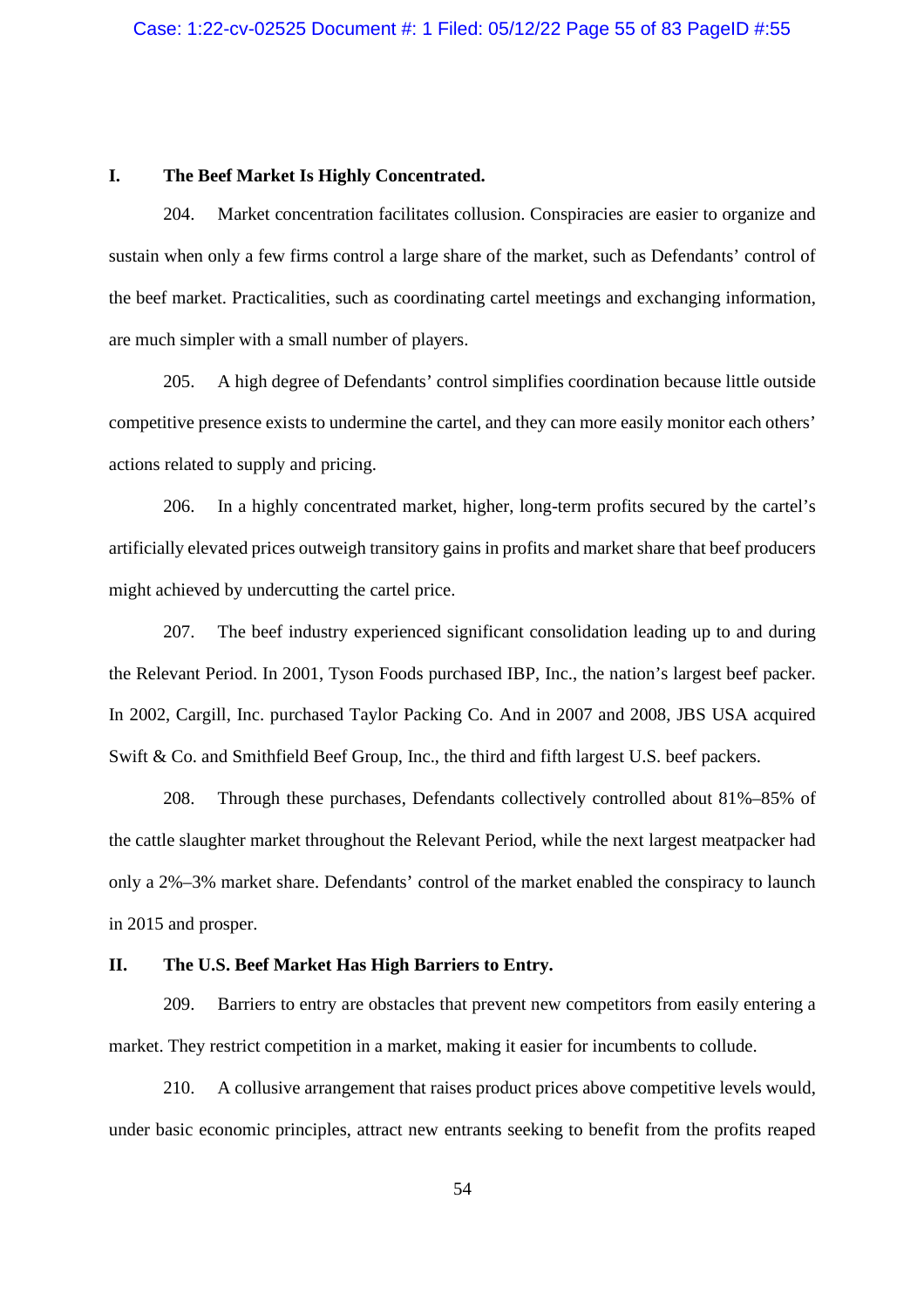#### Case: 1:22-cv-02525 Document #: 1 Filed: 05/12/22 Page 56 of 83 PageID #:56

from supra-competitive pricing. But where significant barriers to entry exist, new entrants are less likely to enter the market. Barriers to entry, therefore, help facilitate the formation and maintenance of a cartel.

211. Barriers to entry kept prospective competitors out of the beef packing industry. The construction of a large packing plant requires an investment of at least \$250 million and normally takes two years or longer to obtain the necessary permits and plan, design, and build the facility. New market entrants also must comply with numerous regulations, recruit and train a large workforce, and develop and execute a successful marketing plan.

212. These barriers have caused new entrants to file for bankruptcy shortly after attempting to enter the beef market, including substantial enterprises, such as Northern Beef Packers, LP, and Sam Kane Beef Processing, LLC. Northern Beef Packers LP filed Chapter 11 in July 2013, ceasing operations before selling its assets in December 2013. *See* "Northern Beef Packers sold to White Oak for \$44.3 million," *The National Provisioner* (Dec. 9, 2013). Sam Kane Beef Processing filed Chapter 11 in January 2019 and was acquired by STX Beef Co. in February 2019. *See* "Kane Beef plant sale closes, new owner pledges to restart operations*," Daily Adviser* (Mar. 1, 2019). Relative insulation from the threat of new competitors has thus enabled Defendants to maintain their conspiracy.

#### **III. Beef Is a Commodity Product.**

213. A commodity is a basic item or good used in commerce that is interchangeable with other goods of the same type. Commodities are most often used as inputs in the production of other goods or services.

214. Beef is a commodity. For example, Tyson and Cargill beef roasts are virtually indistinguishable with nearly identical nutritional content. The USDA recognizes beef as a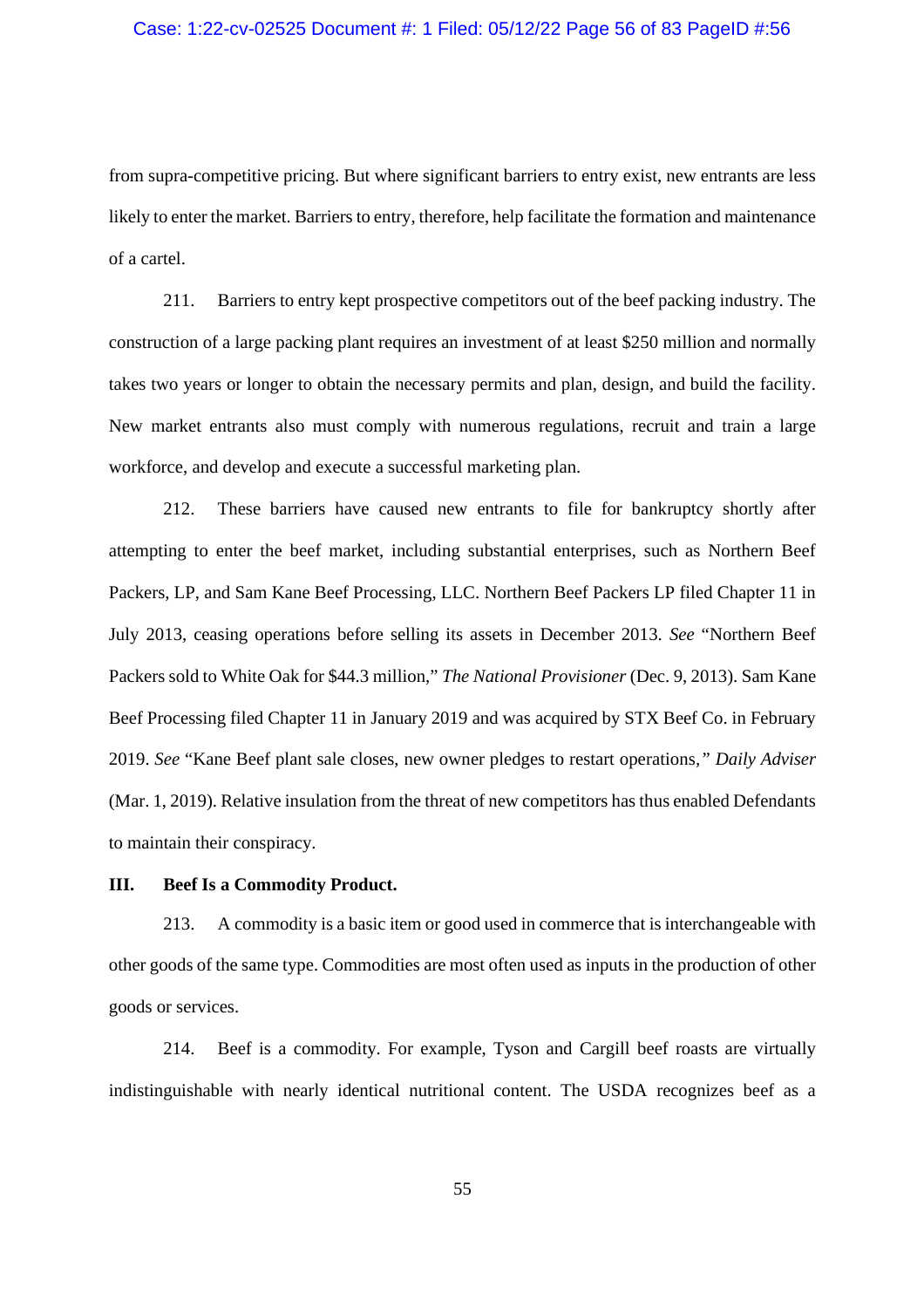## Case: 1:22-cv-02525 Document #: 1 Filed: 05/12/22 Page 57 of 83 PageID #:57

commodity and posts daily beef prices. Options and futures for the cattle from which beef is produced are traded as commodities on the Chicago Mercantile Exchange.

215. Markets for commodity products are susceptible to collusion. Demand for a commodity depends primarily, if not exclusively, on price as opposed to other attributes, such as product quality or customer service. As a result, cartel members can more easily monitor compliance and detect defectors.

216. Any observed price discrepancies for commodities are more likely to expose cheating because they cannot be readily attributed to other factors, such as special product features, quality, reliability and durability, or other terms of a transaction.

#### **IV. The Demand for Beef is Inelastic.**

217. Price elasticity describes the sensitivity of suppliers or consumers to changes in the price of a good or service. Demand is inelastic if an increase in the price of a product results in only a small decline, if any, in the quantity sold of that product.

218. Under inelastic demand conditions, customers have nowhere to turn for an alternative, cheaper product of similar quality, and continue to purchase despite a price increase.

219. For a cartel to profit from raising prices above competitive levels, demand must be relatively inelastic at competitive prices; otherwise, increased prices will result in declining revenues and profits as customers purchase substitute products or decline to buy altogether.

220. Inelastic demand is a market characteristic facilitating collusion, allowing producers to raise their prices without triggering customer substitution and lost sales revenue.

221. Beef demand is relatively insensitive to price changes. According to a recent study of beef demand, "since beef has an inelastic demand, industry total revenue increases when prices rise as there comparatively is a limited reduction in volume purchased." *See* Glynn Tonsor, Jason Lusk, Ted Schroeder, *Assessing Beef Demand Determinants* (Jan. 18, 2018) at 7-9,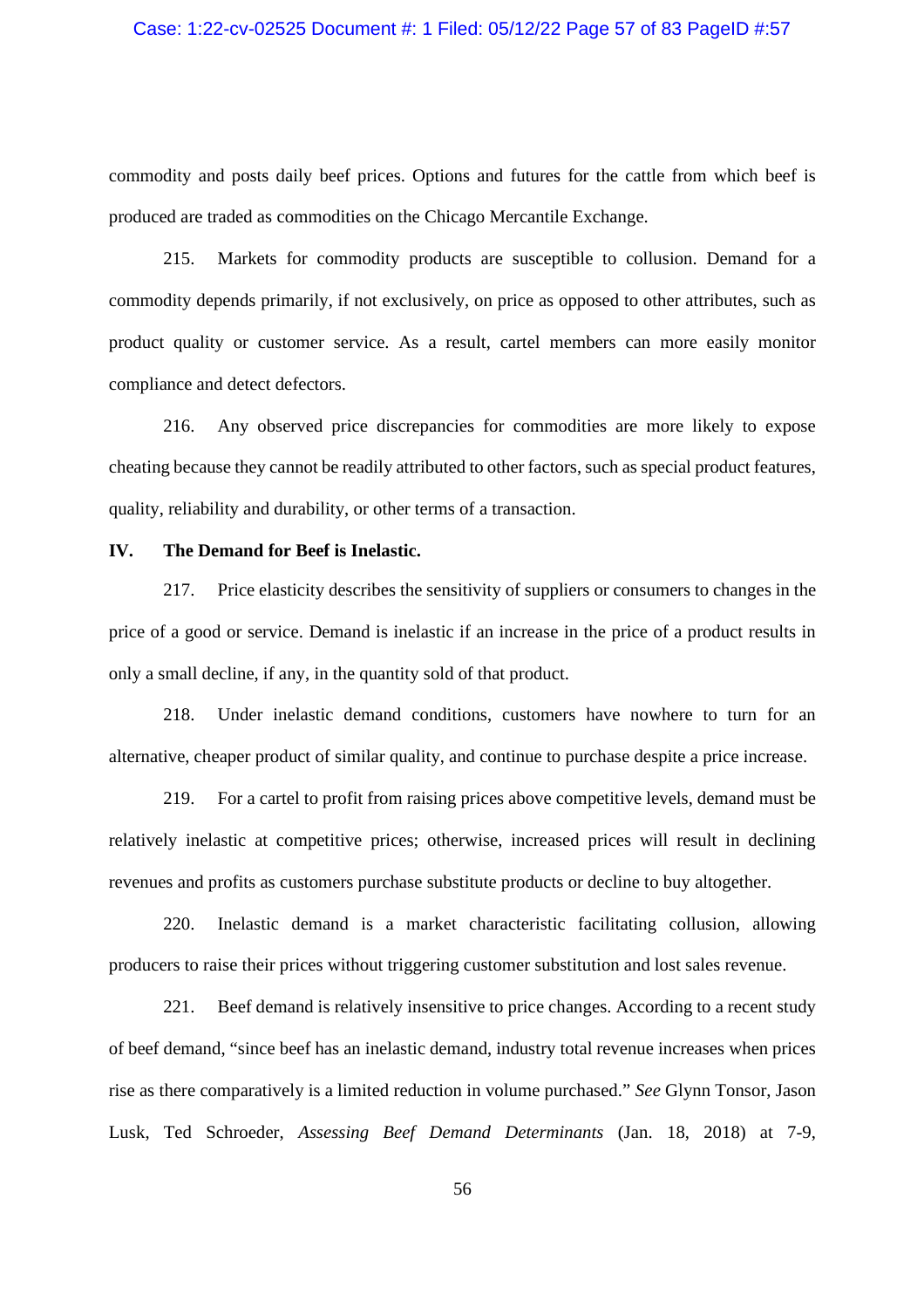#### Case: 1:22-cv-02525 Document #: 1 Filed: 05/12/22 Page 58 of 83 PageID #:58

https://www.beefboard.org/wp-content/uploads/2019/06/Assessing-BeefDemand-Determinants FullReport.pdf.

222. The same study concluded that the relative impact of pork and chicken prices on beef demand is economically small. Defendants' supra-competitive prices to its direct purchasers do not significantly reduce beef sales or lead purchasers to seek protein from other meat sources.

### **V. Defendants Took Advantage of Multiple Opportunities to Collude.**

223. Defendants are members of industry trade associations and forums and regularly attend industry events, including the events discussed below. These events provide opportunities to exchange pricing, supply, and other competitively sensitive information.

224. For example, the National Cattlemen's Beef Association ("NCBA") holds an annual convention, CattleCon, which includes a summer conference, legislative conference, and regional meetings. *See, e.g*., *NCBA Allied Industry Membership*, NATIONAL CATTLEMEN'S BEEF ASSOCIATION (2019), https://convention.ncba.org/. The NCBA Product Council, which includes Defendants' representatives and representatives from other packers, meets quarterly for the invitation-only Beef Executive Forum. Two of Defendants' executives, former CMS/Cargill Vice President of Cattle Procurement, Bill Thoni, and former Tyson Senior Vice President of Beef Margin Management and Vice President of Boxed Beef Pricing, Kevin Hueser, were officers, board members, or designated participants of the NCBA during the Relevant Period. Defendants also participated in meetings of the Beef Checkoff program run by the Federation of State Beef Councils, held contemporaneously with the NCBA summer and winter meetings.

225. The U.S. Meat Export Federation ("USMEF") is another example of a trade association where Defendants regularly met. The USMEF develops export opportunities for U.S. protein producers and holds both spring and fall conferences and monthly international trade shows. *See Events: Meetings*, U.S. MEAT EXPORT FEDERATION (2019), http://www.usmef.org/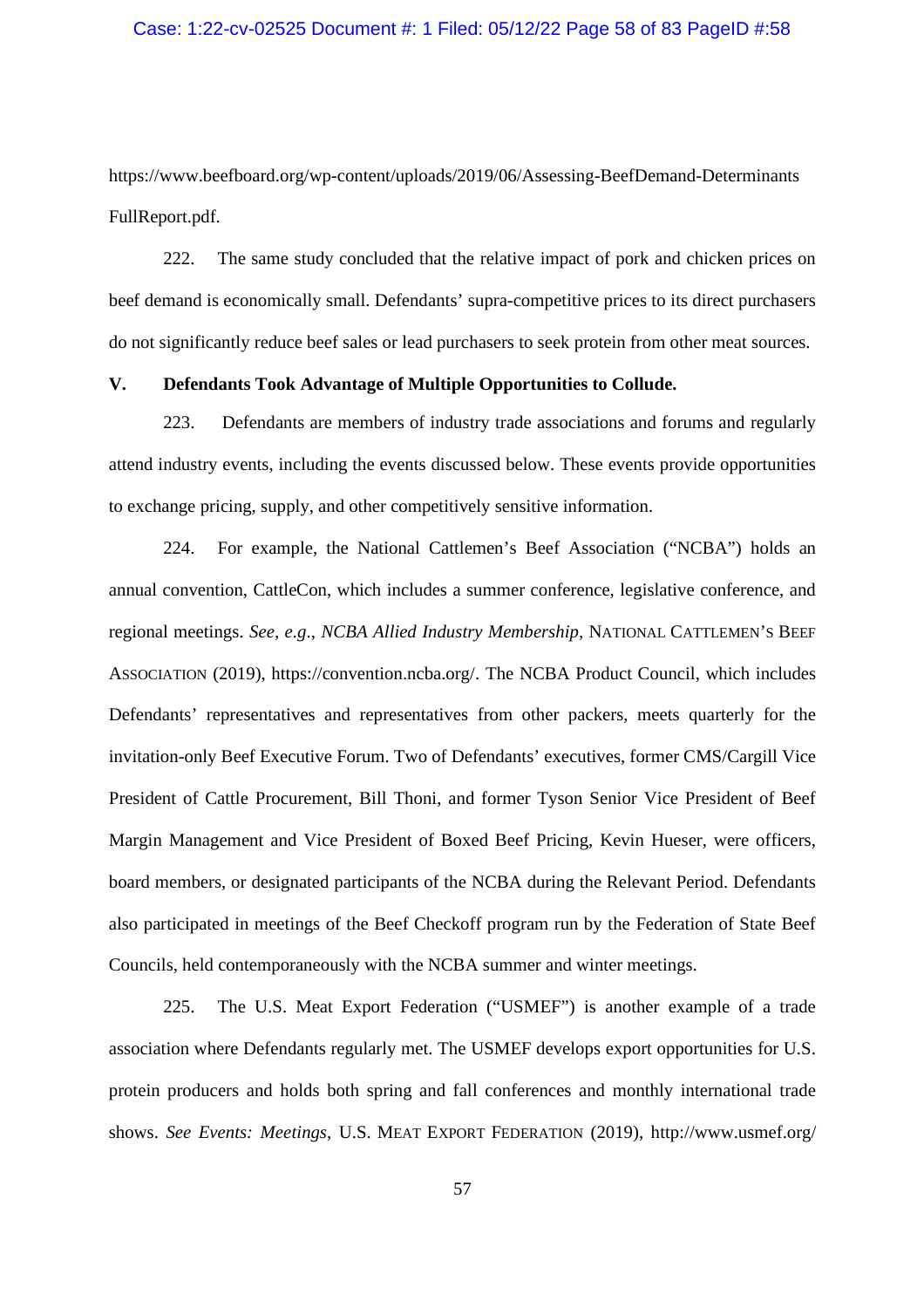#### Case: 1:22-cv-02525 Document #: 1 Filed: 05/12/22 Page 59 of 83 PageID #:59

events/bodmeetings/; *Events: Trade Show Calendar,* U.S. MEAT EXPORT FEDERATION (2019), http://www. usmef.org/events/trade-shows/.

226. USMEF leadership includes Defendants' current and former officers and employees. For example, former CMS/Cargill Vice President of International Sales, Pat Binger, was an officer, board member, or formally designated participant of the USMEF; former Tyson Foods Senior Vice President of International Sales, Roel Andriessen, served as the Chair, Vice Chair, and on the Executive Committee of the USMEF; former Tyson Foods Senior Vice President of International Sales and Vice President of International Sales, Robert Shuey, was a formal participant of the USMEF; National Beef International President and former Vice President of International Sales, Peter Michalski, served on the Export Committee of the USMEF; and former National Beef NBP International Sales President, Mark Domanski, served on the Export Committee of the USMEF. In November 2017, Tyson's Roel Andriessen and CMS's Pat Binger attended the USMEF Strategic Planning Conference in Tucson, Arizona. *See USMEF Members Examine Challenges ahead, Elect New Officer Team*, U.S. MEAT EXPORT FEDERATION (Nov. 3, 2017), https://www.usmef.org /news-statistics/member-news- archive/ usmefmembers-examinechallenges-ahead-elect-new-officer-team/.

227. Defendants also were among the founding members of the Global and U.S. Roundtables for Sustainable Beef and continue to be members. Defendants participate in its annual meetings each spring; Defendants Cargill and JBS have leadership positions in some of the working groups.

228. During the Relevant Period, Defendants also met at multiple meetings, conferences, conventions, and expositions sponsored by the North American Meat Institute ("NAMI") and its predecessor, the American Meat Institute. NAMI is a national trade association representing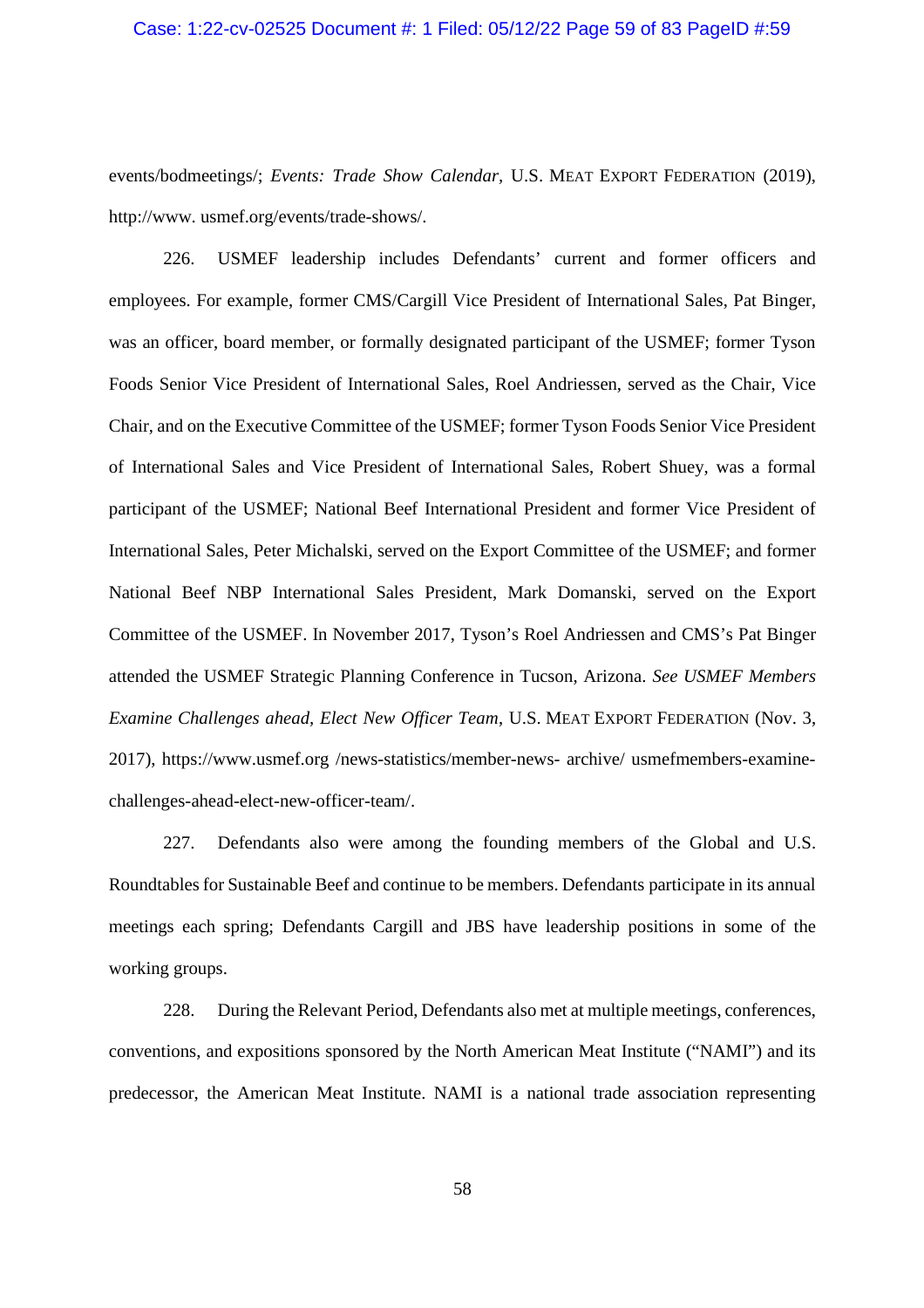#### Case: 1:22-cv-02525 Document #: 1 Filed: 05/12/22 Page 60 of 83 PageID #:60

companies that process 95% of the red meat in the U.S. market. *See About NAMI,* https://www.meatinstitute.org/index.php?ht=d/sp/i/204/pid/204; Events, NORTH AMERICAN MEAT INSTITUTE (2019), https://www.meatinstitute.org/index.php?ht=d/sp/i/10422/pid/10422. Defendants' executives and employees also participated and held leadership positions in the NAMI. For example, CMS President of Business Operations & Supply Chain and former Cargill Beef President, John Keating, was an officer, board member, or formally designated participant of NAMI; former Tyson Foods CEO, Group President of Fresh Meats & International, and COO, Noel White, served on the NAMI Executive Committee; former Tyson Foods CEO and President, Thomas Hayes, also served on the NAMI Executive Committee; National Beef President and CEO, Timothy M. Klein, served on the Executive Committee of NAMI; and JBS USA CEO, Andre Nogueira, served on the NAMI Board of Directors.

229. NAMI and the Food Industry Association host an annual Meat Conference, which various executives and employees of Defendants attend every year. In 2017, National Beef's Timothy Klein, Tyson Vice President of Boxed Beef Pricing, Don Kieffer, JBS USA's Andre Nogueira, and CMS Vice President of Sales, John Jay, amongst other Defendant executives, attended the Meat Conference. See *2017 Annual Meat Conference: Registered Attendees*, FOOD INDUSTRY ASSOCIATION (Dec. 9, 2020), https://www.fmi.org/forms/meeting/MeetingRoster Public/viewRoster?meetingId.

230. In 2018, National Beef's Timothy Klein, JBS USA's Andre Nogueira, Cargill Vice President of Retail Beef Business, Elizabeth Gutschenritter, and Tyson's Don Kieffer were listed as attendees at the NAMI Conference. *See 2018 Annual Meat Conference Attendee List as of 2.9.2018*, MEAT CONFERENCE (Feb. 9, 2018), http://meatconference.com/sites/default/ files/books/2018%20AMC%20Attendee%20List. pdf.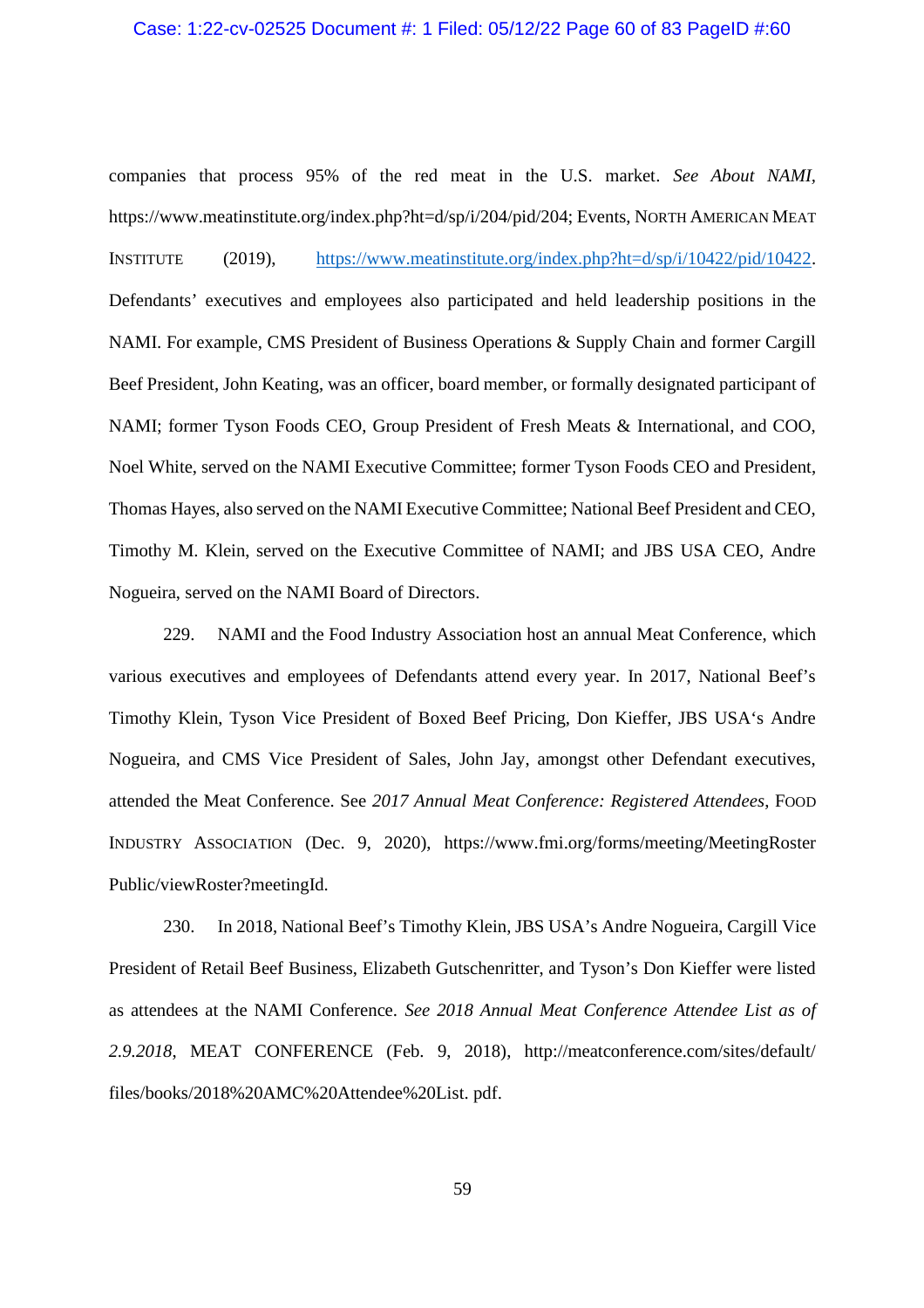231. In 2019, JBS USA's Andre Nogueira, Tyson's Noel White, National Beef's Timothy Klein, and Cargill's Elizabeth Gutschenritter were listed as attendees. *See Meat Conference 2019 Attendee List (as of 2/27*), MEAT CONFERENCE (Feb. 27, 2019), http:// meatconference.com/sites/default/files/books/2019-AMC-Attendee-List.pdf.

232. In 2020, Tyson's Noel White and National Beef's Timothy Klein again signed up to attend the Meat Conference along with various other Cargill and JBS executives and employees. *See 2020 Annual Meat Conference: Registered Attendees*, FOOD INDUS. ASS'N (Dec. 9, 2020), https://www.fmi.org/forms/meeting/MeetingRosterPublic/viewRoster?meetingId.

233. Until April 2017, NAMI sponsored an annual Meat Industry Management Conference, which offered topics, such as economics and general business. That conference was then replaced by an annual Meat Industry Summit, which has since sponsored "networking opportunities and social events" including a golf tournament, receptions, an "Issues, Answers, Actions Breakfast," the annual NAMI board meeting, and what one publication described as "closed door committee meetings to discuss policies and association business." The 2017 summit included a presentation by John Nalivka of Sterling Marketing, entitled "Economic Outlook for the Red Meat Industry," described as an "analysis of supply and demand and price forecasts" to "cover all aspects of the supply chain, and help your business prepare for the years ahead."

234. The beef industry's Annual Meat Conference described the event as "a complete education and networking experience," and provided another opportunity for Defendants to confer. Many of Defendants' high-level executives have been attending this conference for years. The list of registered attendees in 2012, for example, included eight executives from JBS, Tyson Foods's then-CEO Donnie Smith, and twelve other Tyson executives.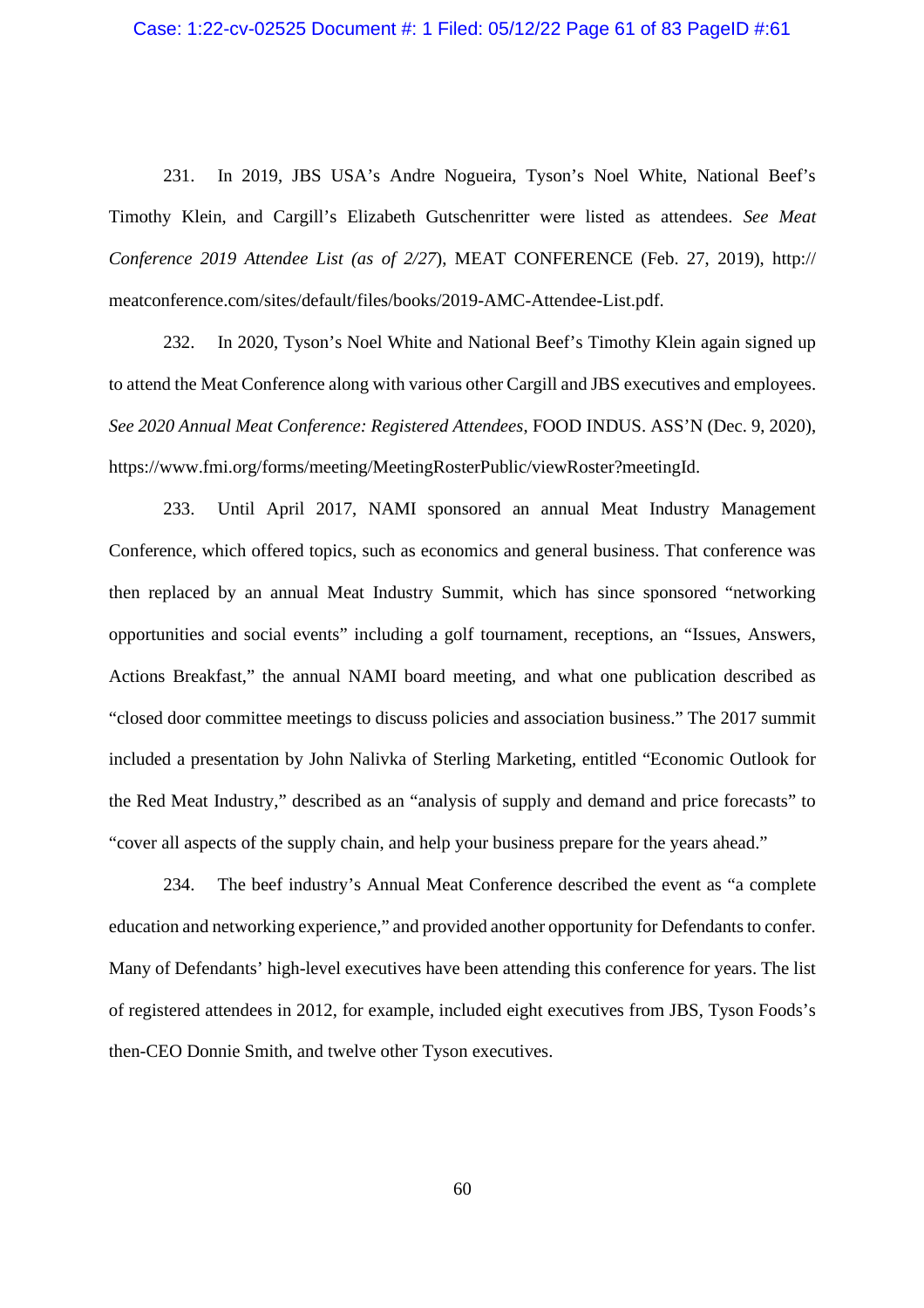#### Case: 1:22-cv-02525 Document #: 1 Filed: 05/12/22 Page 62 of 83 PageID #:62

235. In 2018, Defendants' executives and employees also attended "AgCon," a joint conference from the Commodity Futures Trading Commission and the Center for Risk Management Education and Research at Kansas State University. *See Inaugural AgCon brings business, government together to discuss ag futures markets*, KANSAS STATE UNIVERSITY (Mar. 8, 2018), https://www.ksre.kstate.edu/news/stories/2018/03/AgCon2018.html). CMS' Bill Thoni and Tyson's Kevin Hueser were listed as attendees of the 2018 AgCon along with other of Defendants' executives and employees, including Tyson Fresh's Vice President of Sourcing & Risk Management, Randall Chambers, Tyson Fresh's Vice President of Cattle Procurement, John Gerber, National Beef Vice President of Cattle Procurement, Chad Barker, National Beef Vice President of Procurement and Risk Management, Phil Groetken, and JBS USA Head of Risk Management, Marco Sampaio. See *2018 AgCon Attendees*, KANSAS STATE UNIVERSITY (Mar. 28, 2018), https://www.kstate.edu/riskmanagement/documents/Ag\_Con\_2018\_ Attendees\_ Mar30. pdf.

236. Tyson, JBS, and Cargill executives also had ample opportunities to meet privately, particularly at the beginning of the conspiracy, due to JBS's acquisition of Tyson and Cargill's Mexican and Brazilian chicken and U.S. pork operations, respectively. JBS S.A.'s purchase of Tyson's Brazilian and Mexican chicken operations was announced on July 28, 2014 and closed on December 1, 2014 and June 29, 2015, respectively (*see* JBS Foods Int'l B.V., Registration Statement (Form F-1) at 112 (Dec. 5, 2016), https://www.sec.gov/Archives/edgar/ data/1691004/000119312516785274/d304020df1.htm), while its purchase of Cargill's U.S. pork operations was announced on July 1, 2015 and closed on October 30, 2015. Cargill, Tyson, and JBS executives with responsibilities relating to beef and cattle, such as then-Tyson CEO and President, Donnie Smith, JBS USA CEO, Andre Nogueira, and then-Cargill Senior Vice President,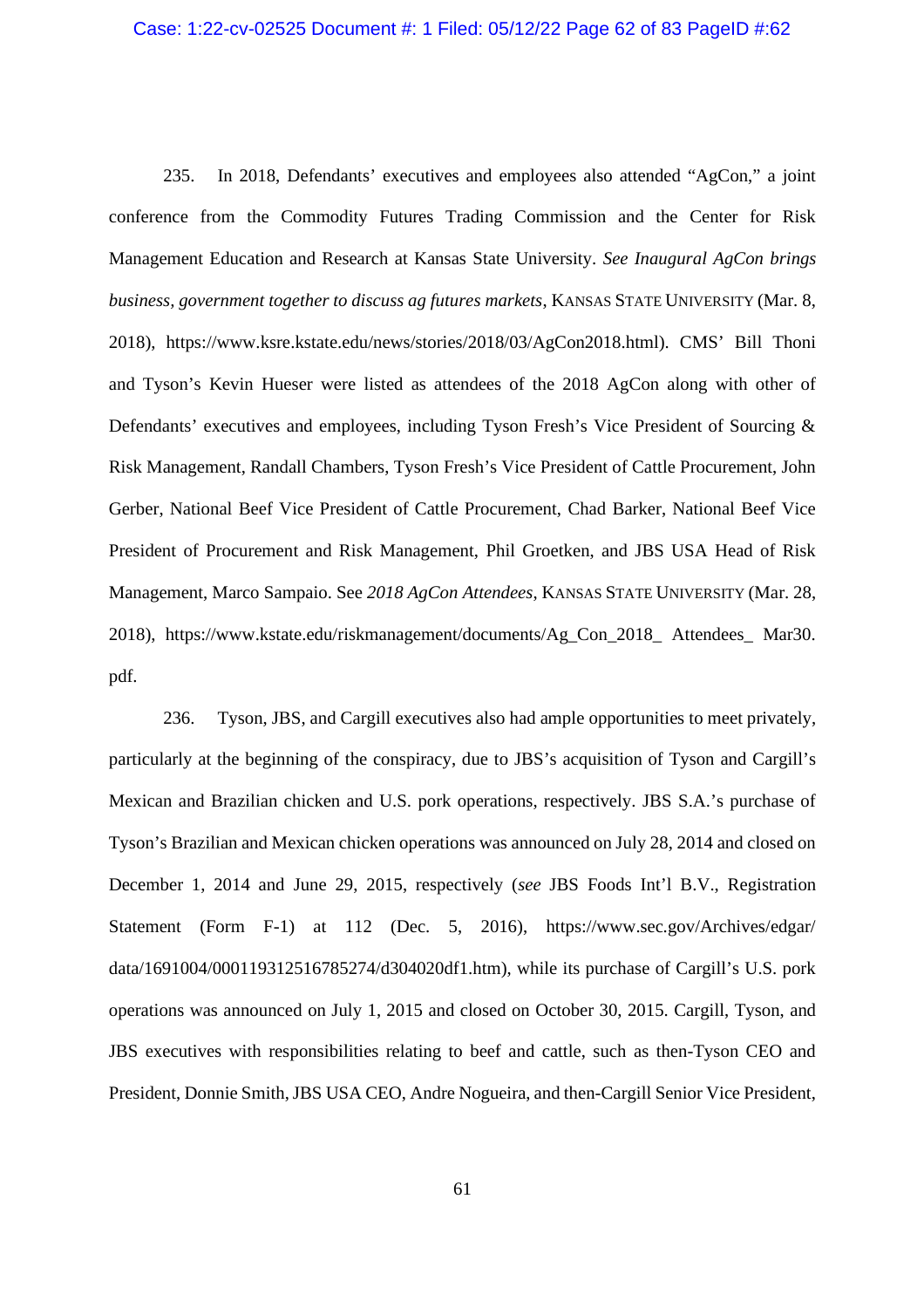### Case: 1:22-cv-02525 Document #: 1 Filed: 05/12/22 Page 63 of 83 PageID #:63

Todd Hall, were all involved in the acquisition discussions. JBS S.A.'s CEO Wesley Batista stated in July 2015 that its "courtship" with Cargill in relation to its U.S. pork operations "started years ago," with discussions intensifying at the beginning of 2015—which coincided with the start of the Relevant Period. *See* Luciana Magalhaes, *With Cargill Purchase, Brazil's JBS Poised to Become No. 2 Pork Producer in U.S*., WALL STREET JOURNAL (July 2, 2015, 3:18 PM), https://www.wsj.com/articles/with-cargill-purchase-brazils-jbs-poised-to-become-no-2 porkproducer-in-u-s-1435864508.

237. These events afford Defendants' top executives and other employees with frequent opportunities to discuss beef pricing, production, and other proprietary information in an informal setting, as well as monitor compliance with their conspiracy.

## **VI. Defendants Exacerbated Their Supply Restraints by Continuing to Reduce Imports.**

238. Defendants did not offset their slaughter reductions by importing more cattle into the U.S. Rather, imports continued decreasing in 2015 and throughout the Relevant Period.

239. Certain Defendants also shuttered international plants, thereby decreasing the supply of cattle available for import to the United States, which could otherwise have offset Defendants' conspiratorial reductions.

240. Defendants' reduced domestic slaughtering and cattle imports for slaughter combined to raise beef prices paid by Plaintiffs above competitive levels.

## **VII. Defendants' Market Share Stability is Indicative of a Conspiracy.**

241. In a competitive market, market shares fluctuate as beef producers compete for and gain business from each other. Stable market shares over time can suggest anticompetitive behavior like that engaged in by Defendants.

62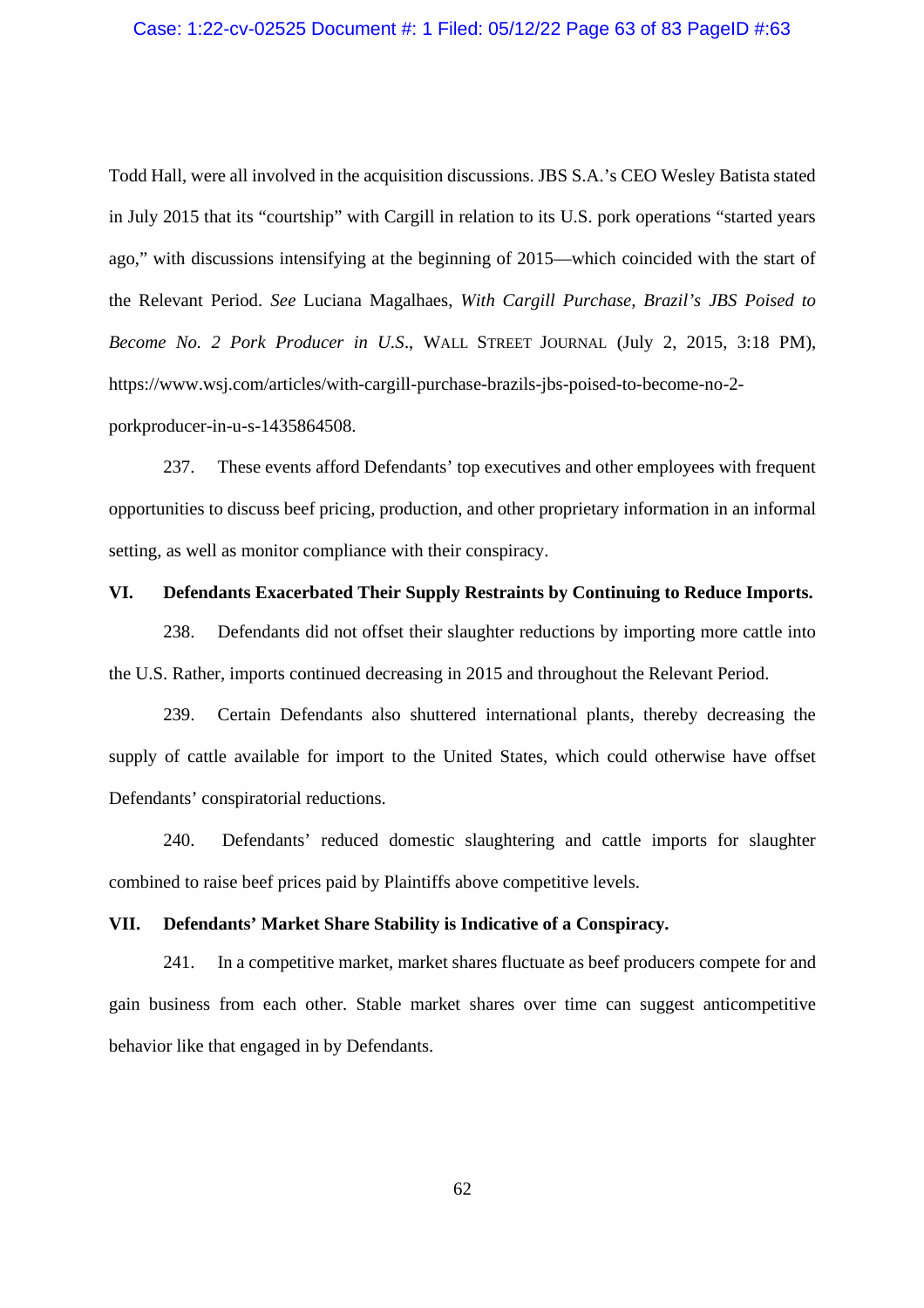#### Case: 1:22-cv-02525 Document #: 1 Filed: 05/12/22 Page 64 of 83 PageID #:64

242. Market-share stability in a commodity market strongly suggests operation of an effective cartel that has agreed not to compete. A marked decline in market-share volatility over time may suggest a conspiracy in a previously competitive market.

243. Available data show that Defendants' market shares, measured by wholesale beef sales, became more stable during the Relevant Period. The same is true for Defendants' market shares as measured by slaughter capacity.

244. Defendants did not do the things true competitors would do in a competitive market. They did not attempt to capture each other's market share or lower prices as their costs declined. Rather, they shared competitively sensitive confidential information.

245. As described above, Defendants reduced their output and capacity to produce beef for sale to Plaintiffs. In a competitive market, the reduction in output by one producer typically presents an opportunity for competitors to capture market share in the face of constant or increasing demand.

246. But instead, Defendants jointly reduced their output to limit beef supply, which increased beef prices. By acting together to advance their conspiracy, Defendants sacrificed potential individual gains via increased market share for larger collective gains for all by increased prices and profit—all at the expense of Plaintiffs.

#### **VIII. Defendants Implemented Production Cuts Despite Surging Beef Demand.**

247. Defendants' joint slaughter management was not a reaction to changes in beef demand. Tyson Fresh's Head of Cattle Procurement, John Gerber, admitted at a November 2018 industry conference:

[The] [c]onsumer will pay more for beef, and have to pay more for beef because it is worth more. There is value out there in chicken and pork, but unless you have been living under a great big rock the last two years, you know that beef demand is off the charts. We have a lot of supply coming at us, but we have been able to hold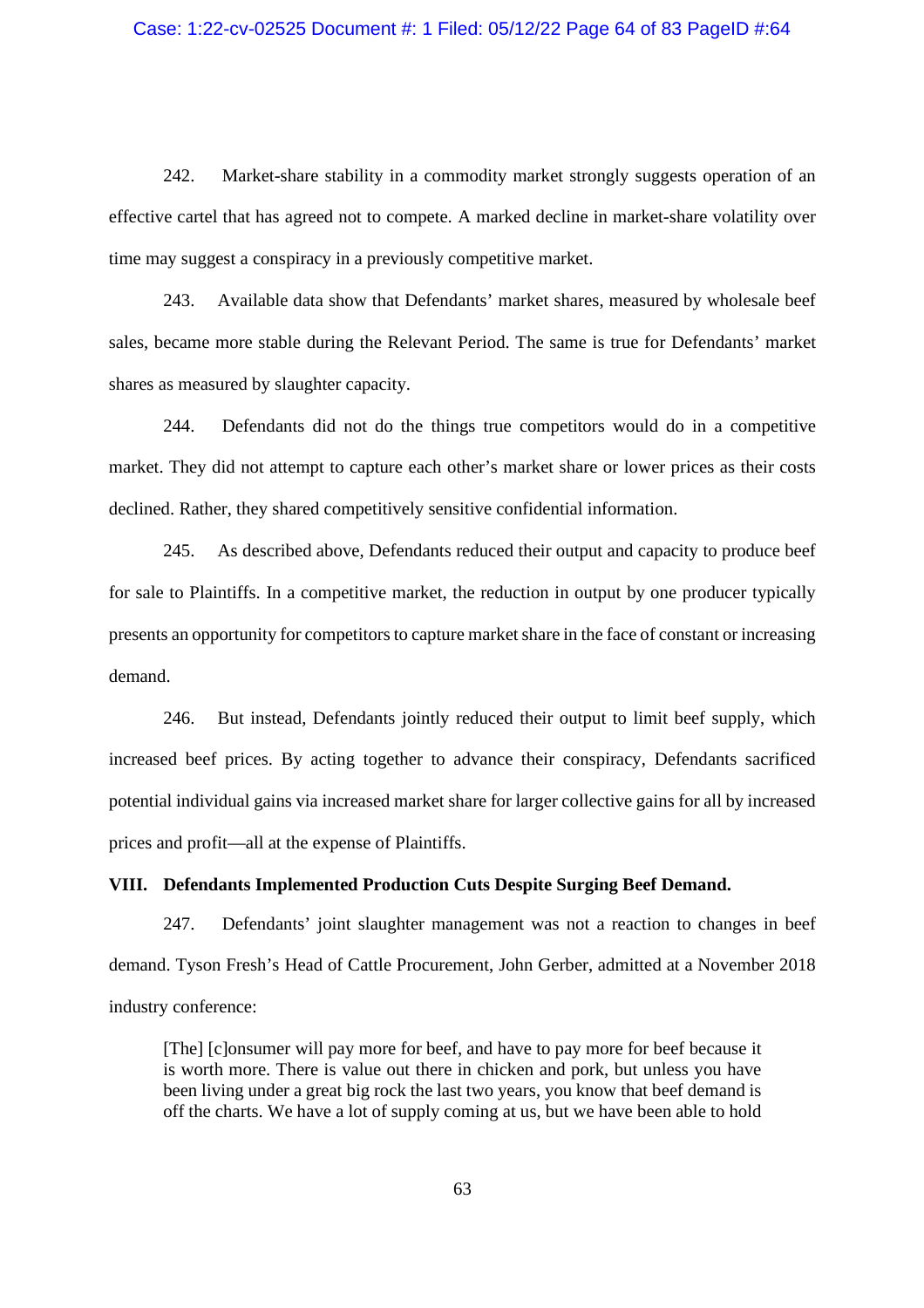### Case: 1:22-cv-02525 Document #: 1 Filed: 05/12/22 Page 65 of 83 PageID #:65

the price at a pretty good level, because of beef demand, it's been really good, and I think it will stay good.

*See* Tyson Fresh Meats: What the Consumer Demands - John Gerber, VP, Cattle Procurement, Tyson Foods; Kevin Hueser, VP, Beef Pricing, Tyson Foods, from the *2018 NIAA Antibiotic Symposium: New Science & Technology Tools for Antibiotic Stewardship* (Nov. 13-15, 2018), https://www.youtube.com/watch?v= qCip3WBcqzo. Yet, no Defendant broke ranks and bought more cattle and increased production to capture this "off the charts" demand for beef.

248. By February 2019, beef demand was "terrific" and, in ordinary times, would encourage packers to compete to secure more cattle and run plants to meet customers' demand. *See* Cassandra Fish, *How About That*, THE BEEF (Feb. 11, 2019), https://www.thebeefread.com/ 2019/02/11/how-about-that-3/ ("Rather obviously, beef demand is terrific. Even in February, notoriously a slow beef demand month. Packer margins are record wide for February.").

249. This strong beef demand trend continued into the fall of 2019, where the "voraciousness of beef demand [surprised] pretty much everyone in the business." *See* Cassandra Fish, *Packers Press and Cash Softens*, THE BEEF (Aug. 9, 2019), https://www.thebeefread. com/ 2019/08/09/packers-press-and-cash-softens/. Beef demand remained strong during the Relevant Period and, in fact, steadily increased from its prior lows in the immediate pre-collusion period.

#### **THE BEEF INDUSTRY FACES GOVERNMENT INQUIRIES AND**

#### **INVESTIGATIONS**

250. In August 2019, the USDA opened an investigation into the beef industry following the fire at Tyson's Holcomb, Kansas plant. The USDA took notice after the reduction in available supply simultaneously caused cattle prices to fall while beef prices increased.

251. On March 19, 2020, U.S. Senators Mike Rounds of South Dakota, Kevin Cramer and John Hoeven of North Dakota, and Steve Daines of Montana sent a letter to the DOJ urging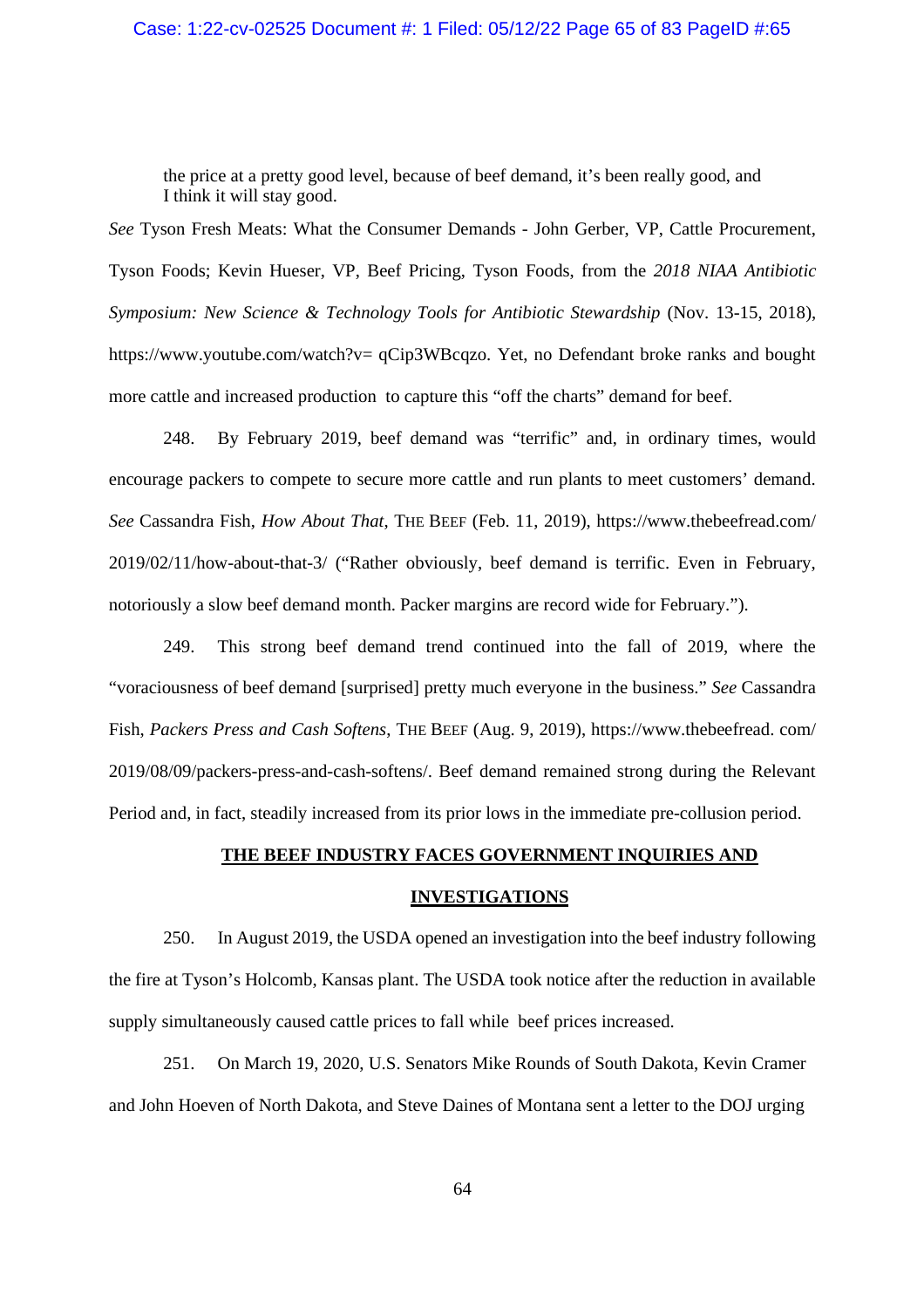#### Case: 1:22-cv-02525 Document #: 1 Filed: 05/12/22 Page 66 of 83 PageID #:66

it to launch an investigation into price-fixing in the cattle market. The authors highlighted Defendants' harm to upstream producers and downstream consumers.

252. On a conference call reported in the press, Senator Rounds stated the request was for the DOJ "to definitively answer whether a packer oligarchy exists within the cattle market and inherently creates an anti-competitive marketplace that unfairly disadvantages the cattle producer and the consumer." Senator Rounds further commented, "These margins just don't make any sense. The reality is there is an inverse correlation between the producer's price and the consumer's price."

253. On April 8, 2020, Reuters reported that the USDA had extended its existing investigation to include a pricing dynamic like what was observed after the Holcomb plant fire reduced prices paid to ranchers for cattle accompanied by a surge in retail beef prices—following announced production shortages associated with the nationwide COVID-19 outbreak.

254. On April 17, 2020, state level cattle production trade associations from 23 states signed a letter to Attorney General William Barr, requesting the DOJ to coordinate with the USDA and launch its own investigation into "fraudulent business practices within the meatpacking industry." Signatories included the Minnesota State Cattlemen's Association.

255. The letter described two extraordinary pricing episodes, identified by the USDA, following the Holcomb plant fire and during the COVID-19 outbreak. The state trade associations not only reported their own plight but also observed that: "The nature of previous and current concern in both situations is extreme market degradation to the producer segment quickly followed by sharp increases and unseasonable profitability to the packing segment through boxed beef prices."

65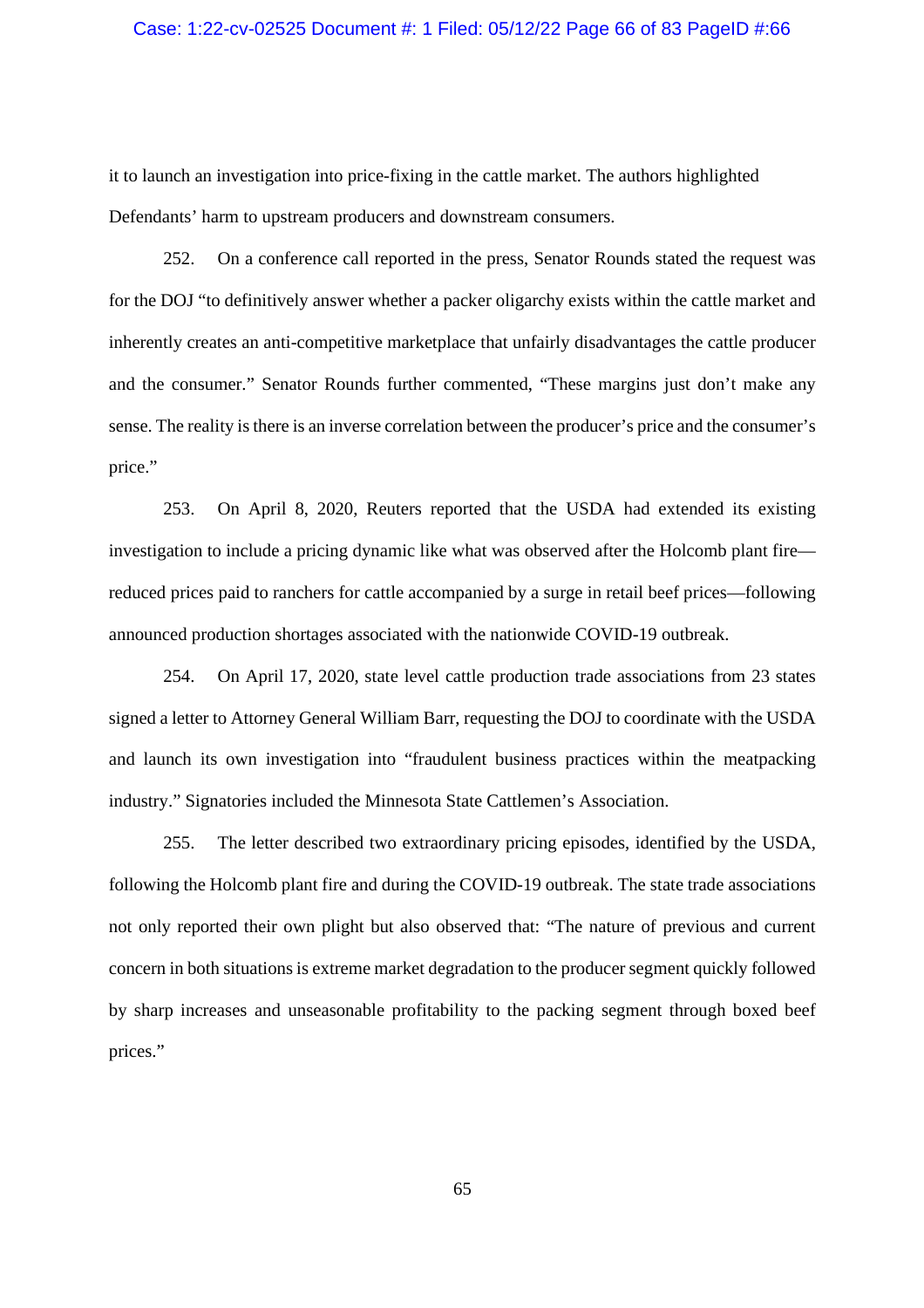### Case: 1:22-cv-02525 Document #: 1 Filed: 05/12/22 Page 67 of 83 PageID #:67

256. With respect to the most recent alleged market manipulations, the letter further explained:

We are now seeing that same type of price action [observed after the Holcomb fire] repeated— only in a more extreme manner and during a time of crisis that includes logistical stressors on the nation's food production and distribution system. Indeed, in the last analysis, Defendants' conduct portends more than mere profiteering. If left unchecked, it will remain a direct and gathering threat to the country's food security during the current crisis.

*Id.*

257. On May 5, 2020, eleven state attorneys general, including the Minnesota attorney general, signed a joint letter to Attorney General Barr, urging the DOJ to open a coordinated federal antitrust investigation into "anticompetitive practices by the meat packers in the cattle industry." This letter noted that: "Cattle ranchers . . . often struggle to survive. Consumers, moreover, do not realize the benefits from a competitive market."

258. On June 4, 2020, Bloomberg reported that the DOJ had served civil investigative demands on Tyson Foods, JBS S.A., Cargill, Inc., and National Beef in connection with an investigation into antitrust violations consistent with the requests made by the producer trade associations and state attorneys general.

## **ANTITRUST INJURY**

259. The cattle market is an oligopsony consisting of Defendants, which purchase most of the cattle for slaughter and produce most of the beef sold in the wholesale market. When Defendants colluded to restrict supply, the market effectively became a oligopsony that left Plaintiffs with no choice but to accept whatever beef prices Defendants offered.

260. In a competitive market, the volume of cattle purchased by beef producers (such as Defendants) would equal the volume where supply matches the demand/marginal revenue product curve, and the price for such cattle would be the additional revenue cattle producers would receive.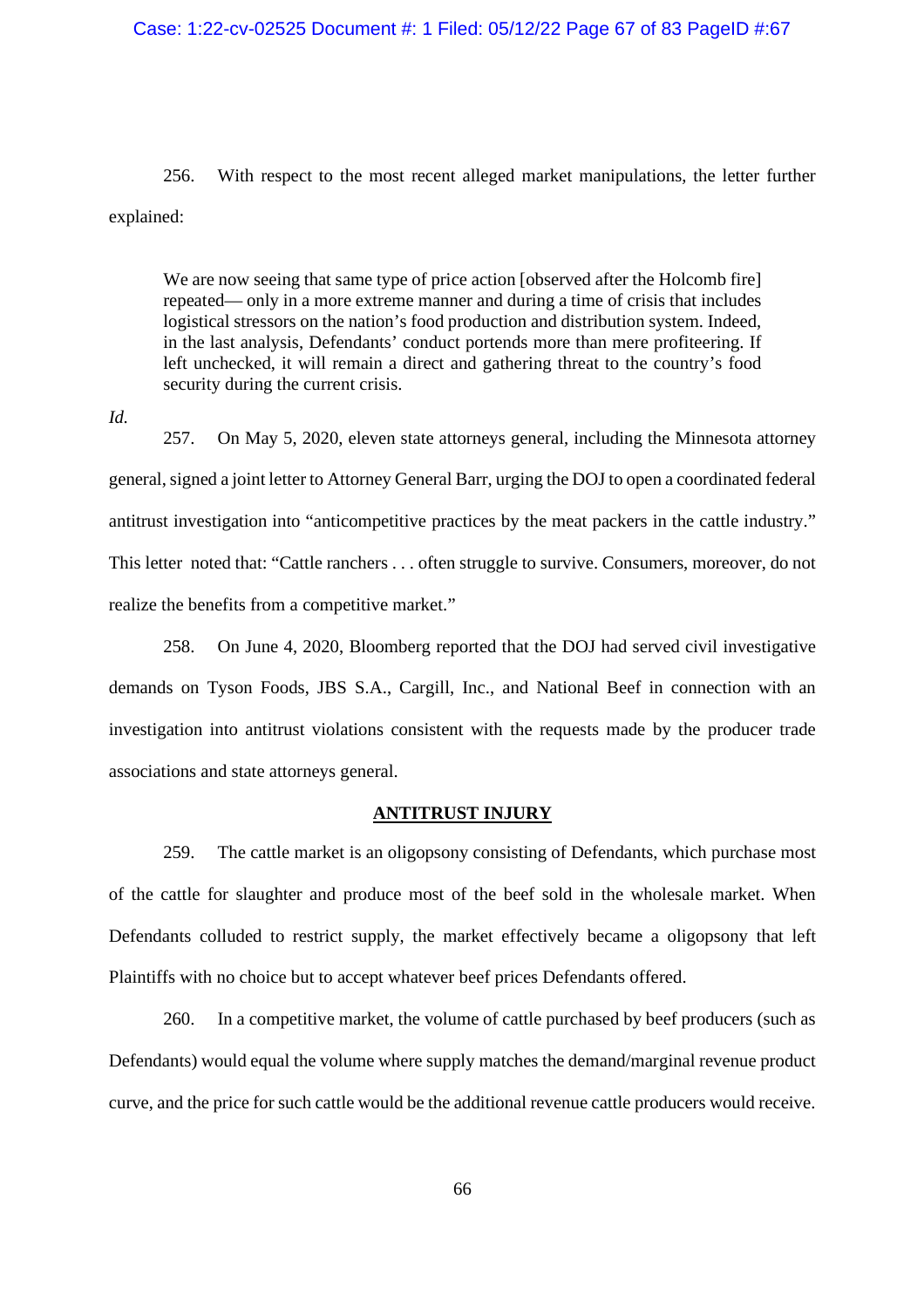# Case: 1:22-cv-02525 Document #: 1 Filed: 05/12/22 Page 68 of 83 PageID #:68

261. When Defendants collaborated to restrict supply, they exercised their oligopsony power to compel Plaintiffs to accept the price Defendants offered, thus driving down the market price. In this manner, Defendants' oligopsony power enabled them to maximize their profit by purchasing fewer cattle at a lower price.

262. Further, because imported beef was not offsetting the shortages that Defendants created, the restricted supply of cattle caused a restricted supply of beef in the downstream market to direct purchasers like Plaintiffs.

263. From the standpoint of direct purchasers of commodity beef, including Plaintiffs, Defendants function as an oligopoly in control of most of the industry supply. When Defendants colluded to restrict supply, direct purchasers were forced to buy at prices dictated by Defendants acting in concert.

264. Because no other source offset the shortages, Defendants created the restricted supply of fed cattle, which, in turn, restricted the supply of beef in the downstream market to direct purchasers.

265. Because Defendants had and have accompanying downstream market power, they were able to maximize their profits by colluding to produce volumes based on their marginal revenue curve, instead of the market demand curve, which artificially increased the beef prices Plaintiffs paid.

266. Because Defendants did not fear competition from other meatpackers, their collusion had the dual effect of (i) artificially decreasing the price they paid for cattle, and (ii) artificially increasing the price they charged for their beef products.

267. Defendants' oligopsony power and anticompetitive conduct had the following effects, among others:

67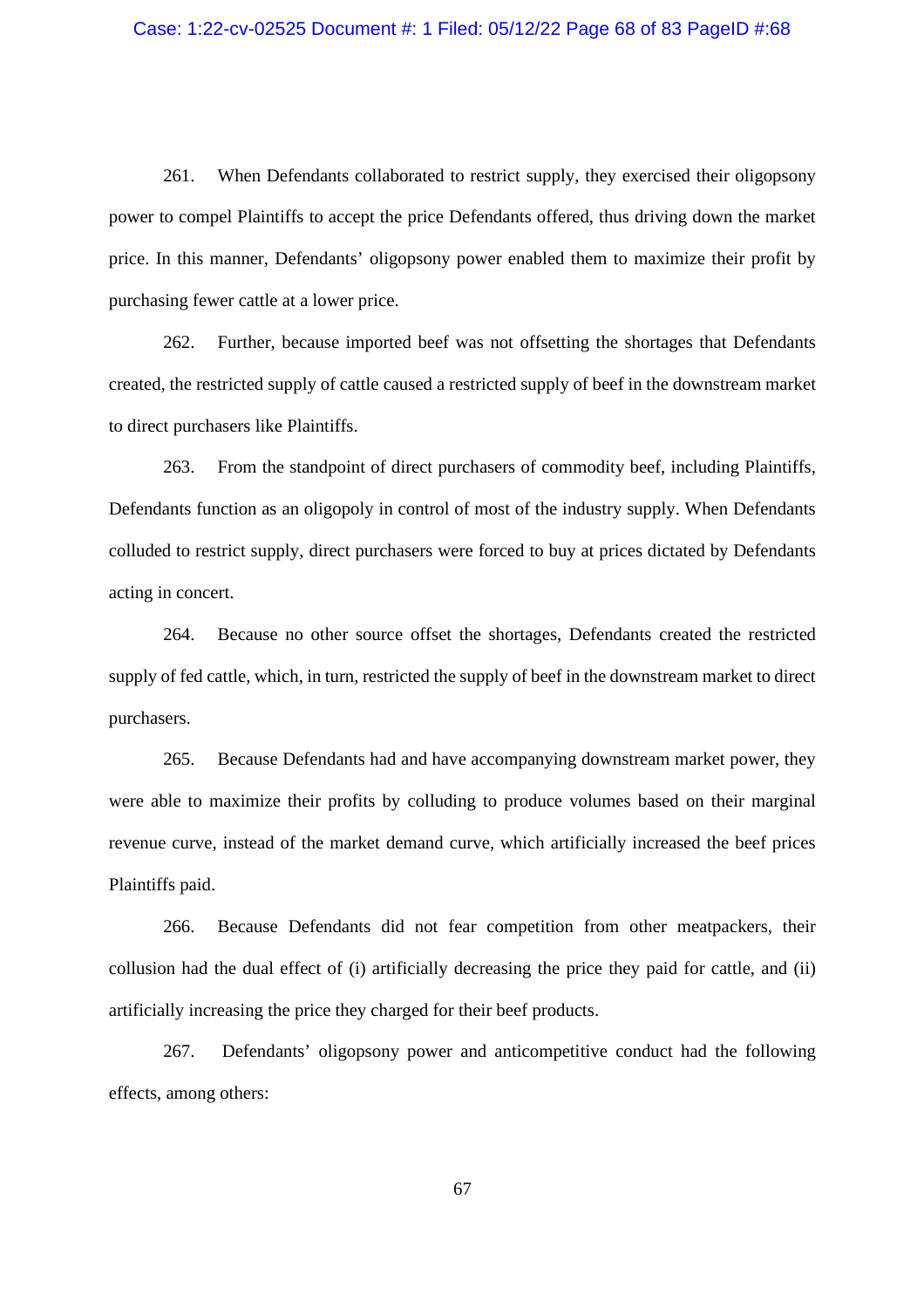- Price competition in the beef market was restrained or eliminated;
- Prices for beef sold by Defendants, their divisions, subsidiaries, affiliates, and coconspirators, and, in turn, other beef producers, were raised, maintained, and fixed at artificially high, noncompetitive levels throughout the United States;
- Direct purchasers of beef, including Plaintiffs, were deprived of free and open competition; and
- Direct purchasers, including Plaintiffs, paid artificially inflated beef prices.

268. The purpose of Defendants' and their co-conspirators' conduct was to raise, fix, and maintain the price of beef above a competitive level. As a direct and foreseeable result, Plaintiffs paid supra-competitive prices for beef during the Relevant Period. Defendants' violations of the Sherman Act caused Plaintiffs to suffer injury to their businesses or property of the type the antitrust laws were designed to punish and prevent.

### **DEFENDANTS FRAUDULENTLY CONCEALED THEIR CONSPIRACY**

## **I. Defendants Concealed Plaintiffs' Cause of Action.**

269. Throughout the Relevant Period, Defendants effectively, affirmatively, and fraudulently concealed their conspiracy from Plaintiffs.

270. Defendants used various means and methods to fraudulently conceal their conspiracy, including, but not limited to, secret meetings, surreptitious communications between Defendants by telephone or in person meetings to prevent the existence of written records, limiting any explicit reference to competitor pricing or supply-restraint communications in written documents, and communicating competitively sensitive data directly to each other.

271. As set forth above, Defendants engaged in secret behavior intended to advance their conspiracy. Defendants' conspiracy—based on behavior known only by them to be illegal at the time they engaged in such behavior—plausibly suggest Defendants engaged in a campaign of fraudulent concealment.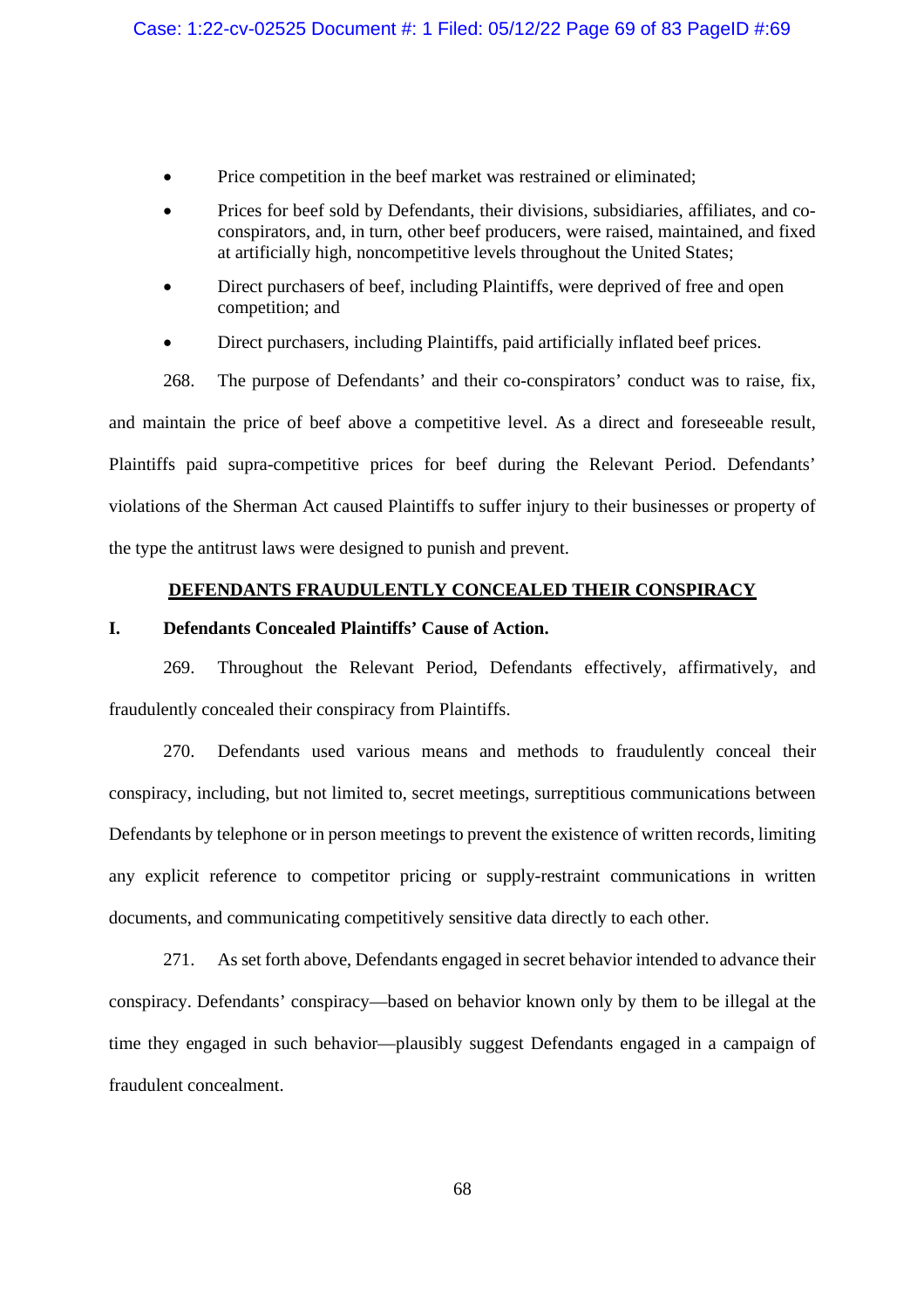272. JBS and Tyson often falsely attributed their historically high profits to their ability to accurately foresee the volume of cattle entering the beef supply chain in upcoming years, yet their high profits had nothing to do with foresight, but instead, resulted from their collusion with each other as set forth above.

273. During the Relevant Period, Defendants concealed their illegal behavior from Plaintiffs by, *inter alia*:

- Communicating privately by telephone about their purchases and slaughter volumes, so they would not create written evidence of sharing this information, as well as relying on nonpublic forms of communication:
- Offering false or pretextual rationales for the low fed cattle prices;
- Providing pretextual justifications for their plant closures, slaughter reductions, and withdrawal from the cash cattle trade:
- Explicitly and implicitly representing that the fed cattle bids and contract terms offered to Plaintiffs were the product of honest competition and not a conspiracy;
- Misrepresenting that they complied with applicable laws and regulations, including antitrust laws; and
- Misrepresenting the nature of their agreements (and purported adherence to competitive safeguards) to government officials and the public.
- 274. During the Relevant Period, Defendants also lied about their compliance with

antitrust laws, which lies at the heart of Plaintiffs' antitrust case; to wit:

- Tyson's Code of Conduct represents that "[w]e compete in the market with integrity and comply with competition laws [and w]e comply with the letter and spirit of competition laws (also referred to as "antitrust" laws) wherever we do business."
- JBS's 2014 Annual Report asserts that the company has clear policies "[t]o ensure ethical conduct and integrity in the management of its business," including a Manual of Ethical Conduct "that addresses issues related to violations, conflicts of interest, third-party contracts, employment practices, receiving gifts, decision making, anti-corruption practices, and other sensitive topics."
- Cargill stressed in its 2015 Corporate Responsibility report that "[w]e obey the law. Obeying the law is the foundation on which our reputation and Guiding Principles are built We conduct our business with integrity We compete vigorously, but do so fairly and ethically. We ... comply with the laws and regulations that support fair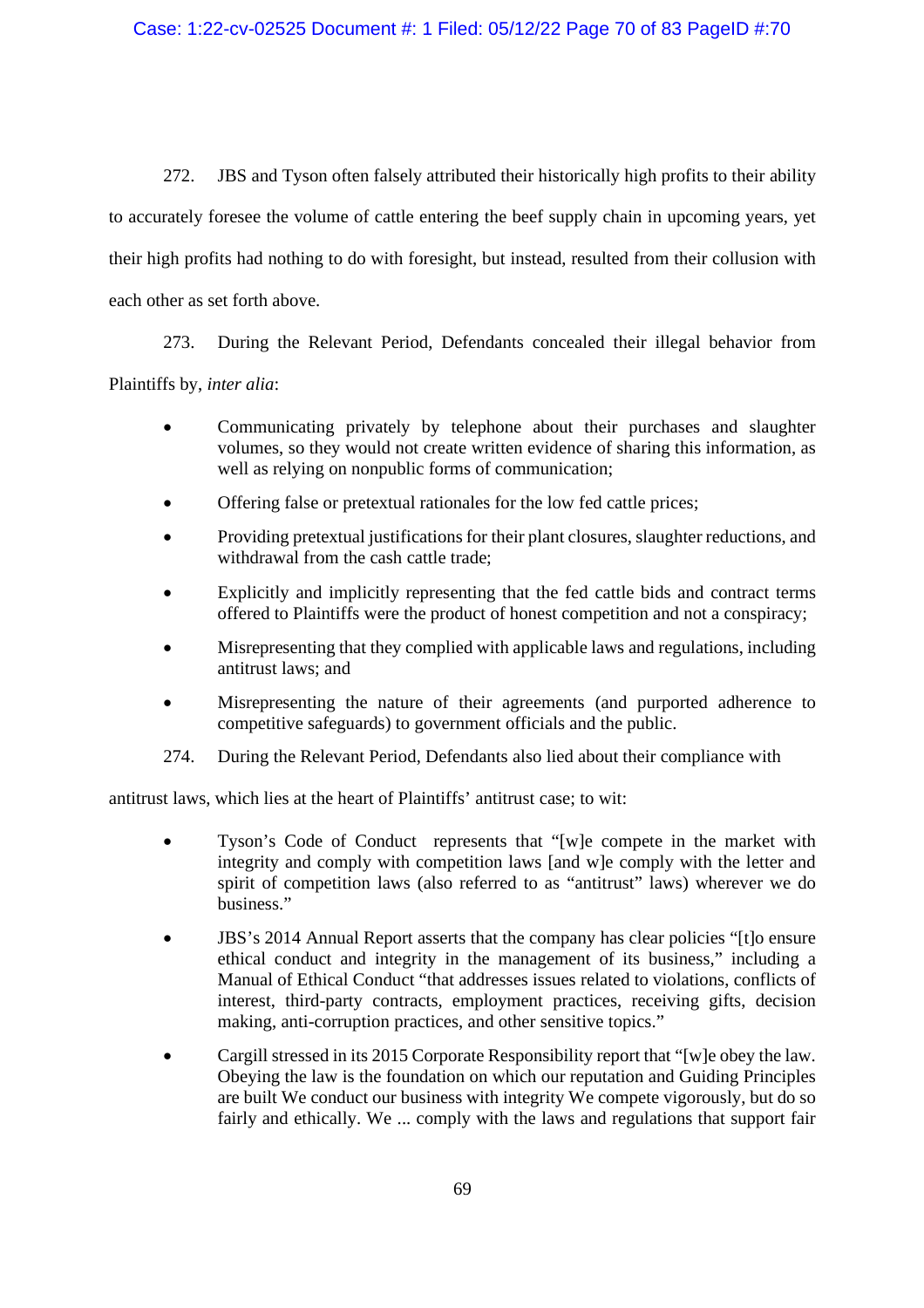competition and integrity in the marketplace." Cargill reaffirmed this commitment in subsequent Corporate Responsibility reports.

 National Beef's former majority shareholder, Jefferies Financial Group, acknowledged in its 2014 Annual Report that National Beef was "subject to extensive government regulation," including by the USDA.

275. Regarding Cargill, Inc.'s, JBS S.A.'s, and Tyson Foods's false or pretextual statements or issued false or pretextual data, Cargill, Inc. did so for the benefit of CMS, JBS S.A. did so for the benefit of JBS USA, Swift, and Packerland, and Tyson Foods did so for the benefit of Tyson Fresh because had Defendants not continually cloaked their conspiracy, the conspiracy would have been unable to operate.

276. In addition to Defendants having affirmatively concealed their conspiracy, it was inherently self-concealing because it depended on secrecy for its successful operation.

277. Defendants also lied about their plant closures, slaughter reductions, and withdrawal from the cash cattle trade as follows.

### **A. The Cargill Defendants.**

278. As discussed above, the Cargill Defendants shared a unity of corporate interest and operated as part of a single enterprise to advance their conspiracy.

279. To facilitate Defendants' conspiracy, Cargill, Inc. made public statements offering pretextual explanations to cloak Defendants' unlawful activity. For example, Cargill, Inc. used its 2017 Annual Report to explain that "[r]enewed consumer demand for beef [produced] favorable market conditions in North America."

280. The following year, Cargill, Inc. proclaimed that its Animal and Nutrition & Protein segment's "strong performance" in 2018 was "fueled by rising domestic and export demand for North American beef," rather than through its price-fixing scheme, the revelation of which Cargill, Inc. understandably avoided.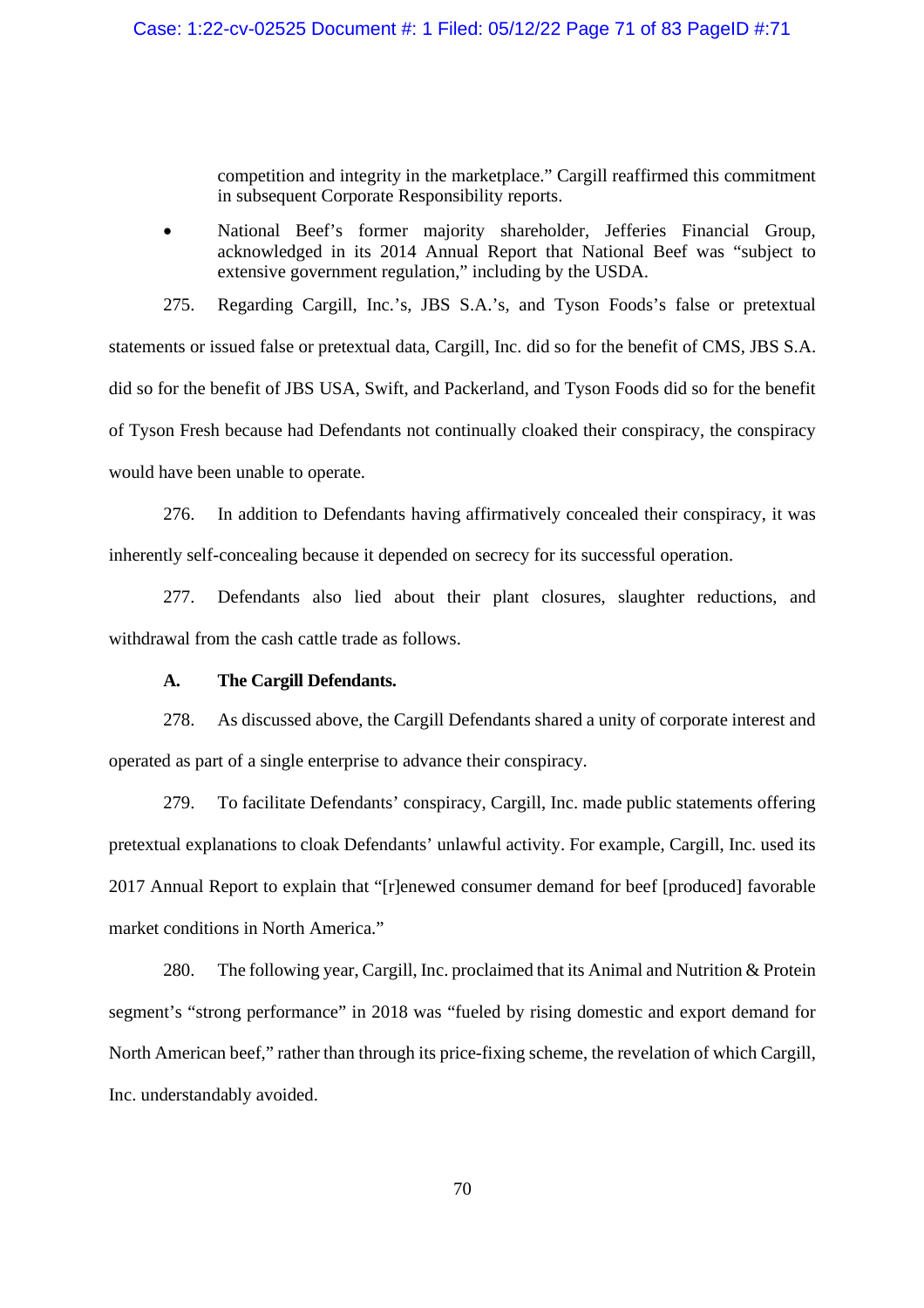281. Cargill, Inc. made these false public statements to obscure its role and participation in the conspiracy. Instead of disclosing that its "strong performance" stemmed from the conspiracy, its illegal behavior, and the resulting profits, Cargill, Inc. concocted fabricated business justifications, such as "favorable market conditions" and "rising domestic and export demand."

#### **B. The JBS Defendants.**

282. As discussed above, the JBS Defendants shared a unity of corporate interest and operated as part of a single enterprise to advance the conspiracy.

283. To facilitate the conspiracy, JBS USA made public statements to conceal Defendants' unlawful activity. For example, in November 2015, JBS USA CEO, Andre Nogueira, declared that "[c]attle price will go down" in the United States because "we are going to see more cattle available."

284. Similarly, in March 2016, JBS S.A.'s CEO, Wesley Mendonca Batista, stated that JBS would see "better margin[s]" due to an "increase in the herd in the U.S."

285. JBS executives made similar statements throughout 2016 and 2017 and into 2018, regularly claiming that JBS's strong financial performance in the United States was a result of "more cattle available in the U.S.," "cattle price[s being] back to the normal level," and "strong demand for beef." But such statements were false and misleading.

286. Instead of disclosing that its "improvement in EBITDA margin" was the result of illegal profits from the conspiracy, JBS offered false business justifications, such as "more cattle available in the U.S." and cattle prices returning "back to the normal level." JBS made all these false public statements to disguise its role and participation in the conspiracy.

71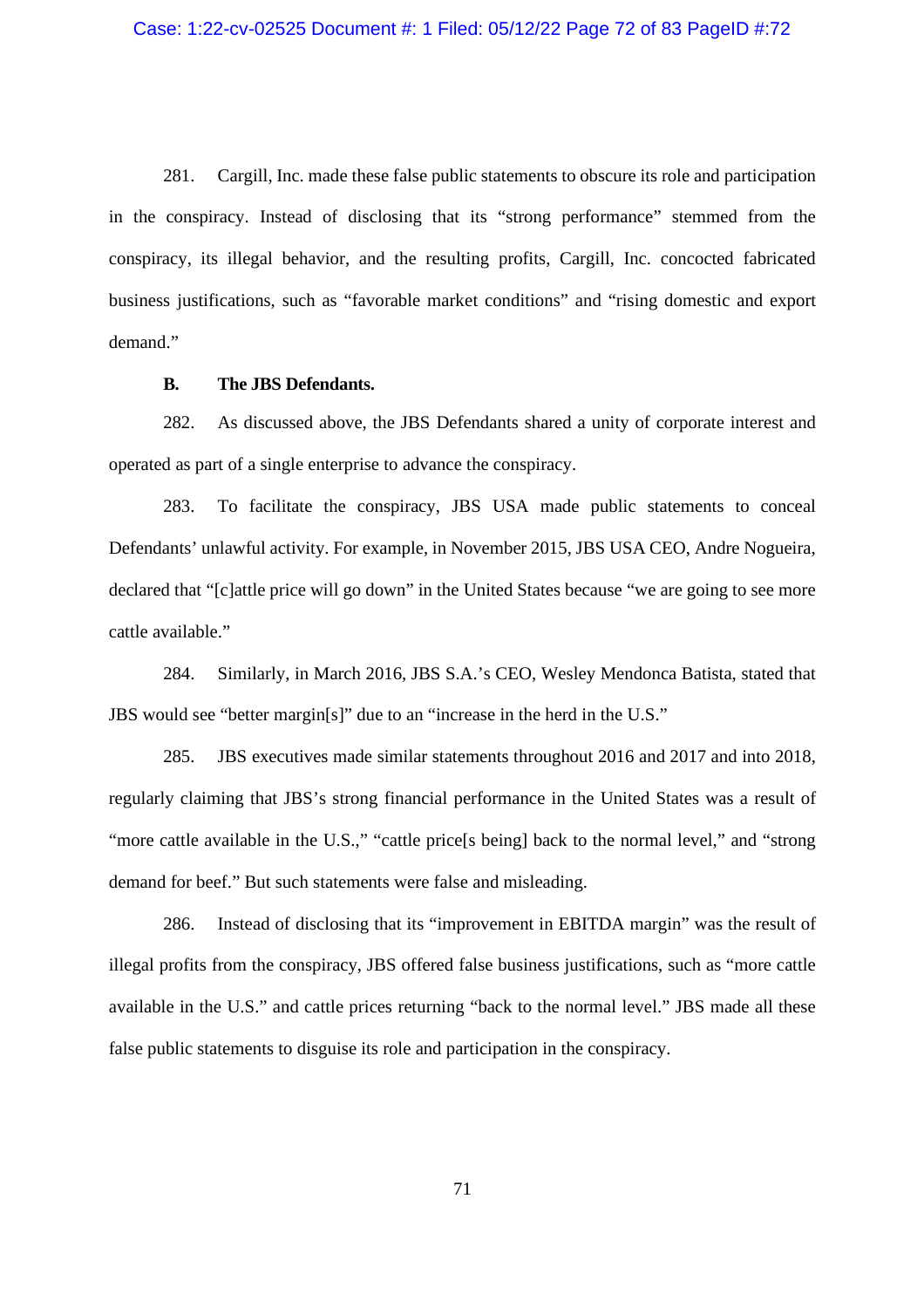## **C. National Beef.**

287. To facilitate the conspiracy, National Beef, through its majority shareholders, Jefferies Financial Group Inc., and later, Marfrig Global Foods S.A. ("Marfrig"), used public statements to conceal Defendants' unlawful activity.

288. For example, in October 2015, Jefferies stated that the anticipated expansion of the cowherd "bodes well for [meatpacking industry] margins as it will lead to an increase in the number of fed cattle available for slaughter."

289. In October 2016, Jefferies explained that the "rebuilding of the domestic US cattle herd ha[d] dramatically affected the market for fed cattle" when justifying how, "[f]rom June 27, 2015 to June 25, 2016, the average market price per pound of fed cattle ha[d] fallen from \$1.48 to \$1.16."

290. Jefferies offered similar pretextual justifications throughout 2017 and 2018, such as "National Beef generated record results for [the last 12 months] on the back of a more balanced supply of cattle and robust end market demand," "an increased supply of cattle in 2017 has driven higher margins and greater capacity utilization versus 2016," "pre-tax income grew by \$78.3 million, as increased cattle availability and strong demand for beef continued to support strong margins," and "because the peak in supply of fed cattle ready for slaughter lags the peak size of the beef cowherd, throughput should continue to increase for at least the next several years, supporting continued above-average packer margins."

291. These statements were made during Jefferies Financial Group Investor Day presentations in 2015, 2016, and 2017, at which National Beef's CEO and President, Tim Klein, was scheduled to speak on topics related to National Beef's performance.

292. Marfrig similarly offered false justifications for the low prices caused by the conspiracy after Marfrig acquired a controlling stake in National Beef.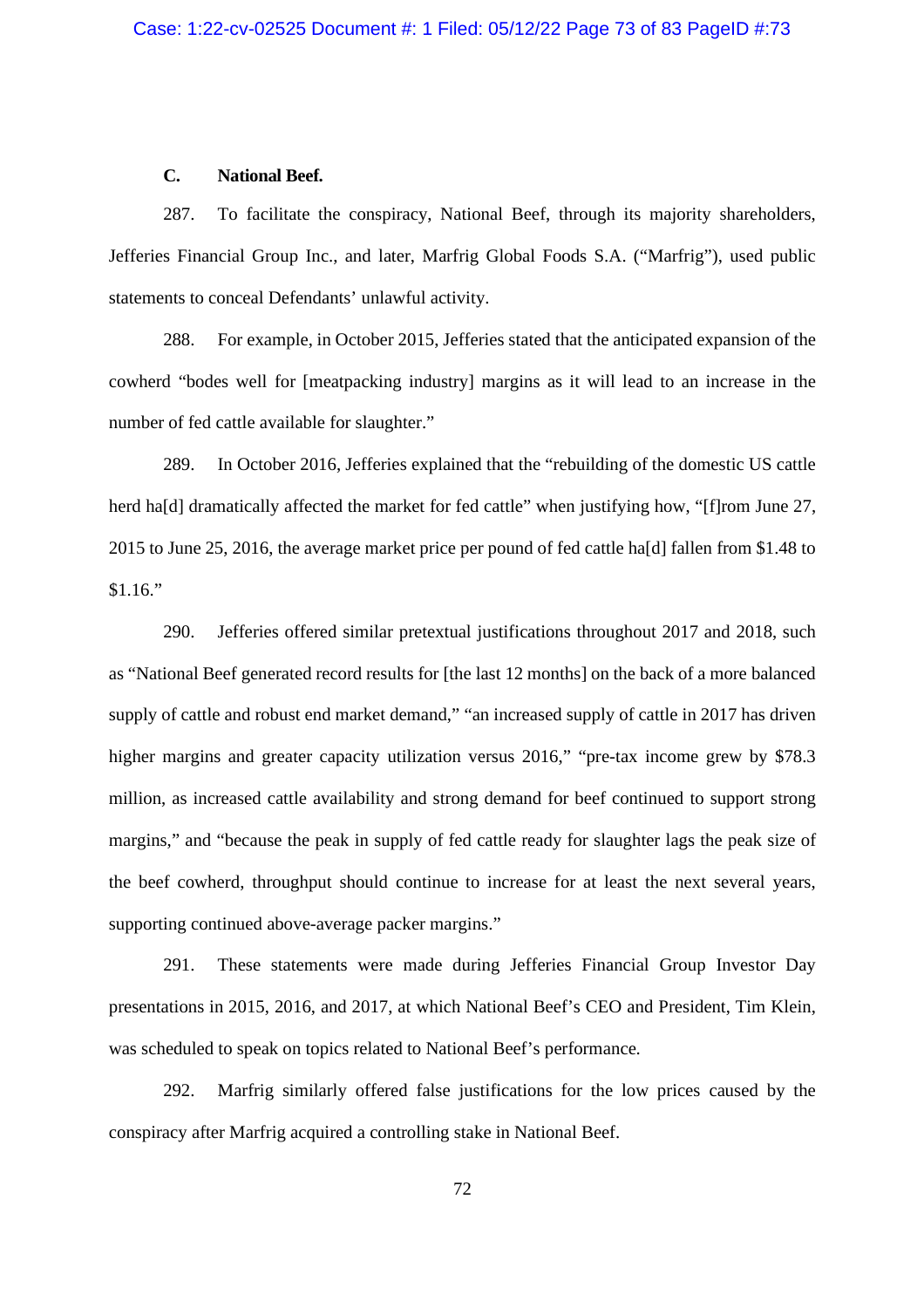## Case: 1:22-cv-02525 Document #: 1 Filed: 05/12/22 Page 74 of 83 PageID #:74

293. For example, Marfrig reported in November 2018 that, "[i]n the United States, the cattle availability combined with stronger domestic and international demand has been supporting better margins."

294. In 2018, during a third-quarter company earnings call, Marfrig executives reiterated the preceding paragraph's point by claiming that "the U.S. beef industry has delivered record results" because of "an ample supply of cattle" and "strong demand in both the domestic and international markets." Although Marfrig declared that it had attained record results and better margins while reducing cattle slaughter volumes, it misrepresented that these results were due to "fewer weeks in the third quarter 2018 compared to the third quarter 2017."

295. National Beef CEO, Timothy M. Klein—referred to by Marfrig CEO, Eduardo de Oliveira Miron, as "CEO of [Marfrig's] North American Operations"— participated in the 2018 call.

296. Marfrig announced in the fourth quarter of 2018 that it attained a "[s]olid result from North America Operation, sustained by strong demand for beef protein and the higher cattle availability."

297. Jefferies and Marfrig made these pretextual public statements on behalf of National Beef—which, as alleged above, was the original source of the pretextual public statements—to obscure their role and participation in the conspiracy. Instead of disclosing that their record results and better margins stemmed from the illegal prices implemented by the conspiracy, Jefferies and Marfrig claimed these results were due to the ample supply of cattle, higher cattle availability, and strong demand.

## **D. The Tyson Defendants.**

298. As discussed above, the Tyson Defendants shared a unity of corporate interest and operated as part of a single enterprise to advance the conspiracy.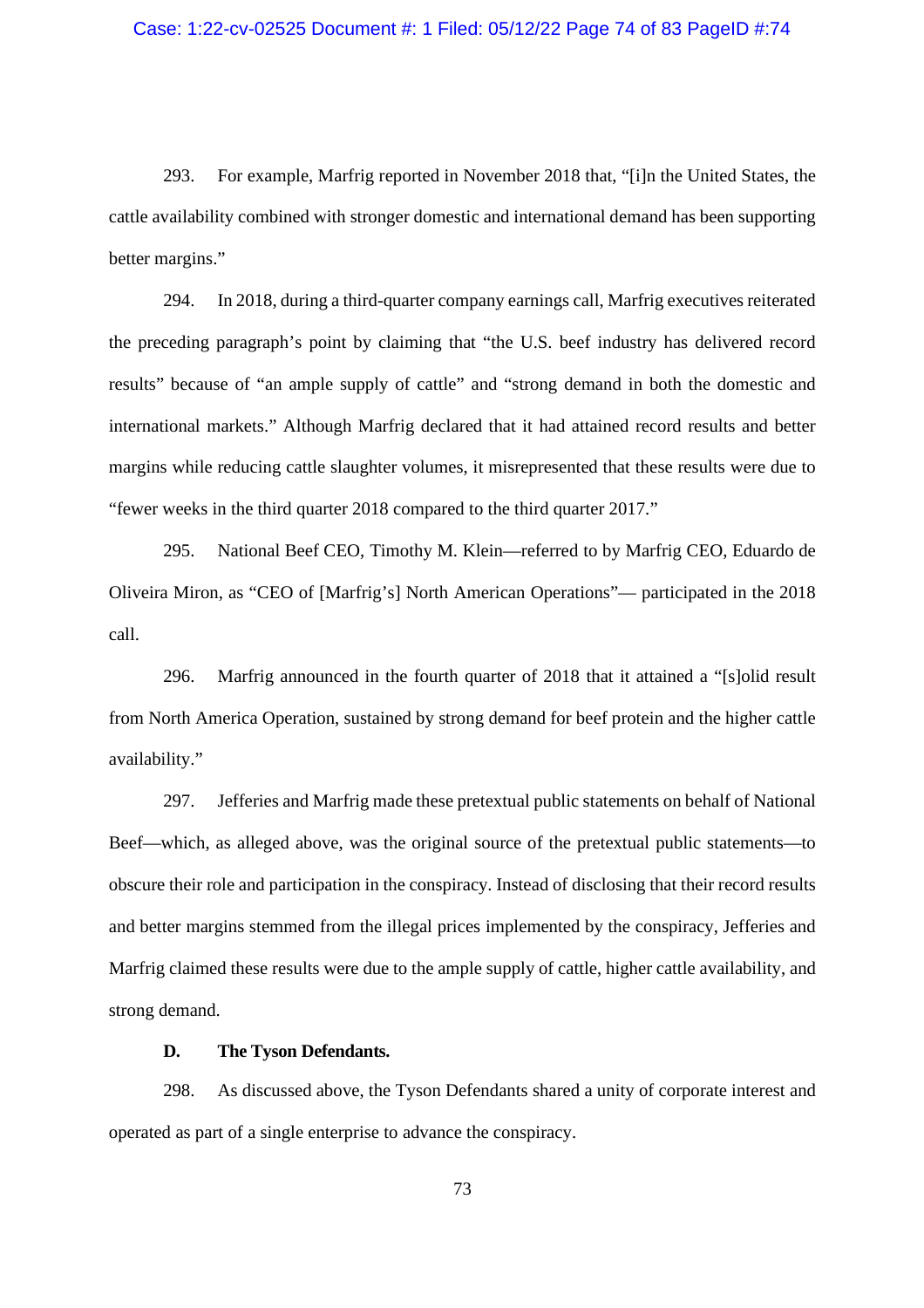# Case: 1:22-cv-02525 Document #: 1 Filed: 05/12/22 Page 75 of 83 PageID #:75

299. To facilitate the conspiracy, Tyson Foods made public statements to conceal Defendants' unlawful activity. For example, Tyson Foods used its SEC filings from 2015 to 2018 to declare that it had "limited or no control" over the pricing and production of cattle because prices were "determined by constantly changing market forces of supply and demand."

300. As for the factors that influence the cost of cattle, Tyson identified "weather patterns throughout the world, outbreaks of disease, the global level of supply inventories and demand for grains and other feed ingredients, as well as agricultural and energy policies of domestic and foreign governments."

301. Tyson further stated that it "ceased operations at our Denison, Iowa plant" to "better align our overall production capacity with current cattle supplies." Tyson claimed that "[t]he beef segment earnings improved . . . due to more favorable market conditions associated with an increase in cattle supply which resulted in lower fed cattle costs."

302. Rather than truthfully disclosing that the conspiracy improved its earnings, Tyson Foods issued false business justifications, such as lower fed cattle costs and favorable market conditions. Tyson Foods made these misrepresentations to cover up its role and participation in the conspiracy.

303. There was no truth to Defendants' foregoing statements. Rather, Defendants made them to mislead Plaintiffs into believing they were acting legally because keeping Plaintiffs in the dark about the price-fixing conspiracy would allow Defendants to operate the conspiracy and profit from it.

## **II. Plaintiffs Were Unable to Discover the Existence of Defendants' Price-Fixing Conspiracy.**

304. Plaintiffs had neither actual nor constructive knowledge of the facts constituting their claim for relief. Plaintiffs did not discover and could not have discovered through the exercise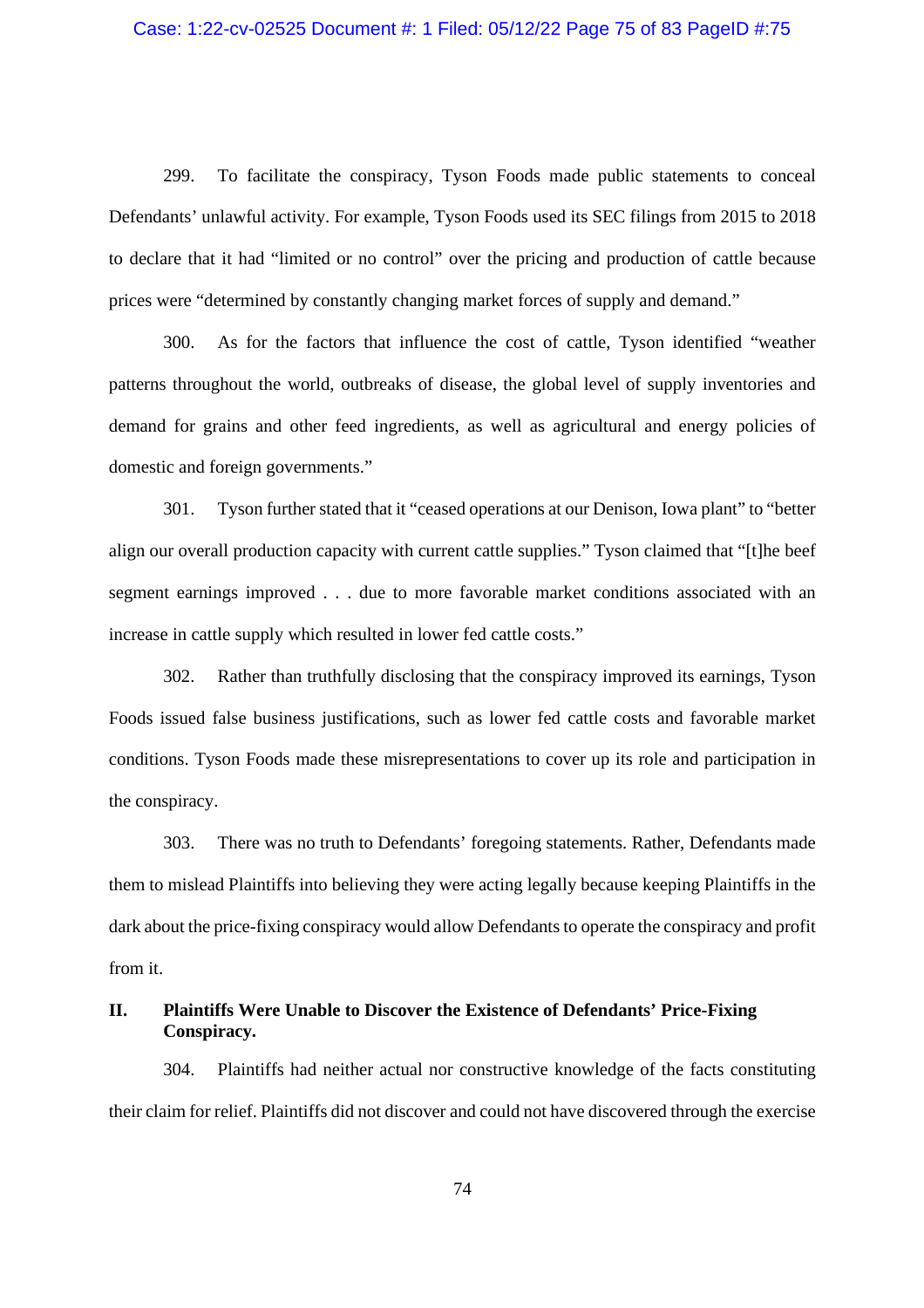#### Case: 1:22-cv-02525 Document #: 1 Filed: 05/12/22 Page 76 of 83 PageID #:76

of reasonable diligence, the existence of the conspiracy alleged herein until the filing of the cattle ranchers' class action, *In re Cattle Antitrust Litigation*, in this District on May 7, 2019. Defendants engaged in a secret conspiracy that did not reveal facts that would put Plaintiffs on inquiry notice that there was a conspiracy to fix beef prices. Throughout the relevant period, Defendants effectively, affirmatively, and fraudulently concealed their unlawful combination and conspiracy from Plaintiffs.

305. The combination and conspiracy alleged herein was fraudulently concealed by Defendants by various means and methods, including, but not limited to, secret meetings, surreptitious communications between Defendants by the use of the telephone or in-person meetings to prevent the existence of written records, and limiting any explicit reference to competitor pricing or supply restraint communications.

306. Plaintiffs learned about Witness 1, as early as April 7, 2019, upon the filing of cattle ranchers' complaint. Witness 1 offers direct evidence that the beef industry colluded to fix prices. Prior to the cattle ranchers' complaint and Witness 1's account therein, Plaintiffs did not know and could not have known about the conspiracy and did not have any facts that would have reasonably put them on inquiry notice regarding its existence.

307. Plaintiffs did not learn and could not have learned about the USDA and DOJ investigations at any time before March 12, 2020, when Secretary of Agriculture Sonny Perdue announced that the USDA had commenced an investigation into suspiciously high beef prices (as alleged above), and thus did not have any facts that would have reasonably put them on inquiry notice regarding the existence of the conspiracy.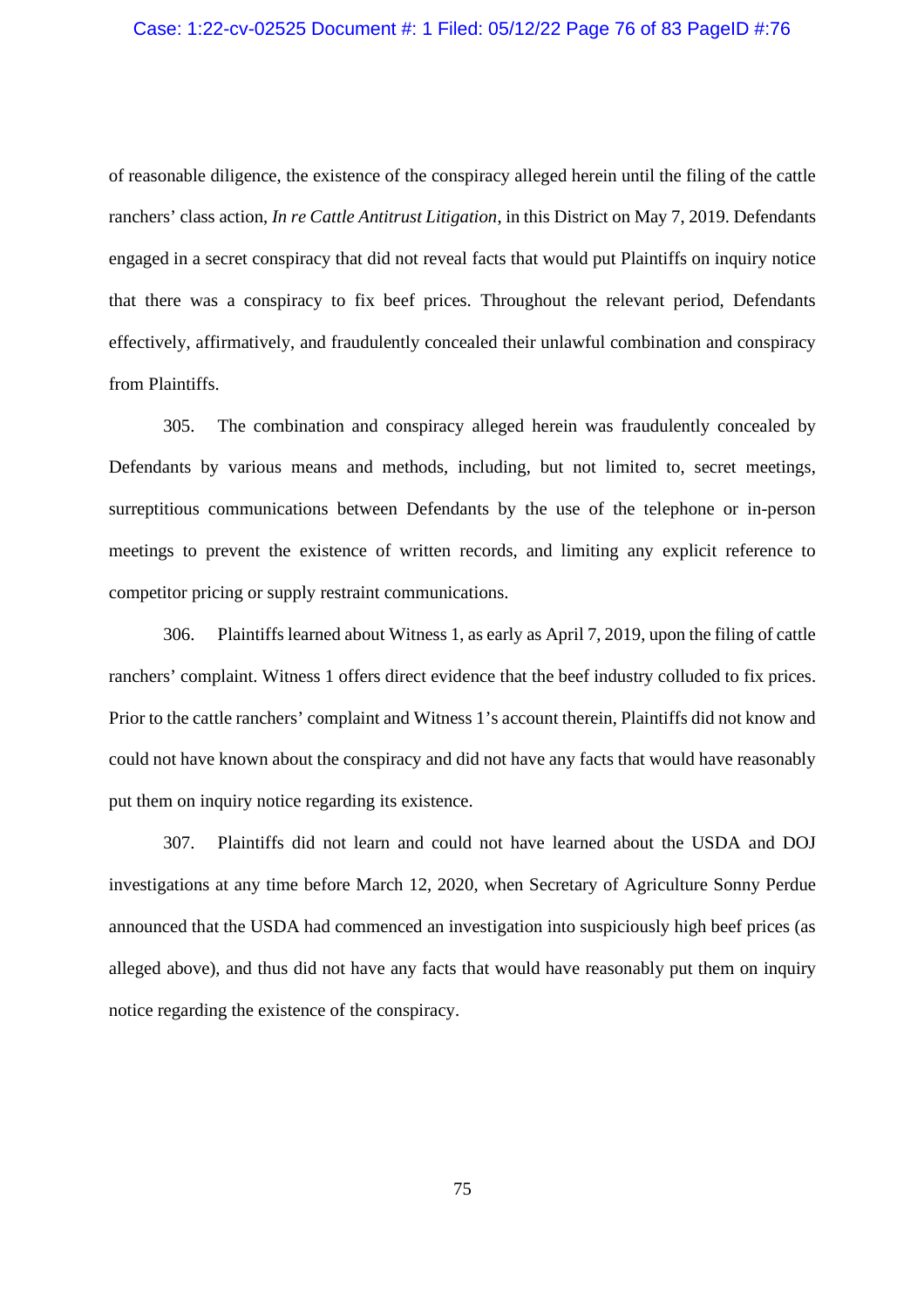# Case: 1:22-cv-02525 Document #: 1 Filed: 05/12/22 Page 77 of 83 PageID #:77

308. Before Witness 1's account and the revelation of the government's investigations, no facts existed that could have or should have reasonably suggested or disclosed to Plaintiffs the possibility of price fixing in the beef industry.

309. Defendants' conspiracy, by its very nature, therefore, was self-concealing.

310. The beef industry is not exempt from antitrust regulation, and thus, before these recent events, Plaintiffs reasonably considered it to be competitive. Accordingly, a reasonable person under the circumstances would not have been alerted to begin investigating the legitimacy of Defendants' beef prices and conduct prior to these recent revelations.

#### **III. Plaintiffs Exercised Due Diligence in Attempting to Discover Their Claim.**

311. Plaintiffs could not have learned of Defendants' anticompetitive conduct until recently after public disclosures regarding Witness 1 and the existence of governmental investigations. Market conditions that Defendants ascribed to legal behavior did not put Plaintiffs on inquiry notice.

312. Defendants' concealment was successful—that is, because of their concealment, Plaintiffs were unable to discover the existence of their antitrust claim.

313. Because of Defendants' fraudulent concealment, Plaintiffs had insufficient information concerning Defendants' misconduct on which to base a complaint and could not have discovered Defendants' conspiracy earlier.

314. Defendants affirmatively made public statements giving false and misleading pretextual reasons for their record profits.

315. Because of Defendants' misrepresentations, and their success and precision in cloaking their illegal behavior, Plaintiffs lacked reasonable awareness of suspicious circumstances or storm warnings sufficient to trigger the duty to investigate.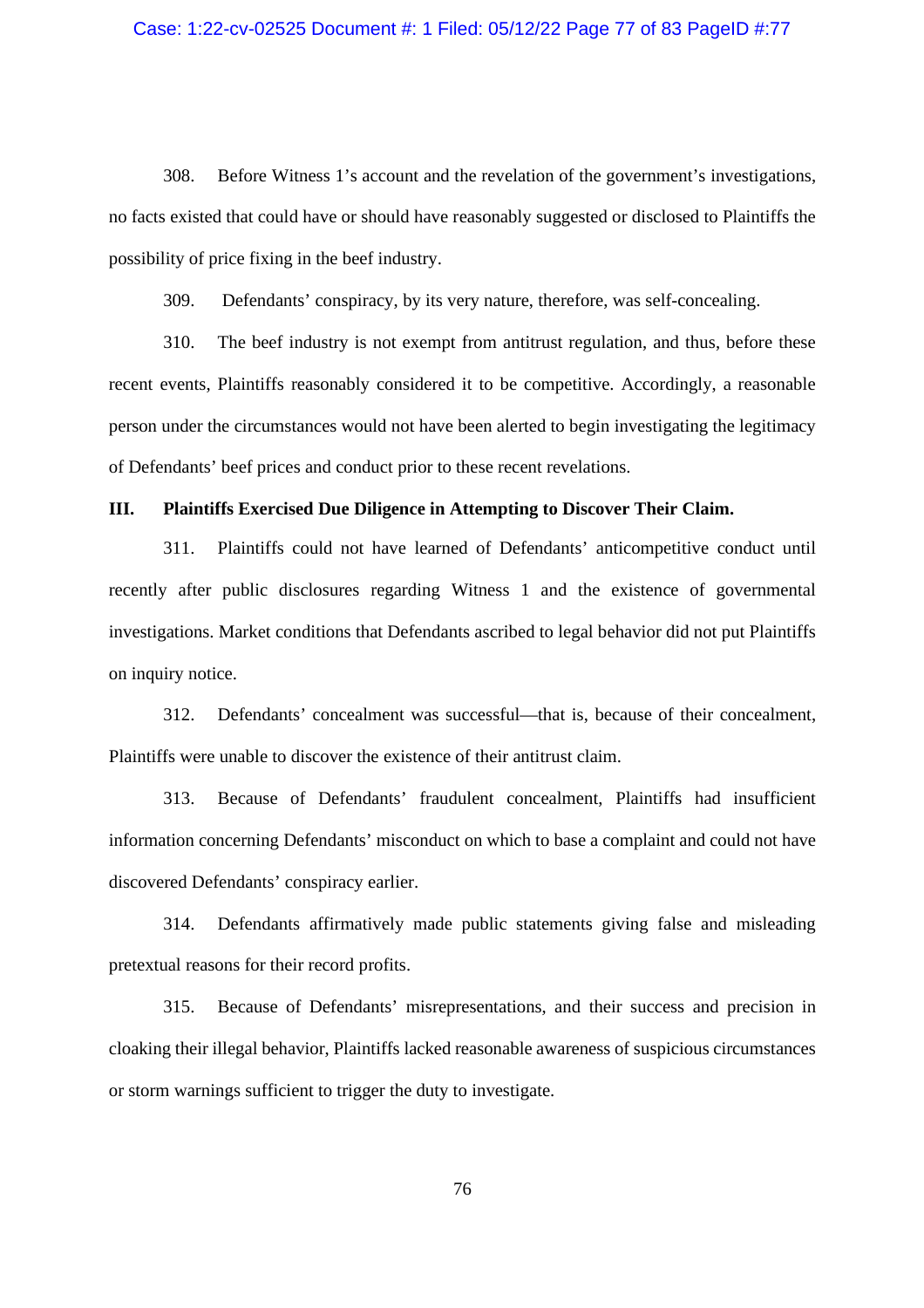316. A reasonable person would not have discovered the conspiracy through any of Defendants' statements. As such, the most reasonable time for Plaintiffs' duty to inquire did not arise until after Witness 1's revelations and the government's antitrust investigations were announced.

## **DEFENDANTS ENGAGED IN CONTINUING ANTITRUST VIOLATIONS**

317. A continuing violation can operate in two ways. First, a continuing violation restarts the statute of limitations period each time Defendants commit an overt act. Second, a continuing violation can occur where, as here, Defendants' anticompetitive conduct causes a continuing harm to Plaintiffs.

#### **I. Defendants Renewed their Conspiracy with New and Independent Acts.**

318. During the Relevant Period, Defendants sold beef to Plaintiffs at artificially raised and fixed prices resulting from Defendants' continually renewed and adjusted price-fixing agreement. Defendants, acting collectively, had to continually renew and adjust their price-fixing agreement to account for ever-fluctuating economic and market conditions.

319. Defendants' meetings and misrepresentations were among the overt acts that commenced running a new statute of limitations because such meetings and misrepresentations advanced the objectives of their conspiracy. Defendants also committed new overt acts each time they took actions to implement their conspiracy, such as reducing and restraining the supply of processed beef and their actions regarding the purchase of fed cattle, which occurred at each auction, and their decisions to curtail production at their processing plants.

320. Defendants' overt acts, which were new acts continued throughout the Relevant Period. Each sale of beef by an Defendant at a supra-competitive price was a new overt act and an antitrust violation that injured Plaintiffs and started the statutory period running again.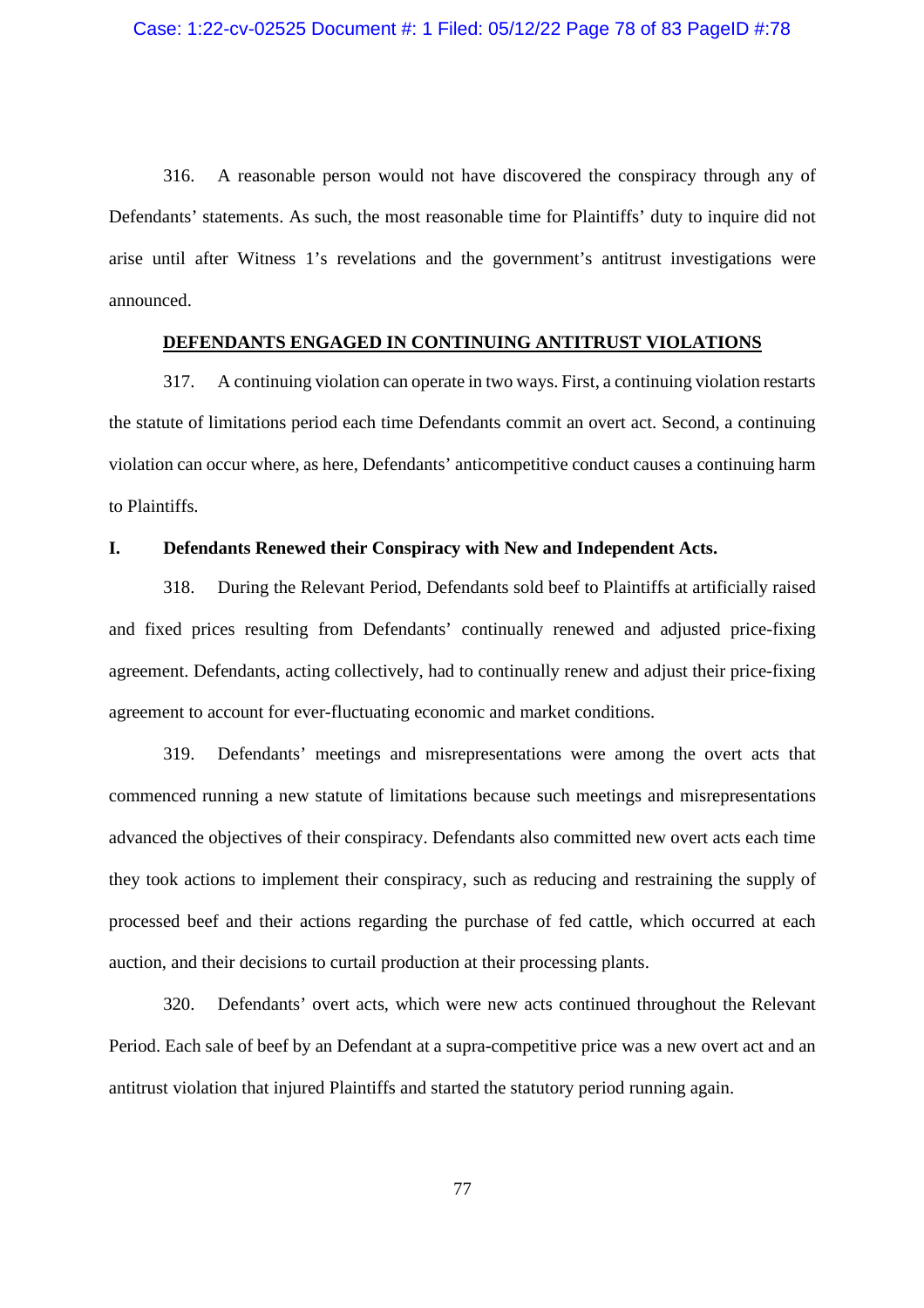321. Defendants' overt acts, including, but not limited to, those mentioned above, were new and independent acts that perpetuated their agreement and kept it current with market conditions; they were not merely reaffirmations of Defendants' previous acts. By constantly renewing and refining their agreement to reflect market conditions, Defendants inflicted new and accumulating injury, harm, and damages on Plaintiffs.

#### **II. Defendants Inflicted New and Accumulating Injury on Plaintiffs.**

322. Plaintiffs purchased beef directly from Defendants during the Relevant Period.

323. Each direct beef purchase by Plaintiffs from Defendants during the Relevant Period, the price of which resulted from Defendants' continually renewed and adjusted agreement, necessarily caused Plaintiffs to suffer new and accumulating injury, harm, and damages.

324. As the concept of a continuing violation applies to a conspiracy that brings about a series of unlawfully high-priced sales over several years, each direct sale of beef to Plaintiffs by Defendants starts the statutory period running again regardless of Plaintiffs' knowledge about the unlawful conspiracy at an earlier time. This means that each illegally priced direct sale of beef to Plaintiffs by Defendants created a new cause of action for purposes of the statute of limitations.

325. Defendants' conspiracy continued into the non-time-barred Relevant Period—that is, four years before the first cattle ranchers class action complaint was filed and alternatively four years before the filing of the first direct purchaser class action complaint.

326. As alleged throughout this complaint, Defendants' illegal conspiracy began in at least 2015 (if not earlier) and continued throughout the Relevant Period.

327. Plaintiffs further allege that Defendants constantly coordinated and communicated with each other beginning in 2015 and throughout the Relevant Period. The fact that they maintained such communications makes plausible the allegation that their conspiracy continued from 2015 through the Relevant Period. In this manner, Defendants' conspiracy continued when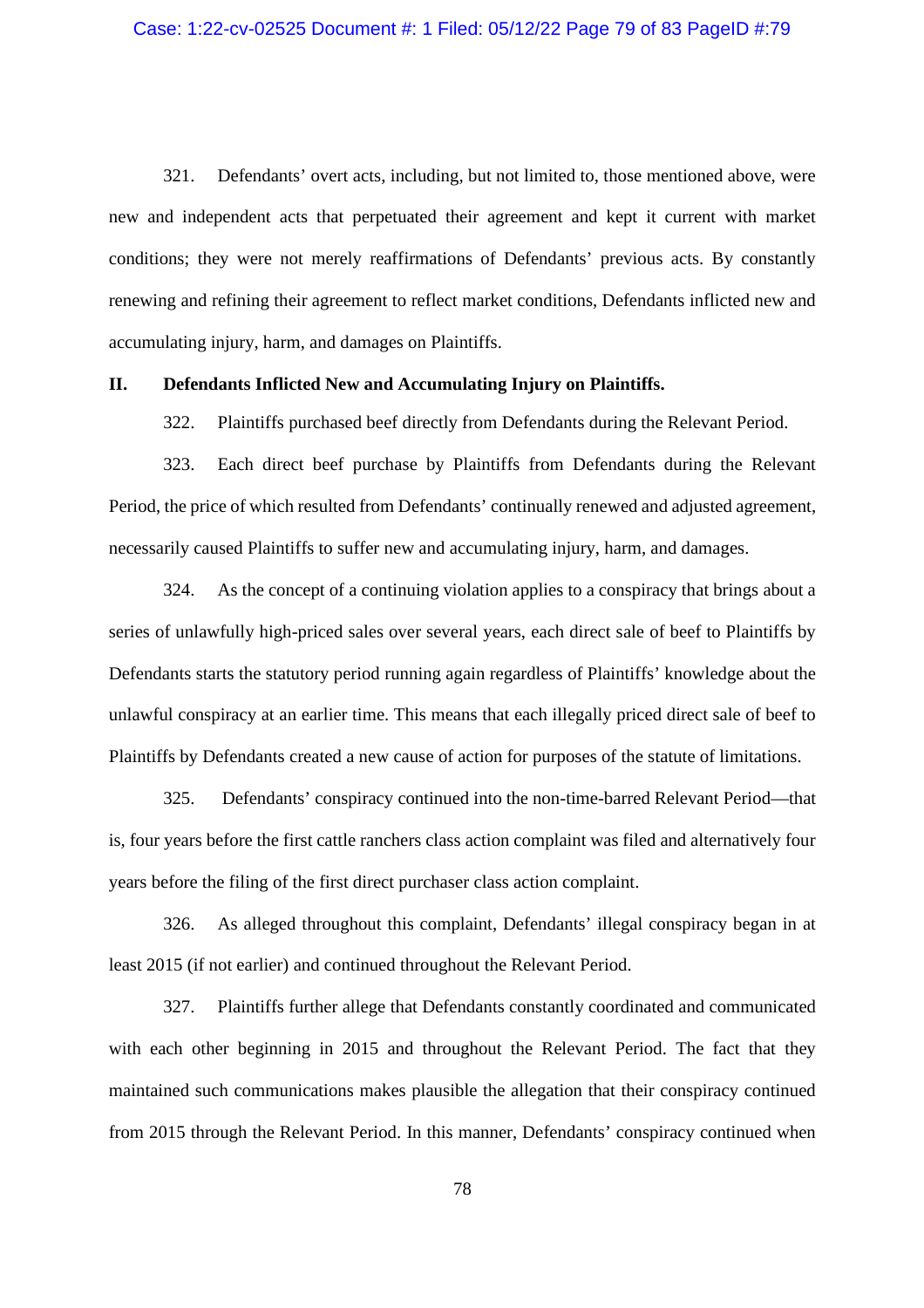## Case: 1:22-cv-02525 Document #: 1 Filed: 05/12/22 Page 80 of 83 PageID #:80

their direct beef sales to Plaintiffs were made during the four years preceding the filing of the first related cattle ranchers class action complaint, and in the alternative, during the four years preceding the filing of the first direct purchaser class complaint.

328. Each of the above-referenced beef industry plus factors were present in 2015 and throughout the Relevant Period: high market concentration, commodity product, inelastic demand, high barriers to entry, and trade association meetings that occurred each year and provided Defendants with multiple opportunities to conspire.

329. Defendants' unlawful beef conspiracy was intended to and did inflict continuing injury, harm, and damages on Plaintiffs' businesses and property.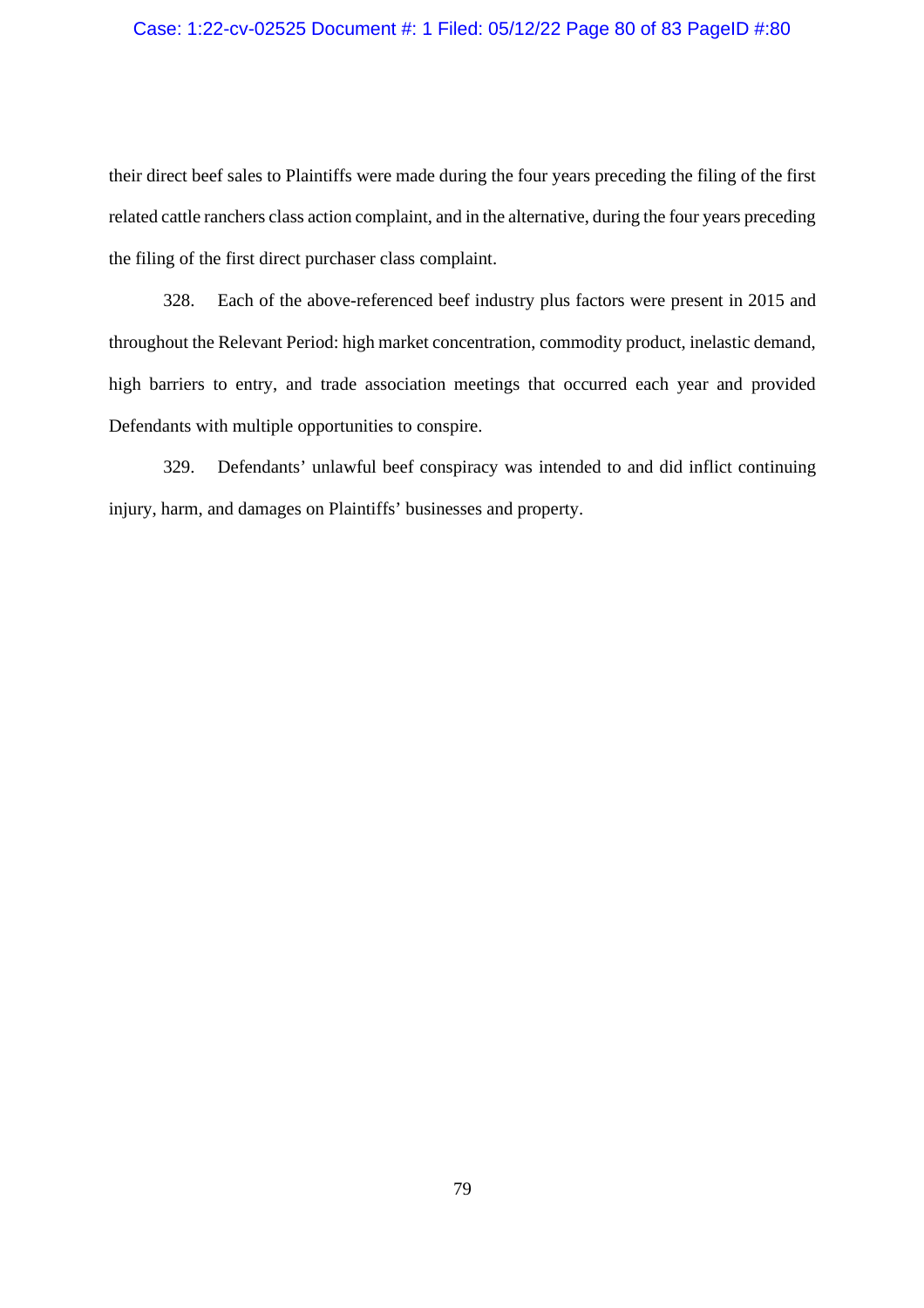# **CLAIMS AND CAUSES OF ACTION VIOLATION OF SECTION 1 OF THE SHERMAN ACT 15 U.S.C. § 1 (AGAINST ALL DEFENDANTS)**

330. The preceding factual statements and allegations are incorporated by reference.

331. Beginning at least as early as 2015 and continuing through the Relevant Period, the exact dates presently unknown to Plaintiffs, Defendants and their co-conspirators entered and engaged in a continuing agreement, understanding, and conspiracy in unreasonable restraint of trade to artificially fix, raise, and stabilize the wholesale price for beef in the United States, thus creating anticompetitive effects in violation of Section 1 of the Sherman Act.

332. As set forth above, Defendants' acts in furtherance of their combination or conspiracy were authorized, ordered, or carried out by their officers, agents, employees, or representatives while actively engaged in the operation and management of Defendants' affairs.

333. As further set forth above, Defendants and their co-conspirators conspired to conceive and further their objects of the conspiracy, including, without limitation, the following acts, practices, and course of conduct, *inter alia*:

- Fixing, raising, and artificially inflating the wholesale price of beef; and
- collusively reducing the production of beef.

334. Defendants' unlawful combination and conspiracy had the following effects during the Relevant Period, among others:

- Price competition in the sale of beef in the United States was restrained, suppressed, and eliminated;
- Prices for beef sold by Defendants, their divisions, subsidiaries, and affiliates, and all their co-conspirators, were fixed, raised, stabilized, and maintained at artificially high, non-competitive levels throughout the United States; and
- Persons and entities that directly purchased beef from Defendants, their divisions, subsidiaries, affiliates, and co-conspirators, including Plaintiffs, were deprived of the benefits of free and open competition in the purchase of beef.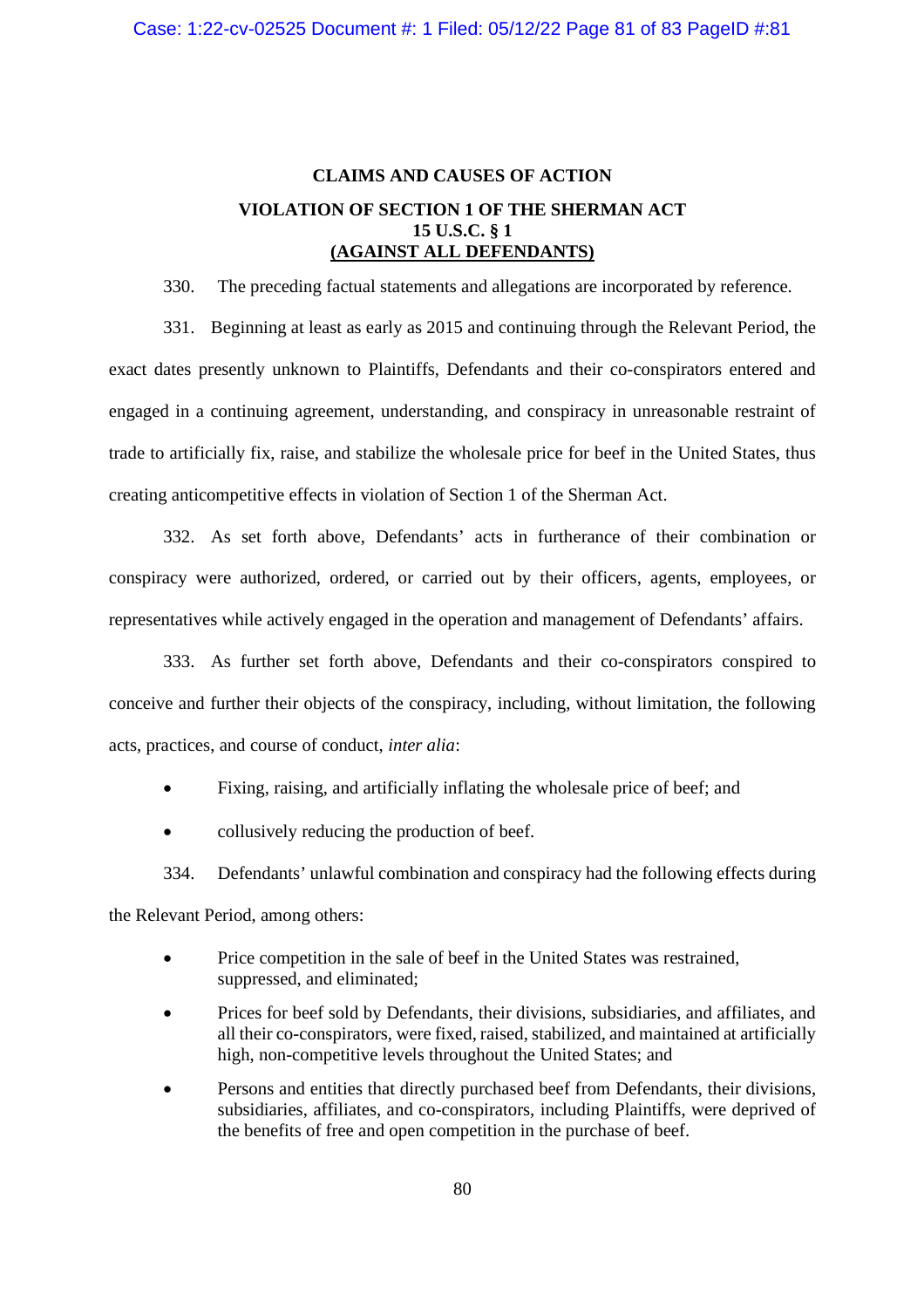#### Case: 1:22-cv-02525 Document #: 1 Filed: 05/12/22 Page 82 of 83 PageID #:82

335. Defendants' anticompetitive acts had a direct, substantial, and foreseeable effect on interstate commerce by artificially raising and fixing beef prices throughout the United States because Defendants sell beef in every state. Their unlawful conspiratorial acts and combinations caused unreasonable restraints in the beef market during the Relevant Period.

336. Plaintiffs have been injured and may very well continue to be injured in their businesses and property by paying more for beef purchased directly from Defendants and their coconspirators than they would have paid and/or will pay absent Defendants' unlawful conspiracy.

337. Defendants' unlawful contract, combination, understanding, agreement, and/or conspiracy is a per se violation of the federal antitrust laws, for which Plaintiffs are entitled to treble damages. Plaintiffs also are entitled to an injunction against Defendants to prevent and restrain further violations of the federal antitrust laws.

#### **RELIEF REQUESTED**

**WHEREFORE,** Plaintiffs respectfully request that Defendants be cited to appear and answer this action, and, upon final trial or hearing, judgment be entered that the above-described conspiracy and the acts engaged in by Defendants and their co-conspirators in furtherance thereof violated Section 1 of the Sherman Act, 15 U.S.C. § 1, and further, judgment be entered against Defendants awarding Plaintiffs:

- (i) Three times the damages sustained by Plaintiffs as a direct and/or proximate result of Defendants' violations of Section 1 of the Sherman Act, including attorneys' fees, litigation expenses, and court costs pursuant to Sections 4 and 16 of the Clayton Act, 15 U.S.C. §§ 15 and 26;
- (ii) Prejudgment and post-judgment interest at the highest legal rates; and
- (iii) Such other and further relief the Court deems just and proper under the circumstances.

## **JURY TRIAL DEMANDED**

Pursuant to FED. R. CIV. P. 38(b), Plaintiffs demand a trial by jury of all issues so triable.